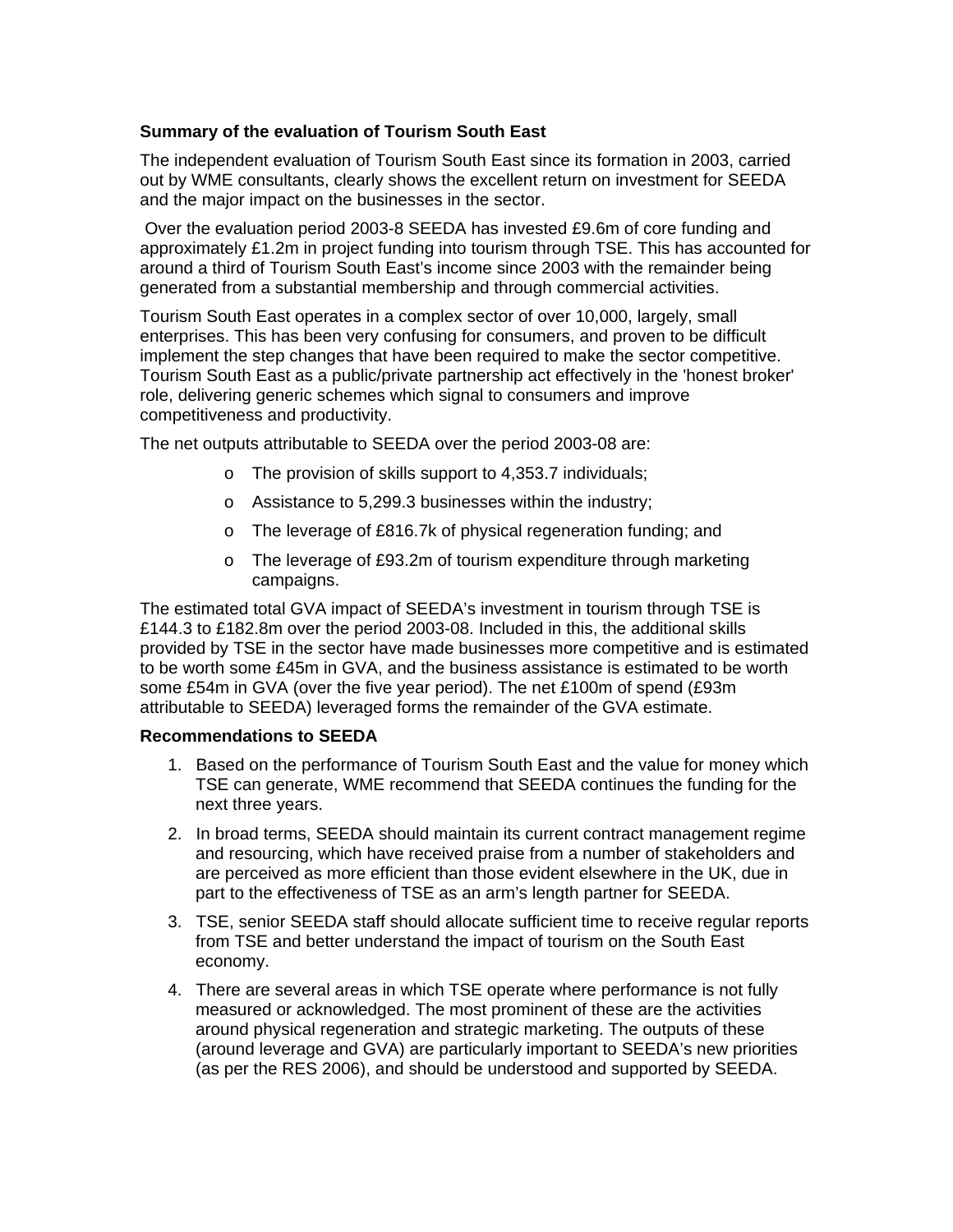- 5. SEEDA funds sporting, cultural and leisure related projects that could complement many of TSE's activities yet it is clear that these are not always joined up. An event or workshop linking these activities may have a long term benefit.
- 6. Given the current national evaluation of RDA activity, SEEDA should compare the findings of this study with comparable reviews of other RDA investment in Tourism.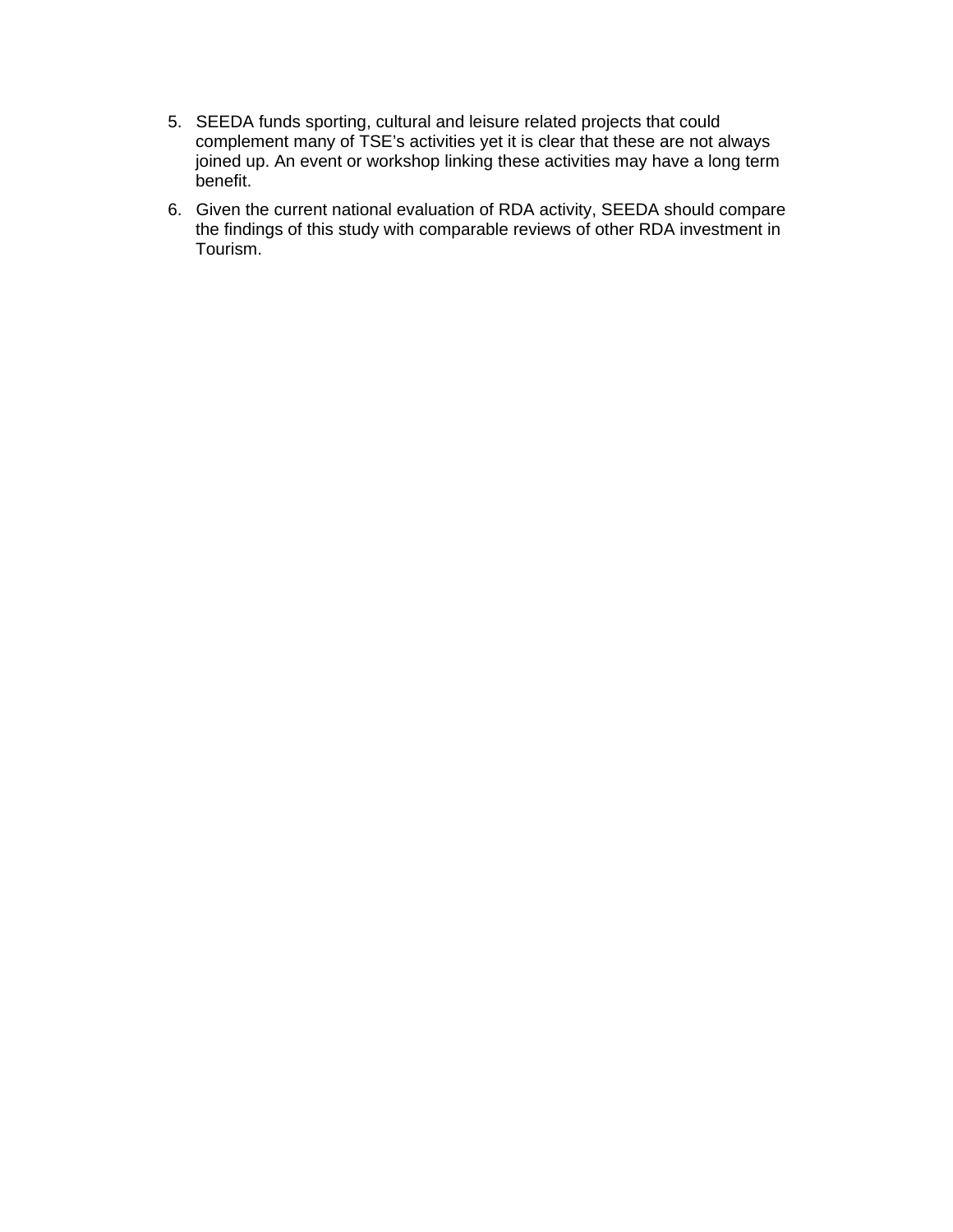



# **Evaluation of SEEDA's investment in Tourism South East 2003/4 to 2007/8**

# **FINAL REPORT**

# **5 September 2008**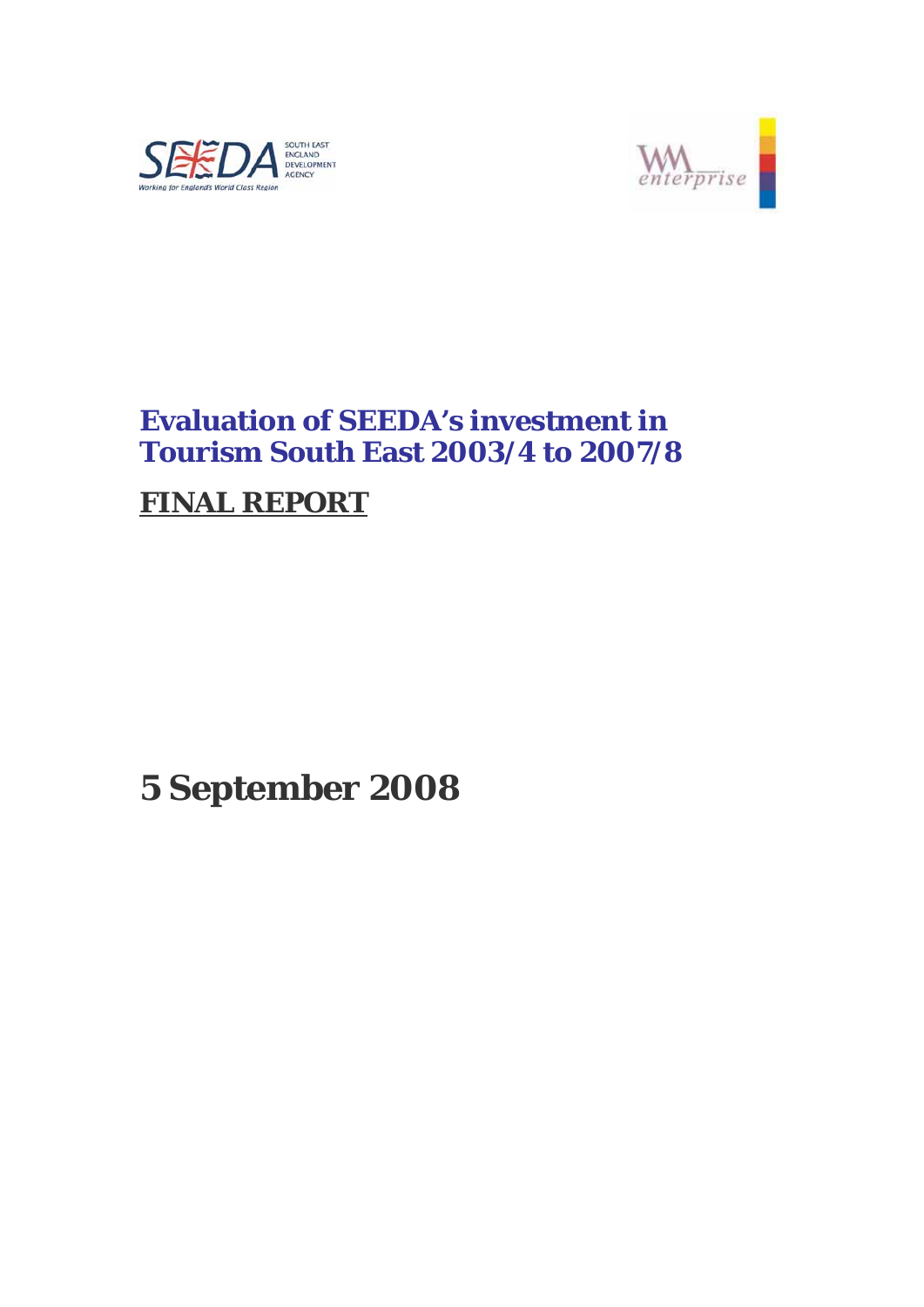# **Contents**

|                                   | Page |
|-----------------------------------|------|
| <b>Executive Summary</b>          | 3    |
| 1. Introduction                   | 9    |
| 2. Strategic Context              | 16   |
| 3. Process Assessment             | 27   |
| 4. Impact Assessment              | 50   |
| 5. Benchmarking & Value for Money | 71   |
| 6. Conclusions & Recommendations  | 76   |
|                                   |      |

#### **APPENDICES**

- 1 BACKGROUND, STRUCTURES & FUNDING OF NATIONAL & REGIONAL STATUTORY TOURISM BODIES
- 2 BUSINESSES CONSULTED
- 3 STAKEHOLDERS CONSULTED
- 4 TSE FINANCIAL RESULTS SUMMARY
- 5 UK OVERNIGHT VISITORS AND INTERNATIONAL OVERNIGHT VISITORS DATA
- 6 INDICATIVE LIST OF THEMES FOR CONSULTATION
- 7 INDICATIVE LIST OF QUESTIONS FOR CONSULTATION FOR TSE MEMBERS / BUSINESSES
- 8 TSE KEY PERFORMANCE INDICATORS FOR 2007/8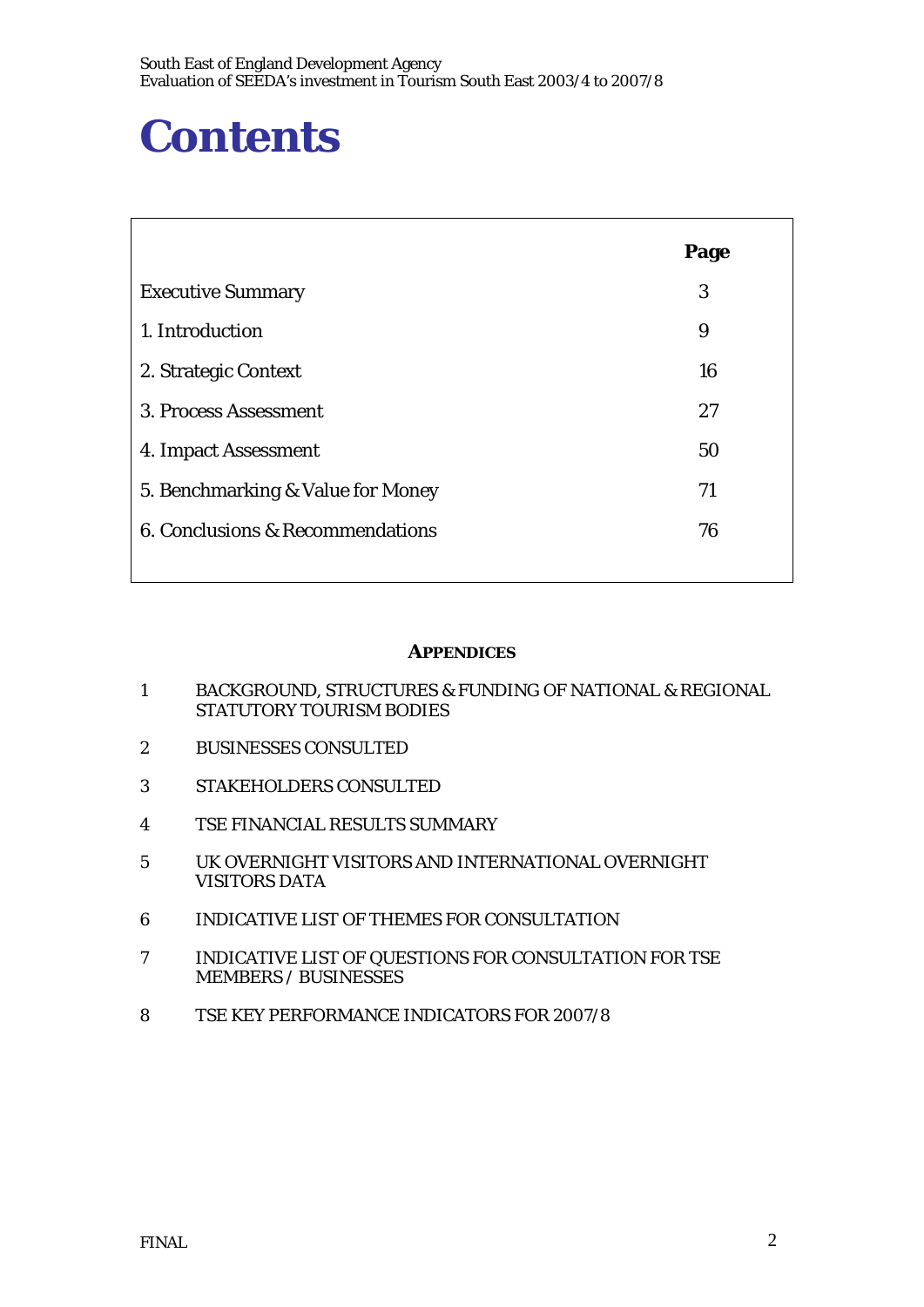# **Executive Summary**

The South East of England Development Agency (SEEDA) commissioned WM Enterprise (WME) in March 2008 to conduct an evaluation of the Agency's investment in Tourism South East (TSE) between 2003/4 and 2007/8. Over this period, SEEDA funding has contributed to the delivery of skills, business support, strategic marketing and physical regeneration in the tourism industry. This evaluation will guide investment decisions moving forward, assisting TSE in strategic planning for the period 2008 to 2011 and feeding into a wider evaluation of RDA activity being conducted by the Department for Business, Enterprise and Regulatory Reform.

# **Context**

- Since becoming the lead organisation for tourism strategy in 2003, SEEDA has had strategic responsibility for aligning the regional tourism agenda with the Regional Economic Strategy (RES) and the DCMS led national strategic framework. SEEDA has chosen to integrate tourism into the economic business of the region rather than treating it as an isolated sector and has done so by distinguishing between sector development and marketing.
- In 2003, SEEDA made the decision to enter into a public-private partnership with TSE to deliver a large part of its tourism remit, including sector based skills, business support, physical regeneration and marketing. Over the evaluation period 2003-8 SEEDA has invested £9.6m of core funding and approximately £1.2m in project funding into tourism through TSE. This has accounted for around a third of TSE's income since 2003 with the remainder being generated from a substantial membership and through commercial activities. SEEDA is a major investor in TSE, and in return for funding, is able to influence TSE to align to activities with the Regional Economic Strategy (RES) and ensure that the entire tourism industry can access services, not just the membership.
- This evaluation is designed to build on a previous study conducted in 2006 to inform future policy and implementation plans to support tourism in the South East, understand the effectiveness of the TSE delivery model and feed into BERR's evaluation of the impact of the RDAs. It will also inform TSE's strategic planning for the period 2008 to 2011.

# **Rationale for intervention**

- The concept of market failure in the tourism industry was first discussed in the 1990's and since a number of market failure arguments have emerged, providing a strong rationale for SEEDA's intervention in the sector.
- The tourism sector is particularly disaggregated in the South East, being comprised of many small businesses and is therefore confusing for the customer when attempting to access comparable information about purchase alternatives. These complex networks of businesses have historically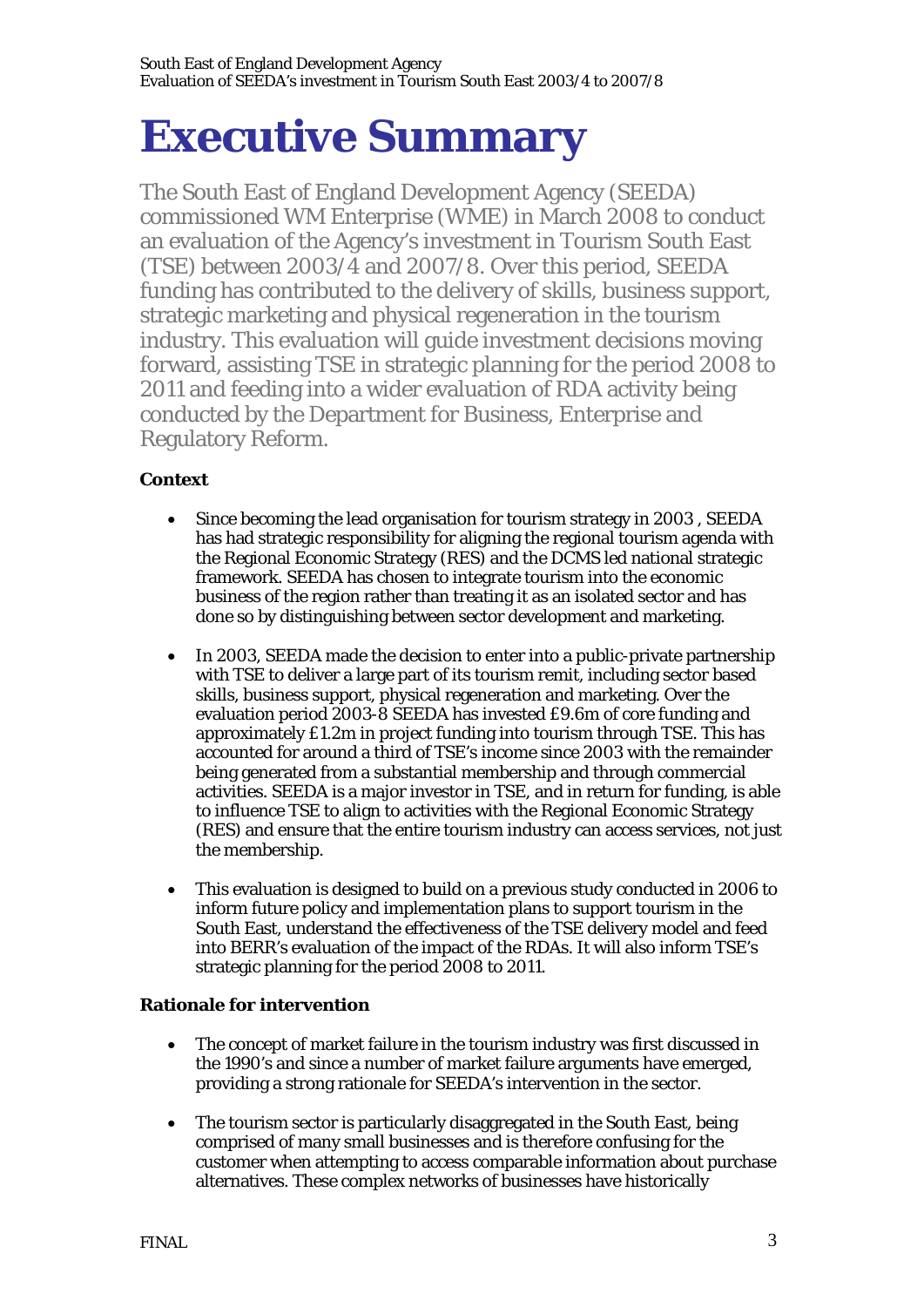competed against tour operator products (which are aggregated (packaged) and customer orientated) which are easily purchased by the consumer, which has led to imperfect information. There is a need to help obtain cluster benefits, economies of scale and access to cost-effective services including the provision of information to clients – with the public sector operating in the 'honest broker' role, delivering generic schemes which signal to consumers and improve competitiveness and productivity.

- Businesses that provide information to allow the consumer to make an informed choice cannot be sure that all of the benefits of providing information will accrue directly to them. Other operators have the ability to 'free-ride' on others' expenditure. Hence if all tourism providers acted rationally, the logical outcome is that none will undertake advertising activity, as each will hope to free ride on others' expenditure.
- The large amount of small businesses within the sector creates a market failure around skills provision. Without intervention, people would be upskilled by their employers, but only to the degree where they can do their present job.
- A social rationale for investment in the tourism industry is linked to the often political notion that is not always desirable for all economic activity to be located in one area of the country. Hence steps must be taken to promote tourism as a lever of economic development.

#### **Process assessment**

• The process element of this evaluation was developed using an extensive consultation exercise with SEEDA/TSE staff, key stakeholders, businesses and other member organisations. It focuses on the current delivery model, organisation and governance structures, engagement and partnering activity, and equality and sustainability agenda.

# Delivery Model

- The results of this evaluation suggest that TSE is a respected organisation with a strong and efficient central team well placed to lead skills provision, sector research, strategic marketing and regeneration activities. In recent years there has been success in the establishment of loose sub regional structures despite lack of resources, and in general the organisation successfully avoids high bureaucracy and overheads evident in other regions.
- A central theme is TSE's performance in relation to skills provision and business support. This is of particular note with consultees consistent in their praise, and is also reflected in TSE's activities on a national basis.
- TSE are faced with a number of challenges around its delivery model moving forward, including an appetite for more destination focused marketing. However, with the region receiving the lowest level of public sector funding on a per head basis anywhere in the country, there is a current lack resource required to adequately service 20-30 strong destinations in the SE region through a devolved model.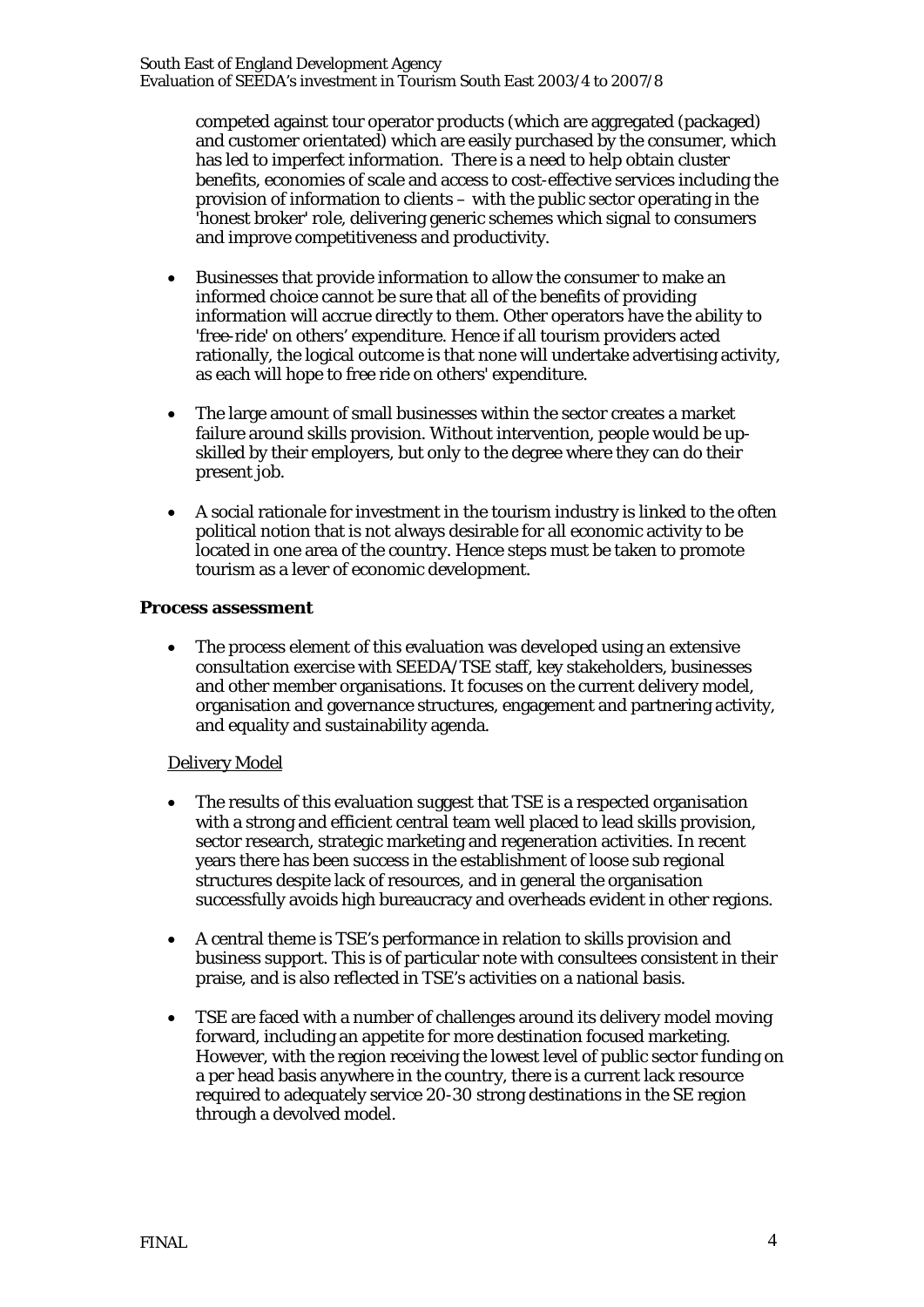#### Organisation and governance

- Consultation suggests that TSE is an honest and transparent organisation internally and externally - valued by stakeholders, businesses and SEEDA as an independent organisation. It has a good relationship with SEEDA's contract manager (and tourism lead), and is successfully integrating with other areas of SEEDA's visitor economy investment around rural issues, culture and sustainable communities. The two organisations have improved reporting since KPMG recommendations in 2006/7 and capture extensive data on performance.
- This research suggests that, although short-term funding for specific projects is an important income stream, there is a need to ensure that follow-on funding is sought in good time to avoid gaps in funding and therefore gaps in service provision. In light of TSE's strategic role, there is a need to review the strategic importance of providing contract services and TIC management, and assess the balance between their value in revenue generation and the appropriateness of their delivery.
- It is clear that, despite a comprehensive formal reporting regime, not all relevant achievements have traditionally been formally reported to SEEDA. Both parties need to ensure clearer relationships between senior personnel in order to improve the understanding of the value of tourism.

#### Engagement and partnering

- One of TSE's main strengths is around strategic policy influencing and challenging, and it has a unique, formalised relationship with SEEDA, DCMS and VisitBritain. There are now a number of solid platforms of sub regional committees, bringing businesses and other local stakeholders together, representing meaningful (although limited) engagement at sub regional level and a generally excellent reputation within the tourism industry around business engagement, skills provision and strategic marketing.
- Moving forward there is a need for a decision around the need, or desire, to grow the membership base (and examine the composition of membership) and ongoing challenge in having three different partner groups to report to – SEEDA, Local Authorities and businesses. TSE could turn this challenge into a possible strength, by harmonising the needs of these three parties whilst retaining 'independent' values.

#### Equality and sustainability

The equalities and sustainability agendas areas in the process of being developed by TSE, and to date the organisation has exhibited innovative work and training courses have received excellent feedback. Moving forward TSE should continue to raise awareness of the importance of equal opportunities within the sector and improve data collection, in particular, around ethnicity of those who visit the area.

#### **Impact assessment**

The second element to this evaluation concentrated on the economic impact aspect of SEEDA's investment in TSE. It draws on further consultation, TSE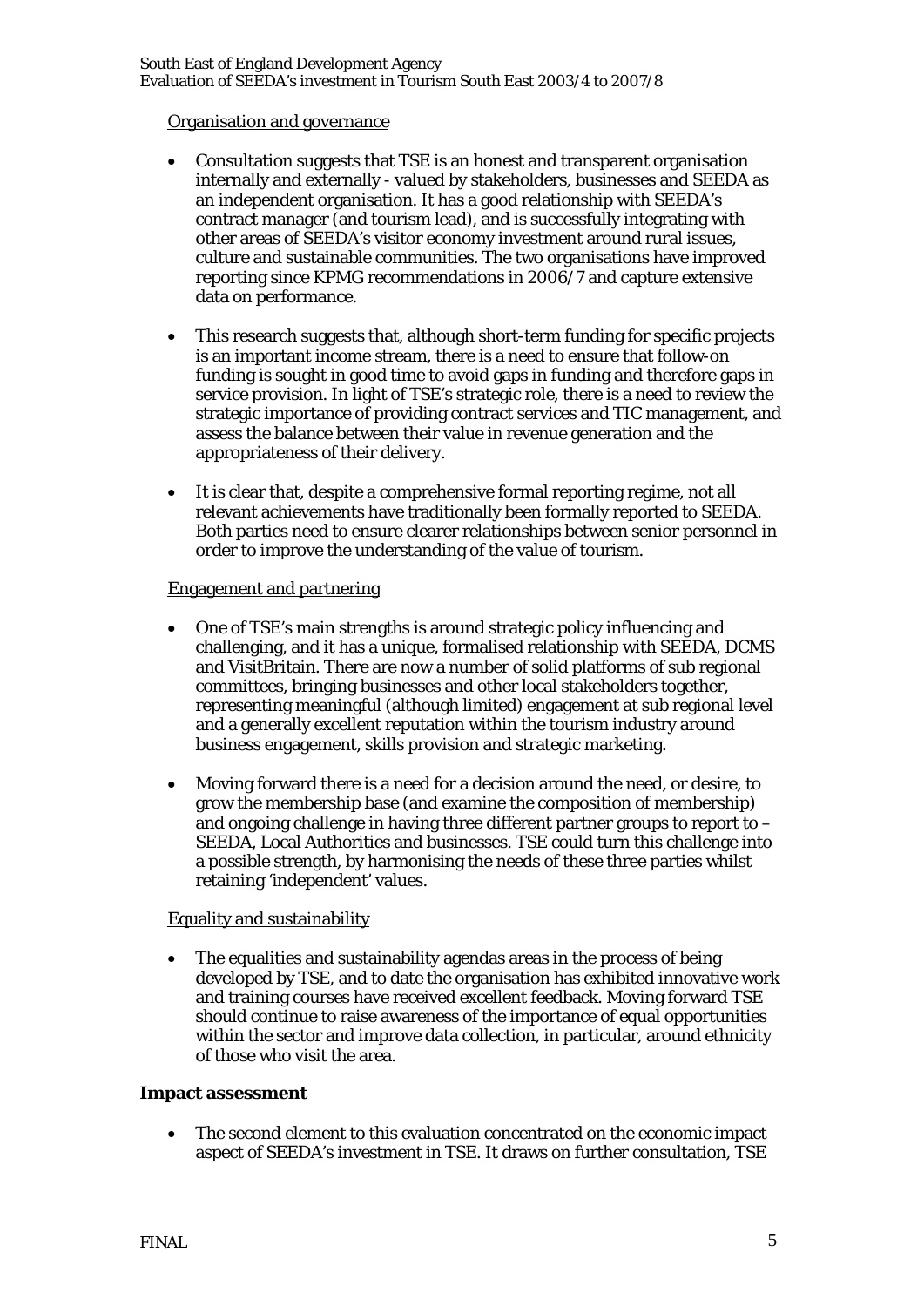marketing surveys and the analysis of TSE and SEEDA management reporting documentation.

- SEEDA's investment in TSE contributes to Core RDA targets around (target 4) Business Support – businesses assisted to improve performance and (target 6) Skills – people assisted in their skills development. In addition to these explicit measures, TSE is delivering financial leverage and strategic outcomes that are also relevant to SEEDA targets.
- In gross terms, within the evaluation period, TSE has assisted 10,847 people in skills provision (against a target of 7,451), assisted 12,069 businesses (against a target of 8,531), levered £1.3m of physical regeneration spend (against a target of £800k) and generated £75.4m of expenditure through marketing activity at a rate of 1:13.9 (against a target rate of 1:6).
- TSE also delivers in a number of areas where they are not formally tasked or "contracted" to do so. These include the provision of policy information, regeneration support, sustainability awareness, market intelligence and research and corporate services.
- This evaluation has taken into account additionality factors such as leakage, displacement, deadweight and multiplier impacts, and excluded outputs that should attributed to other funders. The net outputs attributable to SEEDA over the period 2003-08 are:
	- o The provision of skills support to 4,353.7 individuals;
	- o Assistance to 5,299.3 businesses within the industry;
	- o The leverage of £816.7k of physical regeneration funding; and
	- o The leverage of £93.2m of tourism expenditure through marketing campaigns.
- The estimated total GVA impact of SEEDA's investment in tourism through TSE is £144.3 to £182.8m over the period 2003-08. Included in this, the additional skills provided by TSE in the sector have made businesses more competitive and is estimated to be worth some £45m in GVA, and the business assistance is estimated to be worth some £54m in GVA (over the five year period). The net £100m of spend (£93m attributable to SEEDA) leveraged forms the remainder of the GVA estimate.
- Using the hotels and restaurants as a proxy for the tourism sector, there is evidence of strong sectoral performance with a higher than average growth rate in terms of businesses and employees. Tourism is one of only a small number of non-public sector dominated categories of employment to be growing in the South East.
- By undertaking some simple benchmarking with other programmes where skills and business support are important outputs, it seems clear that TSE is generating good value for money. This, however, needs to be further substantiated, requiring a more detailed analysis by SEEDA of its spend and return on investment across different parts of the Agency.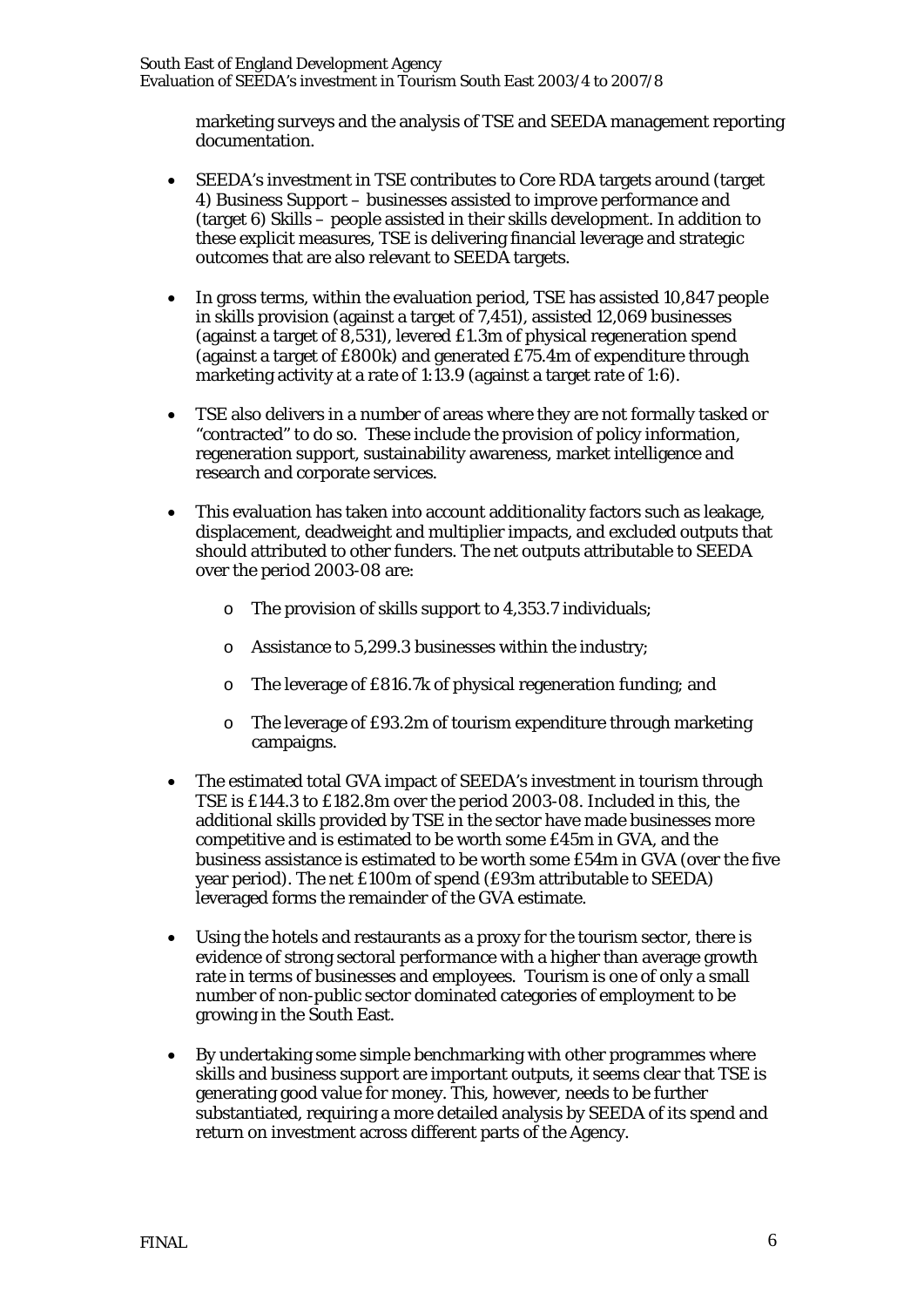#### **Recommendations to TSE**

- 1. The current level of public sector funding is too prohibitive to adequately resource the destination based structure used elsewhere in the UK and any course of action to move to such a model at present would not be feasible. With this in mind, TSE should:
	- a. Develop a model based on successful elements of the existing sub regional model, securing appropriate funding and replicating them elsewhere. This includes the concept of creating a single point of contact for each sub region within the TSE central organisation;
	- b. Increase strategic influencing and policy support around destinations identified as being strong in the marketplace, using senior central TSE resources, in the same way that successful influencing takes place at a national level; and
	- c. In appreciating that this could be a long-term process, attempt to build relationships with those Local Authorities that are currently less engaged than most
- 2. At present, TSE presents a relatively narrow series of quantitative outputs to SEEDA in the form of tasking framework targets and very detailed business plan output KPIs. In order to communicate the work of TSE and the wider benefits of supporting the tourism industry as an enabler for a stronger regional economy, TSE should hold periodic dissemination and learning sessions with senior SEEDA individuals, focusing on key achievements and challenges within the sector.
- 3. There is a need for more research and dissemination around the value of intervention into the South East visitor economy. In the appreciation that this would bear a cost, at the expense of direct support delivery, this could be minimised by linking work being carried out by VisitBritain around tourism in the national economy.
- 4. A major issue within TSE, especially in relation to the development and delivery of skills programmes, is the short term nature of funding. The high value for money evident, and positive feedback received by stakeholders around, skills and business support provision, suggests that SEEDA and other funding partners should be interested in investing over a longer period. This should be investigated fully by both SEEDA and TSE.
- 5. Within TSE there remains a hierarchical structure with, consultations suggest, limited opportunity for progression. This should be addressed by moving to a more fluid model, with the aim of incentivising staff.
- 6. There remain unclear boundaries between the business support brokerage offered by TSE to the tourism sector and Business Link's Information Diagnostic and Brokerage (IDB) offering to business in general. A clear process needs to be developed to ensure that business use the correct point of contact and receive the optimum support.
- 7. Although membership revenue increased in 2007/8, there is a need to engage with more large tourism businesses to ensure a representative spread and leverage private sector investment in the industry.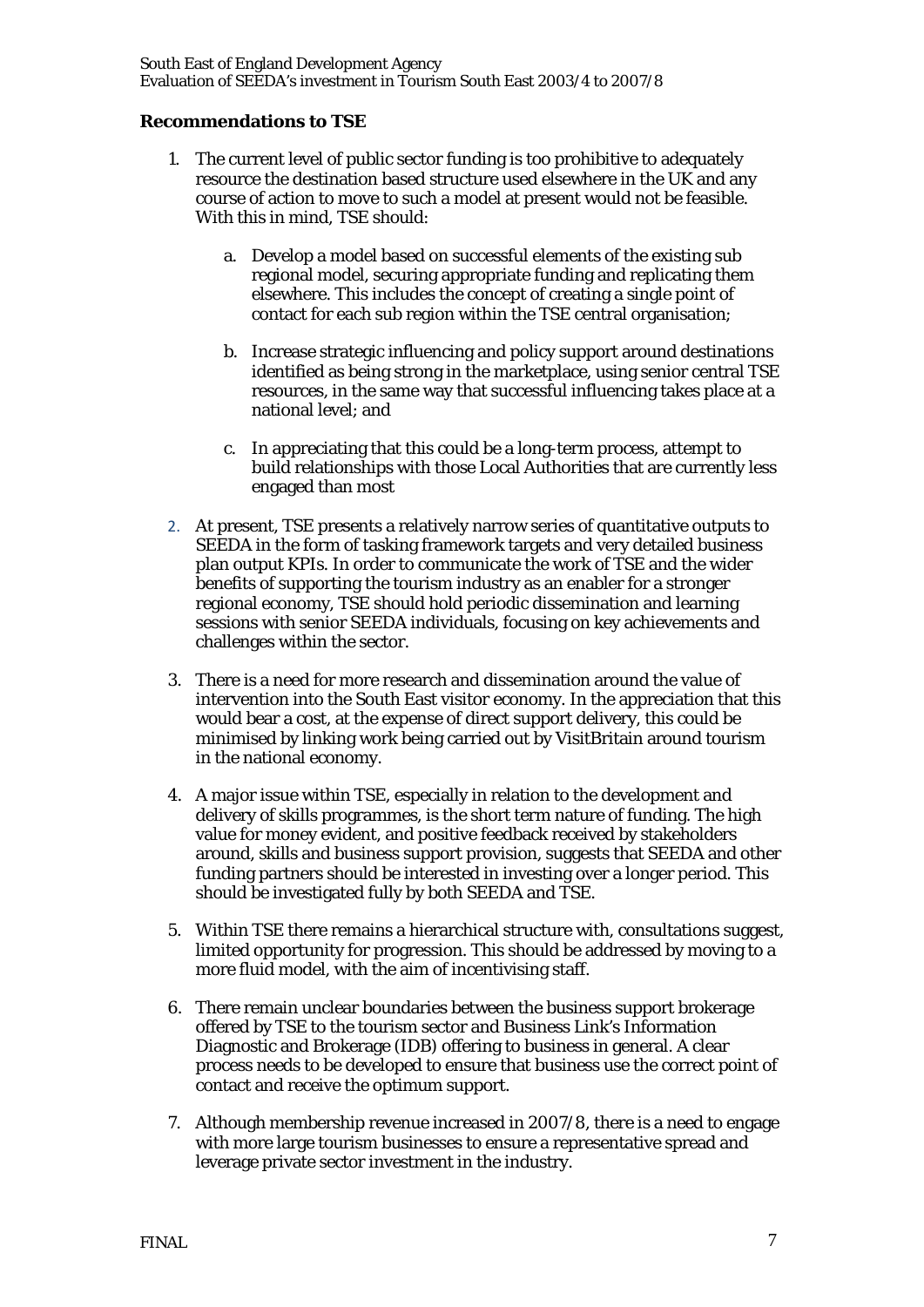#### **Recommendations to SEEDA**

- 1. Given performance to date, as illustrated in this document, and broadly positive feedback, we recommend that SEEDA continues its funding in TSE for the next three years. It should recognize the value for money which TSE can generate and ensure that all interested parts of the Agency are aware of current activity.
- 2. In broad terms, SEEDA should maintain its current contract management regime and resourcing, which have received praise from a number of stakeholders and are far more efficient than those evident elsewhere in the UK, due in part to the effectiveness of TSE as an arm's length partner for SEEDA.
- 3. In line with recommendation 2 to TSE, senior SEEDA staff should allocate sufficient time to receive regular reports from TSE and better understand the impact of tourism on the South East economy.
- 4. There are several areas in which TSE operate where performance is not fully measured or acknowledged. The most prominent of these are the activities around physical regeneration and strategic marketing. The outputs of these (around leverage and GVA) are particularly important to SEEDA's new priorities (as per the RES 2006), and should be understood and supported by SEEDA.
- 5. SEEDA funds sporting, cultural and leisure related projects that could complement many of TSE's activities yet it is clear that these are not always joined up. An event or workshop linking these activities may have a long term benefit.
- 6. Given the current national evaluation of RDA activity, SEEDA should compare the findings of this study with comparable reviews of other RDA investment in Tourism.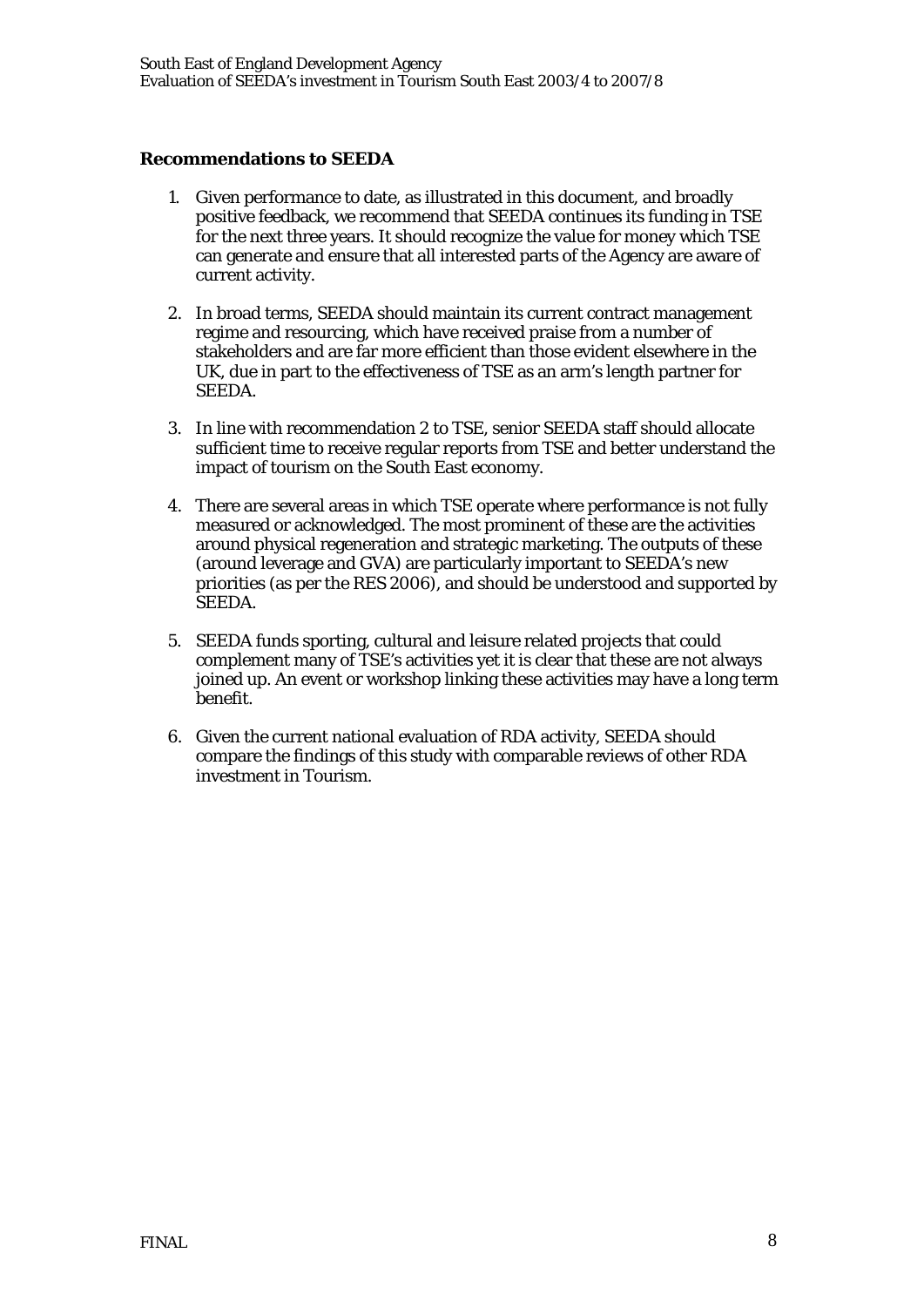# **1. Introduction**

This chapter provides the context to this evaluation, setting out its aims and objectives and the structure of the report and describing the evaluation methodology used for this exercise.

# **1.1 Overview**

# **1.1.1 Background**

WM Enterprise (WME) was commissioned by the South East England Development Agency (SEEDA) in March 2008 to conduct an evaluation of the Agency's investment in Tourism through Tourism South East (TSE) during the period 2003/4 to 2007/8. Since 2003 SEEDA have part funded TSE, helping to deliver a series of outputs in relation to skills provision, business support, strategic marketing, regeneration and support for other TSE work.

This evaluation is taking place at the end of five years of SEEDA funding for TSE, and will guide investment decisions moving forward and input into TSE's Corporate Plan for the period FY2008/9 to 2011/12. This work will also feed into a wider evaluation of all RDA activity in England being conducted by the Department for Business, Enterprise and Regulatory Reform (BERR).

To guide the work of WME, a steering group comprising Alan Searle and Donna Buxton of SEEDA, Robert Collier of TSE and Jose Retana of PwC, which is leading wider evaluation of all RDA activity. This evaluation builds on an interim study conducted by KPMG in 2006, but differs in approach, including an assessment of performance across TSE, rather than conducting a programme-by-programme review.

# **1.1.2 The RDA's role in Tourism**

# **Background**

In 2003, DCMS transferred the lead tourism strategy role to the RDAs by region, to replace the English Tourism Board. From that point RDAs have had strategic responsibility for aligning their tourism agenda with their Regional Economic Strategies (RES) and also the national strategic framework set out by DCMS. In the South East, SEEDA is now responsible for resources that were previously allocated to the Southern and South Eastern Tourist Boards directly from government.

#### Sector strategy

Collectively the RDAs have developed a policy of separating sectoral development (skills, business support etc) and marketing in respect of tourism delivery. This has affected the reform of the delivery structures post the days of the Tourism Boards. This has enabled tourism to be integrated into the economic business of the region rather than to be approached as an isolated sector.

It was felt that, to be most effective, the provision of skills and business support should be delegated to specialist agencies. Research has been delegated to the observatories whilst marketing and membership has been outsourced to specialist delivery organisations which, by and large, require matched funding from other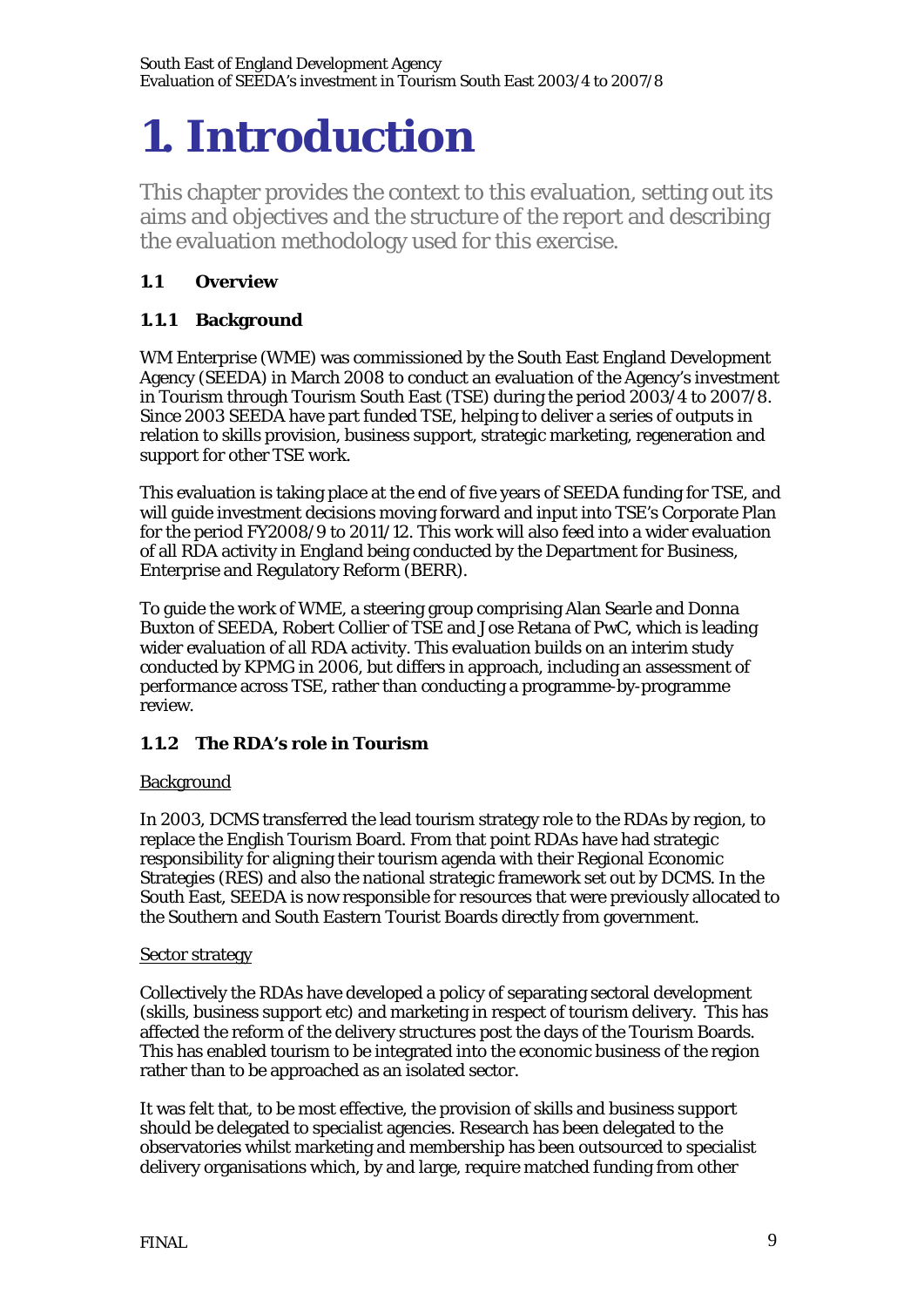stakeholders. Whilst this new model has created some tension, on a national basis only "England" marketing has struggled to grip the new environment where the regions have distinct priorities. Partners for England has recently been set up to reshape English tourism structures and enable the partnership to work. It will also bring a sense of cohesiveness to national research data, quality and skills.

#### The concept of 'place' within the visitor economy

The RDAs, including SEEDA, see tourism not as a stand alone sector, but include the visitor economy within wider economic policies under a theme of 'place'. This effects the way that investment is prioritised and has influenced the reform of delivery structures and funding, updating the previous, narrower, tourism agenda.

The SEEDA Corporate Plan understands investment in place, the visitor economy and culture to have a major effect on the visitor experience and attracting and retaining visitors. So whilst investment in TSE is an important element of SEEDA's role, and is the subject of this evaluation, it is not only its only investment in tourism.

#### Investment in TSE

In 2003, SEEDA made the decision to enter into a public-private partnership with TSE based on membership and stakeholder buy in. Over the evaluation period 2003/4 to 2007/8 SEEDA has invested £9.6m of core funding into Tourism through TSE (£1.4m in 2003/4, £1.7m in 2004/5, £2.4m in 2005/6 and £2m in each of the past two years). In addition to the core funding SEEDA has contributed approximately £1.2m in project funding over the five years. As an indication of the relative size of this investment, in 2006/07 SEEDA's total programme expenditure was approximately £157.5m (including long term regeneration commitments). The £2m invested as core funding and the £0.22m project specific funding spent on Tourism given to TSE amounted to 1.4% of total SEEDA expenditure. In return for its investment, SEEDA is able to influence part of TSE's activities to ensure that they are aligned with the RES, and that benefits extend beyond TSE members to the entire tourism industry. The decision by SEEDA to invest in TSE was made, in part, because TSE is a membership organisation directly in contact with the industry and key stakeholders with its own revenue stream – hence leveraging investment.

Generally, TSE is well regarded but it is only one element of support to the wider visitor economy. TSE has a good relationship with the skills, rural, international and culture and sustainable communities teams within SEEDA, all of which have provided funding against projects. SEEDA is also integrating the support for businesses under the simplification process and TSE, acting as a specialised broker, is working with Business Link and are also working closely with Train to Gain who are targeted to have an impact on tourism businesses.

#### **1.2 Evaluation aims**

This evaluation will inform future policy and implementation plans to support tourism in the South East. Its aims are:

- To extend and review the interim evaluation conducted in 2006;
- To extend the scope to cover issues required to feed into **BERR's evaluation of the impact** of the RDAs (in line with the Impact Evaluation Framework);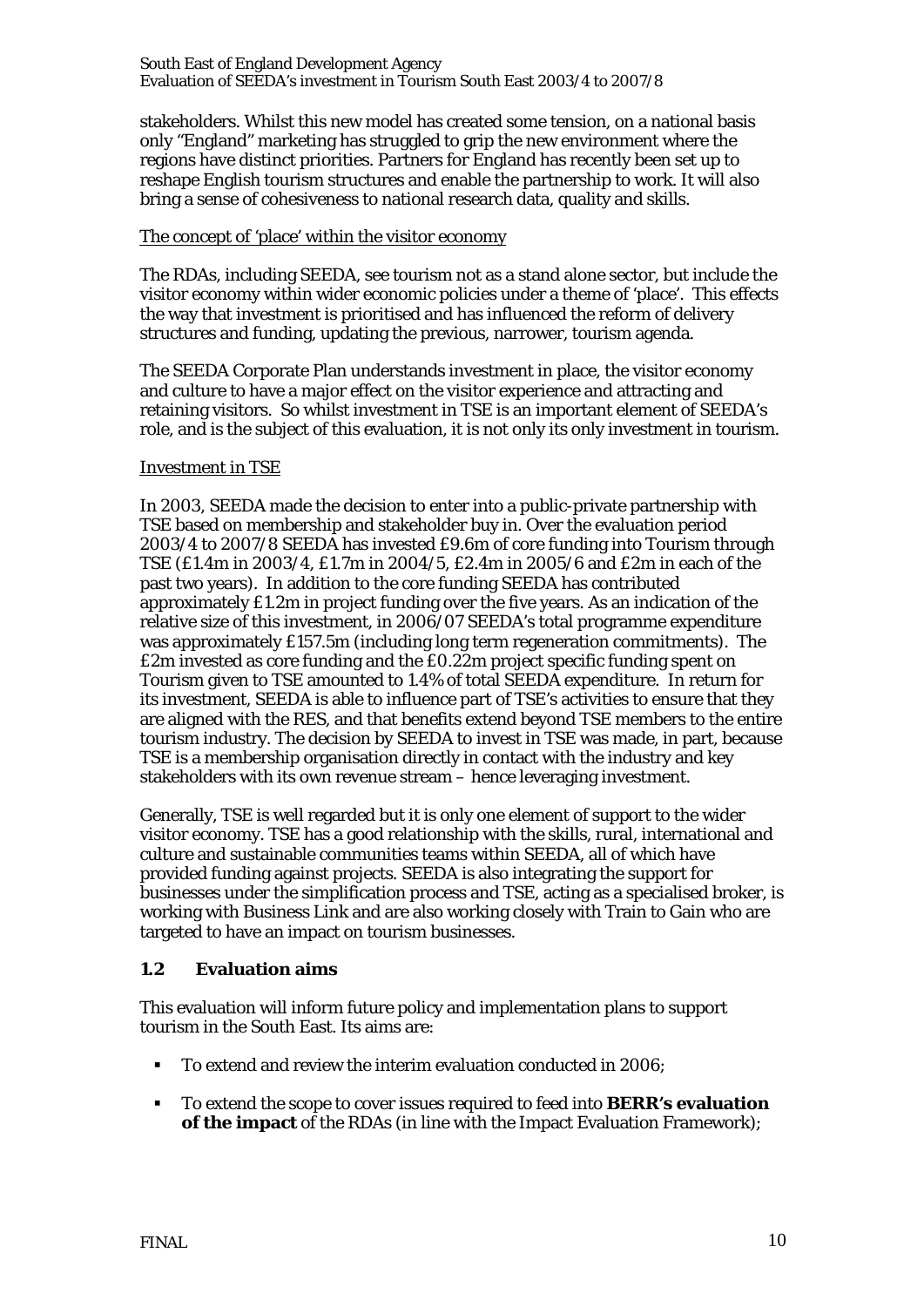- To understand the **effectiveness of the TSE delivery model** and strategic added value (SAV) generated by SEEDA's investment in tourism in the South East;
- To feed into **TSE's strategic planning** for the period 2008 to 2011; and
- To propose a **series of recommendations** moving forward to maximise the benefits of SEEDA's investment in Tourism.

In order to deliver these aims, WME have delivered a robust approach that has evidenced the outcomes delivered by TSE over the period 2003/4 to 2007/8 and have taken into consideration current governance and reporting regimes, and the views of those managing, delivering and using programmes and interventions.

This evaluation will form part of the ongoing evaluation of all RDAs being undertaken by the Department for Business, Enterprise and Regulatory Reform (BERR) in line with the Impact Evaluation Framework (IEF). This framework has, therefore, been incorporated into the 'Impact' stage of the evaluation. It is WME's understanding that the other RDAs around the country are undertaking similar evaluations for their investment in tourism, and that these are being delivered in approximately the same timescales as this study.

#### **1.3 Study methodology**

#### **1.3.1 Summary of approach**

WME's methodology for this evaluation has been aligned to the objectives of the commission and included:

- A thorough Project Inception defining the objectives of the evaluation;
- An extensive intelligence gathering phase including the following:
	- − a detailed contextual review of relevant policy and documentation;
	- − consultations with 30 key stakeholders;
	- − consultations with 11 employees of TSE;
	- − consultations with 29 businesses;
- Analysis and interpretation of data in line with a series of objectives influencing tourism in the South East; and
- Formal dissemination through the delivery of the presentation of emerging findings and the final report.

A summary of the methodology employed is shown in Figure 1.1.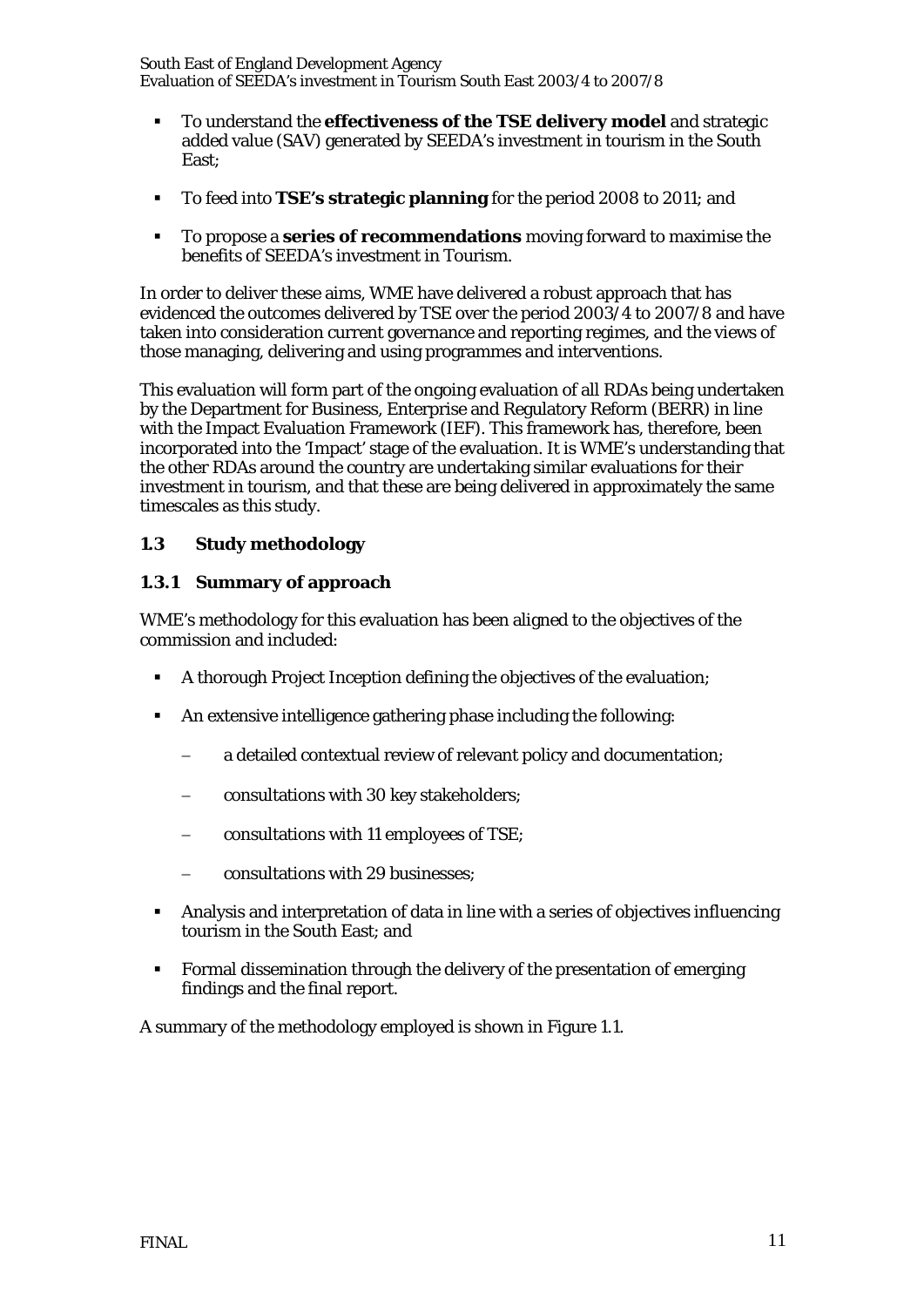

*Figure 1.1 WME's methodology for this evaluation* 

# **1.3.2 Incorporating the IEF**

The IEF outlines the purpose, approach and methods for the evaluation of the impact of the English RDAs and their contribution to the achievement of regional and national objectives. The main purpose of the IEF is to ensure evaluation of impact is robust, consistent and promotes a better understanding of what works and why.

In response to this, WME have built the following components in to the Impact phase of this evaluation:

- A logic chain has been developed, as shown in section 4, which illustrates how SEEDA's investment in tourism links to activities, outputs and outcomes;
- Whilst consulting stakeholders reference has been made to displacement, leakage, deadweight and sought to determine a view on the additionality created by SEEDA through TSE; and
- A major component of this study has focused on Strategic Added Value, and this is shown in section 4.

The application of the IEF is shown in Section 4.

# **1.3.3 Data collection**

The intelligence gathering phase of this evaluation focused on examining the structure of TSE, processes and governance within TSE and the tourism delivery model in the South East as whole. Using material provided by TSE and SEEDA, WME identified the following sources for analysis:

- TSE business plans, annual reports and corporate plans for the years in the evaluation period;
- TSE's Corporate Planning options 2008 2011 document "Hosting the World";
- The Regional Tourism Strategy "Tourism ExSEllence";
- Financial data obtained from TSE Finance Director;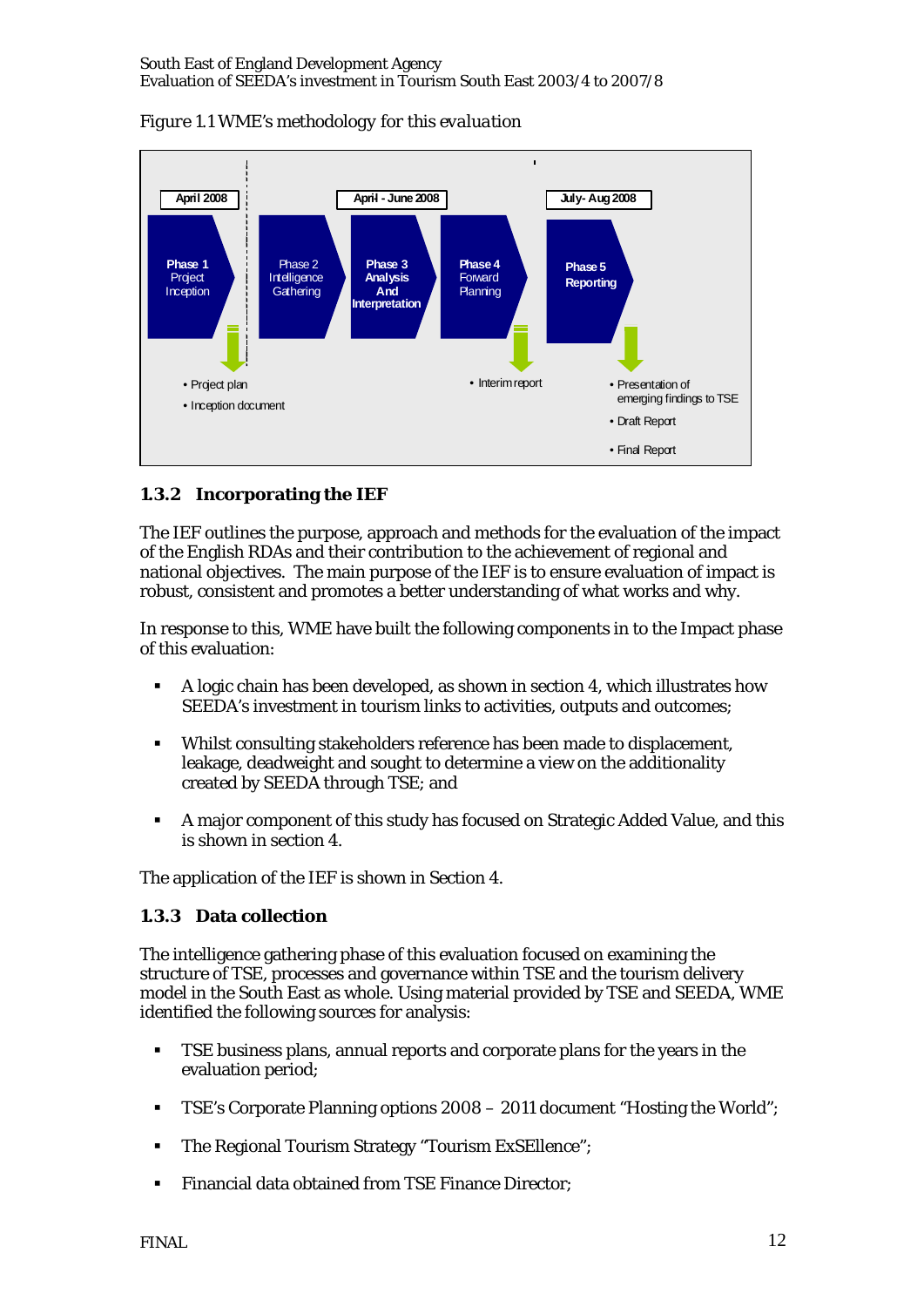- TSE final quarter business plan programme monitoring reports;
- Organisational charts for TSE and sub-groups;
- Notes and Minutes from relevant meetings;
- **Individual TSE Programme project evaluations:**
- Other TSE publications such as the Business Confidence Survey.

The majority of this data was provided by SEEDA and TSE at the outset of the project.

#### **1.3.4 Consultation**

Consultation with various key stakeholders and businesses formed the most crucial element of the intelligence gathering aspect of this evaluation. One to one interviews were held with the SEEDA team responsible for contract management, SEEDA's equality and diversity team, TSE's managing director and senior management team, Sub-regional tourism leads, representatives form Local Authorities and other partners including Visit Britain and DCMS.

TSE provided WME with a list of 23 stakeholders all of which were contacted and invited to participate and of which 18 took part in consultation. A further 12 were identified throughout the evaluation period based on geography and professional interest in South East tourism. A total of 30 stakeholders were consulted. A full list of consulted stakeholders can be found in appendix 3. A range of topics were covered in these sessions, including:

- Ways in which the stakeholder organisation engages and works with TSE;
- The effectiveness of existing tourism delivery model in the South East including sub-regional and/or destination focused models;
- Effectiveness of the current model in meeting a variety of objectives including TSE corporate planning objectives, regional tourism strategy (Tourism ExSEllence) objectives and SEEDA's RES objectives;
- Level of partnership and communication within TSE and with partner organisations and the private sector;
- Outputs and impacts from the programme including SAV and additionality;
- **Marketing methodology and return on investment; and**
- Suggestions for moving forward.

A more detailed topic guide used for stakeholder consultation can be found in Appendix 3 of this report. It should be noted that the topic guide was used as a prompt and was tailored for each interview. Each interviewee had the opportunity to discuss everything on the topic guide although some interviewees preferred to focus more on some areas in accordance with their professional knowledge.

In addition to the stakeholder consultation, WME interviewed 29 businesses from TSE's membership base. TSE provided a long list of 67 randomly selected businesses, all of which were contacted and invited to take part in the consultation exercise of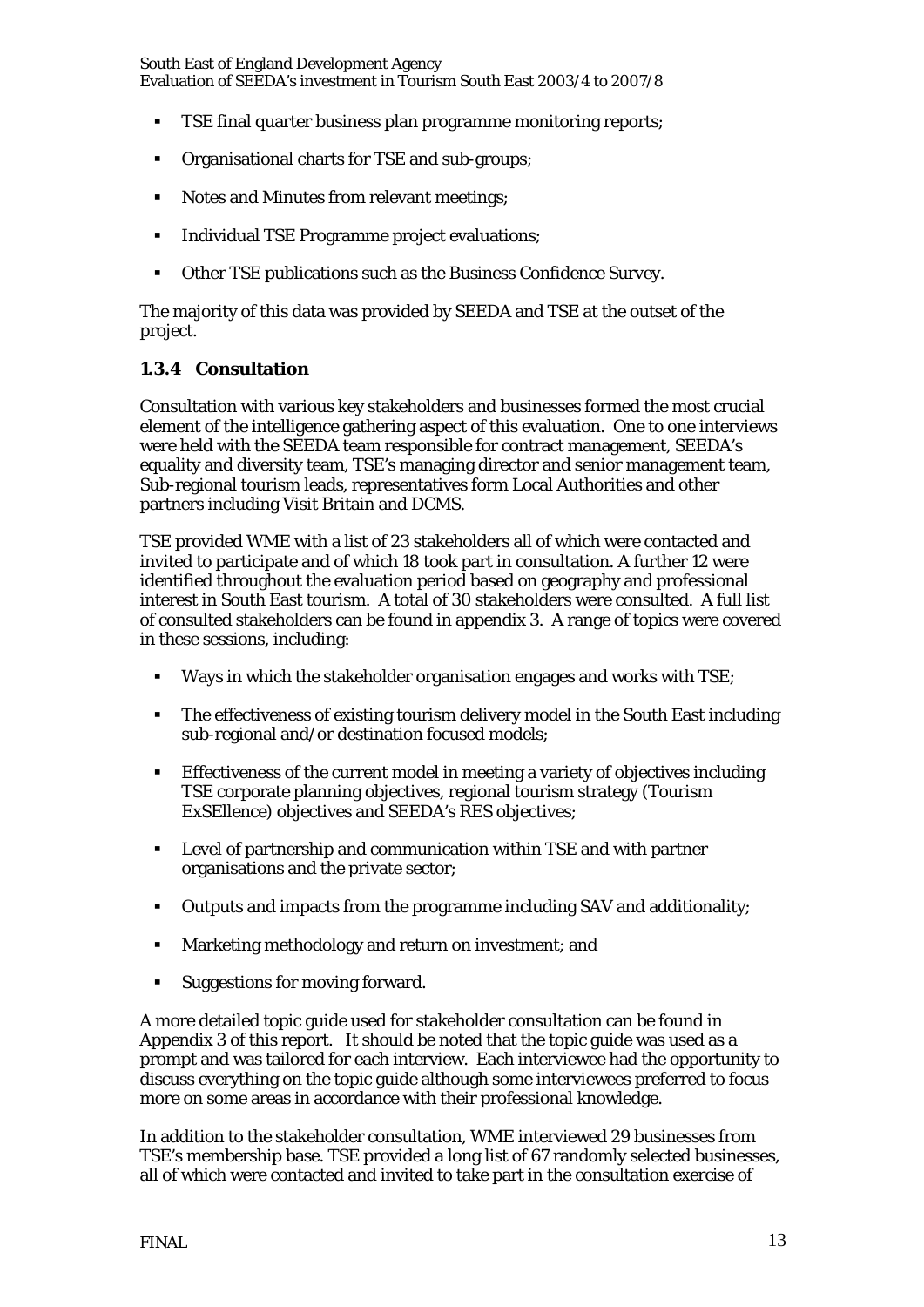which 29 were willing. Most businesses interviewed could be described as accommodation providers or visitor attractions although this is not true for all. Tourist Accommodation businesses interviewed ranged from small B&Bs to 5-star luxury hotels. Visitor attraction businesses interviewed included stately homes and gardens, theatres and educational and historic attractions. A full list of businesses consulted with can be found in the appendix 4. It should be noted that in the initial consultants' proposal, a more detailed survey was proposed. However, SEEDA opted for a smaller sample of businesses and a qualitative approach was taken.

Topics discussed in the businesses interviews include:

- Awareness of TSE and how businesses use the services it provides;
- **IMPACT 15 Impact that dealings with TSE have had on businesses (SAV, examples of good)** practice);
- Structure of TSE and the sub regions;
- The South East as a marketing brand;
- Key future business support needs in the tourism industry; and
- Suggested improvements to the current model.

A topic guide for the business consultation can be found in Appendix 2 of this report.

#### **1.3.5 Evaluation Analysis**

Following the completion of the intelligence gathering phase, analysis of output data was undertaken in order to ultimately evaluate the programme. Output data was analysed against a series of criteria:

- **Process performance was evaluated by assessing specifically the delivery model,** organisation and governance, engagement and partnering and equality and sustainability;
- Overall impact of the programme was assessed by measuring outputs and outcomes against SEEDA and TSE objectives, analysing TSE income and expenditure and evaluating the programme in terms of gross outputs, additionality and SAV in line with the IEF; and
- Finally a value for money assessment was conducted in order to compare the programme to other SEEDA funded programmes, other RDA investment in the sector.

The common responses from stakeholder and business consultation were identified to particular questions and captured for discussion in the report. It was important also to capture feedback that was unique to certain geographies and types of consultee and take this into consideration. The evaluation seeks to capture the majority of responses and discusses where there is apparent difference of opinion. It should be noted that on the whole responses were consistent and there were few issues where consultees had differences of opinion.

Analysis of quantitative output data is discussed in more depth in section 4.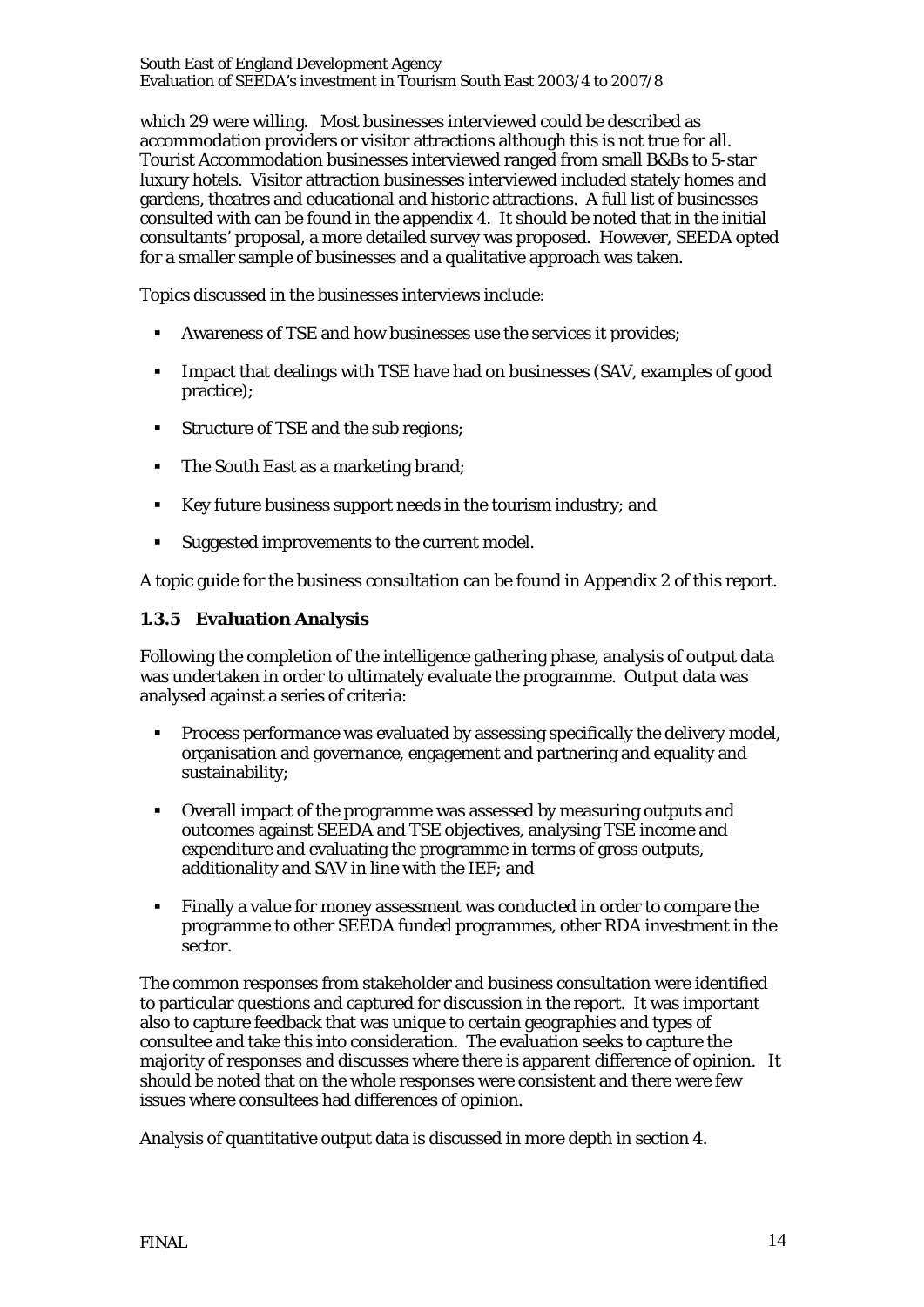# **1.3.6 Reporting**

Reporting of this evaluation has taken place in a number of stages. By the end of June 2008 initial analysis and an interim report was completed. In July emerging findings were presented to SEEDA at a steering group meeting and later to TSE at their Board meeting. A full final report was submitted to SEEDA in late-August.

#### **1.3.7 Issues and Uncertainties in Methodology**

The evaluation is consistent with the IEF and therefore robust. There are, however, a small number of ways in which the methodology could be have been enhanced.

- The original consultants' proposal suggested a comprehensive business survey, which was ultimately removed on the basis that internal TSE surveys, particularly in relation to marketing effectiveness, could be used as a replacement. Instead, a smaller number of businesses were interviewed, but in more detail. It could be argued that the sample of consulted businesses could have been larger in order to capture a more reliable account of members' views of TSE and SEEDA;
- The business consultation involved only current members of TSE. This, it could be suggested, is problematic as it does not take account of non-members who may have valid comments to make about SEEDA's investment in tourism and the role of TSE within this; and
- When conducting business consultation, it became apparent that many of the businesses were unaware of TSE objectives and role of SEEDA in tourism investment. The businesses were, however, able to comment on the strengths and weaknesses of TSE. The topic guide was used for business consultation was amended to ensure that we asked relevant, concise and informative questions.

#### **1.4 Report structure**

This document is now set out as follows:

- **Section 2** sets the strategic context for this evaluation tourism in the South East, current support policy within the sector and the role of TSE.
- **Section 3** presents a process assessment of SEEDA's investment in tourism support, examining the current setup in qualitative terms and covering areas such as delivery model, organisation and governance, partnership and engagement, and equalities.
- **Section 4** presents an impact assessment, examining the gross and net outputs generated by TSE over the past five years, how these compare with targets and what the ultimate outcomes have been; and
- **Section 5** is a value for money exercise, benchmarking the delivery model in the South East with those operating elsewhere and assessing the return on investment through TSE compared with other SEEDA spend; and
- **Section 6** concludes the evaluation and presents some recommendations.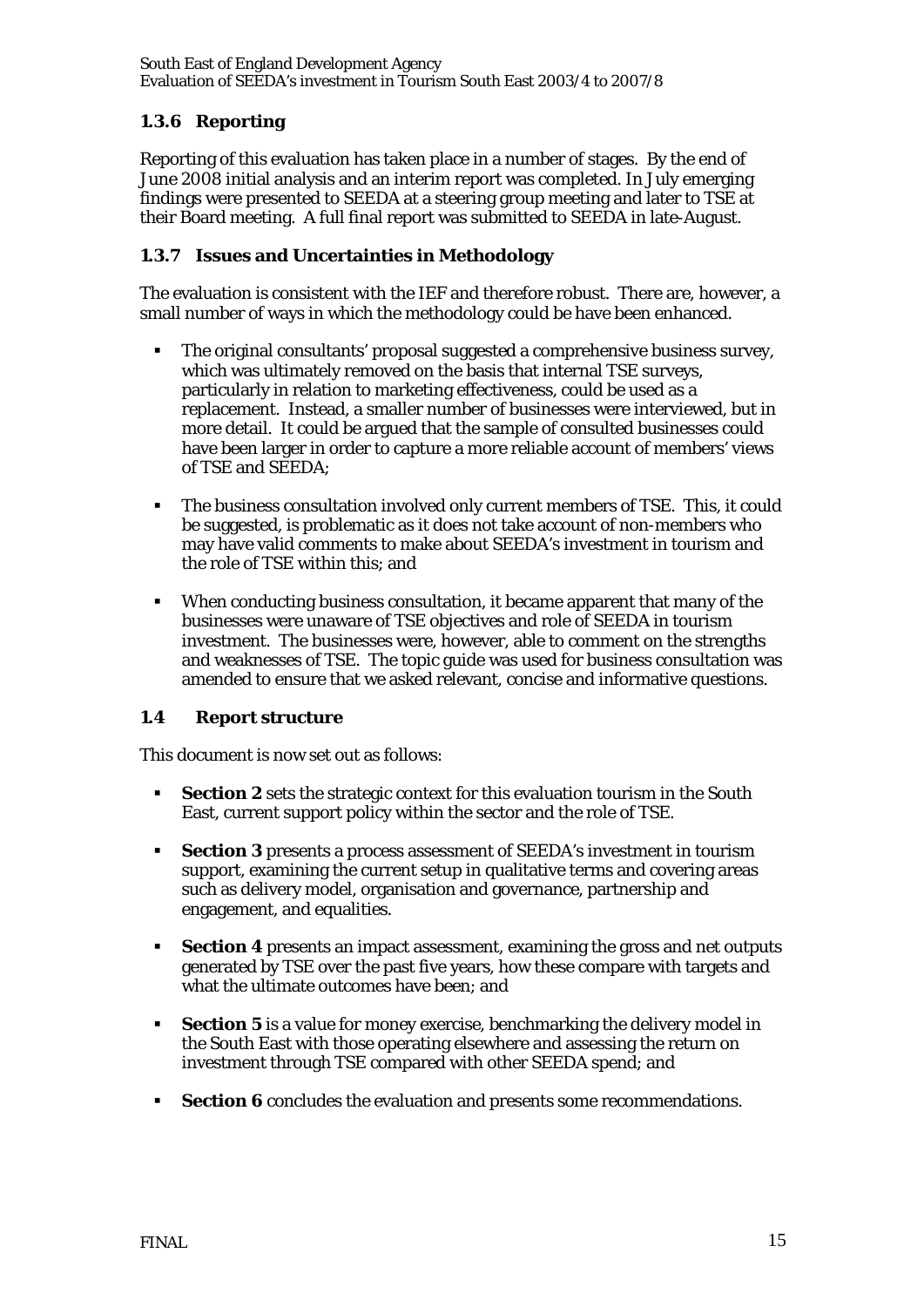# **2. Strategic Context**

This section sets the context for the evaluation, examining the state of tourism is the South East and current policy for intervention in the sector.

# **2.1 Tourism in the South East**

Tourism is a key element of the South East Economy. The region is second, only behind London, in terms of the number of inbound tourists - visiting to explore the coast, countryside or cities that the region has to offer. The South East is also second largest in terms of overall sector value (again behind London).

The size of the industry can be measured by number of trips (visits) or by the amount they spend. TSE figures show that UK and overseas residents spent £2.4 billion and £1.7 billion respectively in the South East in 2006. Combined, the total tourism spend in the South East amounts to 13.7% of the tourism spend in the whole of the UK. In terms of visits by UK and Overseas residents, 129.4 million trips were made and 244.1 million nights were spent in accommodation in the South East.

According to 2006 ABI data, over 291,000 people were employed in the tourism industry, this amounts to 8% of all jobs in the South East. The jobs that are included in the tourism industry include employment by hotels, camping sites, restaurants, bars, activities of travel agencies and tour operators, cultural activities such as museums and libraries and also sporting and other activities. Within the industry the largest employers are restaurants and bars accounting for 53% of tourism sector jobs in the South East.

In terms of domestic visitors 34% of trips taken in the South East in 2006 were by South East residents themselves, followed by residents from London and then people living in the South West at 14% and 13% respectively. In 2006 the largest number of overseas visitors were from Germany and the USA, making up 12% each of all visits from overseas visitors. USA visitors are the most lucrative, accounting for £276m in 2006 (16% of total overseas spend in the South East). For both domestic and overseas visitors July to September is the season when most visits to the South East happen<sup>1</sup>.

# **2.2 Tourism support policy**

This section of the report examines the strategic policy context of the tourism sector in the UK. In order to review the South East's Tourism programme it is necessary to understand the UK Tourism objectives, the South East's Regional Economic Strategy (RES) and also understand how sub-regional priorities may contribute to Regional Tourism objectives.

# **2.2.1 Public intervention in tourism – the market failure argument**

It was not until the 1990's that the concept of market failure in the tourism industry was discussed. Government's understanding of the sector is traditionally poor , is hindered by inadequate statistics and a conflict between the need of big business and SMEs.

<sup>&</sup>lt;u>.</u> 1 Data sourced from ABI and TSE's Market Intelligence team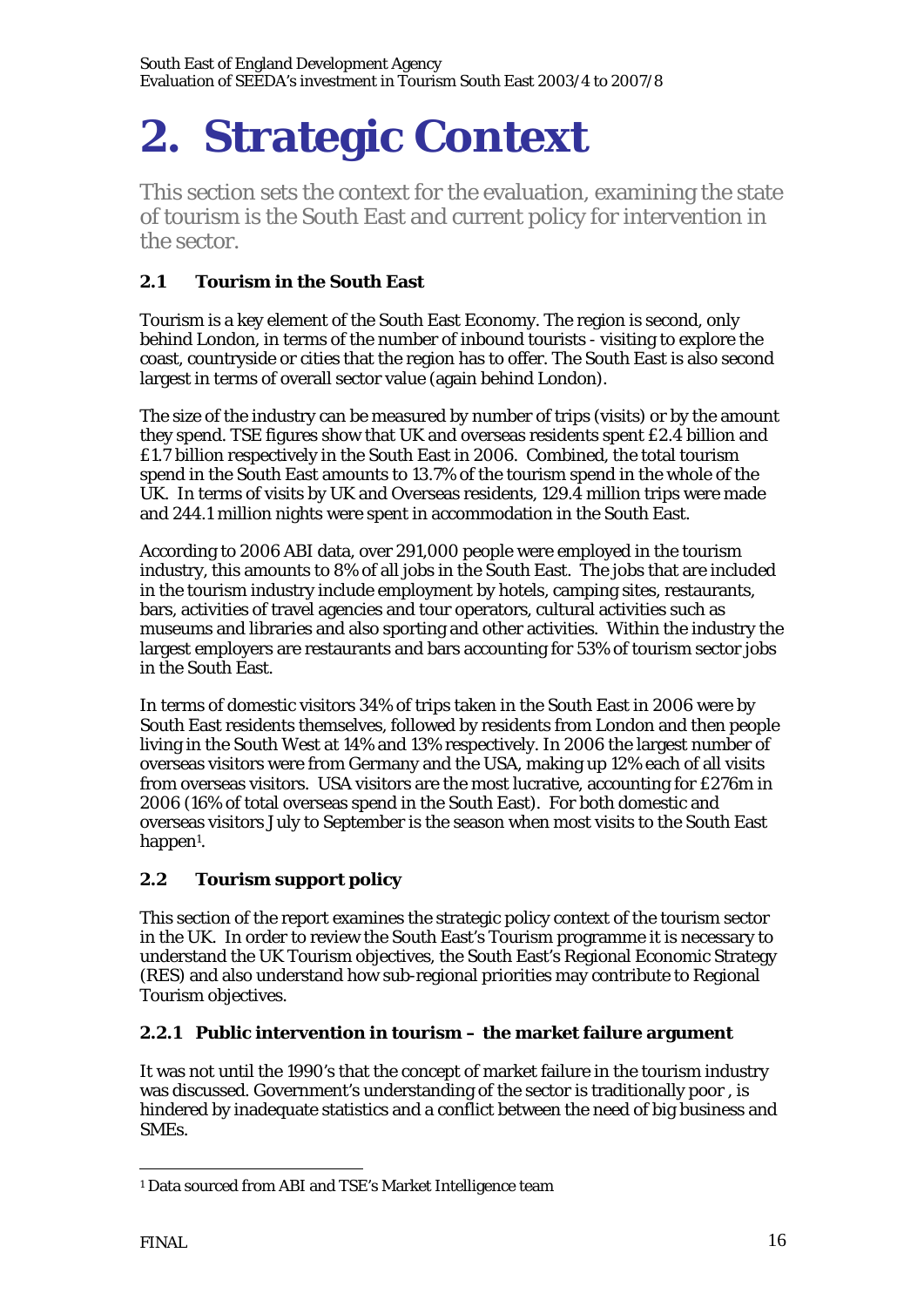The market failures existing with the tourism sector include:

- The tourism sector is disaggregated, being comprised of many small businesses, and is therefore confusing for the customer when attempting to access comparable information about purchase alternatives. Before intervention, this complex network of small domestic businesses was competing against tour operator aggregated products (especially to overseas packaged destinations) which were easy to purchase for the consumer, which ultimately led to imperfect information. There was, therefore, a need to help to obtain **cluster benefits and economies of scale** and access to costeffective services including the provision of information to clients – with the public sector operating in the 'honest broker' role, delivering generic schemes which signal to consumer and improve competitiveness and productivity.
- Businesses that provide information to allow the consumer to make an informed choice and the individual business (be it a hotel, restaurant or fairground to give some examples) cannot be sure that all of the benefits of providing information will accrue directly to them. For example, if a hotel owner in Canterbury advertises their business, they will also be promoting Canterbury in general and other tourism operators located there. These other operators will therefore be 'free-riding' on the hotel owner's expenditure**. If all tourism providers acted rationally, the logical outcome is that none will undertake advertising activity**, as each will hope to free ride on others' expenditure. In addition to this point, rather than each and every business (or consortia) marketing their business and their town/city/region every time they approach the market, it makes sense for a third party to undertake the wider, geographic based marketing.
- Added to the point above, the tourism market is **highly competitive and geographically specific**, and it is unlikely that two firms competing with one another would join forces for "the common goal" without a third party.
- The large amount of small businesses within the sector creates a market failure around skills provision. Without intervention, people would be up skilled by their employers, but only to the degree where they can do their present job. Employment mobility means that **employers would be unprepared to invest in the workforce** for fear that they will leave.
- There is a need for accreditation. Without **accreditation**, the consumer would need to visit each destination at least once before becoming confident on quality. Through the use of a third party, such as TSE in the South East, accreditation through skills and business support course, solves this problem.
- A social rationale for investment in the tourism industry is linked to the often political notion that is not always desirable for all economic activity to be located in one area of the country. Hence steps must be taken to promote **tourism as a lever of economic development** (although the net effects of such intervention could be zero as activity is simply displaced from one area of the country to another).

These concepts are particularly important given that approximately 80% of tourism related businesses in the South East are SMEs, and hence, do not have the resources to market themselves, or the co-ordination to form business consortia to provide skills and business support services.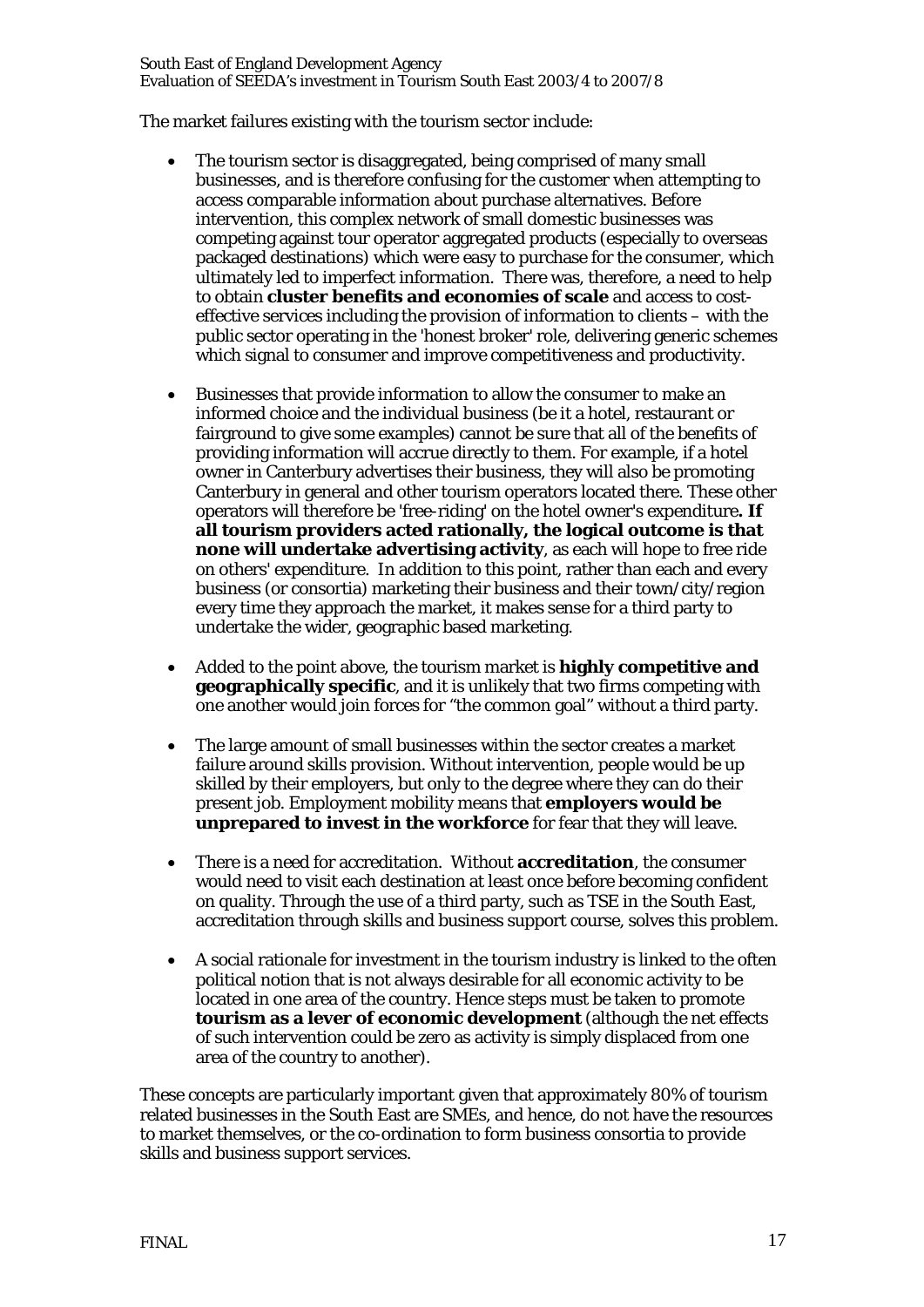# **2.2.2 National Policy**

Support in the tourism sector can be traced back to the 1969 Development of Tourism Act which established the British Tourist Authority (BTA), English Tourist Board, Scottish Tourist Board and Wales Tourist Board. The BTA role was:

- *"to encourage people to visit Great Britain and people living in Great Britain to take their holidays there";* and
- *"to encourage the provision and improvement of tourist amenities and facilities in Great Britain".*

Each of the national boards, England, Wales and Scotland, were given comparable aims (as above) relating to their geographies. They were also given the power to do anything for the purpose achieving these including promoting or undertaking publicity in any form; providing advisory and information services; promoting or undertaking research; establishing committees to advise them in the performance of their functions; and contributing to or reimbursing expenditure incurred by any organisation delivering on any activity which the Board has responsibility.

Almost 40 years later, tourism is a vital sector in the UK that contributes £85 billion a year to the economy and employs 1.4 million people2. A strong recovery from the events of 2001 and other impacts in further years – floods, FMD, SARS, etc – illustrated the industry's resilience and it now faces new challenges as the full effects of the credit crunch start to take effect. It should be noted that the tourism sector is relatively resilient to such events and has "bounced back" and remains a growing industry with regards to numbers of jobs.

There are current opportunities for the Tourism Industry. The 2012 Olympics should provide a vital boost to the number of overseas and domestic visitors. There are other opportunities that are influencing domestic visitors' decisions to stay in the UK including a greater awareness of the impact that long-haul holidays have on climate change and current tighter expenditure constraints making foreign holidays less feasible.

The Department for Culture, Media and Sport (DCMS) is responsible for supporting the tourism industry at the national level. The Department also works with key partners to put regional and local tourism support in to strategic context. The national strategy for the development of tourism in England *"Tomorrow's Tourism"*  was launched in 1999. A more recent strategic document *"Tomorrow's Tourism Today"* was launched in 2004 to define the responsibilities of DCMS and its local, regional and national key partners. Most recently *"Winning: a tourism strategy for 2012 and beyond"* was launched in September 2007. This strategy focuses on the 2012 Olympics due to be hosted by London. The strategy aims is to extract maximum financial benefit from the Games for the entire UK tourism industry. DCMS believes that there could be a £2.1 billion boost in tourism revenues as a result of the Games in London.

VisitBritain is the organisation responsible for promoting England as a tourist destination to the domestic and overseas market. DCMS invests £50m a year in the organisation, which also has the responsibility to provide a framework within which the tourism industry can work in closer partnership. There are other national level stakeholders such as People First, the tourism and hospitality sector skills council.

<sup>&</sup>lt;u>.</u> 2 DCMS (2007) *Winning: A Tourism Strategy for 2012 and Beyond*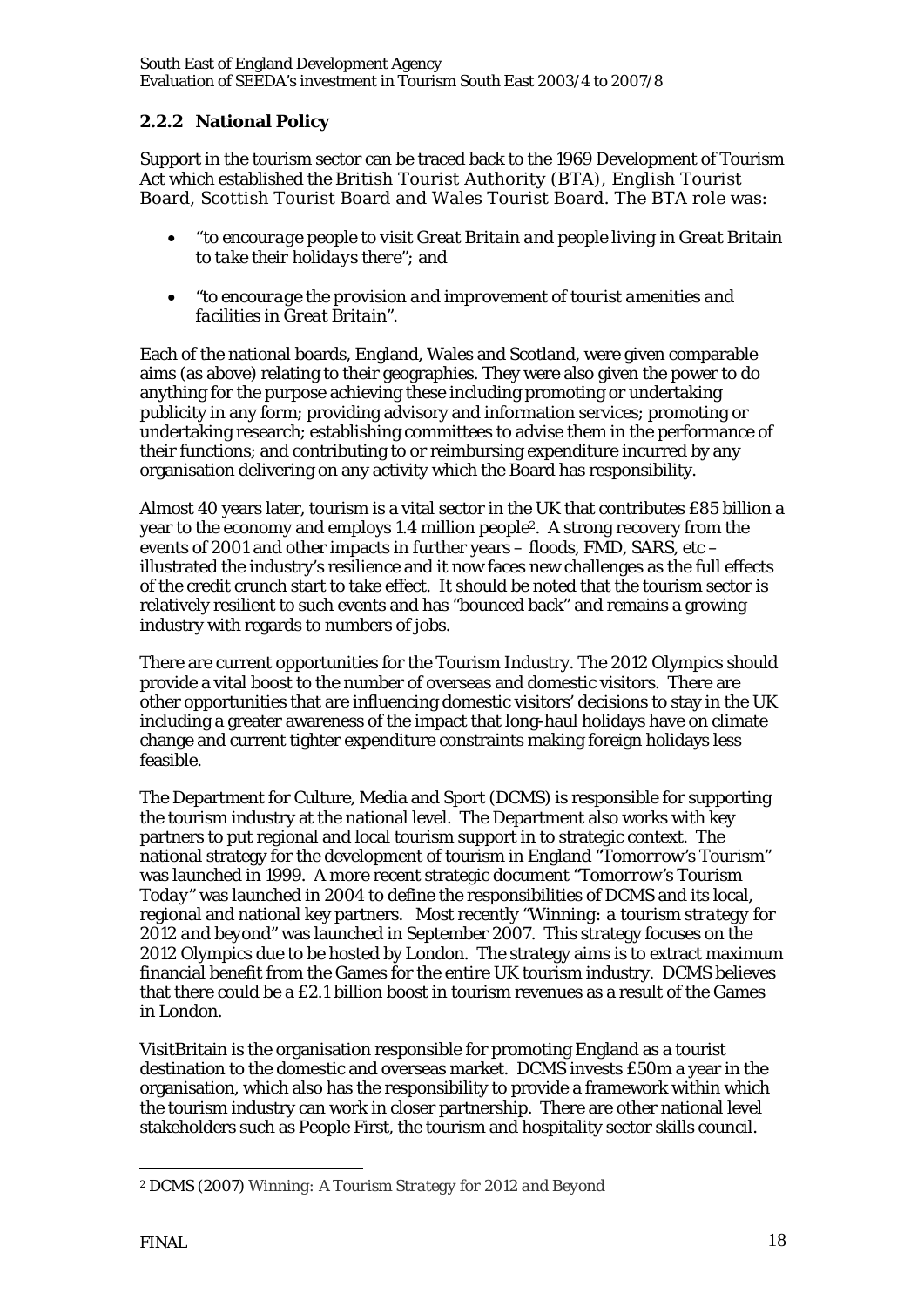Funding from DCMS for the tourism industry was set out in the 2007 Comprehensive Spending Review (CSR). As figure 2.1 shows, funding for tourism on a national level is set to reduce over the next few years due to a tight Government Spending round. RDA's funding for tourism is set to decrease by £100k each year up to 2010/11 (except for the LDA/GLA). This further highlights the necessity for a strategic framework at a national, regional and local level that uses resources most efficiently while ensuring tourism remains a vital growing sector for the UK economy. In response to the announced funding in the previous Culture Secretary James Purnell has asked VisitBritain to conduct a review on how best to maximise the impact of DCMS tourism funding to market Britain.

|                                       | 2007/08 | 2008/09 | 2009/10 | 2010/11 |
|---------------------------------------|---------|---------|---------|---------|
| <b>VisitBritain</b><br>(less capital) | 49.6    | 47.6    | 46.1    | 40.6    |
| <b>RDAs</b>                           | 3.6     | 3.5     | 3.4     | 3.3     |
| <b>GLA</b>                            | 1.9     | 1.9     | 1.9     | 1.9     |
| <b>Total</b>                          | 55.1    | 53.0    | 50.4    | 45.8    |

*Figure 2.1: DCMS funding for Tourism set out in CSR07 (£m)* 

#### *Source: DCMS*

VisitBritain is also in the process of carrying out the British Tourism Review. This review is being carried out at the request of the Central Government and the purpose of it is to determine how best VisitBritain would work with other agencies to deliver on tourism including the following:

- Effective marketing of tourism;
- Intervention initiatives where market failure exists;
- Key support measures needed from Government;
- Effective framework and capabilities for VisitBritain;
- Identification of resources needed to deliver a legacy from the 2012 Games; and
- Unambiguous and agreed roles for all relevant public agencies.

The review is expected to be completed by October 2008.

#### **2.2.3 Regional Economic Policy**

There are nine Regional Development Agencies (RDAs) that are responsible for promoting economic development for their region in England. Tourism has been identified as a key driver of regional economies and in 2003 DCMS gave the RDAs the lead tourism strategy role in their region to replace the English Tourism Board. Therefore RDAs have strategic responsibility for aligning their tourism agenda with their Regional Economic Strategies (RES) and also the national strategic framework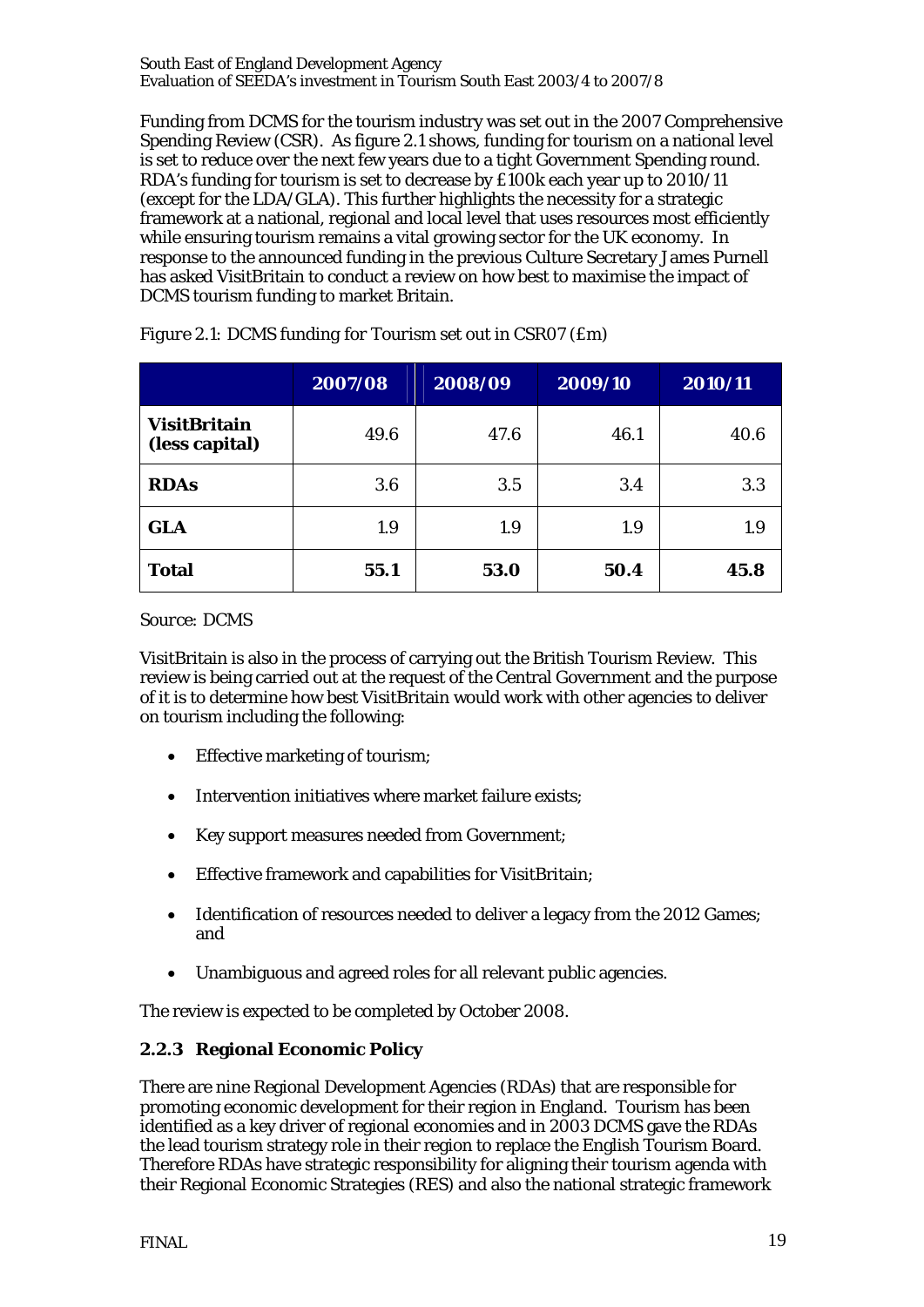set out by DCMS. Funding used to be allocated to regional tourist boards (RTBs) by the English Tourism council, these are organisations that stimulate and develop tourism in their areas. RDAs now allocate regional tourism as part of their single pot funding and hence the role of RTBs has become less clear leading to RTBs disappearing, merging or have their function and responsibilities revised. As a result, RDAs have chosen to exercise their responsibility for tourism strategy in differing ways – this can include phasing out of the RTB, merging RTBs and/or revising the responsibility of the RTBs. This has led to different structures in different regions.

Rather than treat tourism as a stand alone sector, SEEDA have developed a strategy of using tourism and the wider visitor economy as a key driver of the 'place' theme. In terms of delivering skills to the industry, brokering sector specific business support and providing strategic marketing, Tourism South East (TSE) is SEEDA's main delivery partner. In 2003 SEEDA made the decision to use a devolved delivery route, with TSE as the chosen public/private sector partner. Whilst SEEDA does not wish to dominate TSE's agenda, SEEDA has ensured that the two organisation's objectives and delivery plans are closely aligned, and consistent with the Regional Economic Strategy (RES) and that TSE benefits reach the whole industry, rather than being restricted to TSE members. As documented in the 2006-16 RES, developing the visitor economy is listed as a priority for the Rural South East and targeted growth areas. Whilst the 2002 RES was less explicit, in the current version tourism is identified as a major employer and economic driver. Following the 2002 RES, SEEDA set up Sector Groups to provide a strategic overview of the challenges for their sector and giving advice on how to overcome barriers in the region; tourism was identified as one of these sectors.

In its Corporate Plan 2008-11, SEEDA has committed to developing a Cultural and Creative Opportunities Framework with partners, taking account of the central Government Creative Economy Programme Strategy and working with TSE to implement the regional Tourism Strategy (designed to "Deliver support to the region's tourist sector to boost the visitor economy"). The role of TSE is also explicit in relation to the Agency's approach to maximising the impact of London 2012, around "creating a world-class arrival and visit",

In order to optimise impact on the region's economy, TSE delivers against targets and monitors their progress against the RES, investing in SEEDA core funding in broad support of the headline objectives of the RES; Global Competitiveness, Smart Growth, and Sustainable Prosperity. Aside from contributing to specific RES objectives, TSE's agenda also influences wider issues in the region; as outlined in their recent planning options document "Hosting the World". TSE's activity also makes a contribution to cross-cutting cultural issues and the place-shaping agenda.

Further to core TSE funding, SEEDA supports the visitor economy through less direct routes. This includes expenditure and policy on infrastructure, culture and other place-shaping activity which strongly contributes to attracting and retaining visitors. In addition, project specific funding is provided by teams in SEEDA such as skills, rural, international, culture and sustainable communities.

#### **2.2.4 Partners for England**

The South West RDA is the lead RDA for tourism and represents the views of all the RDAs on a national platform. Partners for England came out of the South West RDA and VisitBritain and was prompted due to the fact knowledge around spend on the visitor economy within the regions is often fragmented due to a lack of partnership working between Local Authorities and private sector. This lack of partnership working has been highlighted as one of the reasons why England may struggle to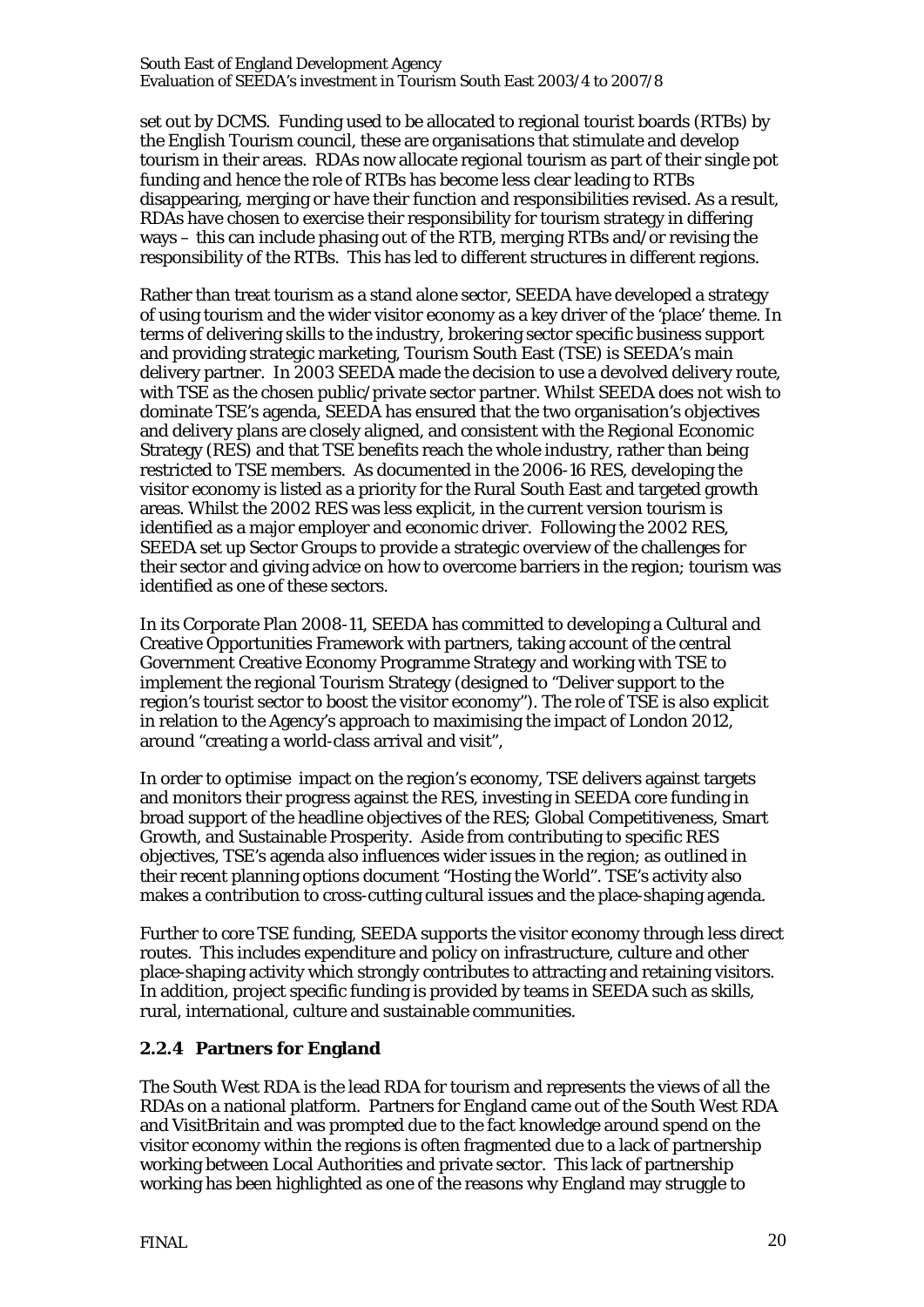compete with other destinations. Partners for England also strive to bridge communications and strategy between RDAs and VisitBritain. Partners for England was formed in 2005 and in 2007 identified four priority areas:

- **Leadership**
- Development of a Charter for Destination Management
- The alignment of Tourism Marketing
- **IMPROVING the quality of tourism data**

Further work streams include Skills and the Visitor Economy and the VisitBritain Review.

Partners for England have created a new body - the English Tourism Intelligence Partnership (ETIP) - that will report to the Partners for England Executive Board and to the Partners for England Forum. Funded jointly by the RDAs and VisitBritain, the partnership will be focused on delivering an agreed vision for better tourism intelligence. The Office of National Statistics is a key partner, who have agreed to establish a new Tourism Intelligence Unit as part of the delivery programme.

The Partners for England Summit is an initiative which began in 2005 and has been developed into a formal forum, meeting bi-annually with a remit of ensuring real engagement on the key issues facing the industry.

Partners for England have also developed a Charter to champion excellence in place making and destination management. The objective of the Charter is to bring together the cross-cutting themes of the visitor economy including economic, environmental and social benefits. The Charter underpins an ethos of joined up thinking in the industry.

# **2.2.5 Sub-regional policy**

Tourism is a non-statutory role for Local Authorities, but they recognise the importance to the local economy and many have tourism services such as Tourist Information Centres (TICs), marketing, events, and Destination Management Systems (DMS) to ensure that visitors have access to information. Due to the introduction of RDAs in to tourism support, many Local Authority tourism departments are being replaced by Destination Management Organisations (DMOs). These are organisations responsible for supporting and growing tourism in their area, whether it is city, resort, district, county or geographical area.

#### **2.3 Tourism South East**

# **2.3.1 Background**

Tourism South East (TSE) is the strategic tourism body for the South East which is funded by a combination of grants from bids, commercial activities, membership activities and public sector grants via SEEDA. TSE was formed in April 2003 from the amalgamation of the Southern and South East England tourist boards. It is the largest geographical regional tourism organisation in England, serving Berkshire, Buckinghamshire, East Sussex, Hampshire, Kent, Oxfordshire, Surrey, West Sussex and the Isle of Wight, which creates servicing issues for a single agency which SEEDA will be familiar with. This amounts to a geographical area of 19,000 square kilometres. Approximately a third of TSE's funding between the period 2003-08 has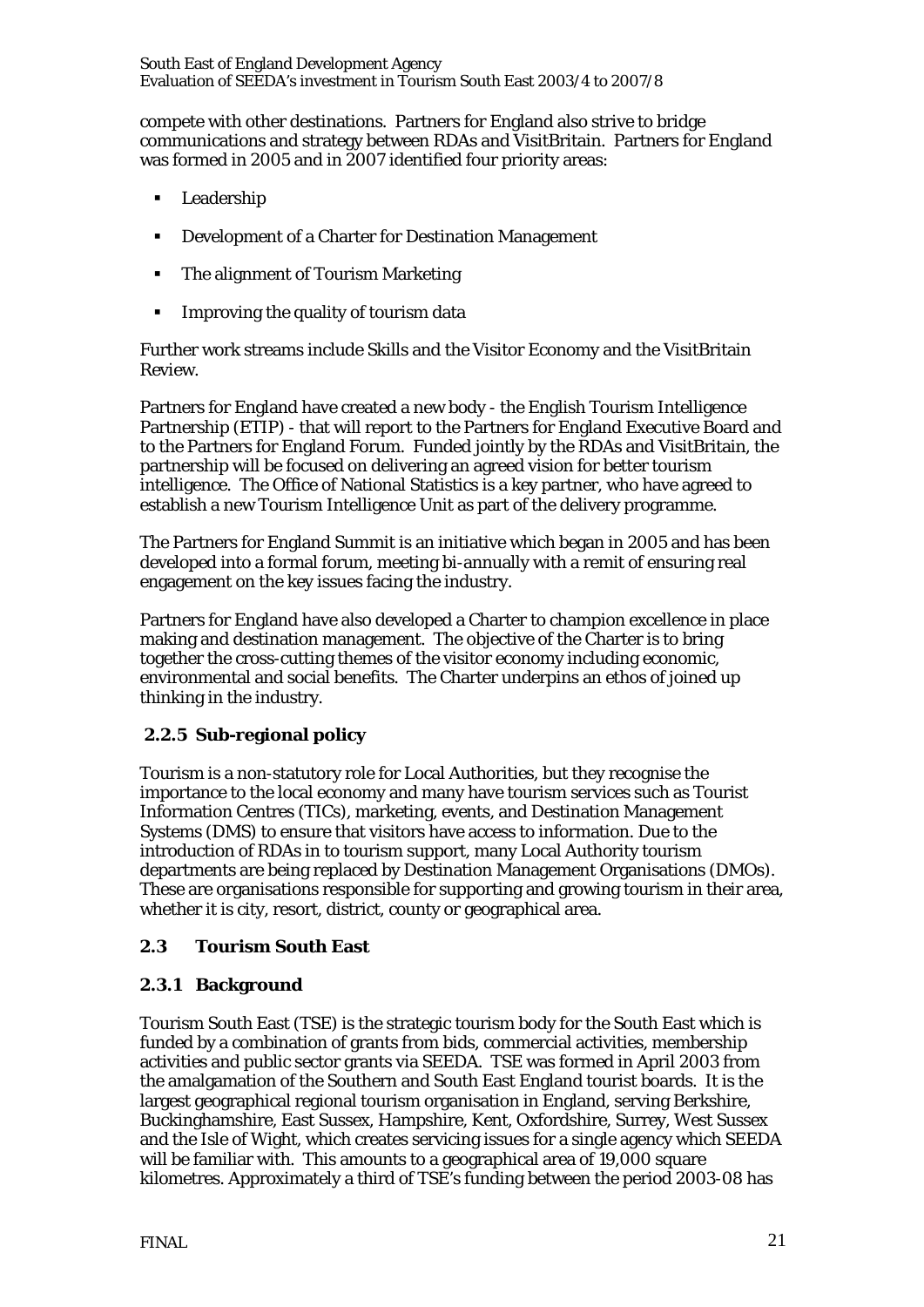come from SEEDA, and in return for this the Agency is able to influence TSE activities, ensuring that they are consistent with the RES and that benefits extend beyond the TSE membership to the entire industry.

# **2.3.2 Aims and objectives**

The vision of the TSE Corporate Plan for 2006 to 2009 is for TSE to help the region to:

- Compete with the best;
- **Exceed visitor expectations;**
- Invest in product and service quality;
- Foster profitable tourism businesses; and
- Welcome visitors and embrace them.

This is described in the regional strategy as "Tourism ExSEllence".

The mission of TSE is to generate a step-change improvement in the management and performance of the travel, tourism and leisure sector in the South East. This will be achieved by optimising the economic and social benefits from tourism in the region by sustaining, improving and developing the performance of the travel, tourism and leisure industry by working in effective partnership with public and private sector stakeholders.

This mission is achieved by "Driving Tourism ExSEllence" i.e. the above vision as laid out in the corporate plan.

# **2.3.3 TSE Structure**

As figure 2.2 shows, TSE's operations are monitored by a board of directors, the Chairman, the managing director and then 3 service directorates, each led by a service director.

The Development Services department undertakes a wide range of development projects across the region. By working with partners from the public and private sector, TSE: leads on regeneration projects; identifies new markets; provides policy support; provides business support and advice; promotes the use of local produce; and promotes major sporting events in the region. Since 2005/6 the Development Services directorate is responsible for programmes one to five.

The Commercial Services department are responsible for commercial, marketing, ecommerce, visitor information and membership services. The departments are responsible for delivering programmes six to nine. Finally the Corporate Services departments are responsible for delivering programme 10, the support service for the running of TSE. Figure 2.3 outlines individual programme remits.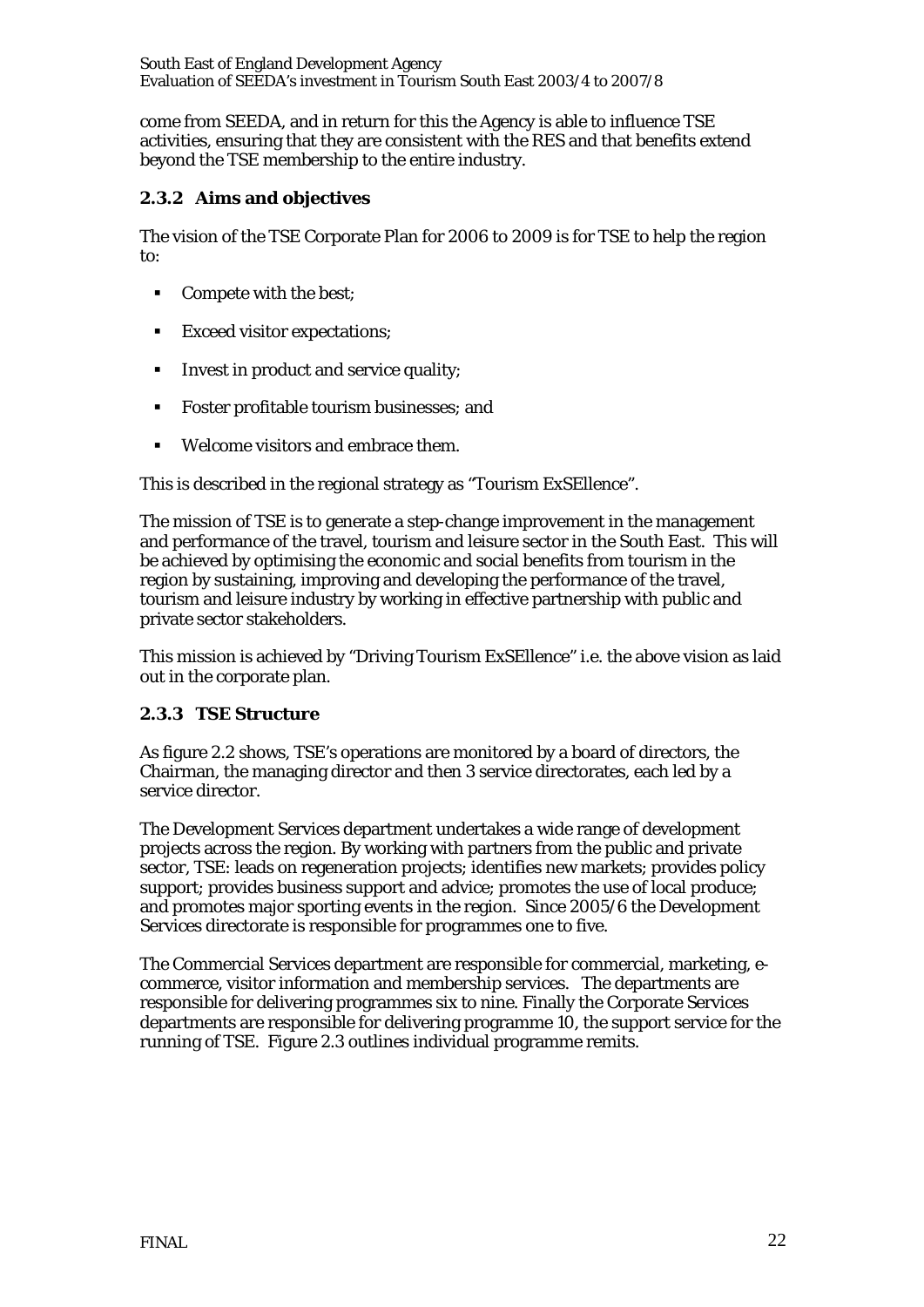#### *Figure 2.2: TSE Structure*



# **2.3.4 Tourism South East Objectives**

TSE's objectives as an organisation drive the Tourism ExSEllence objectives:

- 1. Competing for the Customer: To improve the level of understanding of consumer needs and expectations, and work with others to promote appropriate brands and provide destination information throughout the region.
- 2. People, Products and Places: To ensure that the products and services offered by the region's tourism industry and the tourism infrastructure of built and natural assets are of sufficient quality and standards to ensure sustainable and profitable future performance.
- 3. Performance through Partnership: To provide responsible leadership by consent, and act as a voice for the tourism industry in order to improve the management and co-ordination of a complex and dynamic industry. To ensure that the limited funds available for intervention are well spent.

|  | Figure 2.3: TSE programme outlines |  |
|--|------------------------------------|--|
|--|------------------------------------|--|

| No.      | <b>Programme</b><br><b>title</b>  | <b>Programme Remit</b>                                                                                                                                                                                                                                                                                                                                                   |
|----------|-----------------------------------|--------------------------------------------------------------------------------------------------------------------------------------------------------------------------------------------------------------------------------------------------------------------------------------------------------------------------------------------------------------------------|
|          | Policy and<br>Partnership         | Encompasses TSE's responsibility for creating a policy and<br>legislative climate in which the tourism industry can develop<br>and compete successfully.                                                                                                                                                                                                                 |
| $\bf{2}$ | <b>Destination</b><br>Renaissance | Work with partners to develop and indentify funding for new<br>destination regeneration programmes. The programme also<br>attracts major sports events to the region, supports market<br>towns with tourism development, organises conferences on<br>regeneration themes, supports online marketing for small<br>rural destinations and has developed a wildlife tourism |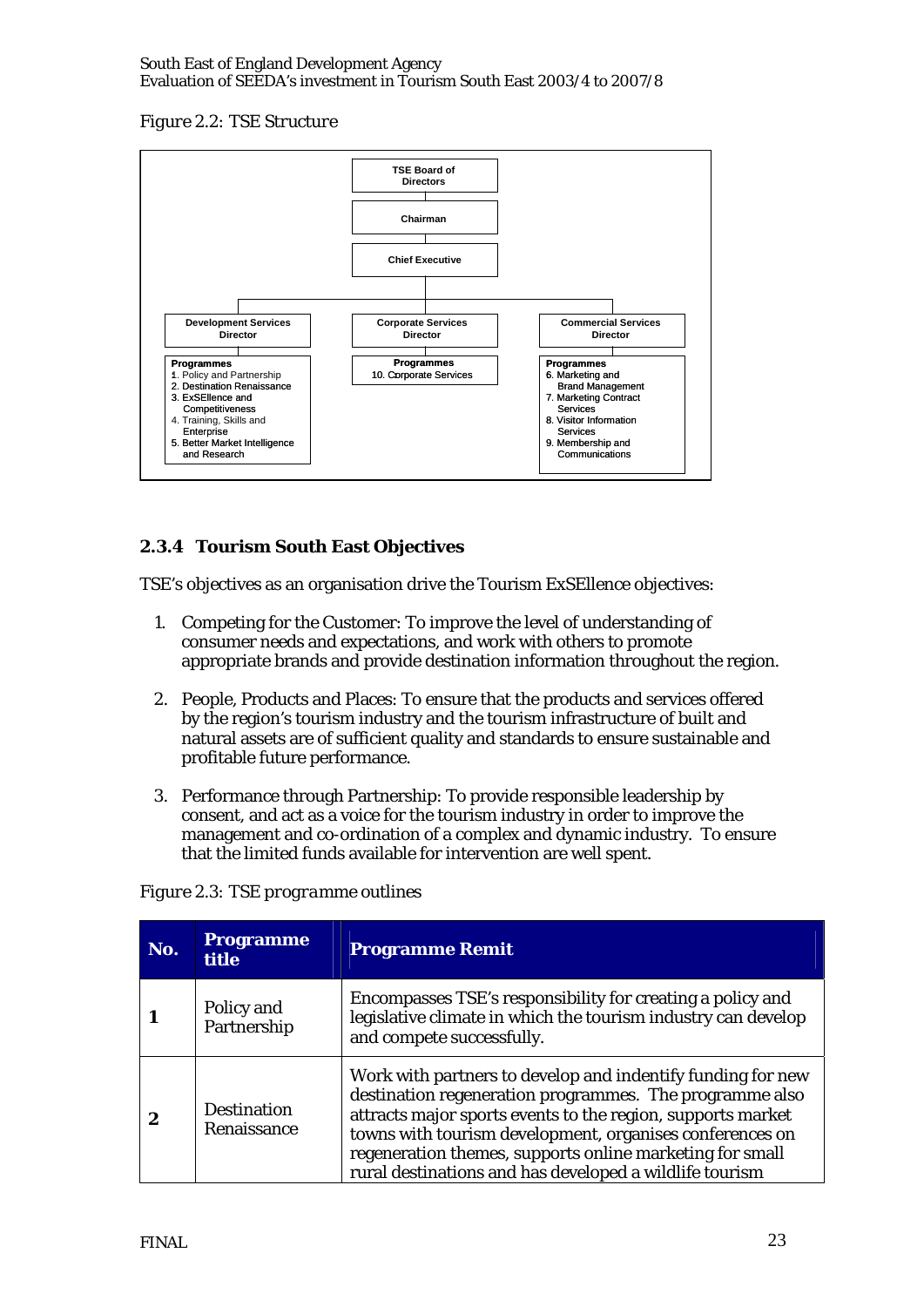| No. | <b>Programme</b><br>title                            | <b>Programme Remit</b>                                                                                                                                                                                                                                                                                                                                                                                                    |
|-----|------------------------------------------------------|---------------------------------------------------------------------------------------------------------------------------------------------------------------------------------------------------------------------------------------------------------------------------------------------------------------------------------------------------------------------------------------------------------------------------|
|     |                                                      | programme.                                                                                                                                                                                                                                                                                                                                                                                                                |
| 3   | <b>ExSEllence and</b><br>Competitiveness             | Secures funding and advice for businesses on sustainability,<br>provides business advice including for example quality<br>assessment scheme for accommodation. The programme<br>also undertakes sector study work e.g equestrian sector,<br>accommodation sector.                                                                                                                                                         |
| 4   | <b>Training, Skills</b><br>and Enterprise            | The programme is underpinned by Tourism Skills Network<br>South East. Responsibilities include Delivering Training<br>projects (including externally funded/co-financed schemes).                                                                                                                                                                                                                                         |
| 5   | <b>Better Market</b><br>Intelligence and<br>Research | The role of this programme is to disseminate core Marketing<br>intelligence base to TSE members, industry and stakeholders.<br>The programme also fills tourism data gaps for specifically<br>commissioned projects.                                                                                                                                                                                                      |
| 6   | Marketing and<br><b>Brand</b><br>Management          | The responsibilities of this programme include developing e-<br>marketing/brochure material. The programme has<br>developed a new approach to marketing, grouping different<br>types of destinations, accommodation, and attractions for<br>specific groups of visitors (focusing on families, couples,<br>specific sport enthusiasts) and provides pump priming money<br>to encourage further funding from key partners. |
| 7   | <b>Marketing</b><br>Contract<br><b>Services</b>      | Delivers tailored contract services particularly for LAs who<br>have limited budgets for marketing and service contracts.<br>This programme also provides management and<br>administration of Membership services for contracts.                                                                                                                                                                                          |
| 8   | <b>Visitor</b><br>Information<br><b>Services</b>     | Deliver on going support to LAs through regional TIC<br>coordination and activity.                                                                                                                                                                                                                                                                                                                                        |
| 9   | Membership and<br>Communications                     | Responsibilities include engagement with tourism businesses<br>through new and improved membership offers and to<br>produce and deliver correspondence with<br>members(publications/members conference etc)                                                                                                                                                                                                               |
| 10  | Corporate<br>services                                | Responsible for internal running of TSE including finance,<br>admin, HR, Health and safety, assets, insurance, IT and<br>payroll.                                                                                                                                                                                                                                                                                         |

# **2.3.5 Tourism ExSEllence Objectives**

Tourism ExSEllence is the regional tourism strategy developed by TSE for the South East. It is a plan for all tourism stakeholders including TSE and SEEDA. It is aimed at tourism businesses, tourism associations and trade bodies, the 'not for profit' sector, Local Authorities and communities, regional agencies and government. The three key objectives are:

1. Promoting a must visit Region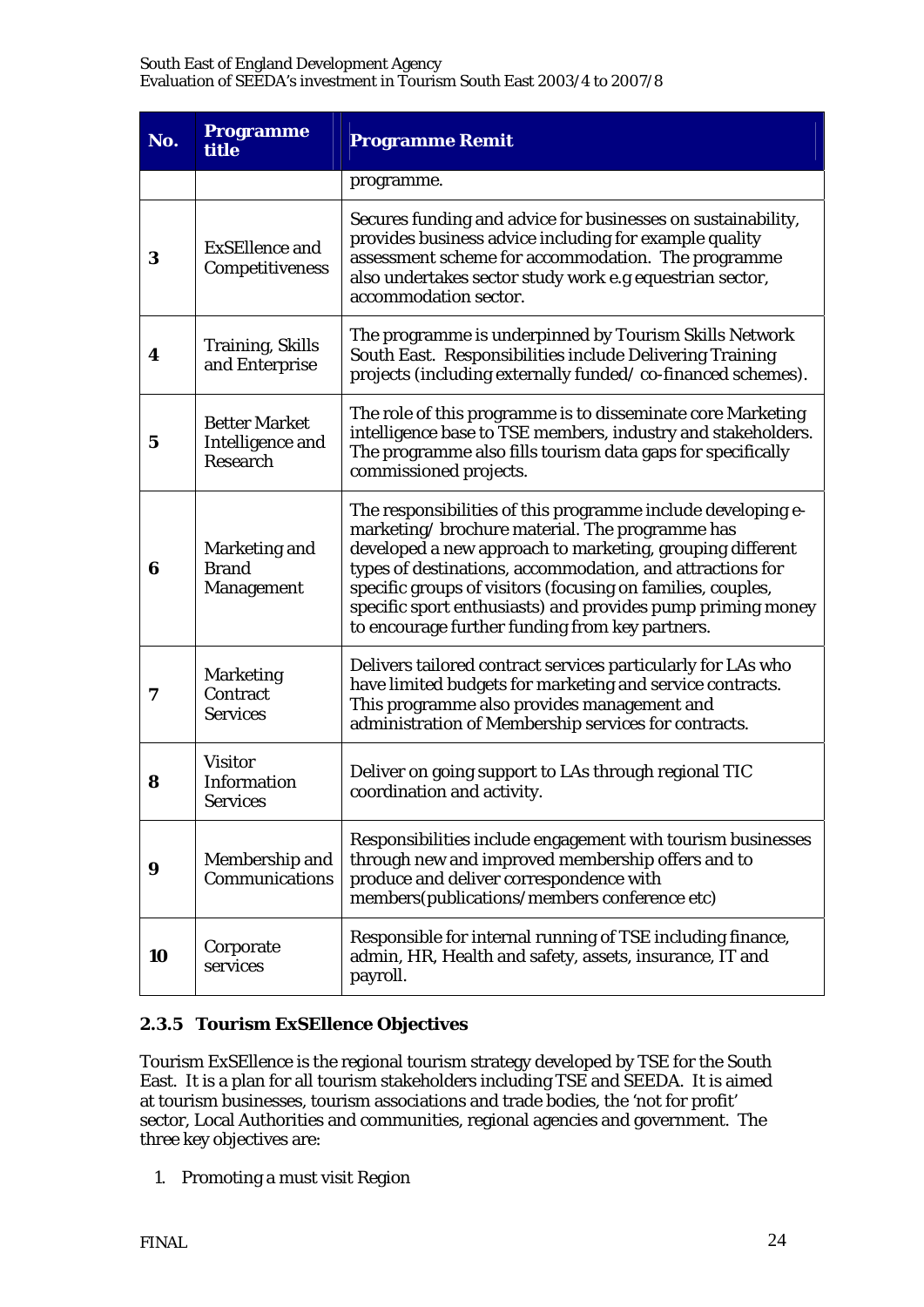- 2. Providing an unrivalled experience
- 3. Establishing effective management and organisation

The Tourism Strategy will be revised in 2008/09.

#### **2.3.6 Regional Economic Strategy Objectives**

The Regional Development Agencies Act 1998 required the RDAs to develop a Regional Economic Strategy that seeks to improve regional economic performance, and to identify strategies for achieving them. The Regional Economic Strategy 2006- 2016: A Framework for Sustainable Prosperity is the current RES in place for the South East. In order to address the key challenges facing the South East , the strategy contains the following three objectives:

- 1. Global Competitiveness investing in success
- 2. Smart Growth lifting underperformance
- 3. Sustainable Prosperity supporting quality of life

Tourism is identified as a key driver for the "Smart Growth" objective. A key action for this objective is to increase business stock, and more specifically for the tourism sector, support new and growing businesses in the creative, cultural, leisure, sporting and visitor economy sectors.

#### **2.3.7 Sub-Regional Tourism Priorities**

Each sub-region has a committee made up of volunteers that represent Local Authority partners and TSE commercial members. The Chair of the committee, or a nominee, is also a Director on the Board of TSE. Each sub region's aim is to encourage the pooling of resources and effort to improve areas where there is a common agenda such as business performance, quality and provide support for the industry at a local level. Each sub region has actions to support their 'statement of priorities' which are agreed strategic development plans that are in line with the three Tourism ExSEllence objectives. TSE allocate both staff and financial resources (50% of all member subscriptions) that allow each sub region to deliver tourism projects tailored to their needs.

#### **2.3.8 Hosting the World**

In December 2007, TSE published a document containing TSE's Corporate Planning Options for 2008/09 to 2010/11 entitled "Hosting the World". The purpose of the document is to set out a three- year partnership plan for TSE and SEEDA in light of the reduced funding as a result of the CSR and the fact that tourism is a non-statutory service for Local Authorities. The document provides five funding options for the delivery of support services to the tourism industry leading up to the 2012 Games. The first three of the options are based on current funding levels, plus 5% or minus 5%. The other two options are focused on more substantial changes to funding with potential leverage resources being considered. Option four considers improved core funding (£2.5m per annum) which would cover all current programme and new programme costs. Option five would hope to increase funding to £5m per annum as a result of following a delivery model based on a central strategic body and the formation of Destination Management Organisations (DMOs).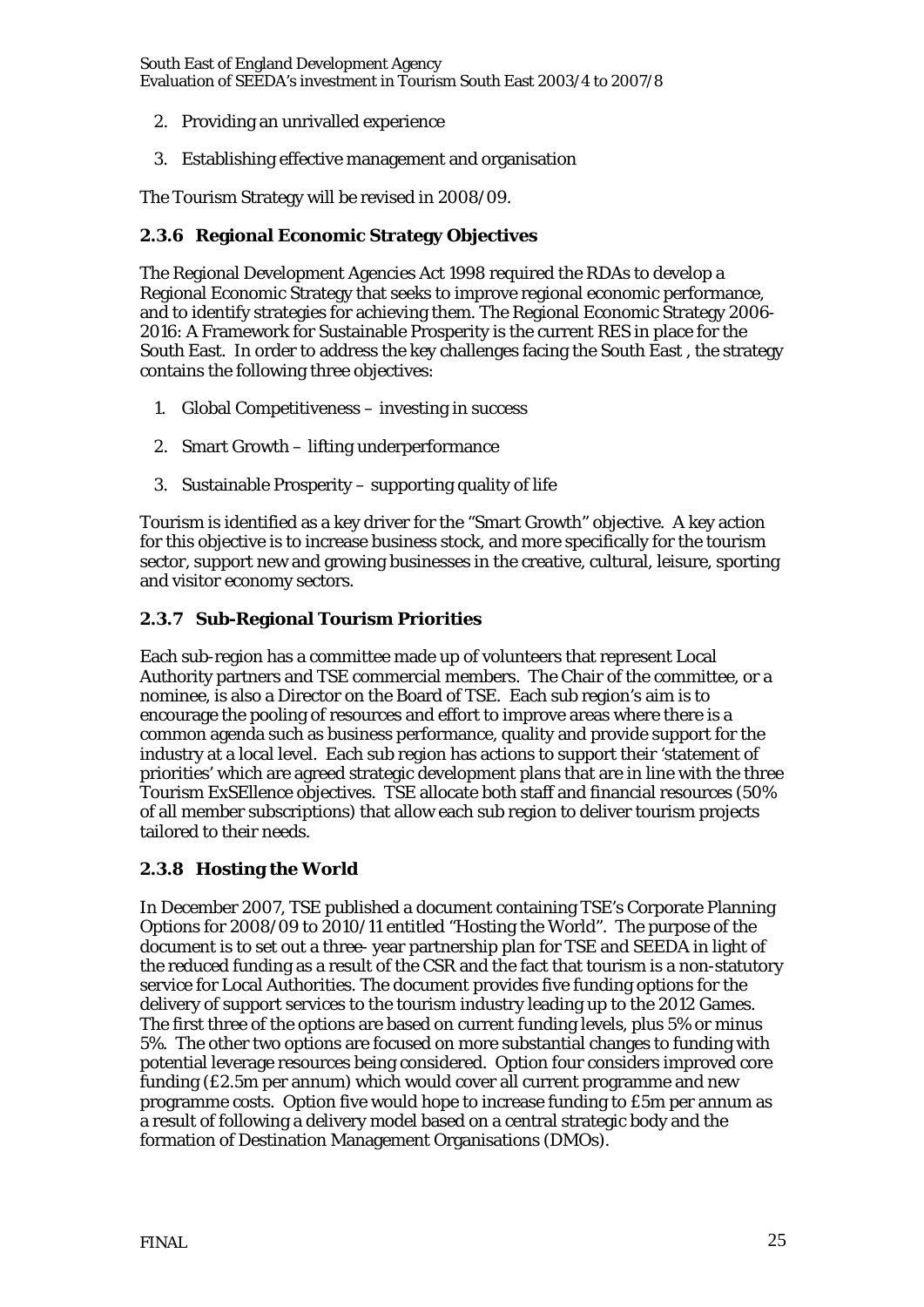# **2.3.9 Review of Tourism Framework**

There is currently an industry-wide review being conducted to determine how VisitBritain should work with other agencies to deliver against its four core strategic objectives, working with other publicly funded agencies and within the context of its funding settlement with DCMS. The strategic objectives for VisitBritain are:

- **Marketing England at home and overseas**
- **Marketing Britain overseas**
- Supporting the development of national tourism policies and the resolution of key national tourism issues
- Securing the tourism benefits of the 2012 Olympic and Paralympic Games

The review is expected to be complete in October 2009.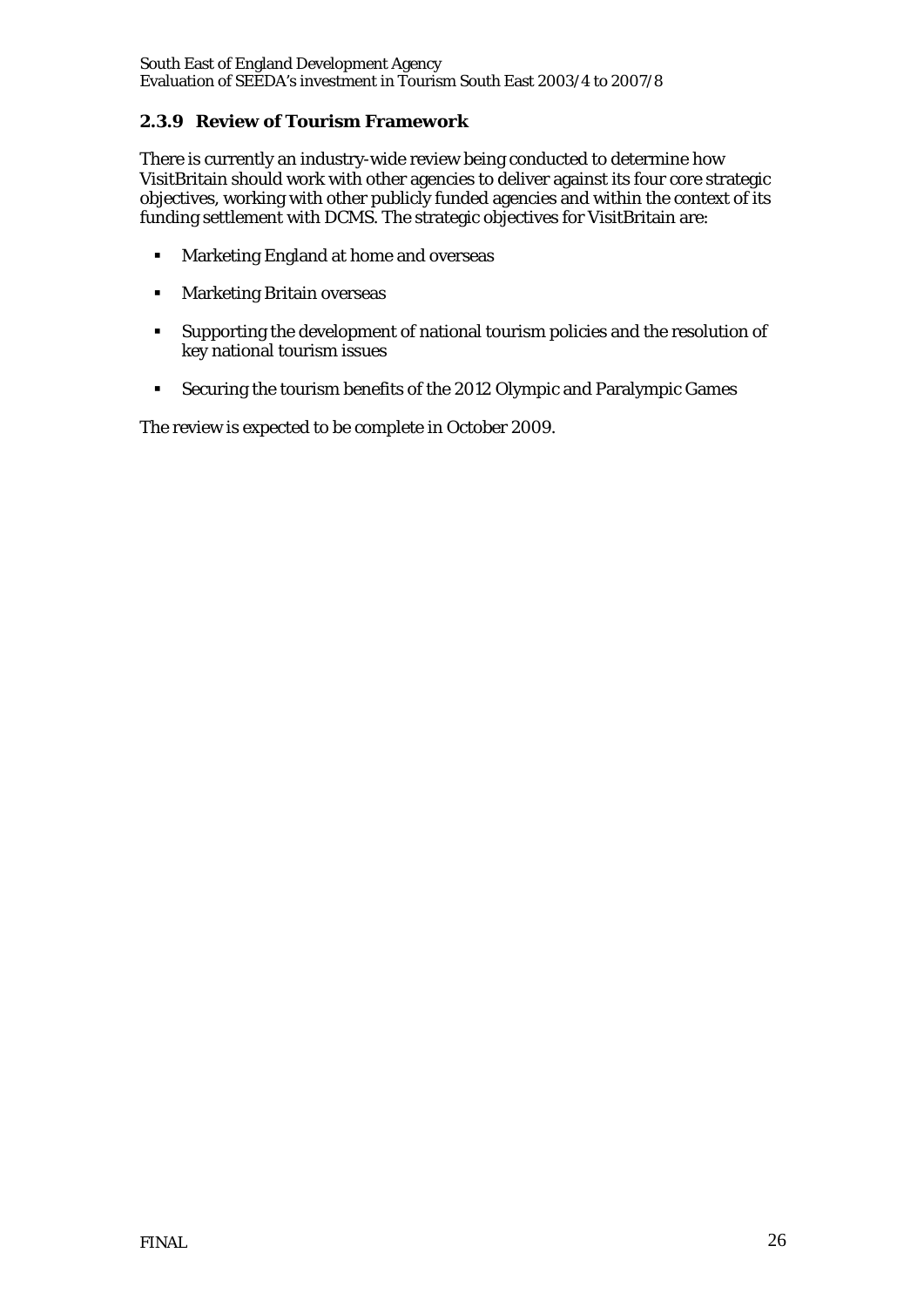# **3. Process assessment**

This chapter presents an evaluation of the processes used for delivering tourism support in the South East, focusing specifically on the TSE delivery model and drawing on a business and stakeholder consultation exercise held in Spring 2008 and an analysis of project documentation.

# **3.1 Headline themes**

Based on the consultation process and contextual review the key qualitative findings can be divided into those relating to SEEDA's investment in tourism in general, and those specifically relating to TSE.

In terms of SEEDA's investment in tourism via TSE:

- The existing model, with a small SEEDA team, and outsourced delivery body, is efficient and makes best use of the tourism funding available to the Agency. Whilst SEEDA's investment in tourism is small in comparison to most other regions, the funding is result driven and has avoided the inefficiency described by many stakeholders as evident elsewhere;
- SEEDA generates strong leverage through its investment in TSE, in terms of directly measurable outputs in relation to skills provision and business assists, and also in relation to less frequently captured achievements such as return on marketing investment and seed support for physical regeneration investment; and
- Given that SEEDA's investment covers a range of activities across a series of programmes, it is difficult to track the return on this investment, and the achievements of TSE in its entirety are attributable to the SEEDA investment.

In terms of the TSE organisation and delivery model itself:

- There is a strong perception, backed up with clear evidence, that TSE are delivering well with a small budget in relation to many other regions and sectors;
- The TSE 'brand' is strong and the organisation is broadly respected within the industry;
- The organisation is characterised by strong leadership, with good track record in business and other member engagement, provision of relevant and accessible skills and lobbying at a strategic level. Furthermore it is clear that improvements have been made in relation to each of these over the past 2-3 years;
- TSE's objectives are clear and there is strong alignment between its priorities and the aims and objectives of SEEDA, and of other partner organisations such as DCMS and VisitBritain, whilst retaining its independence as a tourism specialist;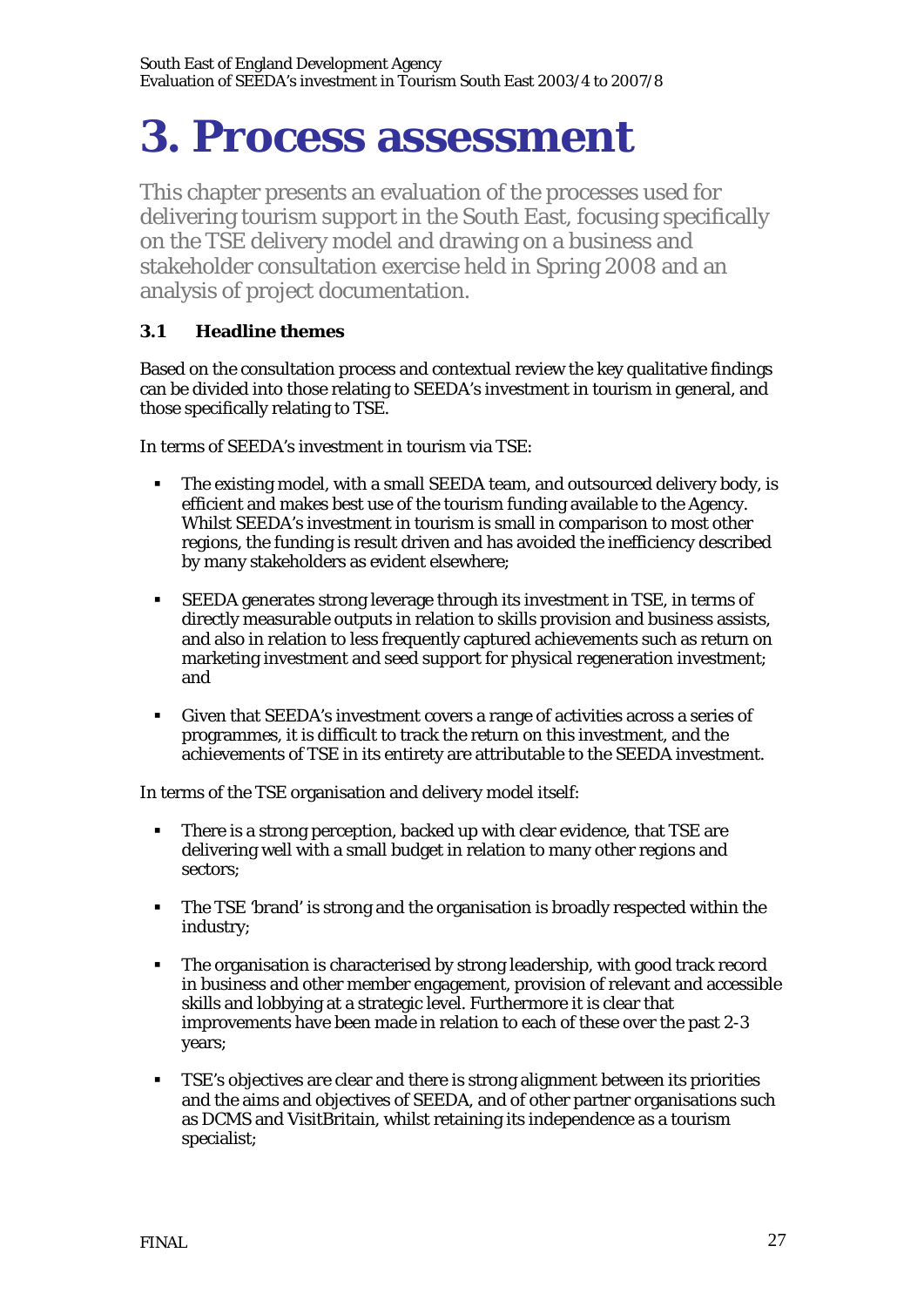- TSE has been successful in engaging and influencing at a national level and is 'best in class' in this respect. It is also nationally recognized for the quality of its research and training/skills development capability;
- There are mixed views, and conflicting evidence on the role of commercial and Local Authority membership. It has been suggested that it is crucial to increasing industry engagement, others highlighting the potentially conflicting objectives between members, partners and funders. Regardless of either view, it is clear that TSE plays an important role as 'honest broker', balancing the needs of central and local government, and the business community;
- Concerns exist as to whether the current sub-regional structures, which differ for each sub region, are fit-for-purpose to support the tourism industry in the South East with insufficient funds to resource effectively at both the regional and sub-regional level;
- The importance of 'destination marketing' differs for various localities and sub regions. There is challenge to ensure that the marketing structures are appropriate for a range of geographies with differing tourism identities;
- The late approval of funds from SEEDA to TSE can be disruptive to its operation and strategic planning. This can impact upon the operation of customer facing programmes. Consultation suggests that this led to a loss of impetus in early 2008. Ideally steps should be taken to avoid this situation.

# **3.2 Delivery Model**

#### **3.2.1 Context**

The previous section discussed the structure of TSE and its delivery mechanisms. Prior to considering our assessment of the effectiveness of the organisation, it is appropriate to consider the structure of TSE alongside that of the seven other regions of England in respect of tourism delivery. These structures are summarised in Figure 3.1.

It is evident that tourism organisations in England have changed structure several times over the past couple of decades. Part of this process of change was driven by the moves towards the establishment of RDAs, which, as stated previously, have a statutory responsibility for tourism strategy. Initially their involvement was reflected by changing the areas of responsibility of the various tourism bodies to align them with those of their RDA. Subsequently there have been significant structural changes in the tourism bodies that in some cases have involved the disbanding of the original tourism board and the formation of a new organisational structure.

Some of this change has also been undertaken to avoid duplication between various bodies. Note, as an example, a service body delivering business services/training for tourism providers in the West Midlands is being shut down with the role now being taken on partly by Business Link and partly direct by the tourism section of the RDA. Prior to this, funding to the independent Heart of England Tourist Board was ended after 3 years, leading to the closure of this organisation. Further change is also to be considered likely. We are aware that recently a consultation period closed for an overall review of tourism structures, funding etc. in the UK (see http://www.tourismreview.co.uk/). This seems to focus on VisitBritain but will probably be more wide ranging in its impact and may result in another shake-up. There is a TSE comment in respect of this review provided on the TSE corporate website. Initial findings might be expected in late-summer 2008.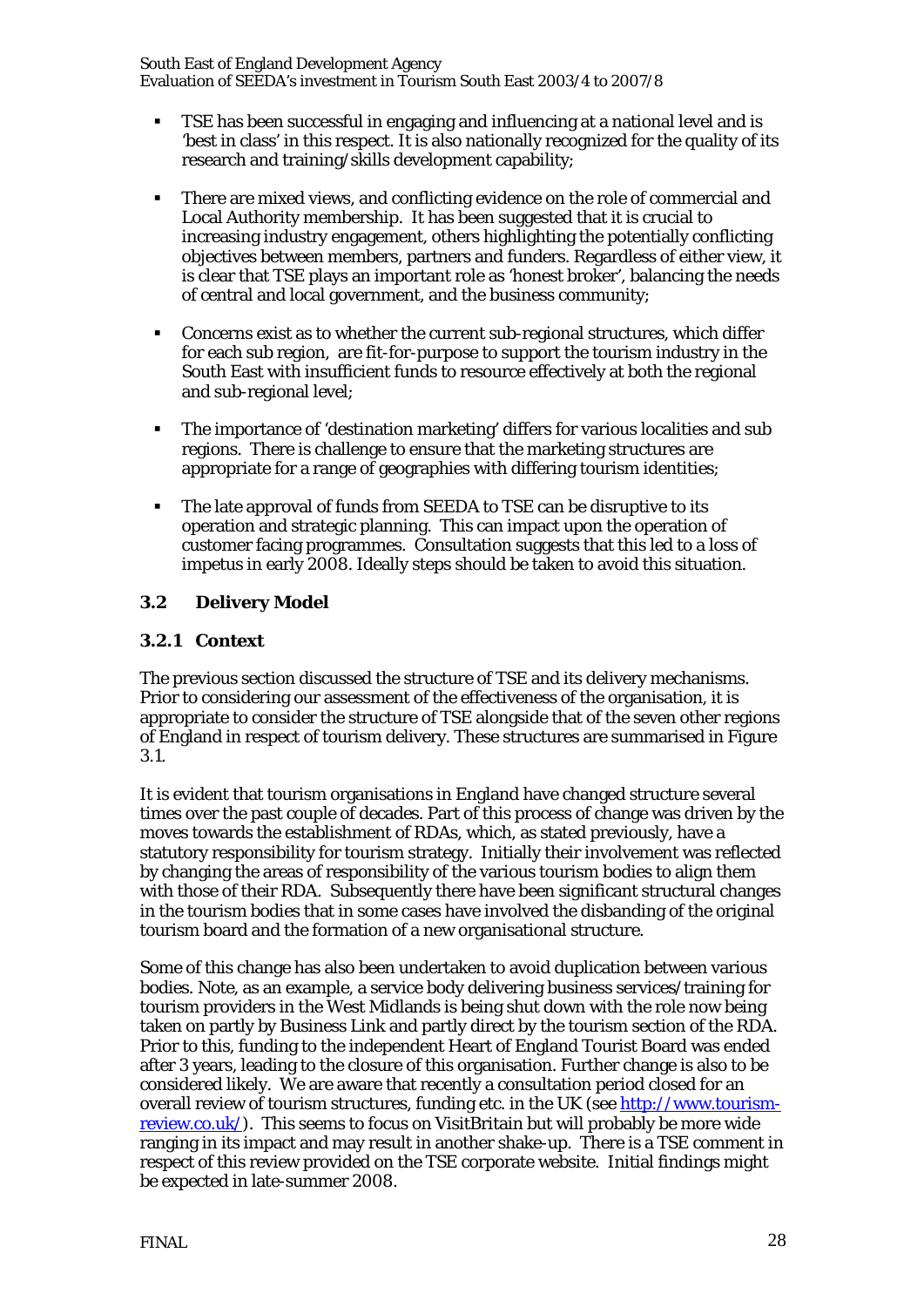Outside the South East there are now two predominant models in use by the various regions. In summary:

- West Midlands, East Midlands, North West and the North East all use structures where the overall tourism infrastructure is managed directly from a team within the RDA. However sub-regional marketing is undertaken through Destination Management Organisations (DMOs) and these organisations are very much the 'public face' of tourism marketing in these regions. Members join the DMOs not the central body. This model is still in its infancy in the West Midlands and South West, where only a small number of DMOs are up and running; and
- In the South West, Yorkshire and Humberside and East of England the overall tourism bodies remain as companies limited by guarantee, which in the case of the South West is a public-private partnership. These three regions also work through a variety of DMOs and it appears that the umbrella bodies are far more closely aligned to their RDAs than is the case in the South East.

Overall other regions are operating more devolved marketing structures than is the case in the South East. Furthermore, in all the other cases, it appears that the body with overall responsibility for tourism in the region is more closely tied to the RDA than is the case in the South East. It should be noted that, in the South East, TSE were instrumental in developing the current sub regional arrangements (with the exception of Kent which had a pre-existing body akin to a DMO) and they have a high degree of autonomy therefore allowing for ownership and commitment at a sub regional level. However, the sub regional partnerships arguably have a reduced role, than the DMOs adopted in the other regions which are primarily marketing orientated, mainly as a result of limited available resources.

Strategically the shape of tourism structures, and consequently their effectiveness, is still emerging in all of England's regions. Certainly from where each region is at the moment, and based on our overview research, it would be hard to state that a particular region has a discernibly better or more effective structure. Arguably, what England's tourism needs most at the moment is a period of stability and consistency to allow these structures to fall into place – such a period, in contrast to the changes that have taken place in recent years, would allow the various models to be proven or otherwise. Without it, it is too easy to blame underperformance on inconsistency and change.

Nevertheless, what is evident is that the other regions are moving towards structures that are more heavily focused on sub regional or destination focused delivery. The easiest region to determine and briefly explain is in the North West where they have based a DMO structure on five 'attack brands'. These are thought to be most easily recognised by tourists and therefore used to attract visitors to the region. However for three of these, the exceptions being Manchester and the Lake District, they have added a wider region, or hinterland, which can benefit from this approach. Thus there are five DMOs namely Blackpool and Lancashire, Chester and Cheshire, Liverpool and Merseyside, Cumbria-The Lake District and Manchester. This subregional marketing is supported by an umbrella organisation that provides strategic, support services and some economies of scale for pan-region marketing.

While the structure in the South East is more centralised than elsewhere, and overall has been formed by evolution rather than revolution, it does appear to have moved increasingly towards recognition of the importance of sub regional partners – and this has been confirmed in the primary research driving this evaluation. TSE have provided 50% of subscription fees to the sub regional partnerships since 2004,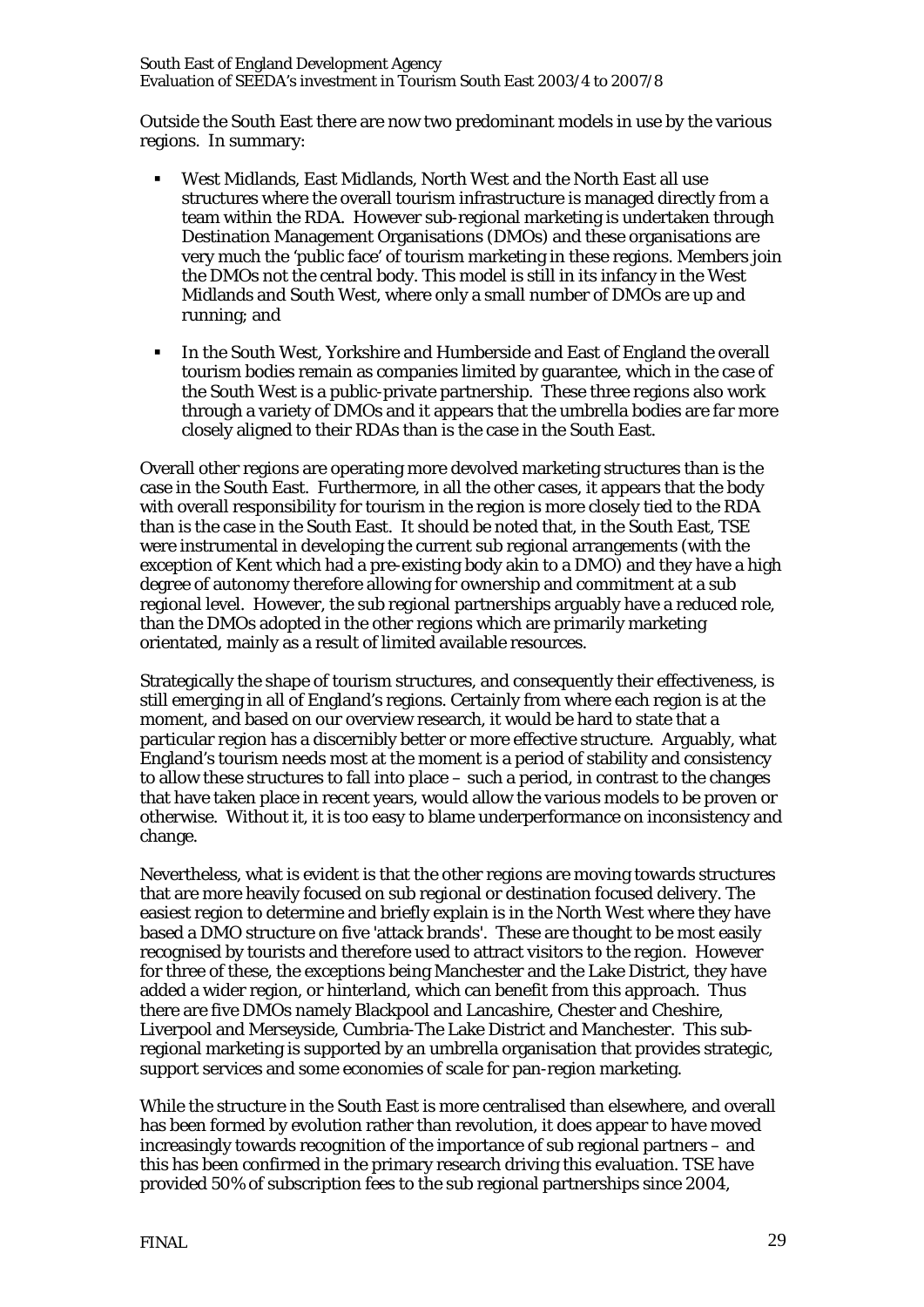encouraging close working, working towards common goals and increasing industry engagement. The best example is in the case of Visit Kent, which was originally formed as Kent Tourism Alliance and has benefited from some significant funding from external organisations including, we understand, Eurostar/Channel Tunnel, Kent County Council and the European Union. The organisation existed before TSE and is now TSE's sub regional partner for Kent, with Kent Tourism Partnership receiving 50% of the subscription fees. In other sub regions, TSE were instrumental in developing and, in some cases, creating sub regional partnerships.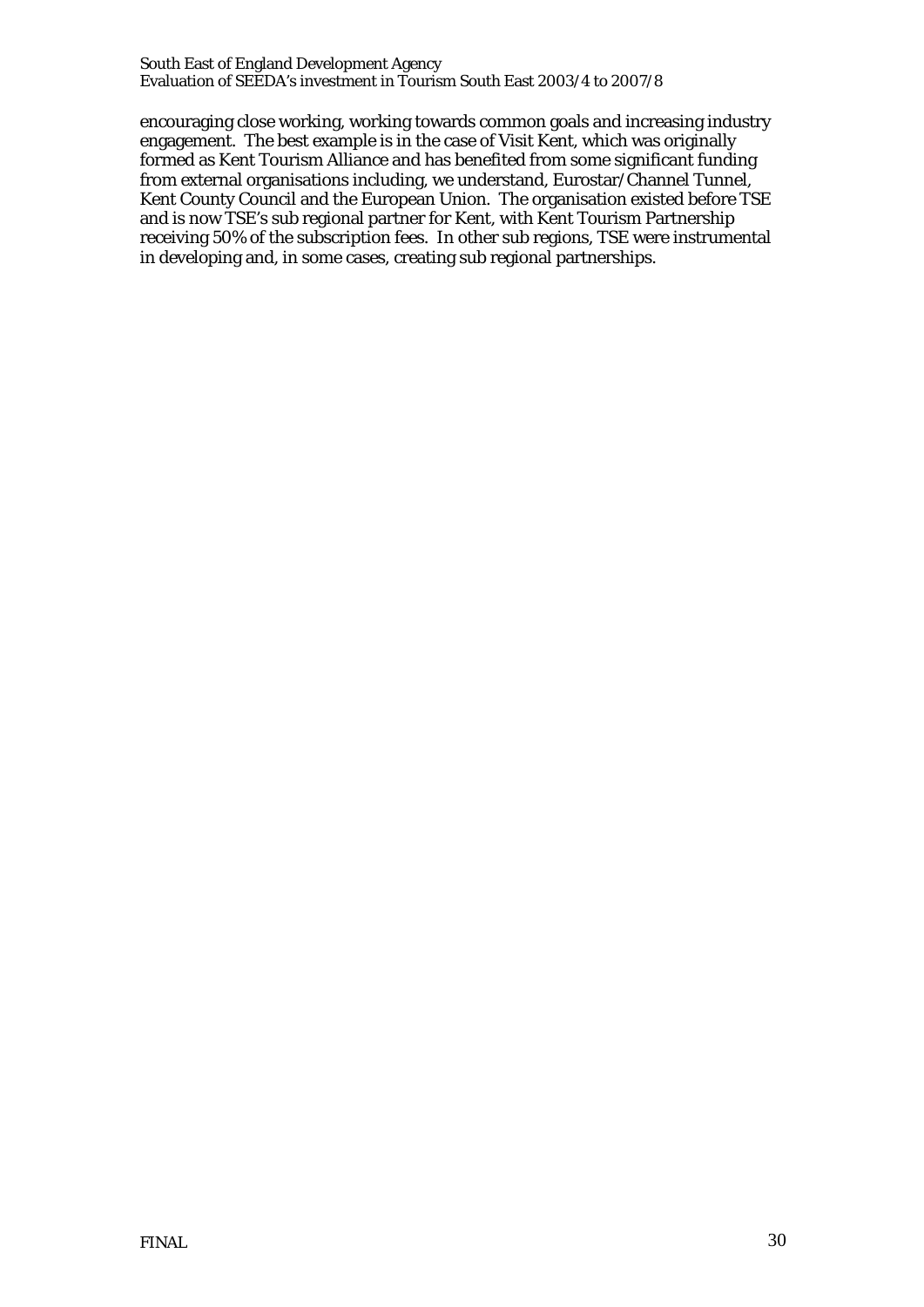| <b>Region</b>               | <b>Regional</b><br><b>Development</b><br><b>Agency</b>             | <b>Overall</b><br><b>Tourism Body</b>          | <b>Status/Structure of</b><br>overall tourism body                              | <b>Other delivery</b><br>organisations                                                                      | <b>Other</b><br>organisations                                                                                         |
|-----------------------------|--------------------------------------------------------------------|------------------------------------------------|---------------------------------------------------------------------------------|-------------------------------------------------------------------------------------------------------------|-----------------------------------------------------------------------------------------------------------------------|
| <b>South East</b>           | South East England<br><b>Development Agency</b><br>(SEEDA)         | <b>Tourism South</b><br>East                   | <b>Company Limited by Guarantee</b><br>which is a public-private<br>partnership | 6 Sub-regional structures                                                                                   | <b>Tourism Council,</b><br><b>Destination</b><br><b>Managers Forum</b>                                                |
| <b>West Midlands</b>        | <b>Advantage West</b><br>Midlands (AWM)                            | <b>Heart of England</b><br><b>Tourism</b>      | <b>Tourism West Midlands (based)</b><br>at AWM, effectively direct)             | 7 aspirational destination<br>management partnerships<br>of which 3 are active                              | <b>Regional Centre for</b><br><b>Tourism Business</b><br><b>Support and Quality</b><br>at Heart (now being<br>closed) |
| <b>East Midlands</b>        | <b>East Midland</b><br><b>Development Agency</b><br>(EMDA)         | <b>East Midlands</b><br><b>Tourism</b>         | Direct (Part of EMDA)                                                           | <b>5 Destination Marketing</b><br>Partnerships based on<br>counties                                         |                                                                                                                       |
| <b>East of England</b>      | <b>East of England</b><br><b>Development Agency</b><br>(EEDA)      | <b>East of England</b><br><b>Tourist Board</b> | <b>Company Limited by Guarantee</b>                                             | There are a number of Sub-<br>regional partners                                                             |                                                                                                                       |
| Yorkshire and<br>Humberside | <b>Yorkshire Forward</b>                                           | <b>Yorkshire Tourist</b><br><b>Board</b>       | <b>Company Limited by Guarantee</b>                                             | 4 Sub-regional<br>partnerships                                                                              | <b>Tourism Council,</b><br><b>Tourism Operator's</b><br><b>Group and Tourism</b><br><b>Authority Forum</b>            |
| <b>North West</b>           | <b>North West</b><br><b>Development Agency</b><br>(NWDA)           | <b>Direct from NWDA</b>                        | <b>Direct</b>                                                                   | <b>5 Destination Marketing</b><br>organisations are<br>responsible for delivery of<br>tourism in the region |                                                                                                                       |
| <b>South West</b>           | <b>South West Regional</b><br><b>Development Agency</b><br>(SWRDA) | <b>South West</b><br>Tourism                   | Limited Company which is a<br>public-private partnership                        | 9 aspirational destination<br>management organisations<br>of which 3 are active                             |                                                                                                                       |
| <b>North East</b>           | One North East (ONE)                                               | <b>Direct from ONE</b>                         | Direct (under banner of North<br><b>East Tourism</b> )                          | <b>4 Area Tourism</b><br>Partnerships                                                                       |                                                                                                                       |

# *Figure 3.1: Summary structure of organisations responsible for tourism in England's regions*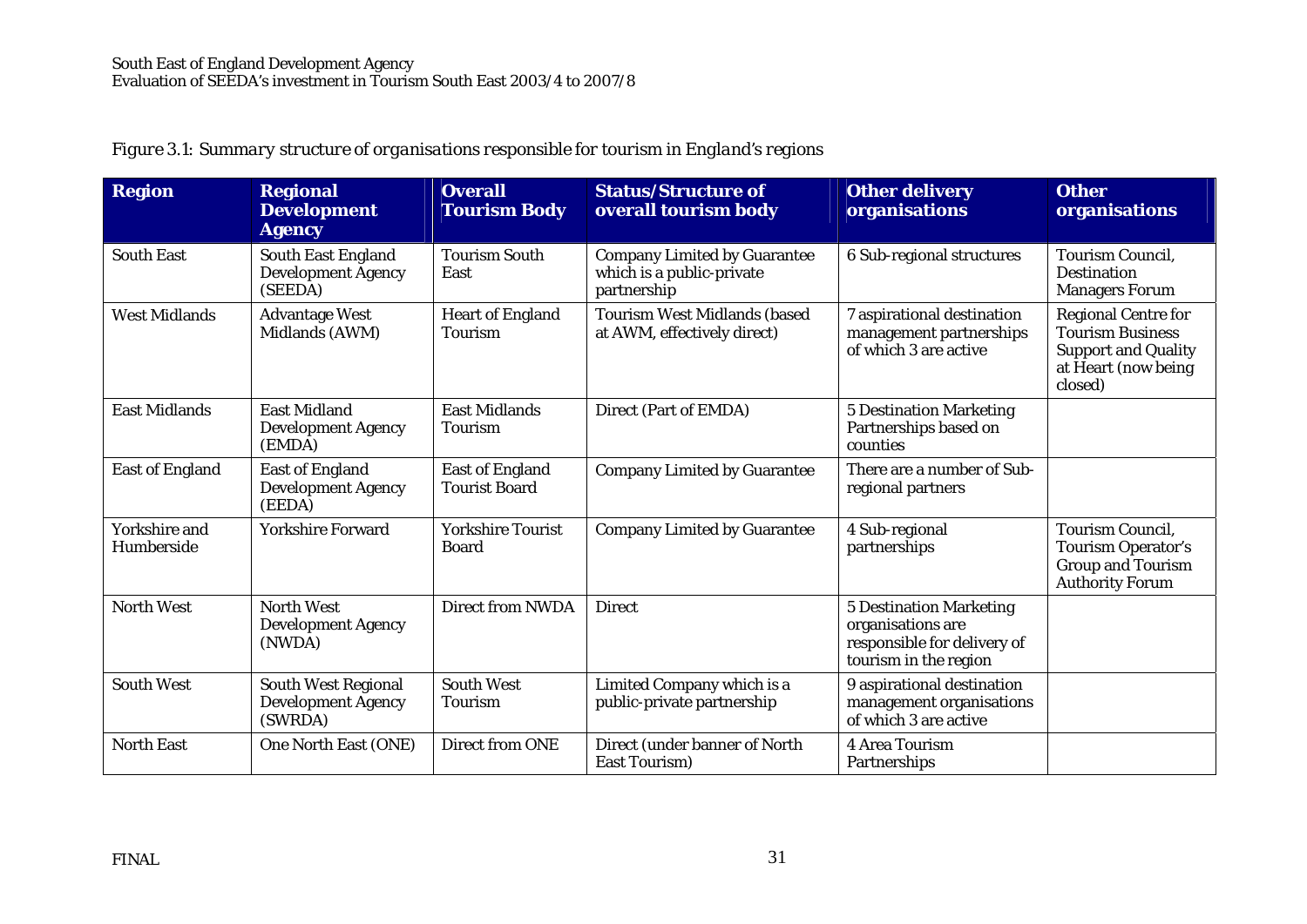# **3.2.2 Performance**

A summary of the current performance in relation to delivery model is shown in Figure 3.2 below.

|  | Figure 3.2: Assessment of the SE delivery model for tourism |  |  |  |
|--|-------------------------------------------------------------|--|--|--|
|  |                                                             |  |  |  |

| <b>Areas of achievement</b>                                                                                                                                                                                                                        | <b>Learning points and possible</b><br>improvement areas                                                                                                                                                                          |
|----------------------------------------------------------------------------------------------------------------------------------------------------------------------------------------------------------------------------------------------------|-----------------------------------------------------------------------------------------------------------------------------------------------------------------------------------------------------------------------------------|
| Well resourced and respected<br>٠<br>central team best placed to lead<br>skills, research, strategic marketing<br>and regeneration activities<br>Central model provides most cost<br>efficient delivery without<br>compromising the quality of the | Destination marketing would be<br>٠<br>most effective at the level of supply<br>and demand clusters – some of<br>which are destinations (e.g.<br>Canterbury) and some of which are<br>destinations and sub regions (e.g.<br>Kent) |
| offer                                                                                                                                                                                                                                              | Need to revisit the sub regional<br>٠<br>structure                                                                                                                                                                                |
| Establishment of loose sub-regional<br>٠<br>structure despite lack of resources                                                                                                                                                                    | <b>Evident lack of sufficient resources</b><br>٠                                                                                                                                                                                  |
| Successfully avoiding high<br>٠<br>bureaucracy and overheads evident<br>in other regions                                                                                                                                                           | to adequately fund DMOs<br>Need more clarity on relationship<br>п.<br>with Business Link - duplication of<br>'brokerage' services is a risk                                                                                       |

There is a clear divide between the view that tourism support and marketing is best led at a 'destination' level, and the reality that the South East receives significantly less public funding than most other regions and it is unlikely that a sub regional structure could be sustained. Furthermore, the size and geographical diversity of the South East region is complex. Whilst the importance of a destination (which could be entire subregions or components within them) is recognised, the central team are valued with regard to the strategic role they provide and the influence they can exert on issues such as regeneration. Quality has clearly taken preference over geographical coverage in terms of the size and location of the team, and in addition to other achievement, TSE have been able to establish a loose sub regional network.

It is apparent from many of the TSE members consulted, that the marketing of easily identifiable destinations is easier for consumers to identify with and therefore more effective for the members in some situations. As stated in one of the interviews, *"people won't choose to visit the South East, but they might decide to visit Kent. It is more identifiable in terms of offer".* This does not mean that a transfer to a DMO based model is desirable or inevitable, nor does this advocate the use of sub regions as coherent delivery geographies. Indeed, it is suggested that only three sub regions represent strong marketing brands (Kent, Sussex and the Isle of Wight). Surrey is also a relatively strong brand and elsewhere local or 'destination' brands dominate (e.g. The New Forest, Brighton and Oxford). Overall it appears that members believe that some marketing is best undertaken on a destination basis, particularly for domestic tourists within easy reach of the area. However, there are economies of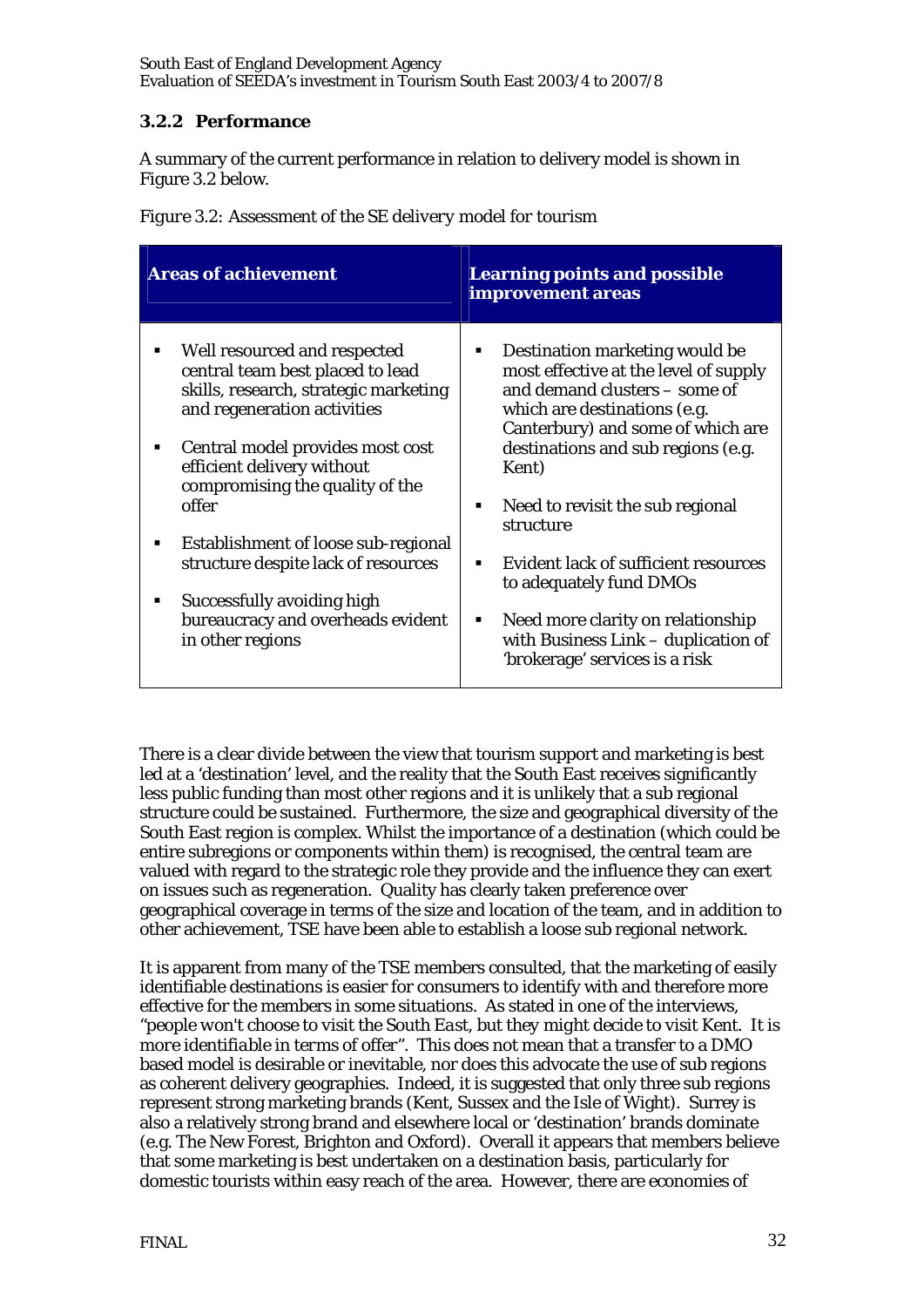scale for using TSE or VisitBritain as marketing vehicles to attract business from further afield places in the UK, Europe and around the world, as well as attending some trade fairs.

Our research has shown that the TSE Board are well aware of this issue (evidenced in the 'Hosting the World' document developed by TSE in 2007) and we would expect a continuing evolution towards stronger destination focused organisations through, what is after all the largest of England's regions and the most significant for tourism. There is a need for strategic management of this and we believe the current approach is appropriate and prudent within the financial constraints that exist. There is no doubt that even with strong DMOs there is also the need for a strong overall umbrella organisation for tourism in each region. There is a need for a marketing role at both destination and regional level. Roles for this include the management of tourism strategy, arrangement of pan-regional tourism marketing initiatives as well as nonmarketing functions such as advocacy, training and skills provision and research and statistics. These are likely to be more appropriately carried out on a regional basis and this is also likely to be more cost effective. Consultations also suggest that another area to address is the relationship between TSE and Business Link (BL). At the moment TSE refer a number of members and other businesses within the sector to BL and vice versa, but there appears to be little incentive after that to keep the relationship active, which could be to the detriment of the tourist business seeking help. The role of BL as a series of brokerage organisations leaves uncertainty over when its role starts and TSE's ends.

In summary, the conflict here is one of resource issues. Only with further financial resources does it seem tenable that a destination network akin to that created in the North West can be created in the South East. TSE have outlined their proposals for this in "Hosting the World". Many have argued that even then, the tendency for subregional structures to increase the levels of bureaucracy means that any move in this direction should be planned carefully. It should also be noted that there are only a small number of areas within the South East region where are DMO approach would be an effective model. Hence the most significant message to emerge from this evaluation is that a destination focused approach can work, but only if it is aligned with the supply and demand of tourism (i.e. at destination level rather than 'false' sub-regional level) and appropriately resourced.

#### **3.3 Organisation and governance**

#### **3.3.1 Context**

TSE was formed in April 2003 following a merger of the Southern and South East England tourist boards. TSE is the largest geographical regional tourism organisation in England, serving nine counties. Since 2003, SEEDA has part funded TSE in return for influence in part of its activities, ensuring that they are aligned with the RES, and that benefits extend beyond TSE members to the entire tourism industry. The decision by SEEDA to invest in TSE was made, in part, because TSE is a membership organisation directly in contact with the industry and key stakeholders with its own revenue stream.

TSE has a strong national profile and it was commented on by several stakeholders, including DCMS, that TSE have it "spot on" with regards to their position as a national and regional policy interface. VisitBritain value this close relationship with TSE.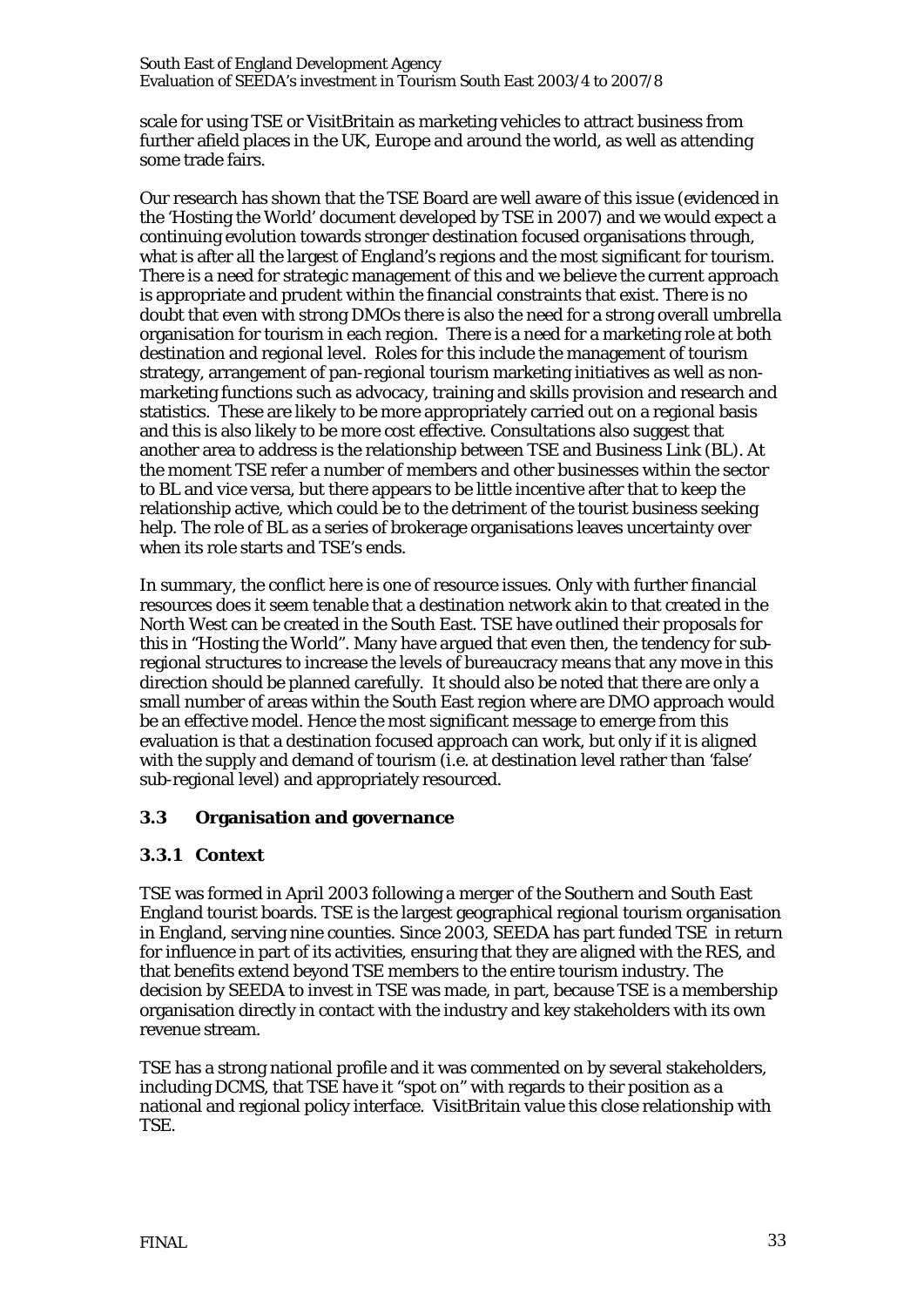# **3.3.2 Performance**

A summary of the current performance in relation to organisation and governance is shown in Figure 3.3 below.

|  |  |  | Figure 3.3: Assessment of the organisation and governance arrangements |
|--|--|--|------------------------------------------------------------------------|
|  |  |  |                                                                        |
|  |  |  |                                                                        |
|  |  |  |                                                                        |

| <b>Areas of achievement</b>                                                                                                                                                                                                                                                                                                                                                                                                                                                                                                                                                                                                                                                                                                                                                                                                                      | <b>Learning points and possible</b><br>improvement areas                                                                                                                                                                                                                                                                                                                                                                                                                                                                                                                                                                                                                                                                                            |
|--------------------------------------------------------------------------------------------------------------------------------------------------------------------------------------------------------------------------------------------------------------------------------------------------------------------------------------------------------------------------------------------------------------------------------------------------------------------------------------------------------------------------------------------------------------------------------------------------------------------------------------------------------------------------------------------------------------------------------------------------------------------------------------------------------------------------------------------------|-----------------------------------------------------------------------------------------------------------------------------------------------------------------------------------------------------------------------------------------------------------------------------------------------------------------------------------------------------------------------------------------------------------------------------------------------------------------------------------------------------------------------------------------------------------------------------------------------------------------------------------------------------------------------------------------------------------------------------------------------------|
| Strong central organisation with<br>correct mix of skills with respected<br>leadership and team of<br>experienced tourism professionals<br>Honest, transparent and<br>٠<br>independent organisation - valued<br>by stakeholders, businesses and<br><b>SEEDA.</b><br>Good relationship with SEEDA<br>٠<br>contract manager and with other<br>areas of the Agency working on<br>within the visitor economy<br>Evidence of culture of 'cost<br>efficiency' since 2003 - central<br>cost have been driven down by<br>streamlining, and through<br>securing strong VAT position<br>Revised reporting since 2006/7 -<br>٠<br>comprehensive and capturing a<br>vast array of data<br>Vastly improved communication<br>٠<br>between TSE departments<br>Strong track record in securing<br>٠<br>external funding to optimise<br><b>SEEDA</b> core funding | Need to recognise and plan for<br>funding to ensure that projects are<br>sustained<br>Need for review of strategic<br>٠<br>importance of providing contract<br>services and TIC management<br>Initial friction around merger of<br>٠<br>legacy organisations in 2003<br>Need for more dialogue between<br>٠<br>senior SEEDA staff and TSE<br>Hierarchical structure within TSE<br>$\blacksquare$<br>Need for more forward planning<br>٠<br>in terms of securing funding in the<br>long term - particularly around<br>skills/SR focused staff. Funding<br>needs to be agreed with<br>reasonable notice to avoid<br>disruption to TSE programmes.<br>Possible that not all relevant<br>٠<br>achievements have traditionally<br>been reported to SEEDA |

#### Organisational perception

TSE is well respected amongst partners as signified by responses from both businesses and stakeholders who were quick to comment on the high level of specialist skills within TSE. The consultation also revealed that partners enjoy working with TSE and found them to be an approachable and honest organisation. TSE's visible leadership is regarded as appropriate and representative of the region's tourism industry. Stakeholders who work closely with TSE value the fact that over recent years they have become more focused as a strategic body. Overall perceptions of TSE from stakeholders are positive, with stakeholders stating TSE are highly professional, well linked to key partners and an effective organisation. Likewise,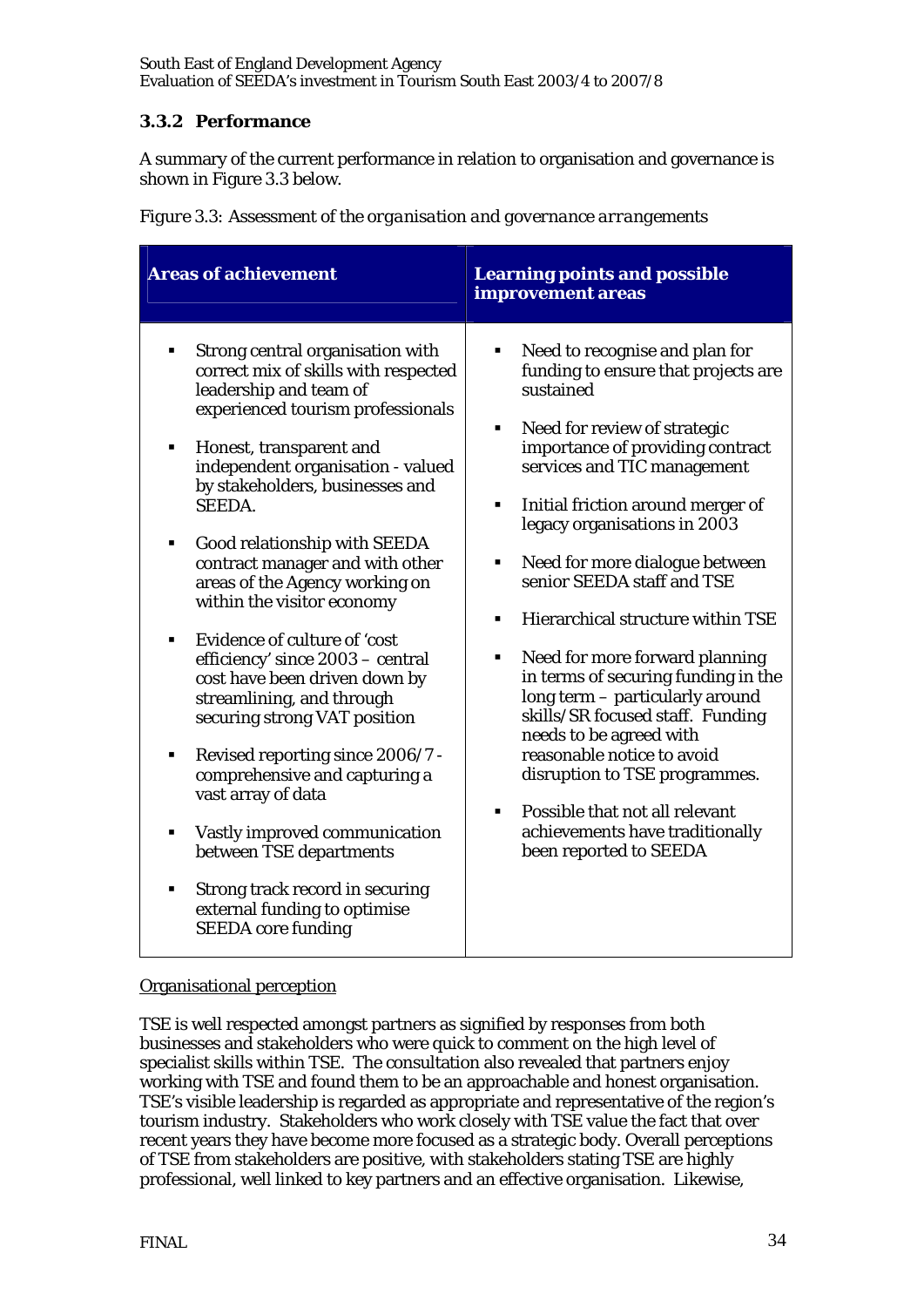businesses also commented on the fact that TSE are committed to fulfilling a vital role.

#### Relationship with SEEDA

WME's research has highlighted an effective and beneficial relationship between TSE and SEEDA. TSE are aware of the RES objectives and are successful in interpreting these into their own work plans. In particular, the 2012 Olympic and Paralympic Games is a current example where TSE and SEEDA are working closely together. Tourism is very much championed by key staff within SEEDA and is well understood and valued by a small number of individuals. TSE has a good relationship with the skills, rural, international and culture and sustainable communities teams within SEEDA, all of which have provided funding against projects. SEEDA is also integrating the support for businesses under the simplification process and TSE is working with Business Link with TSE taking on a specialised broker role. Similarly TSE training is working closely with Train to Gain who are targeted to have an impact on tourism businesses.

There is conflicting anecdotal evidence with regard to the level of senior contact between SEEDA and TSE. At present TSE meets with SEEDA's relevant Executive Director two to three times annually, the SEEDA Board on an annual basis and the SEEDA Chief Executive periodically and regularly in specific relation to London 2012. Despite this positive evidence, it was felt by some consultees that while TSE have a good relationship with SEEDA, it is often felt that TSE are the "poor relation" when compared with tourism structures elsewhere in the country. It was felt by some that tourism is not high enough on the SEEDA agenda and as a result, tourism has not received ample funding. Whilst there is no concrete evidence for this, it is clear that there would be significant benefits from more regular contact between senior management at TSE and SEEDA as well as reporting of TSE successes, in particular, around regeneration activities.

TSE and SEEDA need to improve their systems with regard to information sharing and this might go some way in enhancing senior contact. SEEDA have recently undergone a restructuring and it has been suggested that there may be scope for TSE to engage with the newly defined Area Teams in order to improve information sharing. Several stakeholders referred to the fact that it was probable that TSE struggles, on occasion, to satisfy multiple audiences with differing requirements and expectations – in particular balancing the demands of business members and SEEDA. Indeed it is well documented that SEEDA values the fact that TSE is a membership body and therefore close to the needs of business in the region. In this respect, TSE is well placed to bring together the needs and aspirations of the public and private sectors to aim for a common goal. SEEDA funds TSE with knowledge and appreciation of TSE's membership base and, on issues such as skills, quality and business support, SEEDA's commitment is aligned with the expectations of TSE's membership base. Concerns were expressed during the consultation process, however, that SEEDA may have "too much" influence over TSE and that this may have a detrimental impact on the extent to which local partners and businesses are engaged. Larger businesses with knowledge of strategic issues echoed this response during consultation.

It is clear that the monitoring process has improved following KPMG's evaluation in 2006, with TSE generating a number of KPIs against each programme from 2006/7. These KPIs have enabled TSE to monitor progress in line with programme objectives. This has also enabled TSE to remain mindful of their corporate objectives and also allows for recognition of the good work that falls outside the remit of SEEDA. Reporting against these KPIs goes on in parallel to reporting back to SEEDA through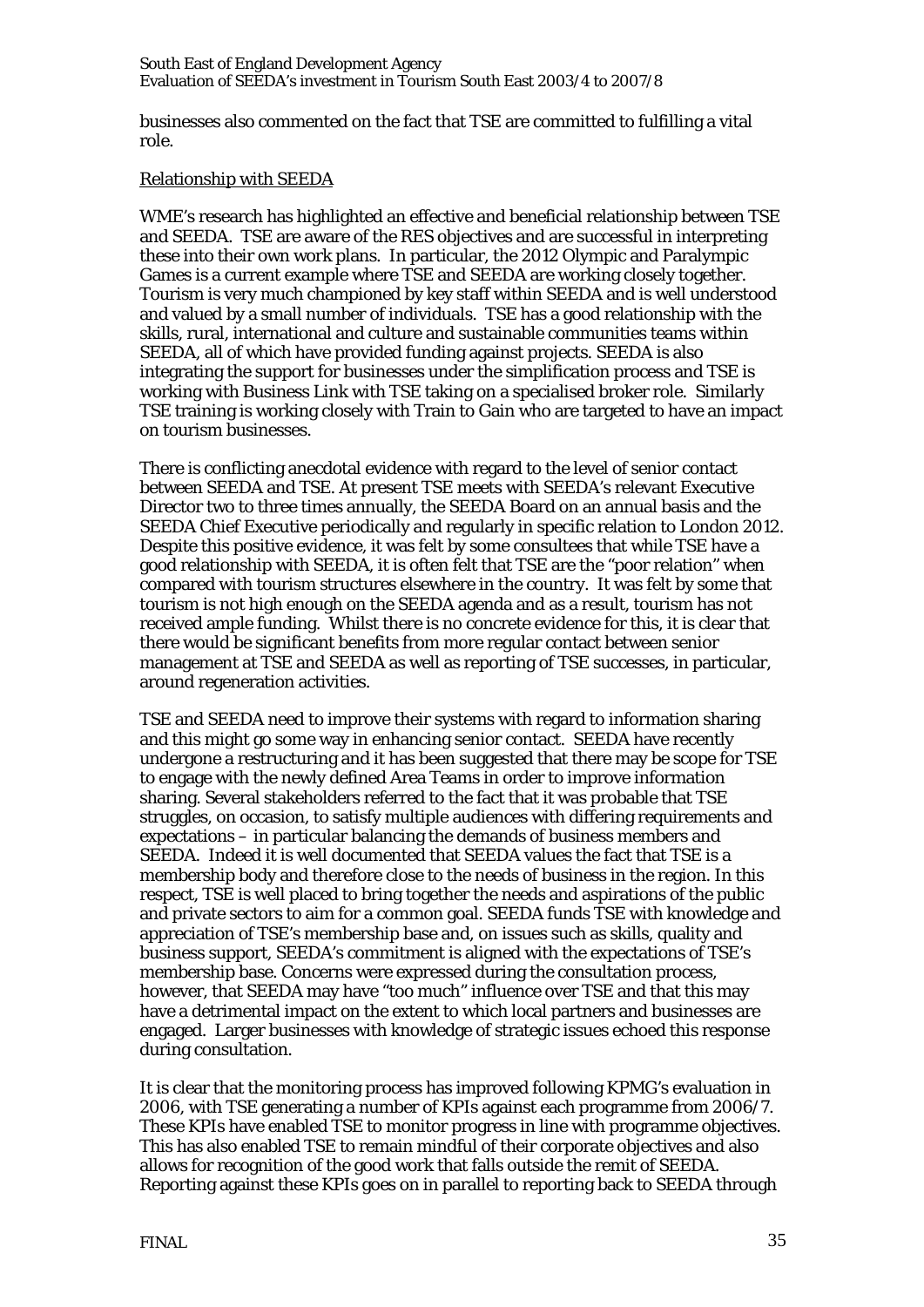the Tasking Framework, however, there is scope to share progress against these KPIs with SEEDA where appropriate. In order to further improve the understanding of the tourism sector and its value to the regional economy within SEEDA, it is important to ensure that TSE successes and achievements also are communicated to the relevant SEEDA department on a regular basis and acknowledged.

#### Efficiency and membership

TSE have exercised constant downward pressure on central costs in order to free up funds for delivery of front line benefits. Examples of such streamlining include the merger (reduction of £105,000 in 2003/04) and closing the Tunbridge Wells office (saving of £155,000 in 2004/05 and for each subsequent year).

TSE's role as a membership organisation has a dual role in increasing revenue. Membership raises a significant amount of income through membership subscriptions and secondly TSE are exempt from VAT on their SEEDA funding. This is due to a negotiation between TSE with HMRC agreeing that if a minimum of 50% of TSE income comes via commercial revenue (including commercial revenue from service provisions and membership subscriptions) TSE are not eligible to pay VAT on their SEEDA funding. This is a particularly innovative and unique position for a tourist body and one that is only possible given the current tourism infrastructure of the South East. It is important to note that this is a benefit of having TSE as a central fund holder – a devolved sub regional model is unlikely to generate over 50% of income from commercial revenue and therefore the VAT of any SEEDA funding is likely to be lost. Figure 3.4 provides an estimate of the level of funding saved through the negotiated VAT status. This conservative estimate suggests that £2.14m of funding has been saved since 2003, including £1.21m of SEEDA funding.

| <b>Year</b>  | <b>SEEDA funding</b><br>savings | <b>Other funding</b><br>savings | <b>Total savings</b> |
|--------------|---------------------------------|---------------------------------|----------------------|
| 2003/04      | 126                             | 329                             | 455                  |
| 2004/05      | 164                             | 278                             | 442                  |
| 2005/06      | 328                             | 109                             | 437                  |
| 2006/07      | 298                             | 104                             | 402                  |
| 2007/08      | 298                             | 105                             | 403                  |
| <b>Total</b> | 1,214                           | 925                             | 2,139                |

| Figure 3.4: Savings achieved through VAT status (£000) |  |  |  |
|--------------------------------------------------------|--|--|--|
|                                                        |  |  |  |

Source: TSE, 2008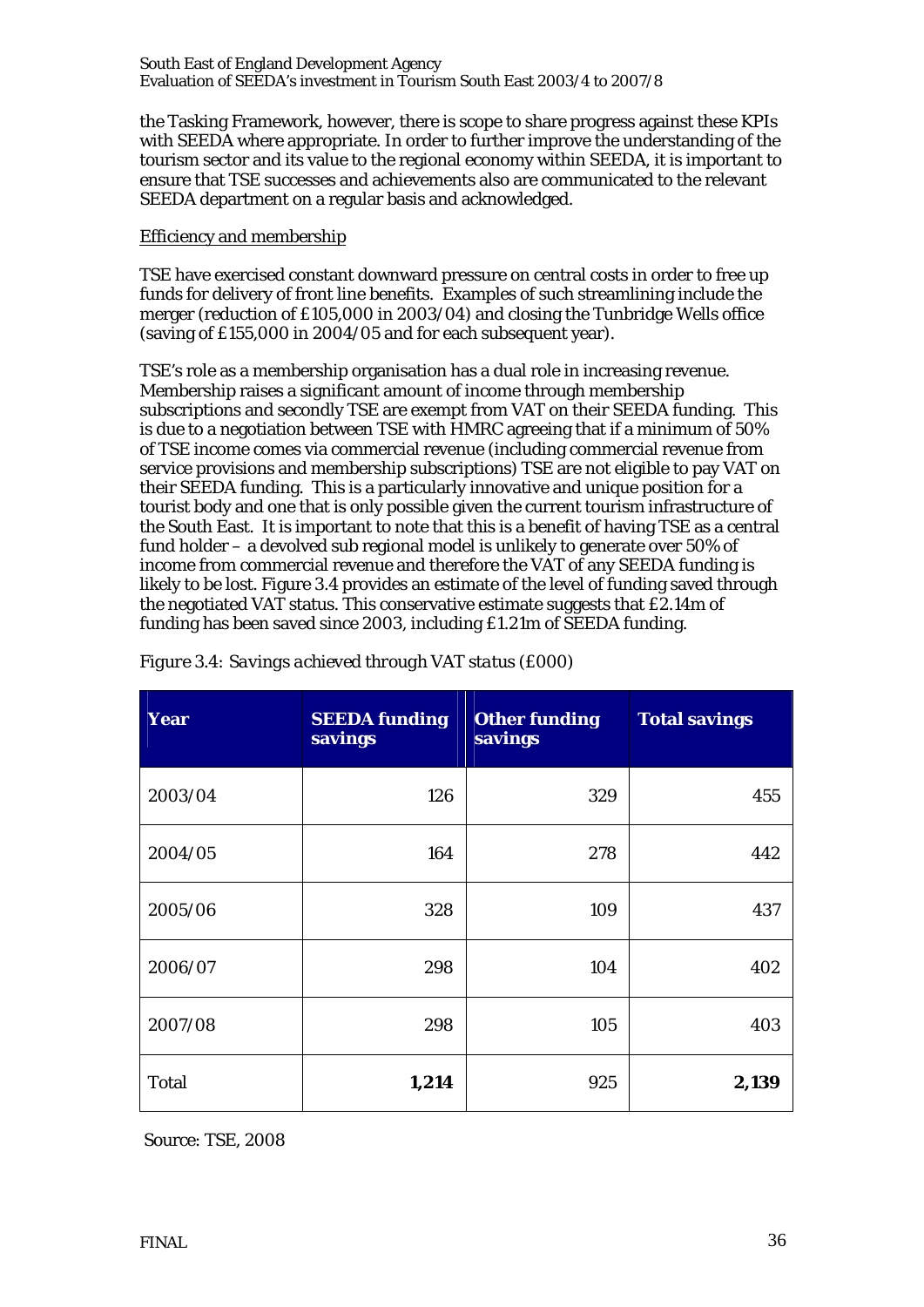Several of the larger businesses consulted mentioned that not only was the level of funding crucial but particularly that approval of funds by SEEDA should be more prompt. Also it was mentioned that longer term funding streams could be confirmed to allow the industry to plan more effectively for the future. Some stakeholders and partners recognise that TSE do not always adequately plan ahead with regard to funding for their activities. There is a recognised need to ensure that funding is identified and sought in good time so as to avoid gaps in provision.

#### Contract services

Contract Services are an important income stream for TSE, with Programme 7 (Marketing Contract Services) generating the following income over the past four years:

- $\blacksquare$  2004/05: £270,023
- $\blacksquare$  2005/06: £125,196
- 2006/07: £338,715
- $-2007/08$ : £197,846

Similarly, Programme 8 (Visitor Information Services) generates a significant amount of income, in particular, for the contracts picked up with East England and South West England. This has amounted to some £2.7m over the past five years. Training and research contracts also generate significant income for TSE.

However, as TSE moves towards a more strategic role, there is a question with regards to the appropriateness of TSE continuing to deliver these activities. It has been suggested on occasion that, whilst there is a value in providing these services with regard to the income streams, they are not aligned or consistent with the role of TSE as a strategic body. It is recognised that there are different skills sets required for the operation of TICs and that there is a potential conflict around this and the 'core' mission of TSE.

## **3.4 Engagement and partnering**

## **3.4.1 Context**

TSE's membership base is made up of businesses, local authorities and other organisations. At a strategic level it has an ongoing relationship with DCMS, VisitBritain and SEEDA (with VB and SEEDA represented on the TSE Board and Management Team) and works with other regions via the Partners for England initiative.

In terms of delivery, TSE has built a strong reputation for leveraging funding from a series of sources and delivering to the tourism industry alongside local partners.

## **3.4.2 Performance**

A summary of the current performance in relation to engagement and partnering is shown in Figure 3.5 below.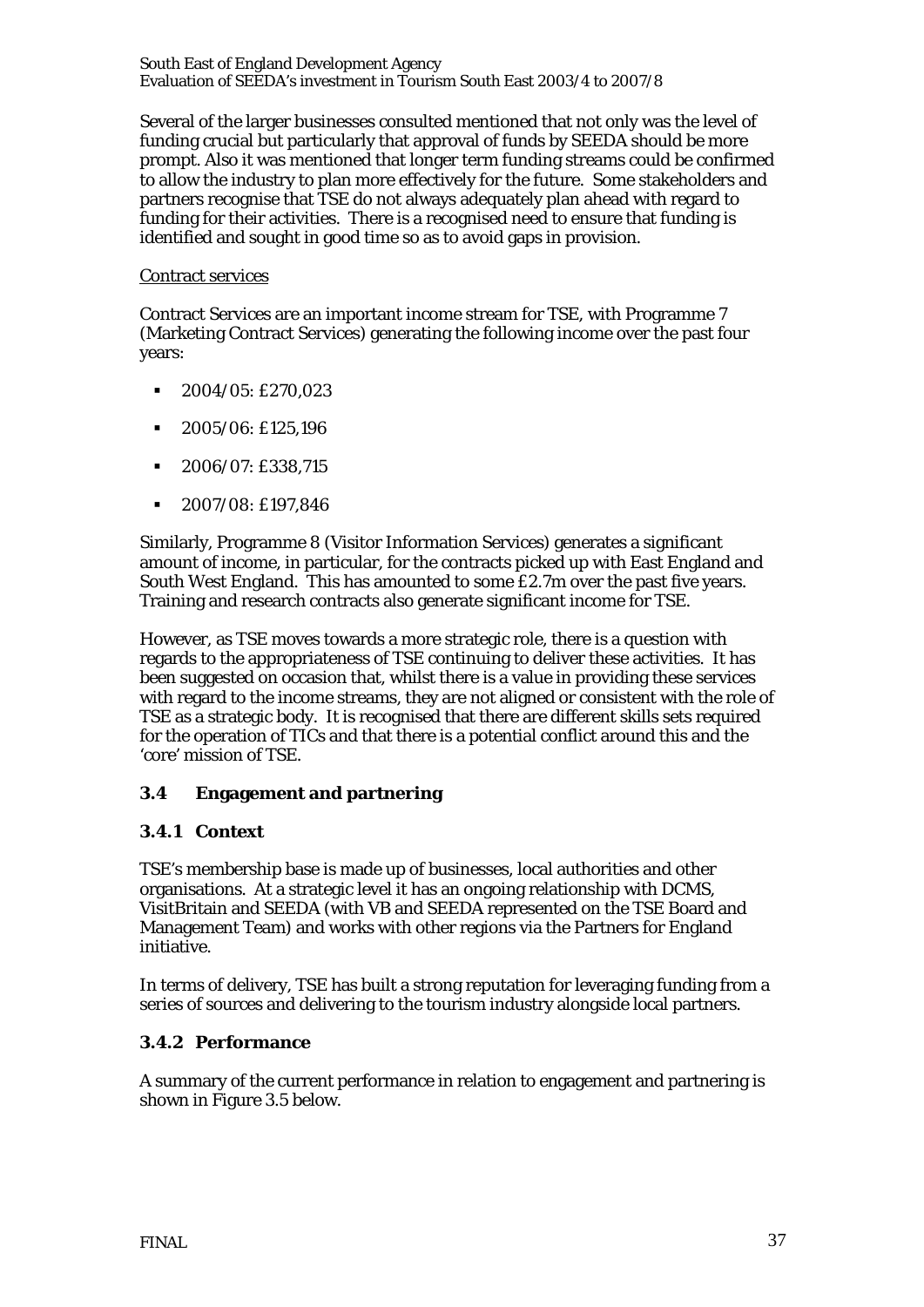| <b>Areas of achievement</b>                                                                                                                                                                                                                                                                                                                                                                                                                                                                                                                                                                      | <b>Learning points and possible</b><br>improvement areas                                                                                                                                                                                                                                                                                                                                                                                                                                                                                                                                                                                                                                                                 |
|--------------------------------------------------------------------------------------------------------------------------------------------------------------------------------------------------------------------------------------------------------------------------------------------------------------------------------------------------------------------------------------------------------------------------------------------------------------------------------------------------------------------------------------------------------------------------------------------------|--------------------------------------------------------------------------------------------------------------------------------------------------------------------------------------------------------------------------------------------------------------------------------------------------------------------------------------------------------------------------------------------------------------------------------------------------------------------------------------------------------------------------------------------------------------------------------------------------------------------------------------------------------------------------------------------------------------------------|
| Clear strength within TSE around<br>٠<br>strategic policy influencing and<br>challenging<br>Formalised relationship between<br>٠<br>TSE and SEEDA and TSE and<br>VisitBritain<br><b>Creation of SR committees,</b><br>bringing businesses and other local<br>stakeholders together<br>Meaningful (although limited)<br>٠<br>engagement at sub regional level<br><b>Excellent reputation within the</b><br>٠<br>tourism industry around business<br>engagement, skills provision and<br>strategic marketing<br>Regional setup allows for easy<br>٠<br>collaboration with other regional<br>bodies | Decision required on importance of<br>٠<br>TSE membership base (possibly<br>problematic at regional level but<br>appropriate if adequate sub<br>regional structures are in place)<br>Possible challenge in having three<br>٠<br>different partner groups to report<br>to - SEEDA, Local Authorities and<br>businesses<br>Risk that SR committees lose a<br>٠<br>valuable resource following the end<br>of regional skills network funding<br>in 2009<br>Need for closer working with sub-<br>٠<br>regions<br>A need for TSE to ensure that their<br>٠<br>membership offer is suitable across<br>a range of geographies and<br>member-types<br><b>Relatively few larger businesses</b><br>٠<br>within TSE membership base |

# *Figure 3.5: Assessment of the engagement and partnering arrangements*

## Strategic engagement

TSE is the only tourist organisation to remain as an organisation which has clearly evolved from the prior RTB structure and many stakeholders agreed that this model allowed for true partnership working. TSE are, as mentioned above, well linked in with VisitBritain and DCMS and therefore have a strong role around influencing strategic policy. The relationship with VisitBritain is particularly strong due to the presence of a Director on the TSE Board and a liaison manager on the management team.

A regional model also allows for easy collaboration with other regional bodies such as Sport England South East and MLA South East. In addition, TSE have established a number of sub regional committees and partnerships in order to consolidate a sub regional presence. It is often through the sub regional structure or TSE employees based within the sub region that businesses make their first contact with TSE.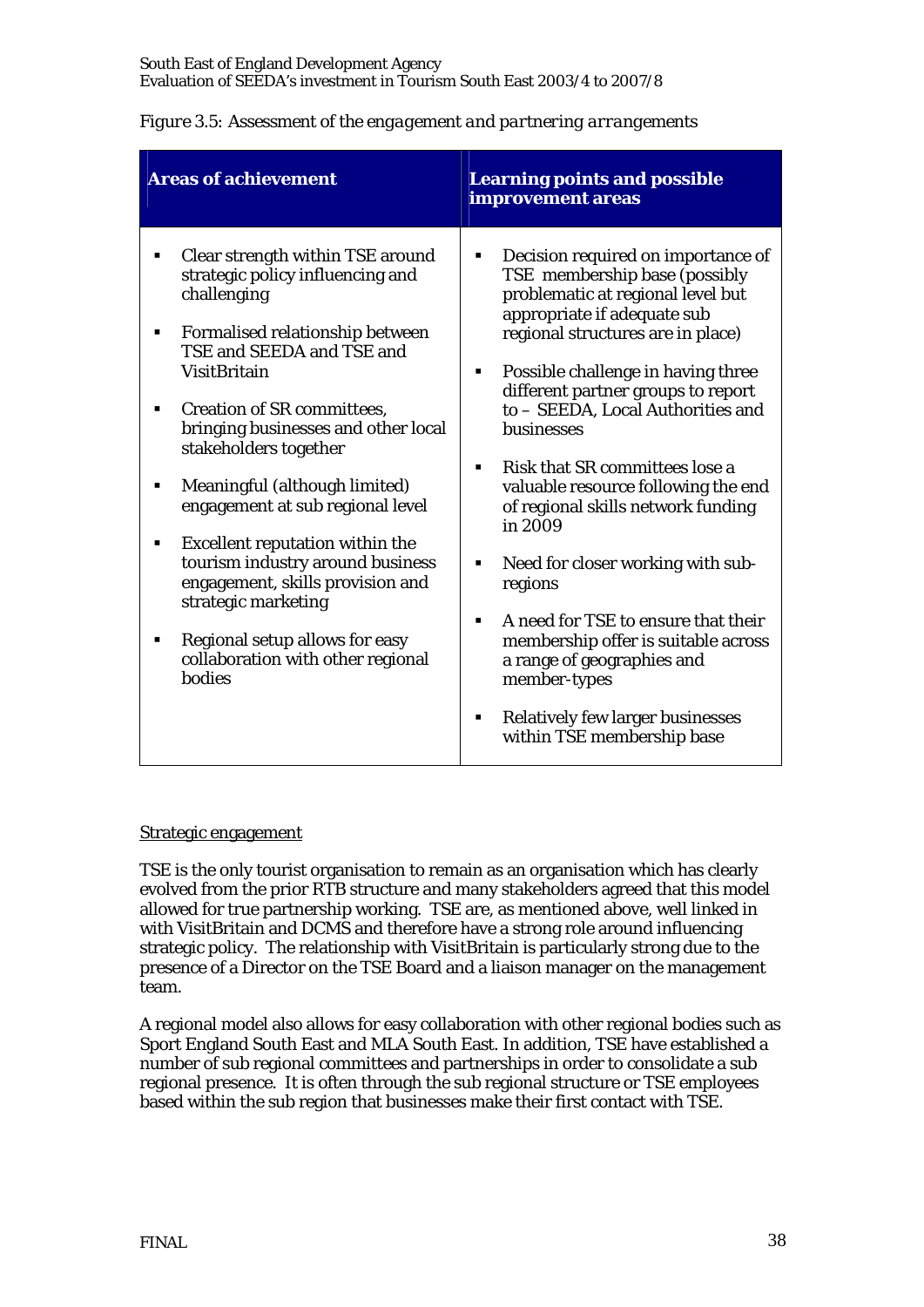## Commercial Membership engagement

Commercial business members pay an annual membership fee. This differs depending on the size of the business and the nature of the TSE services it engages in. Typically, membership fees range from £85-£1,000.

Table 3.6 shows the numbers of commercial members from 2004-2008 and Table 3.7 the revenue that this membership has attached to it. As the tables show, membership, and membership income is now slightly lower than it was in 2004. The key reason for this apparent decrease in the size of commercial membership was removal of over 250 duplicates in the membership records caused by the merger of the Southern and South Eastern Tourist Boards. The trend of declining membership revenue was reversed in 2007, which witnessed a first annual increase since TSE was created.

| <b>Activity</b>                        | Volume/<br><b>Value</b> | 2004 | 2005 | 2006 | 2007 | 2008 |
|----------------------------------------|-------------------------|------|------|------|------|------|
| <b>Commercial</b><br><b>Membership</b> | Volume                  | 2246 | 2017 | 2037 | 2204 | 2202 |
| <b>Deletions</b>                       | Volume                  | 402  | 377  | 308  | 223  | 70   |
| <b>Reason for</b><br><b>Deletion</b>   | No benefit              | n/a  | 54   | 18   | 27   | 13   |
|                                        | <b>Other</b><br>factors | n/a  | 323  | 290  | 203  | 58   |
| <b>New</b><br>Membership               | Volume                  | 127  | 187  | 103  | 165  | 51   |

*Figure 3.6: TSE Commercial Members from 2004-2008 for year January - December* 

Source: TSE data August 2008

*Figure 3.7: TSE Commercial Members and Revenue Generated for financial years April - March* 

| <b>Activity</b>                        | <b>Volume/</b><br><b>Value</b> | $2003/04$ 2004/05 2005/06 2006/07 2007/08 |          |          |          |           |
|----------------------------------------|--------------------------------|-------------------------------------------|----------|----------|----------|-----------|
| <b>Commercial</b><br><b>Membership</b> | Value                          | £282,128                                  | £210,994 | £188,983 | £200,896 | £183,434* |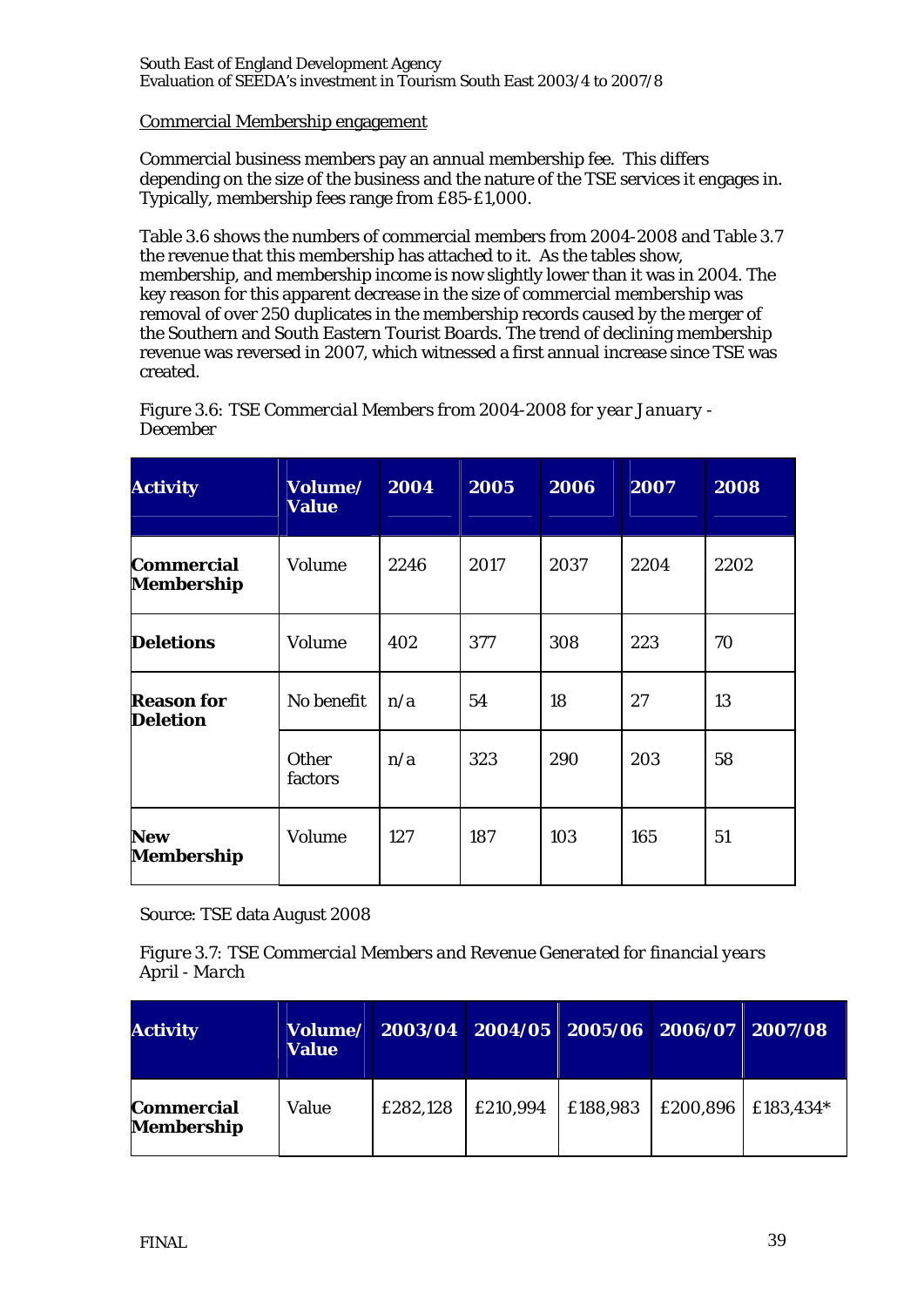Source: TSE data August 2008

*Note: Membership runs from calendar year January-December. Revenue for membership is accounted for financial year April-March.* 

Assumes all current outstanding renewals are made

Figure 3.8 breaks down the number of members by each sub region per year. Whilst it has declined slightly in the BBO and Kent regions, there have been increases in membership in Isle of Wight and Surrey. It is often through a TSE employee who is employed to work at a sub regional level that businesses first engage with TSE.

600 **Number of businesses in Number of businesses in** 500 each sub region **each sub region** 400 300 200 100  $\Omega$ 2004 2005 2006 2007 2008 **Year**  $\Box$  Berks, Bucks, Oxon  $\Box$  Hampshire  $\Box$  IOW □ Kent Surrey E.Sussex ■ W.Sussex 回 Other

*Figure 3.8: Number of TSE Commercial Members by sub region 2004- 2008*

Source: Created from TSE Data August 2008

Overall it is felt that businesses are well engaged with TSE. Several examples were cited where this business engagement was visible – the 2012 Launch at Ascot and the Magnetic South Conference in Eastbourne amongst others.

Businesses referred to a number of factors that attract them to becoming and remaining members. Such benefits include a special rate Barclaycard and subsidised accreditation schemes available to members. One of the main reasons quoted for becoming a TSE member was to become affiliated with TSE; this is seen as an important stamp of approval and quality in terms of marketing a business.

It is important to note that TSE work with a large number of businesses beyond their membership base. For example, a business does not necessarily have to be a TSE member to benefit from a training course. So whilst membership numbers give some indication as to the extent to TSE's engagement, the numbers do not reflect TSE's wider reach.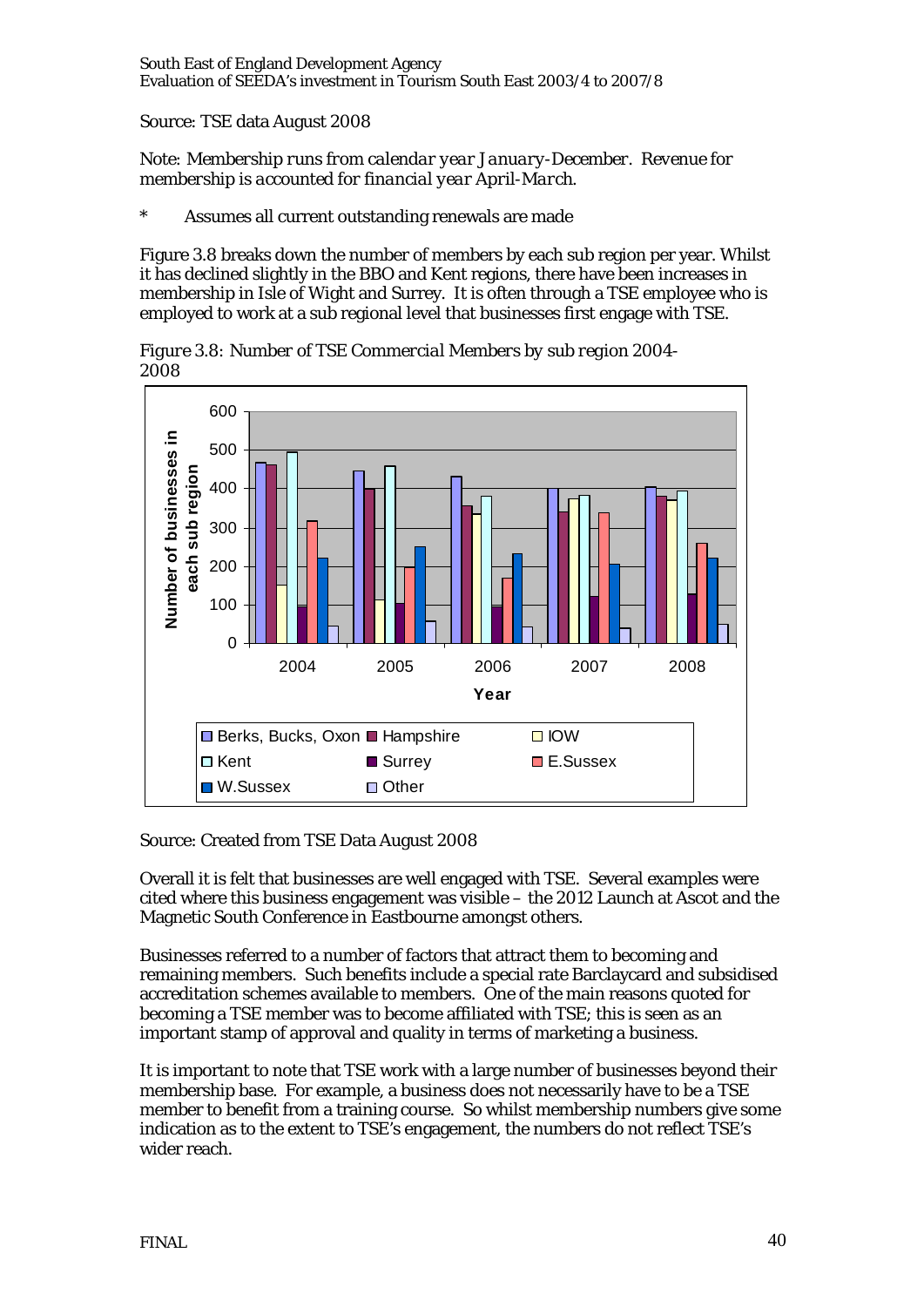Businesses felt that engagement with TSE had added value to their business. Particular examples include:

- Training courses have been very important, very visible , of a high standard, and affordable for small businesses who might not otherwise have the opportunity to partake in such training.
- In cases where Local Authority funding for tourism is not provided, as is the case for Surrey, TSE is a vital support line for funding and advice.
- Networking events allow for sharing ideas that would otherwise not happen without TSE.
- The support from regional co-ordinators was commended by all businesses that mentioned them.
- **•** Lobbying assistance from TSE allows the industry to be represented as a whole and has more clout than individual businesses.

Whilst it is apparent that there are a range of business types and geographies represented within the membership base, it has been suggested that the arts sector are not engaged to a satisfactory extent. There is little data available in regard to the size of the membership businesses, but anecdotal evidence suggest that there are relatively few larger organisations (even taking into consideration that 80% of tourism businesses in the region are SMEs). It has been suggested that larger businesses have less need to engage with TSE as they are less likely to be in need of support and that it is more appropriate for smaller businesses to be the focus of TSE. However, TSE should encourage larger businesses in order to ensure a representative membership base.

There is a perception amongst public sector stakeholders that businesses are primarily interested in receiving marketing from TSE and through offering marketing, businesses will be willing to become members. However, businesses themselves have mentioned a range of services that they are interested in receiving. For smaller businesses in particular, such as the one or two room B&Bs, training opportunities are the most vital resource especially as they are provided for free. Such small businesses rarely have a substantial marketing budget built in to their costing and cannot afford to buy in to campaigns.

Stakeholders observed a potential tension for TSE because, within the membership base, members will have differing views on what TSE should promote: this is particularly true of businesses that have different needs to Local Authorities. Some stakeholders feel that business engagement is not as strong as it could be because TSE are 'distracted' by SEEDA priorities. TSE have put energy into rectifying this and are now actively engaging with leisure businesses traditionally not considered as tourism businesses such as taxis and bars. Perhaps the most significant way in which TSE have increased membership is through association deals. TSE have also increased the number of benefits for smaller businesses including discounts at high street shops. As a result TSE is now in a position where membership is growing for the first time in three years.

It is important to note that while there has been much discussion and variance of opinion regarding the delivery model, governance issues and engagement, a common response is that the exact details of the model is not important and it is what happens "on the ground" that really matters.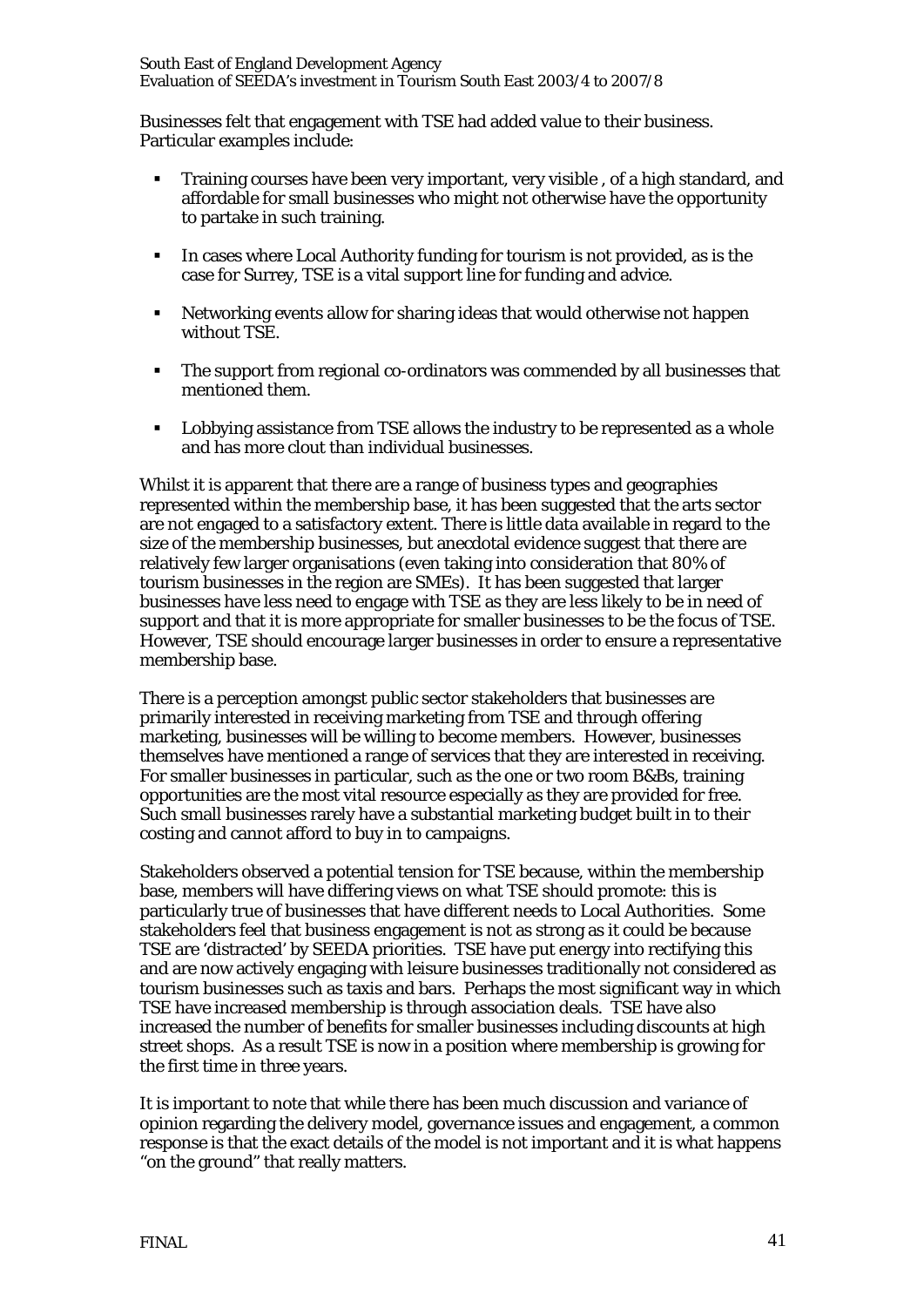## Local Authority Member Engagement

Public sector members of TSE pay subscriptions based on a population formula, ranging from a basic rate of £500 for town councils to c. £15,000 for the largest County council. Public sector membership is a significant income generator for TSE generating approximately £250,000 in 2008 for example.

Members were asked to comment on the extent to which TSE objectives are consistent with their own organisation. The majority of public sector stakeholders regarded the following as particularly valuable:

- Policy advice and support
- Advise on sustainability and green issues
- Advise on equal opportunities, in particular, disabled access
- **Research**
- Quality and standards
- Understanding the international customer
- **Regeneration support and investment**

A view held by some stakeholders is that marketing should not necessarily be a key objective for TSE.

Public sector members observed that TSE are increasingly regarded as a strategic body rather than a membership body. Stakeholders commented that it is not necessarily a 'bad thing' for TSE to be regarded in this way but clarity is needed in order for members to understand what and who TSE represents if engagement is expected to increase and improve.

Whilst TSE has a good level of overall engagement with its public sector partners, there are examples where this is not so strong. It has been suggested that this is due to the fact that TSE has not been proactive in ensuring all of its members are satisfied with the level of service it is receiving. With this in mind, there is a need for TSE to ensure that their membership offer is suitable across a range of geographies and member-types.

## Sub regional engagement

A common theme emerging from consultation with stakeholders, businesses and TSE staff has been the issue of sub-regional engagement and resource deployment.

TSE have established a number of sub regional committees and partnerships in order to consolidate a sub regional presence. These sub regional partnerships receive 50% of the subscriptions paid by members to TSE. On the whole these sub regional partnerships are working well, in particular with engaging businesses, although the extent to which they are wholly effective differs from sub region to sub region.

Sub regional structures, whilst limited, are highly valued, in particular, by businesses for which the sub regional contact is the most visible. However, one of the problems with the sub regional structures has been the "patchwork" approach that has been in place over recent years. There has been no standard approach to sub regional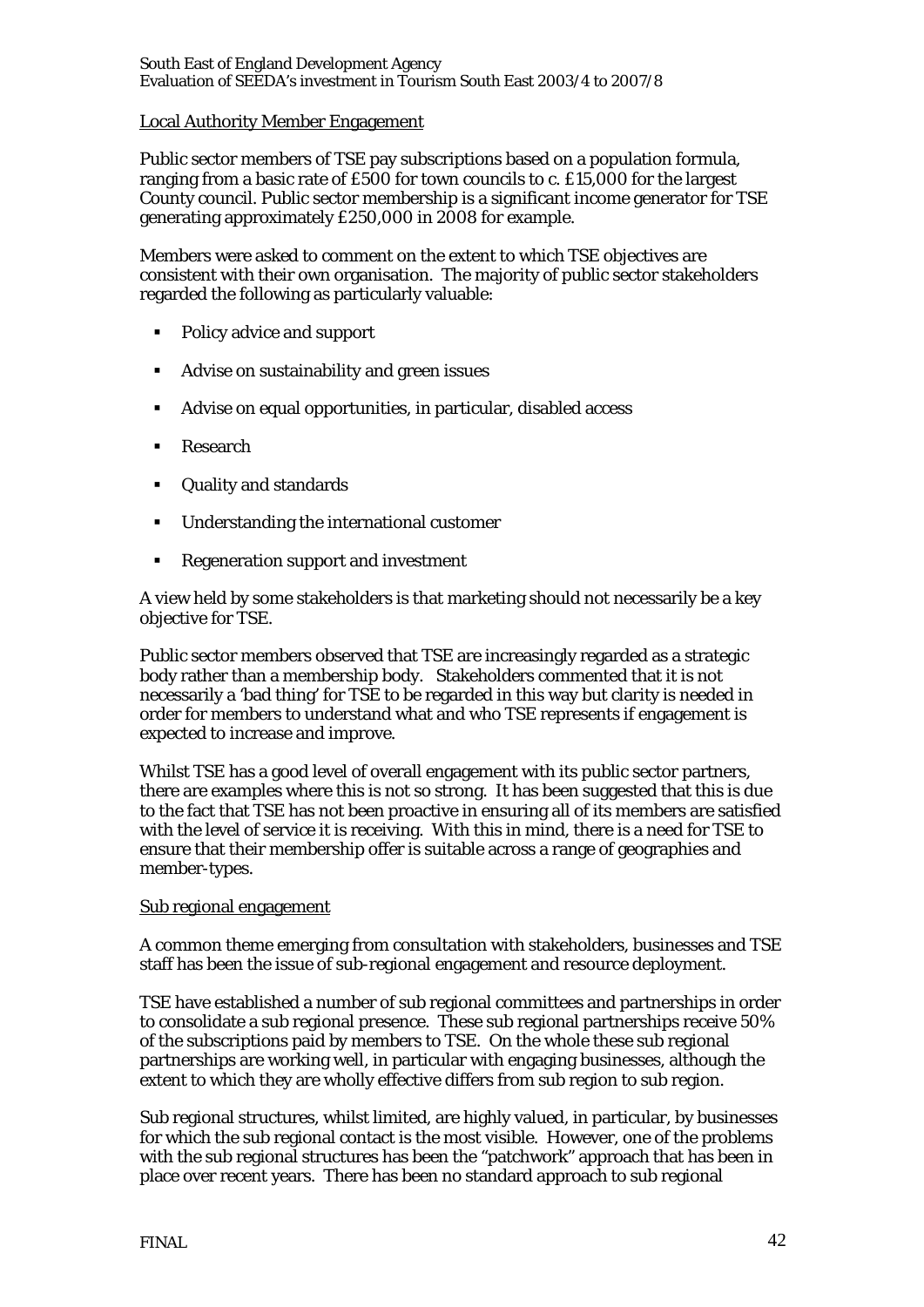support. TSE have funded various posts on a short-term basis and there has been a lack of sustainability or consistency of provision. This has resulted in a lack of clarity as to what is available and opportunities to gain momentum may have been lost.

It is recognised that robust structures at sub regional partnership level could be more effective and would lead to meaningful business engagement. Because the South East region is so big and unusually shaped, it is challenging for one organisation to have a presence at this scale. The current regional approach to membership was described as "too big" and "unwieldy" and a sub regional membership system was considered to be the most appropriate approach for meaningful engagement. Businesses spoke of excellent relationships with the sub regional managers and skills coordinators; however it was often mentioned that they felt that these were resources spread too thinly for the level of demand across the sub region. Stakeholders were mindful of the fact that if a sub regional structure is to be effective it would need to be adequately funded – it was acknowledged that poorly funded sub regional structures could do more harm than good for the sector. It is also recognised that if the delivery model were devolved further, economies of scale would not be exploited and maybe some services (e.g. training courses) would not be cost effective to run.

## Common themes

Several stakeholders and businesses raised the question as to whether increasing the membership base of TSE should be a key objective. Some strongly believe that TSE should grow its membership base because it demonstrates support for TSE and makes TSE more meaningful. It is also an important income stream for TSE. On the other hand, some felt that growing the membership is not necessarily an appropriate objective for TSE as they already have several "audiences" and clarity is needed around objectives, in particular clarity is needed on the extent to which TSE is a strategic body or a delivery body.

# **3.5 Equality and sustainability**

# **3.5.1 Context**

RDAs have a duty to impact-assess the way in its various activities relates to race, disability and gender. SEEDA extends its definition of equalities to cover the following:

- Race/ethnicity
- Gender and transgender
- **Disability**
- Age
- Religion and belief
- Sexual orientation
- Social inclusion

SEEDA are in the process of introducing and encouraging associated delivery partners to undertake and equality impact assessment (EqIA). EqIAs are to be taken as part of the planning stage of a new project, programme or proposal. SEEDA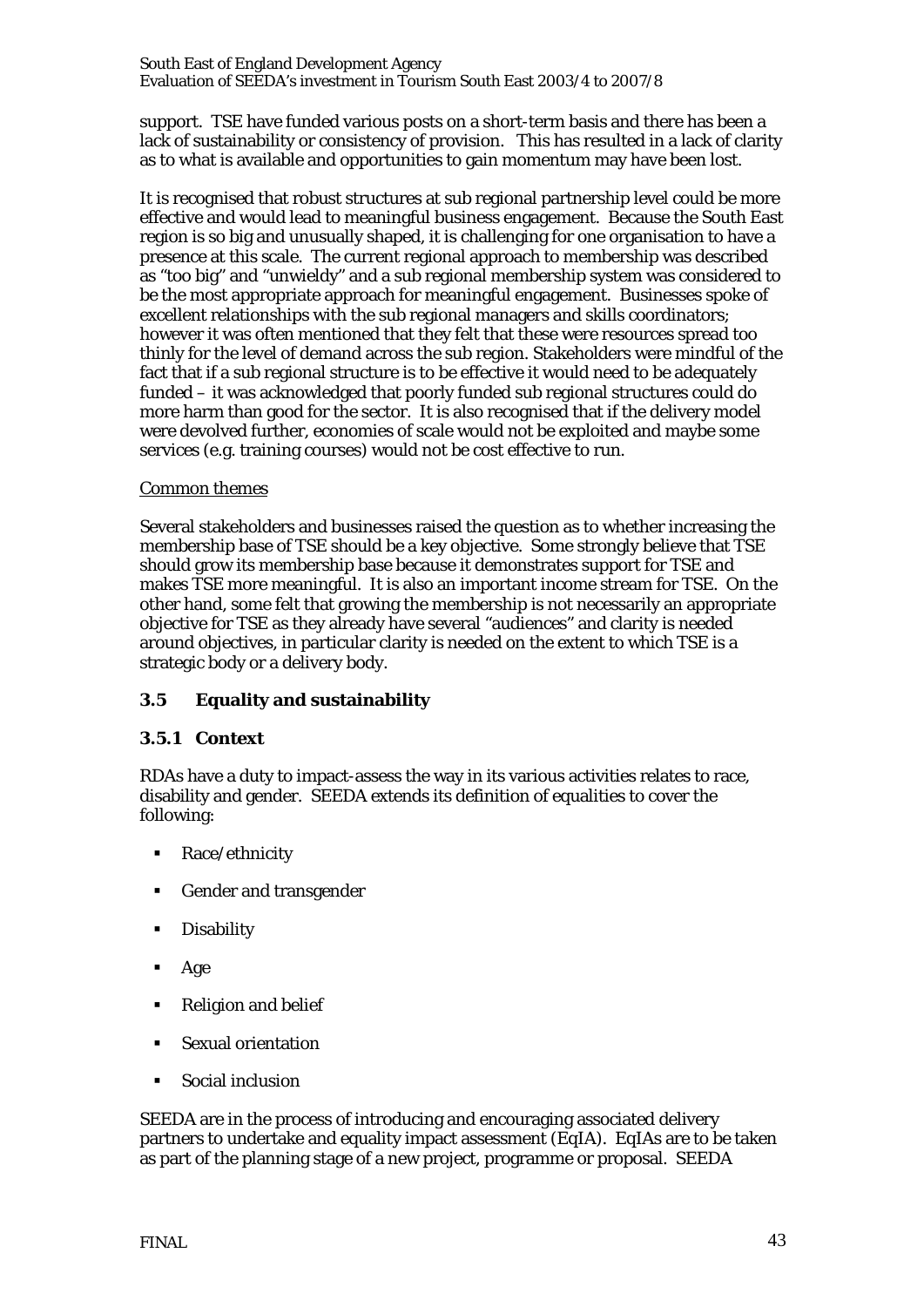stresses that such assessments should be about analysis rather than a "box ticking" exercise.

There are a number ways in which the equality agenda is important for TSE:

*Figure 3.9: Why the Equalities Agenda is important for TSE* 



Source: WME 2008

One of the key SEEDA objectives is "Sustainable Prosperity" under which there are four targets:

- Climate change and energy
- Sustainable consumption and production
- Natural Resources and the Environment
- Sustainable Communities

The RES states that these targets should not be viewed as a constraint on business performance but instead should be viewed as a challenge and an opportunity to secure economic and social benefits.

## **3.5.2 Performance**

A summary of the current performance in relation to equalities is shown in Figure 3.10 below.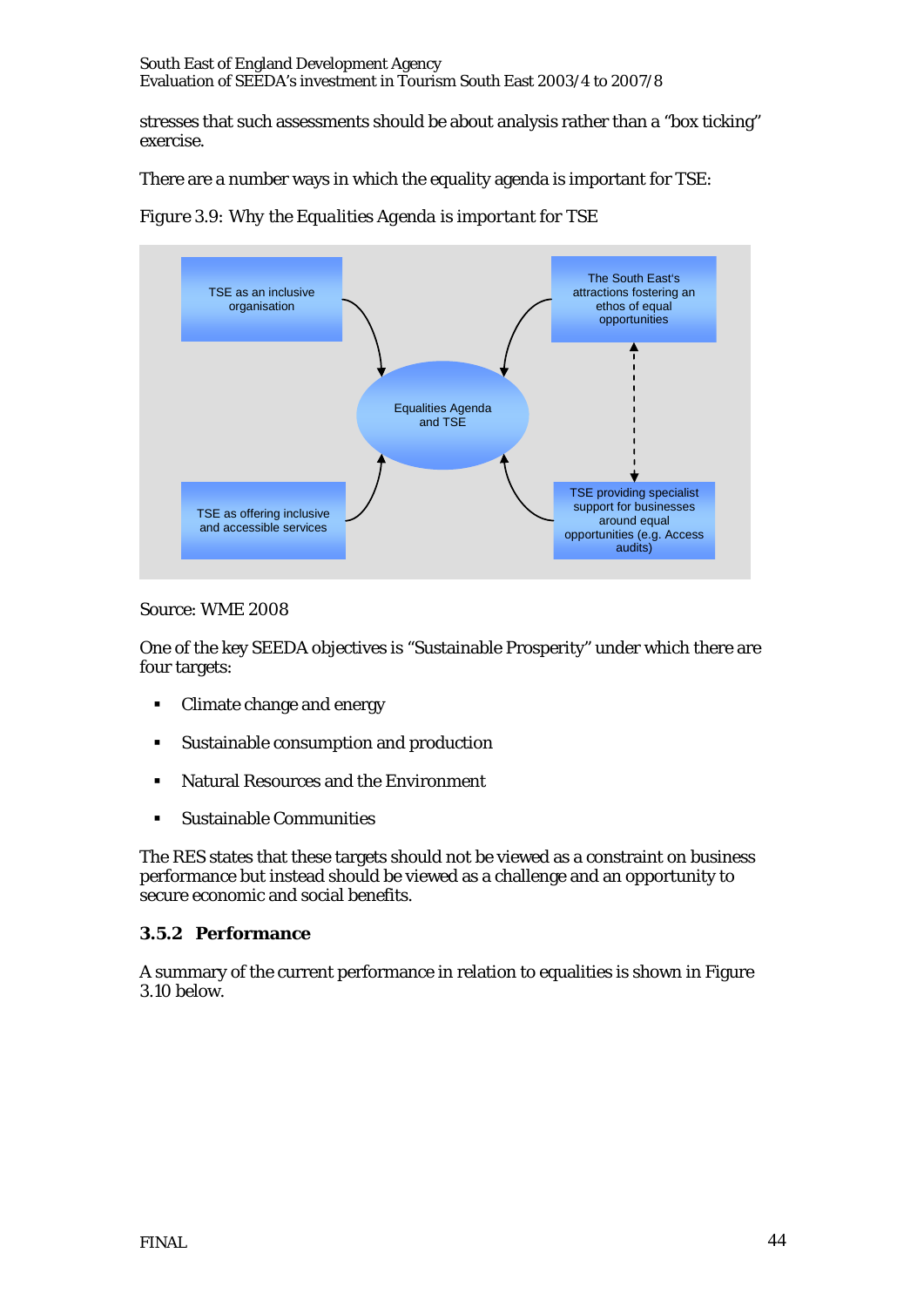| <b>Areas of achievement</b>                                                                                                                                                                                                                                                                                                                                                                                                                                                                                      | <b>Learning points and possible</b><br>improvement areas                                                                                                                                                                                                                                                                                |
|------------------------------------------------------------------------------------------------------------------------------------------------------------------------------------------------------------------------------------------------------------------------------------------------------------------------------------------------------------------------------------------------------------------------------------------------------------------------------------------------------------------|-----------------------------------------------------------------------------------------------------------------------------------------------------------------------------------------------------------------------------------------------------------------------------------------------------------------------------------------|
| Innovative work in the area of<br>sustainability<br>Positive feedback with regard to<br>٠<br>work around disabled access issues<br>Positive feedback from DCMS with<br>٠<br>regards to awareness of equality and<br>sustainability issues<br>The Green Advantage training<br>٠<br>courses have received excellent<br>feedback<br>130 businesses certified under Green<br>٠<br><b>Tourism Business Scheme and a</b><br>further 70 received advice and<br>guidance via bespoke green training<br>courses in 2007/8 | Need to continue to raise awareness<br>٠<br>of the importance of equal<br>opportunities<br>Data collection could be improved,<br>٠<br>in particular, around ethnicity of<br>those who visit the area<br>Need to build upon work on Access<br>$\blacksquare$<br>Audits – but this would carry a cost<br>which would require more funding |

## *Figure 3.10: Assessment of equality and sustainability*

## Inclusiveness and Engagement

TSE operate an in-house equal opportunities policy for their staff and colleagues.

Throughout the evaluation process it has been apparent that there is a reasonable level of awareness of the equalities agenda within the tourism sector in the region. Businesses and stakeholders commented on the fact that TSE is accessed and utilised by a range of partners, including smaller businesses who can often be harder to reach. Many stakeholders referred to examples where TSE have pioneered initiatives to promote the importance of equal opportunities. For example, Disabled Access Audits were commonly referred to as an example of good practice - in particular, it was stated that these audits have provided excellent value for money. The 2012 Olympic and Paralympic Games are also regarded a catalyst to raising awareness of equal opportunities.

Businesses stated that in their experience training has been well advertised and inclusive. Many businesses felt unable to comment on the equal opportunities agenda, although it is fair to say that the limited feedback was positive. Furthermore, some businesses commented on the fact that training programmes, such as The Welcome Host programme have an element of cultural sensitivity with regards to working with international visitors and are therefore fostering overarching issues around equal opportunities.

The National Accessible Scheme (NAS) is a set of recognised standards against which businesses can be assessed and awarded a rating based on awareness and work on disabled access. In 2007/8 TSE has a KPI to assist 10 businesses with NAS grading which was achieved and in 2006/7 five Access Audits were carried out.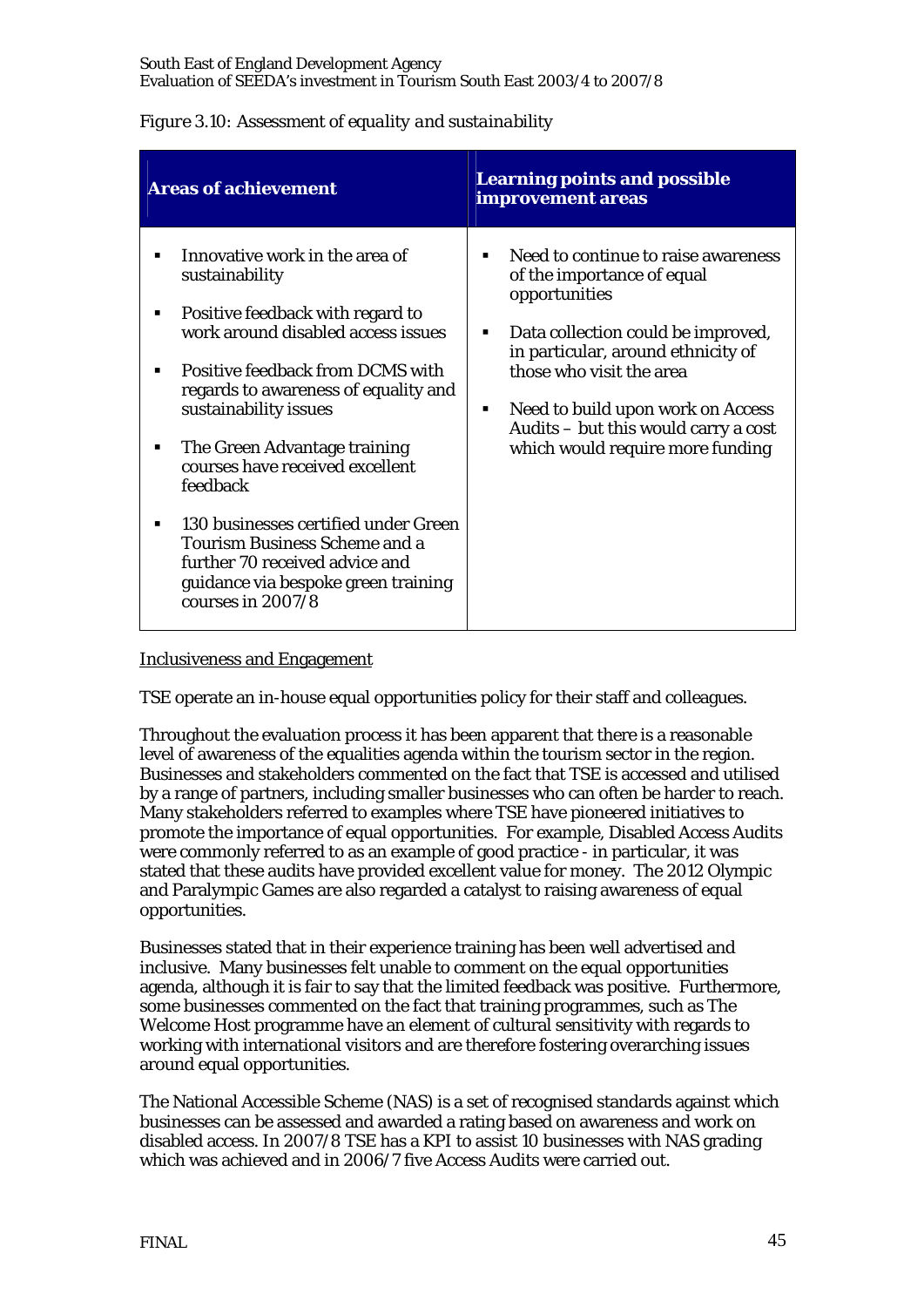It was widely acknowledged that whilst TSE and partners have an appreciation and awareness of equal opportunities, there is still more to be done. For example, the industry would benefit from a rolling out of Access Studies across more sites and attractions.

#### **Sustainability**

There is a positive attempt to align TSE initiates around sustainability with SEEDA's priorities and this approach is cutting across all of TSE's programmes. TSE have developed a small number successful interventions aimed directly at businesses including:

- Sustainable Tourism Awards
- 'Guide to Sustainable Tourism for Dummies'
- Green Workshops and Green Advantage Training Courses

Whilst the importance of sustainability is recognised across all of TSE's programmes, it is under Programme 3 (ExSEllence and Competitiveness) that much of the remit falls.

For 2007/8 the following KPI Achievement has been made with direct regard to sustainability:

 130 businesses certified under Green Tourism Business Scheme and a further 70 received advice and guidance via bespoke green training courses

One business mentioned that after attending a course on green tourism it kick started their eco-B&B and consequently they won a gold award for green tourism.

In particular, the 'Guide to Sustainable Tourism for Dummies' has been successful at engaging with industry through 5,000 booklets sent out to businesses (both members and non-members) and is now being rolled out in other regions. TSE have been able to enjoy the royalties as a result of being rolled out to other regions providing a small income stream.

There are a number of strategic initiatives including Chairing the Tourism Group for the Climate South East (formerly the South East Climate Change Partnership). This is a partnership of over 50 private and public sector organisations working together to enable the SE region to adapt to and mitigate the effects of climate change. TSE chairs the Tourism Sub-Group.

TSE is currently working on a proposal to set up a 'Centre for Sustainable Tourism', the purpose of which is to enable the region's tourism industry to play a full and active part in achieving regional Sustainable Prosperity objectives, leading to a lowcarbon future, reduced resource use, a resilient countryside and vibrant communities.

TSE are also developing entry-level sustainability training in collaboration with VisitBritain and sit on their advisory board for this. Feedback from national partners including VisitBritain and DCMS has been that the South East is particularly strong and innovative on the sustainability agenda. There is recognition at national level that all regions need to develop initiatives to address challenges around sustainable and green tourism.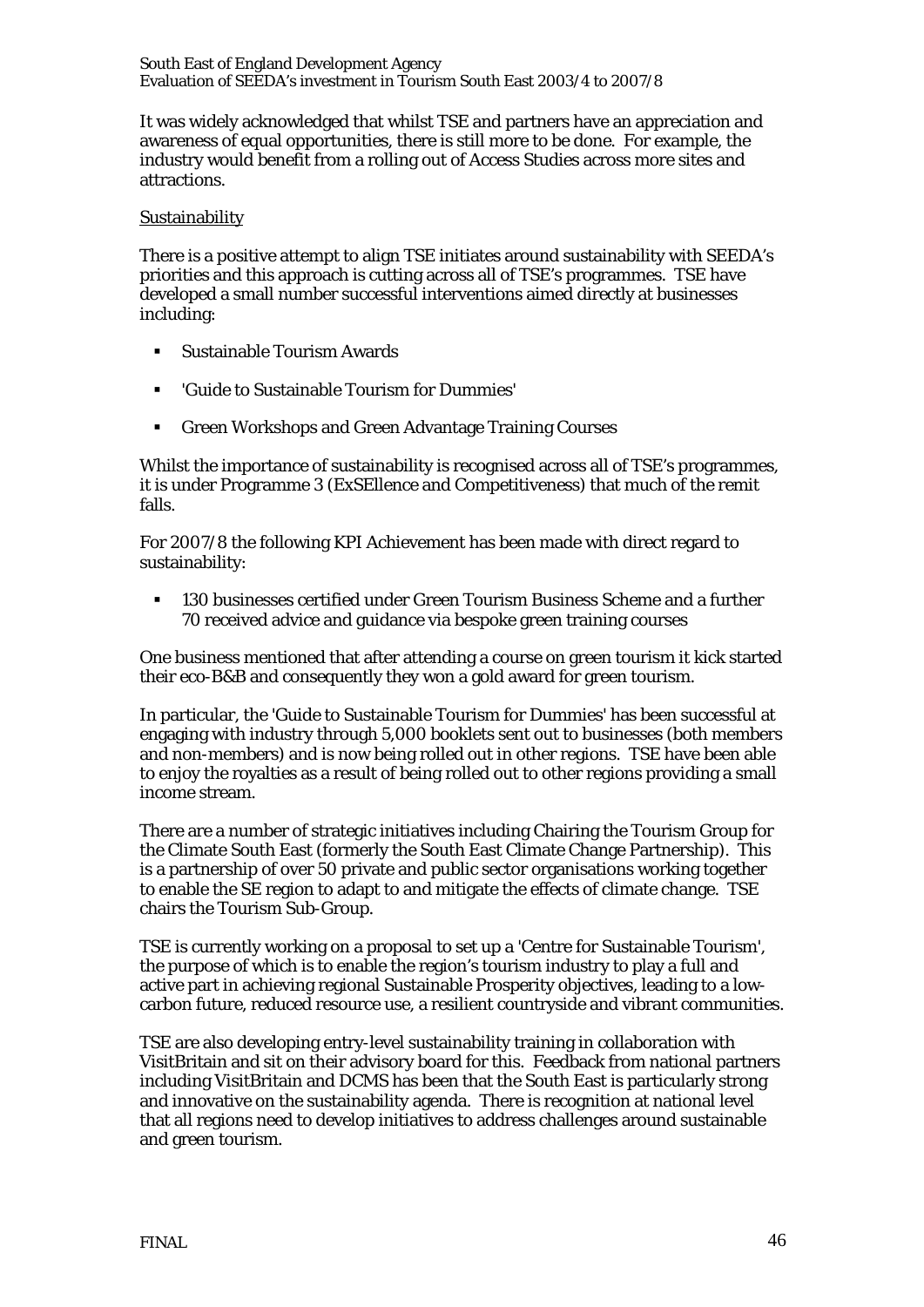## **3.6 Summary of process performance**

## **3.6.1 Areas of Achievement**

## **Delivery Model**

The current delivery model where TSE provides services to the Tourism industry from a central base is strong in that:

- A well respected central team is best placed to lead skills, research, strategic marketing and regeneration activities, avoiding a dilution of expertise;
- There has been success in the establishment of loose sub regional structures despite lack of resources; and
- Successfully avoiding high bureaucracy and overheads evident in other regions.

## **Organisation and Governance**

TSE has the correct mix of skills and a respected leadership team. Consultation feedback and data suggest that it:

- Is an honest and transparent organisation internally and externally valued by stakeholders, businesses and SEEDA as an independent organisation;
- Has a good relationship with SEEDA's contract manager (and tourism lead), and is successfully integrating with other areas of SEEDA's visitor economy investment around rural issues, culture and sustainable communities;
- Has had a culture of 'cost efficiency' since 2003 central costs have been driven down by streamlining, and through securing a strong VAT position;
- Has improved reporting since 2006/7 and captures a large amount of useful performance data;
- Has vastly improved communication between internal departments; and
- Has a strong track record in securing external funding to optimise SEEDA core funding.

## **Engagement and Partnering**

In terms of engagement and partnering, TSE has:

- A clear strength around strategic policy influencing and challenging;
- A unique, formalised relationship with SEEDA, DCMS and VisitBritain;
- Created a solid platform of sub regional committees, bringing businesses and other local stakeholders together, representing meaningful (although limited) engagement at sub regional level;
- An excellent reputation within the tourism industry around business engagement, skills provision and strategic marketing; and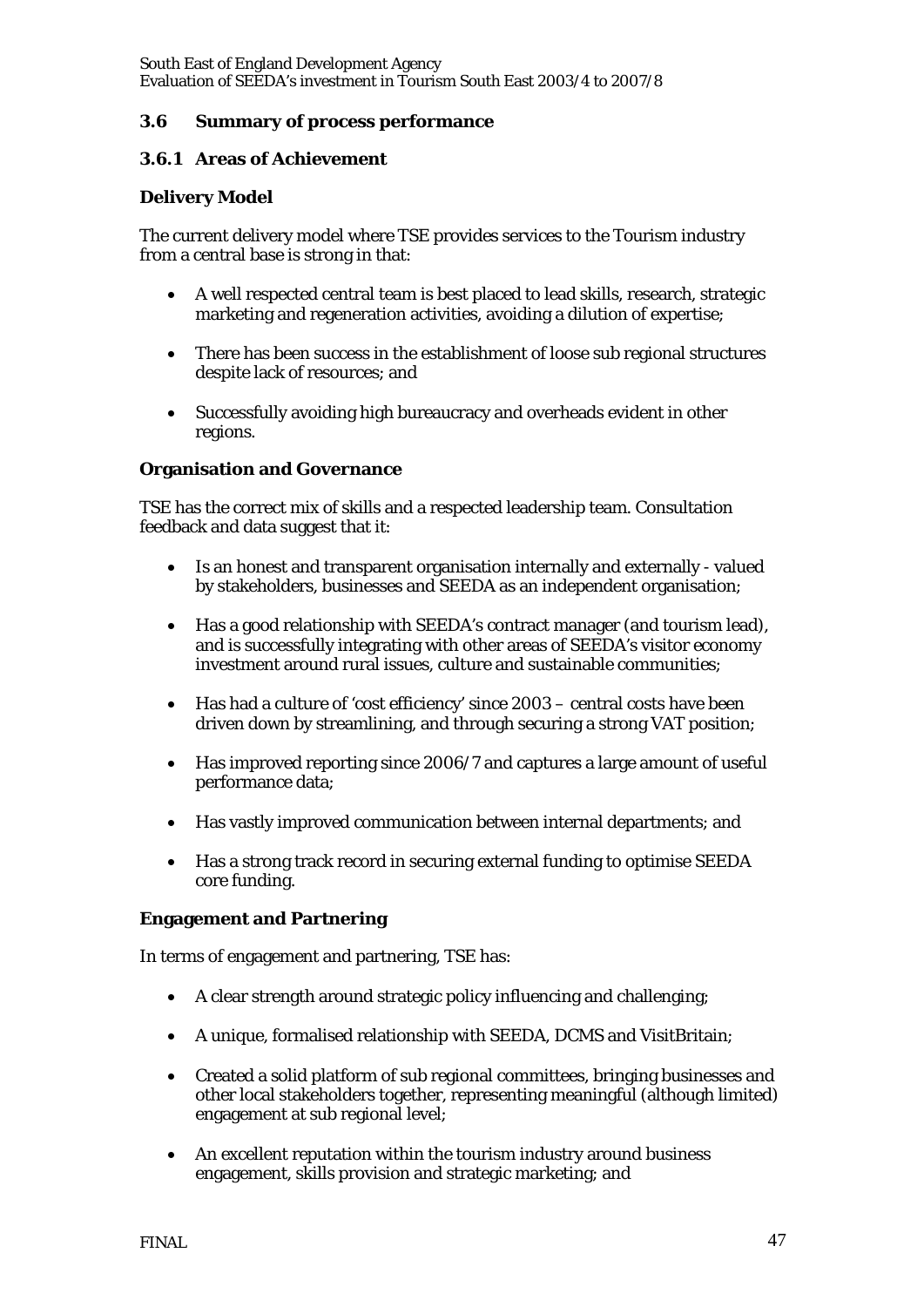• A good track record of collaboration with other regional bodies.

## **Equality and Sustainability**

The equality and sustainability areas are still in the process of being developed by TSE, and to date the organisation has:

- Exhibited innovative work in the area of sustainability. For example, the Green Advantage training courses have received excellent feedback;
- Started to pioneer work around disabled access issues which has received strong feedback;
- Received praise from DCMS with regards to awareness of equality and sustainability issues; and
- Helped 130 businesses become certified under Green Tourism Business Scheme and a further 70 have received advice and guidance via bespoke green training courses in 2007/8.

## **3.6.2 Key Learning points**

## **Delivery Model**

TSE are faced with a number of challenges around its delivery model moving forward, these include:

- An appetite for more destination focused marketing but lack resource required to adequate service 20-30 strong destinations in the SE region, some of which are sub regions;
- The possible need to revisit the sub regional structure, and potentially transfer more resources and responsibility to sub regional teams;
- An evident lack of sufficient resources to adequately fund effort at destination level, with the South East receiving considerably less public sector support for tourism that most other regions; and
- The need for more clarity on relationship with Business Link with clear duplication of 'brokerage' and a lack of incentivisation for cross fertilisation of contacts and clients.

## **Organisation and Governance**

From an organisational and governance perspective, this research suggests that:

- Short-term funding for specific projects is an important income stream for TSE. There is, however, a need to ensure that follow-on funding is sought in good time to avoid gaps in funding and therefore gaps in service provision. Skills is an area where this needs to be addressed and is hardes hit by funding peaks and troughs;
- In light of TSE's strategic role, there is a need to review the strategic importance of providing contract services and TIC management, and assess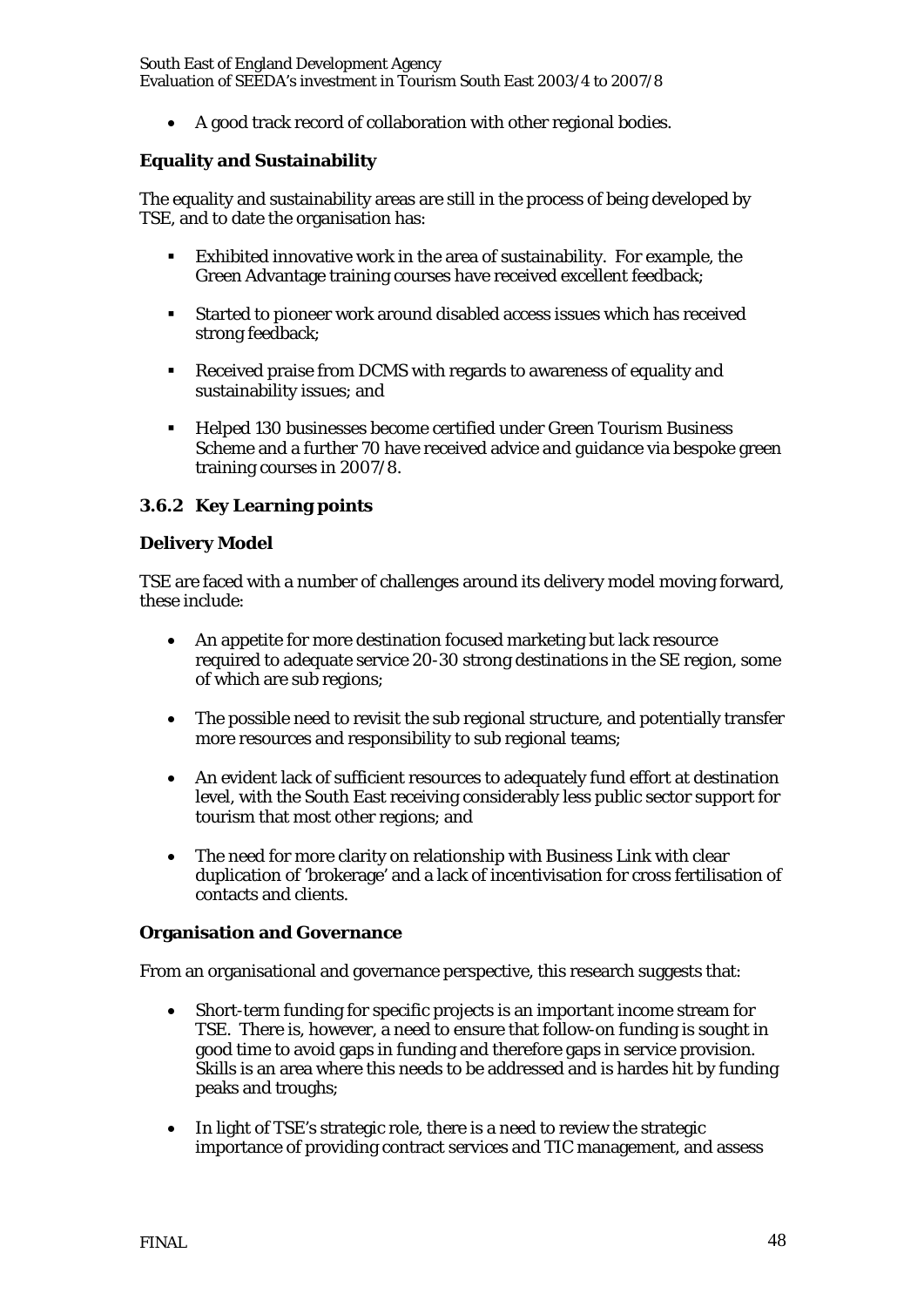the balance between their value in revenue generation and the appropriateness of their delivery;

- There remains a slightly hierarchical structure within TSE, suggesting the possible need for a flatter structure as an incentive for staff;
- It is clear that not all relevant achievements have traditionally been formally reported to SEEDA; and
- There is a need for TSE and SEEDA to enhance contact at senior levels to communicate strategic issues and achievements.

## **Engagement and Partnering**

There are some emerging issues around engagement and partnership, including:

- The need for a decision around the need, or desire, to grow the membership base;
- The ongoing challenge in having three different partner groups to report to  $-$ SEEDA, Local Authorities and businesses. This could become a benefit if TSE can optimise its role in developing common goals and aspirations;
- Whilst some progress is being made, there is a need to further engage, through membership or other means, with a greater number of larger businesses;
- The risk that sub regional committees lose a valuable resource following the end of regional skills network funding in 2009;
- There is a need to get closer to the destinations in order to enhance overall performance – businesses/LAs engage at this level, and the SE is not an obvious geographical unit from a tourism perspective; and
- There is a need for TSE to ensure that their membership offer is suitable across a range of geographies and member-types.

## **Equality and Sustainability**

Around equality and sustainability there is a clear need for TSE to:

- Continue to raise awareness of the importance of equal opportunities within the sector;
- Improve data collection, in particular, around ethnicity of those who visit the area; and
- Build upon work on Access Audits, however this would carry a cost which would require more funding.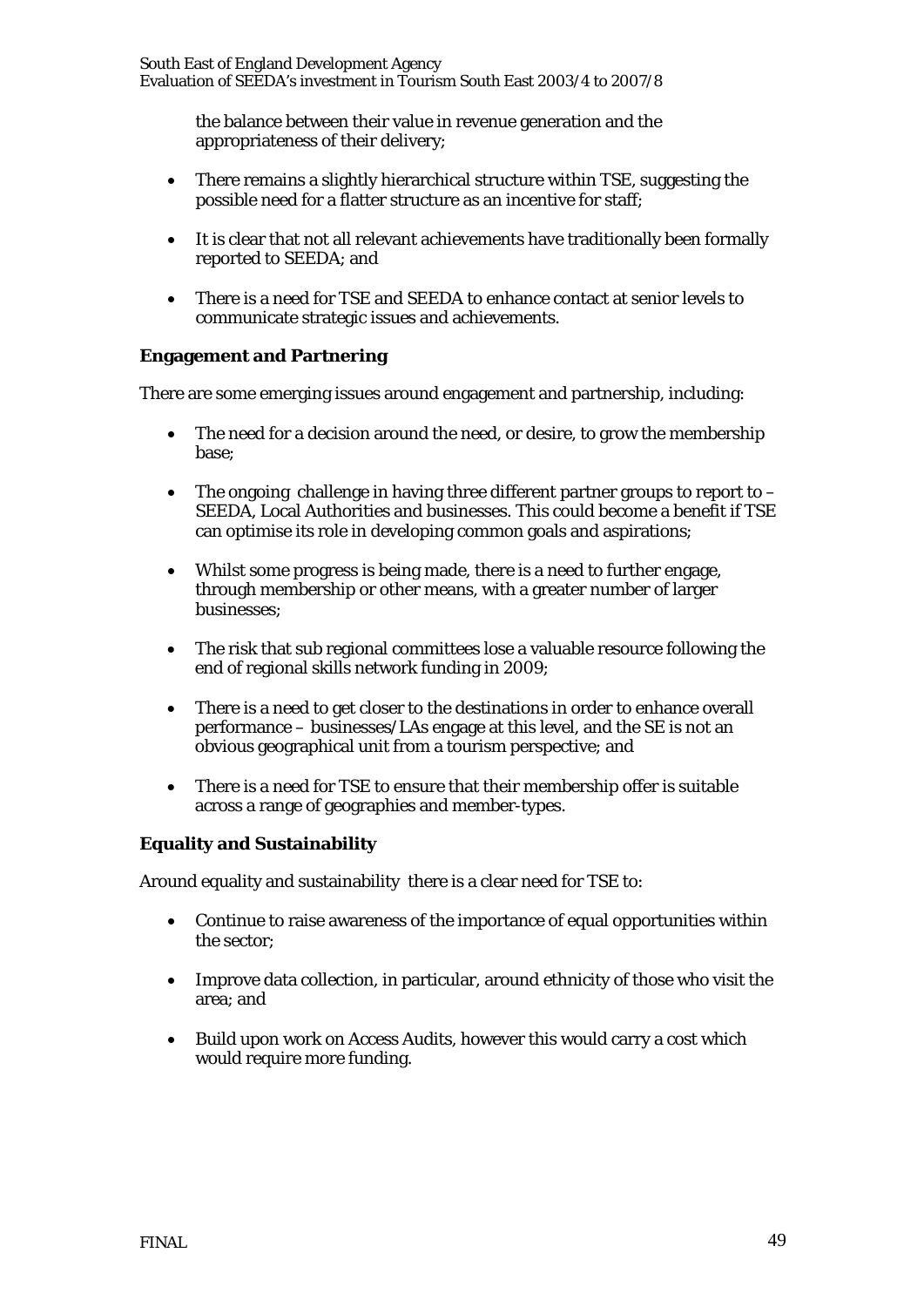# **4. Impact assessment**

The section outlines the performance of the TSE in terms of outputs, outcomes and ultimately overall impact. It draws on programme and project level reporting data and includes internal and external benchmarking, to assess value for money.

# **4.1 Introduction**

# **4.1.1 SEEDA Targets**

In line with the other spend areas; SEEDA's investment in TSE contributes to the following targets:

- 4. **Business Support** businesses assisted to improve performance
- 4c. Business Support businesses helped into business networks
- 4k. Business Support businesses assisted into new supply chains
- 4m. Business Support businesses helped to improve resource efficiency
- $\blacksquare$  4p. Business Support businesses supported with their quality assurance
- 6. **Skills**  people assisted in their skills development

In addition to these explicit measures, TSE is delivering financial leverage and strategic outcomes that are also relevant to SEEDA targets.

# **4.1.2 TSE Targets**

TSE's corporate objectives as set out in 2.3.4 (Competing for the Customer, People, Products and Places, and Performance through Partnership) are aligned with the Regional Tourism Strategy but clearly differ somewhat to the dry targets laid down by SEEDA. To overcome this, TSE reports against SEEDA funding in two ways – first reporting annually against the targets set out in 4.1.1 and second, since 2006/7 and following KPMG recommendations, submitting a quarterly programme monitoring report against 40 Key Performance Indicators. These were agreed in the Business Plan at the start of FY2006/7. These KPIs are programme specific and are shown, for FY2007/8, in Appendix 8.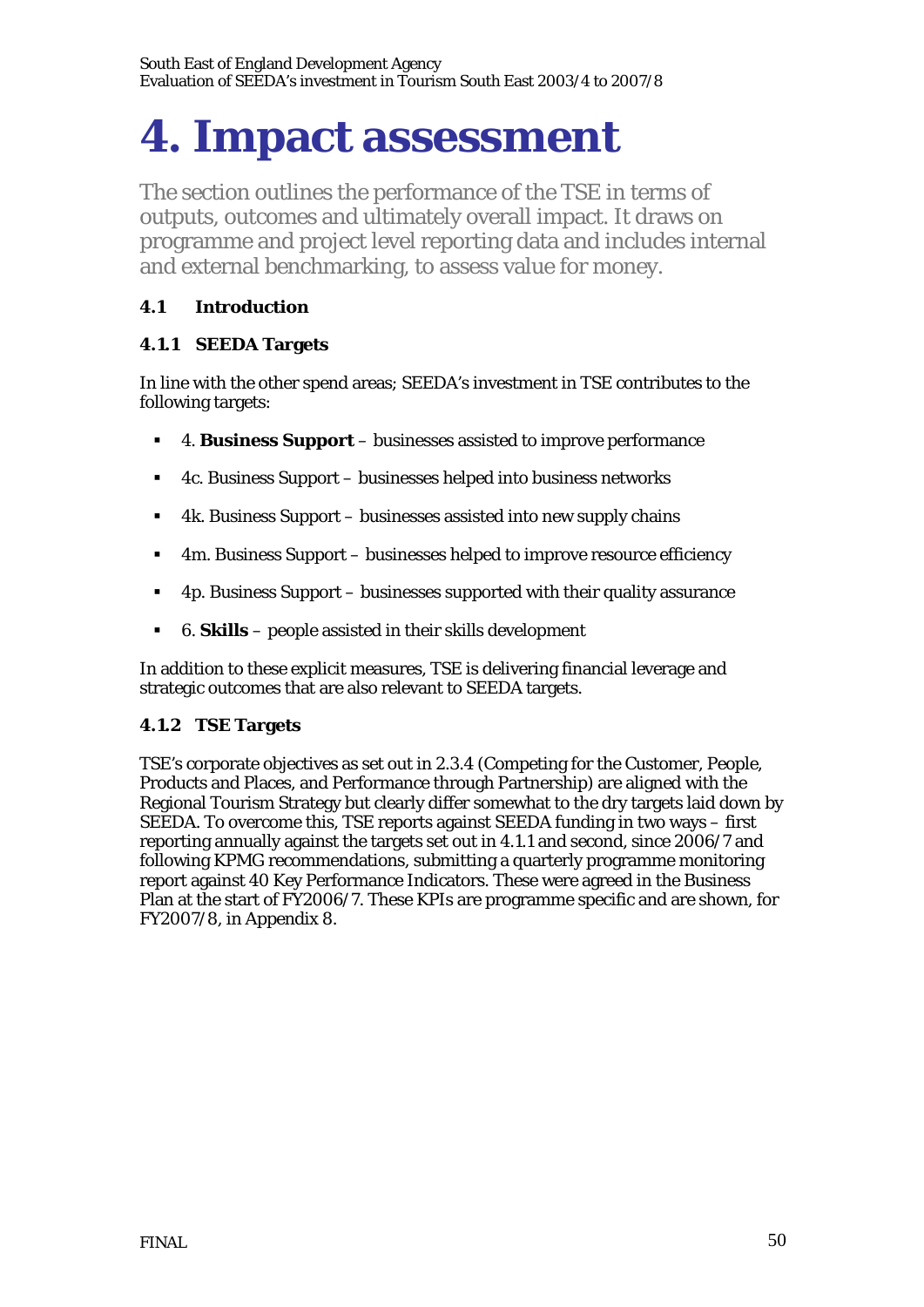# **4.2 TSE Income and Expenditure**

## **4.2.1 TSE income sources**

TSE's funding is a mix of grant funding and funding for specific projects. The majority of funding is from SEEDA's core investment and revenue from TSE's Commercial Revenue. Total income peaked in 2004/5 when all revenue sources were far higher that in 2007/8, except for SEEDA Core. Since the peak total income has declined each year up to 2007/08. The principle reasons for this are due to the withdrawal of funding from VisitBritain post 2004/5 and the loss of the Area Centre role related to the national Quality Assurance schemes.

| <b>Source</b>                  | 2003<br>/04 | 2004<br>/05 | 2005<br>/06 | 2006<br>/07 | 2007<br>/08 | <b>Total</b> |
|--------------------------------|-------------|-------------|-------------|-------------|-------------|--------------|
| <b>SEEDA Core</b>              | 1,461       | 1,748       | 2,417       | 2,000       | 2,000       | 9,626        |
| VisitBritain/N4T               | 490         | 196         | 30          | 35          | 10          | 761          |
| SEEDA other*                   | 302         | 352         | 129         | 219         | 252         | 1,254        |
| ESF/EAGGF/ER<br>DF & Gov match | 430         | 688         | 488         | 311         | 243         | 2,160        |
| VIC/TIC mgt fees               | 668         | 675         | 557         | 408         | 394         | 2,702        |
| Research<br>Contracts          | 273         | 446         | 319         | 141         | 237         | 1,416        |
| Commercial<br>Revenue          | 2,383       | 2,608       | 1,917       | 2,019       | 1,990       | 10,917       |
| Membership<br>income           | 543         | 452         | 469         | 459         | 442         | 2,365        |
| <b>Total</b>                   | 6,551       | 7,165       | 6,327       | 5,591       | 5,568       | 31,202       |

| Figure 4.1: TSE income sources over the evaluation period (£000) |  |  |
|------------------------------------------------------------------|--|--|
|------------------------------------------------------------------|--|--|

\*SEEDA other spend refers to project based funding outside the core funding agreement

## Source: Amended from TSE Annual Reports

The two largest funding contributions are SEEDA's core funding (comprising 30.8% of funding over the 5 years) and commercial revenue (constituting 35% of the total). Over the five-year period the proportion of funding from SEEDA has increased year on year, whilst the proportion deriving from commercial sources has decreased. The remainder of the income is made up from project based funding, management fees, research contracts and membership income.

# **4.2.2 Direct Financial leverage**

For the purpose of looking at financial leverage achieved by SEEDA's core investment, WME have extended the method employed in the 2006 KPMG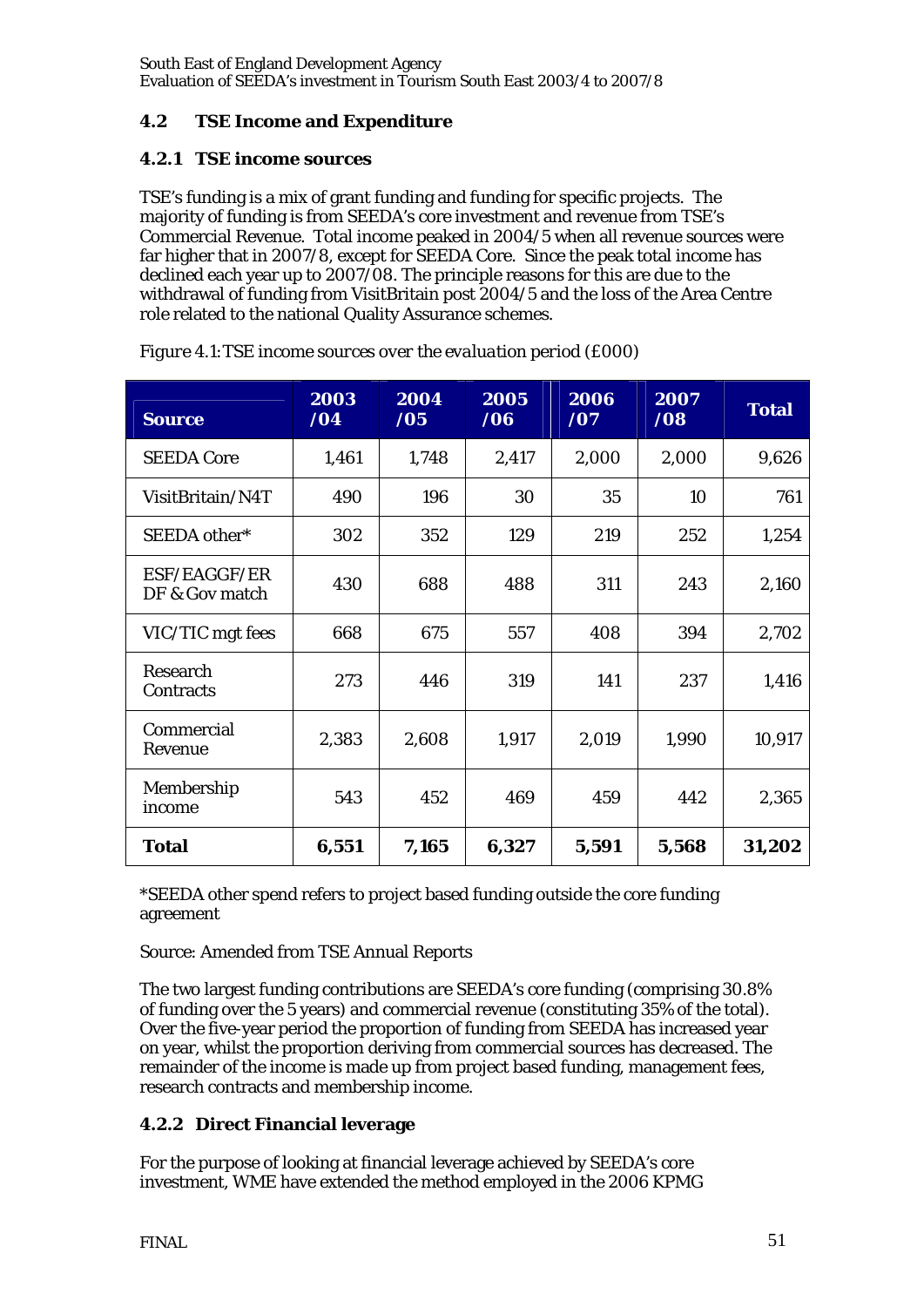evaluation for the whole evaluation period. Figure 4.2 is a simplified version including leverage ratios. Overall there has been a significant fall in direct funding leverage through TSE. In 2003/4 TSE generated £2.72 for each £1 of SEEDA funding, whilst this dropped to £1.47 by 2007/8.

| <b>Source</b>            | 2003/04 | 2004/05 | 2005/06 | 2006/07 | 2007/08 | <b>Total</b> |
|--------------------------|---------|---------|---------|---------|---------|--------------|
| <b>SEEDA Total</b>       | 1,763   | 2,100   | 2,546   | 2,219   | 2,252   | 10,880       |
| <b>Other Funding</b>     | 4,788   | 5,065   | 3,781   | 3,372   | 3,316   | 20,322       |
| <b>Total</b>             | 6,551   | 7,165   | 6,327   | 5,591   | 5,568   | 31,202       |
| Leverage<br><b>Ratio</b> | 1:2.72  | 1:2.41  | 1:1.49  | 1:1.52  | 1:1.47  | 1:1.87       |

*Figure 4.2: simplified TSE income sources and leverage (£000)* 

Source: TSE 2008

This table does not include indirect leverage – specifically funding for projects that do not pass through the TSE accounts. This includes large regeneration projects where TSE has successfully planted 'seed' funding and skills and business support projects where TSE has delivered in conjunction with a partner. Anecdotal evidence suggests that this leverage could stretch to several tens of millions. It would be useful if TSE could arrange to keep a record of such investments so as to further justify the business case for such occurrences.

# **4.3 Gross outputs**

# **4.3.1 Summary performance**

The outputs being delivered across TSE that are applicable to SEEDA's corporate objectives are:

- Brokering and delivering skills and training to individuals operating, or aspiring to operate, in the tourism sector;
- Support small, medium and large businesses within the tourism sector in growing, prospering and driving success;
- Providing financial ('seed fund') and project management support in a series of physical regeneration activities around the South East, primarily in areas with tourism potential such as coastal resorts, market towns and rural communities; and
- Increasing visitor volume and spend within the South East through a series of strategic marketing programmes.

In addition to these, there are a series of other outputs, which are described in qualitative terms. Annual performance for each of these outputs is shown in Figure 4.3. The skills and business support metrics have formal targets set by SEEDA as the funding body, and we have created a proxy target for regeneration leverage and visitor spend based on KPIs introduced in 2006.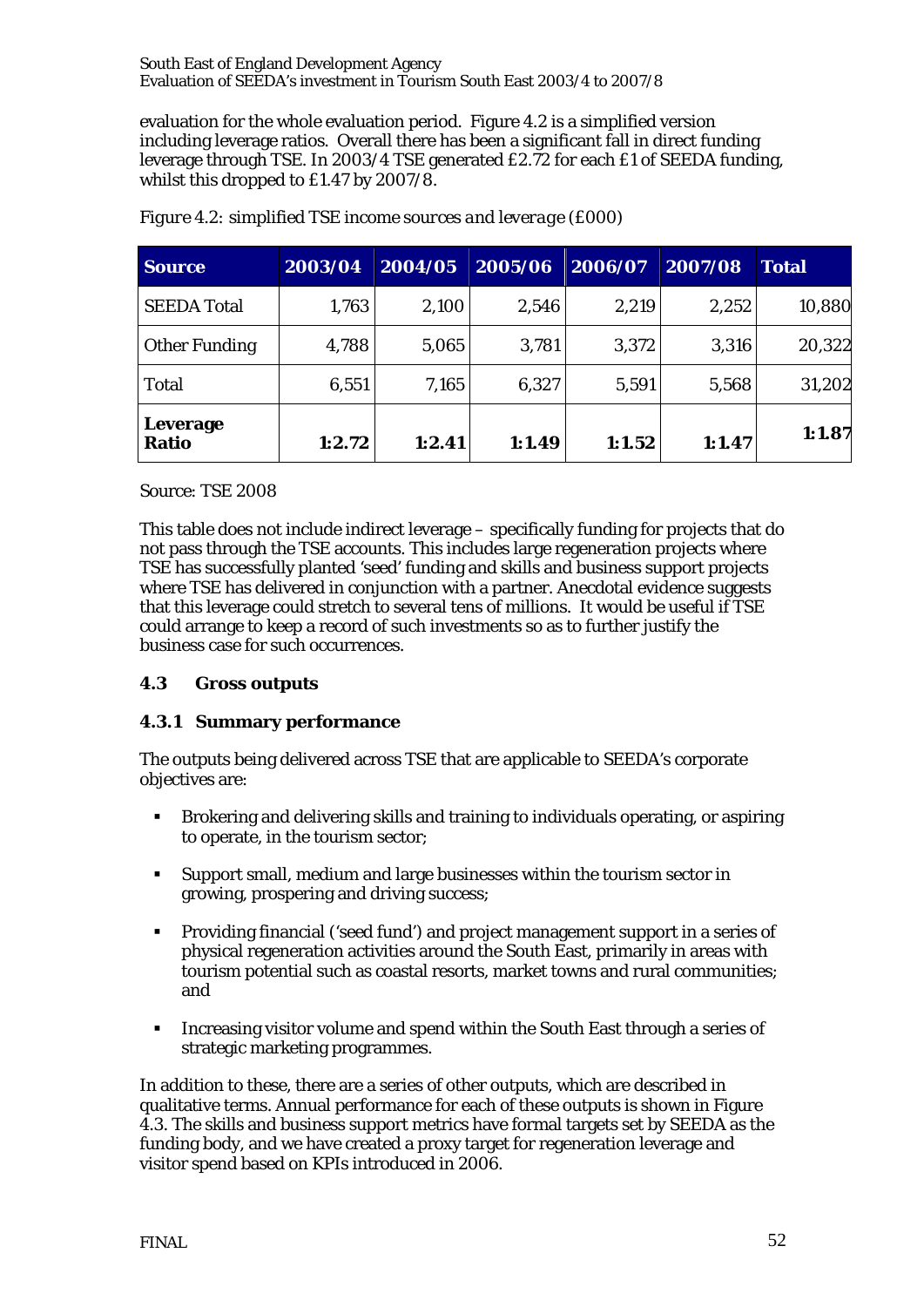In headline terms TSE has performed well over the past five years in terms of outputs. For each of the four quantitative measures, TSE has exceeded their target over the total time period.

| <b>Output</b><br>Category                                            | 2003/4                                                                                                                                                     | 2004/5           | 2005/6           | 2006/7            | 2007/8            | <b>Total</b>       | <b>Target</b>             | <b>Performance</b><br>v. Target |
|----------------------------------------------------------------------|------------------------------------------------------------------------------------------------------------------------------------------------------------|------------------|------------------|-------------------|-------------------|--------------------|---------------------------|---------------------------------|
| People<br>assisted in<br>their skills<br>provision                   | 646                                                                                                                                                        | 2,019            | 3,696            | 2,053             | 2,433             | 10,847             | 7,451                     | 145.60%                         |
| <b>Business</b><br>assists                                           | 941                                                                                                                                                        | 2,595            | 5,762            | 1,273             | 1,498             | 12,069             | 8,531                     | 141.50%                         |
| <b>Direct</b><br>physical regen<br>spend<br>leveraged<br>(and ratio) | $\overline{\phantom{a}}$                                                                                                                                   | £201k<br>(1:3.8) | £324k<br>(1:8.0) | £380k<br>(1:10.7) | £398k<br>(1:11.5) | £1,303<br>(1:7.6)  | £800k3                    | 162.9%                          |
| Return on<br>marketing<br>investment                                 | £9.9m                                                                                                                                                      | £16.6m           | £14.6m           | £17.2m            | £17.1m            | £75.4m<br>(1:13.9) | Overall<br>ROI of<br>1:64 | 231.6%                          |
| Other outputs                                                        | See section 4.2.6<br>Eminence<br>Market intelligence<br>Е<br>п<br>Business outreach /<br><b>Strategic influencing</b><br>$\blacksquare$<br>٠<br>membership |                  |                  |                   |                   |                    |                           |                                 |

*Figure 4.3: TSE Outputs by category from 2003/4 to 2007/8* 

Source: Various including SEEDA Tasking Framework, marketing evaluations and TSE feedback on Programme 2.

Sections 4.3.2 to 4.3.6 now describe each of these outputs in detail, including how these outputs have been calculated.

# **4.3.2 Skills provision**

The majority of the outputs in relation to the provision of skills are delivered within Programme 4. As described in section 3, the brokerage and delivery of skills and training within the tourism sector is perceived as a strength of TSE. Figure 4.4 illustrates the TSE performance against this output since 2003.

Over the five-year period TSE has exceeded its performance targets by 45.60%, despite slight under performance in 2006/7. Consultation suggests that this some shortfall was caused by a mis-alignment of resources between core and non-core programmes.

 $\overline{a}$ 3 Physical Regeneration target based on £200k per annum as per KPIs (since 04/05)

<sup>4</sup> Based on KPI of achieving ROI of 1:6 on domestic marketing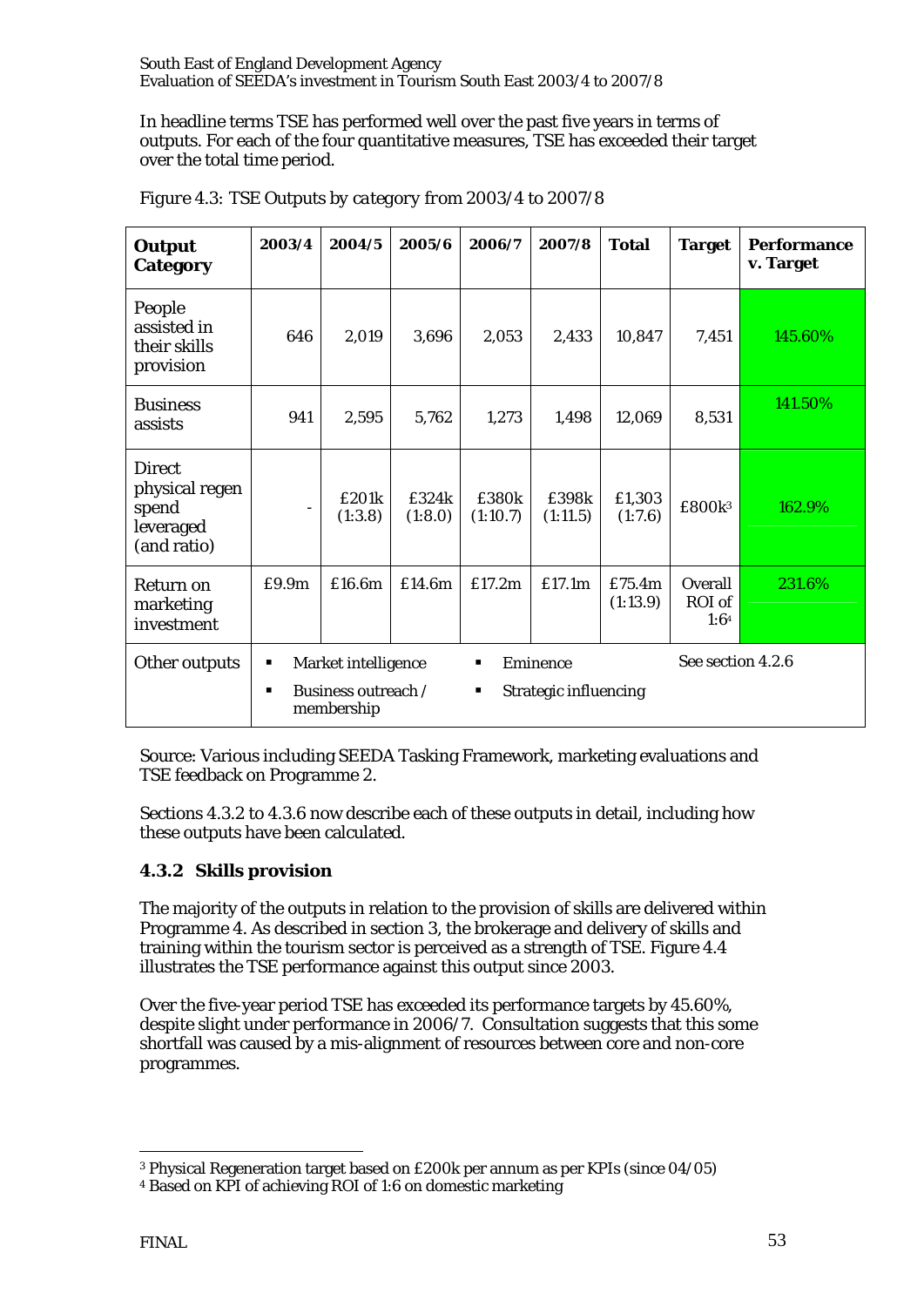| Year         | <b>Target</b> | <b>Actual</b> | <b>Against</b><br><b>Target</b> | %       |
|--------------|---------------|---------------|---------------------------------|---------|
| 2003/4       | 646           | 646           | $\overline{\phantom{a}}$        | 100.00% |
| 2004/5       | 680           | 2,019         | 1,339                           | 296.90% |
| 2005/6       | 1,800         | 3,696         | 1,896                           | 205.30% |
| 2006/7       | 2,225         | 2,053         | (172)                           | 92.30%  |
| 2007/8       | 2,100         | 2,433         | 333                             | 115.90% |
| <b>Total</b> | 7,451         | 10,847        | 3,396                           | 145.60% |

*Figure 4.4: People supported in skills provision 2003-08* 

Source: Business Plan Programme Monitoring Reports 2003/4 – 2007/8

The creation and delivery of skills programmes that meet specific market needs are key to the success of TSE. Many of these have been around customer service and basic management skills. As described in section 3, skills provision is widely acknowledged to be high quality, and well brokered through the Skills Network. A major risk moving forward, however, is the end of Skills Network funding in Summer 2009.

# **4.3.3 Business assists**

TSE has assisted 12,033 businesses through the delivery of programmes 3 and 4 since 2003/4. As illustrated in figure 4.5, this exceeded target by 41% with only a small annual shortfall occurring in 2006/7 and 2007/8.

| Year         | <b>Target</b> | <b>Actual</b> | <b>Versus Target</b> | %       |
|--------------|---------------|---------------|----------------------|---------|
| 2003/4       | 941           | 941           |                      | 100.00% |
| 2004/5       | 345           | 2,595         | 2,250                | 752.20% |
| 2005/6       | 4,250         | 5,762         | 1,512                | 135.60% |
| 2006/7       | 1,475         | 1,237         | (238)                | 83.90%  |
| 2007/8       | 1,520         | 1,498         | (22)                 | 98.60%  |
| <b>Total</b> | 8,531         | 12,033        | 3,502                | 141.00% |

*Figure 4.5: Businesses supported 2003-08* 

Source: Business Plan Programme Monitoring Reports 2003/4 – 2007/8

A combination of consultee feedback and secondary suggests that, as with skills, business support is key strength of TSE.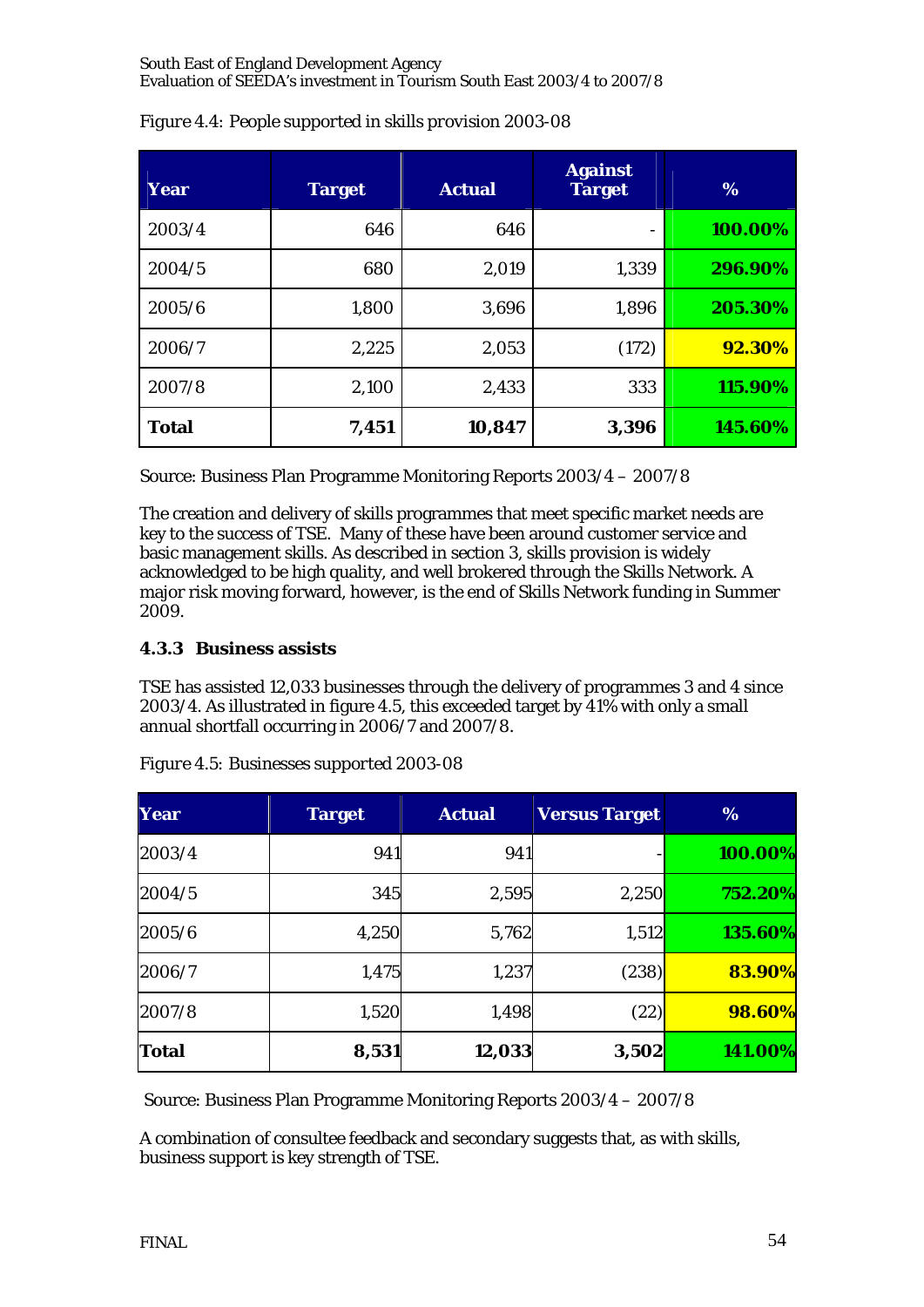It is important to note that in 2006/7 and 2007/8 TSE were successful in achieving and exceeding their core target for "Number of Businesses Assisted to improve their Performance". There was, however, a small shortfall with non-mandatory areas of activity. This is partly because the primary focus of TSE has been to achieve mandatory targets. It is also important to note that these figures do not capture the occasions where TSE supported businesses more than once and/or for more than 2 hours. It important to note that the structure of reporting from TSE to SEEDA changed between 2005/6 and 2006/7 from Tier 3 to the Tasking Framework and this can go someway in explaining the different outputs. However, TSE must still ensure that this small underperformance does not become a new trend.

# **4.3.4 Physical regeneration**

The portfolio of activity that falls under the broad definition of "regeneration" is amongst the more visible and valued areas of TSE's work. When public sector stakeholders are referring to TSE's examples of best practice, they often refer to work that can be described as "tourism as regeneration".

It should be noted that work within the sphere of regeneration and renaissance is present throughout multiple TSE programmes. However, Programme 2, Destination Renaissance, is where the majority of this activity is directed.

Programme 2 is concerned with improving the overall "welcome" of a place and by definition is a broad and varied work stream. One of the great successes of this programme, recognised by TSE and stakeholders, is the track record of "levering" funding. Typically, this can involve working with small seaside resorts and committing small amounts of seed funding into an initiative. Following on from this initial investment, there will be an attempt to secure joint funding with key partners possibly leading on to a feasibility study and/or further investment.

The exact level of the funds levered is difficult to calculate. Figure 4.6 below outlines the gross leveraged contribution and, over the four-year period, calculates this to be an average of 1:7.6 with 2007/8 demonstrating a much higher ratio of 1:11.5. There are also high levels of indirect leverage a recent example being the investment from the Jerwood Foundation for a major gallery in Hastings. TSE played an influential role in the realisation of this large-scale investment expected to be around £8 million. Other examples include securing major sport events to the region such as Tour of Britain which generated a minimum of £150,000 of partner funding and visitor expenditure of £600,000.

| Year         | <b>Total</b><br>project<br>spend | <b>Leveraged</b><br>contribution | <b>TSE</b><br><b>Contribution</b> | <b>Leverage</b><br>ratio |
|--------------|----------------------------------|----------------------------------|-----------------------------------|--------------------------|
| 2004/5       | 274                              | 201                              | 73                                | 1:3.8                    |
| 2005/6       | 371                              | 324                              | 47                                | 1:8.0                    |
| 2006/7       | 419                              | 380                              | 39                                | 1:10.7                   |
| 2007/8       | 436                              | 398                              | 38                                | 1:11.5                   |
| <b>Total</b> | 1,500                            | 1,303                            | 197                               | 1:7.6                    |

*Figure 4.6: TSE budget and breakdown for Programme 2 from 2004-2008 (£000)* 

Source: TSE 2008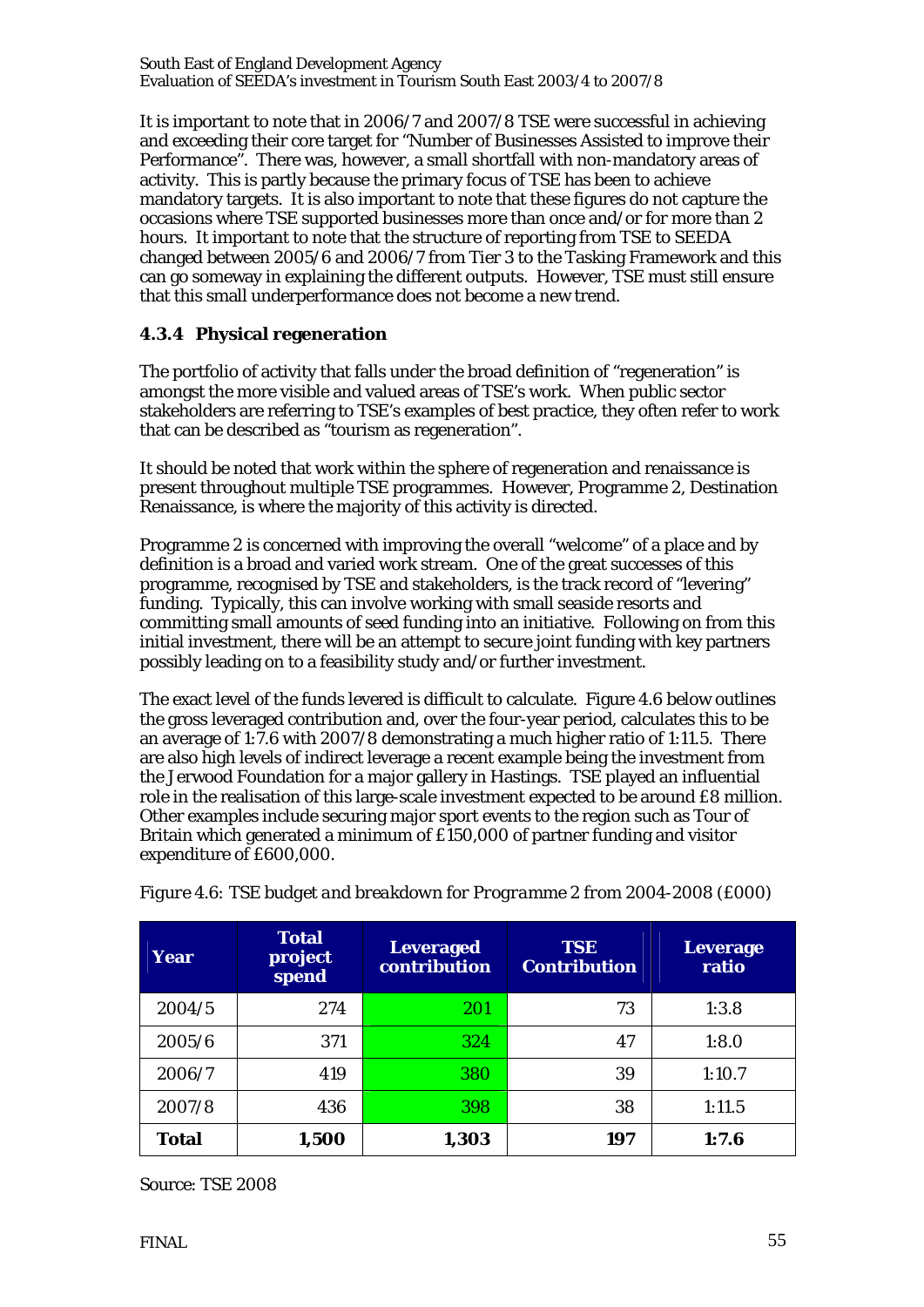Up until 2006/7 there were no formal performance measures for physical regeneration. Since the introduction of quarterly KPIs, a target of £200,000 annual leverage has been installed. This has been comfortably surpassed in each of the past two years, and assuming a four-year target of £800,000, over the full period of the programme.

During the period of this evaluation it has become clear that this is not an area of TSE activity that is widely known or reported within SEEDA. It is also likely that these activities are relevant to several directorates within the Agency and hence there is potential for further collaboration.

# **4.3.5 Return on marketing investment**

Strategic marketing forms the majority of activities within TSE's programmes 6 and 7. In order to assess the value of this investment in strategic marketing WME have analysed three marketing campaigns, based on research conducted by TSE. For each of the marketing campaigns, TSE carried out online and telephone research with members of the public who had registered for competitions or for further information on certain themes. Across the three campaigns, over 4,000 people were contacted and asked about:

- Their demographic profile;
- Their interaction with TSE marketing materials;
- Whether they made trips to the SE following the campaign;
- If so the length of their stay, the level of spend, the type of accommodation and facilities utilised; and
- The possibility of additional trips in the future.

We have summarised this vast body of data into Figure 4.7. All costs include administrative expenses and the Gross Additional Spend incorporates both daytrippers and overnight visitors. This suggests that the average return on investment, in gross terms, is 1:13.9. In addition each visitor costs approximately £6.40 to attract.

| <b>Campaign</b>            | <b>Total</b><br>Campaign<br><b>Cost</b> | <b>Gross</b><br><b>Additional</b><br><b>Visitors</b> | Gross<br><b>Additional</b><br><b>Spend</b> | <b>Return on</b><br><b>Investment</b> |
|----------------------------|-----------------------------------------|------------------------------------------------------|--------------------------------------------|---------------------------------------|
| Just the Two of<br>Us      | £133,725                                | 17,814                                               | £1,712,082                                 | 1:12.8                                |
| A Fine<br><b>Tradition</b> | £134,729                                | 10,176                                               | £1,101,197                                 | 1:8.2                                 |
| <b>Family Fun</b>          | £165,000                                | 39,671                                               | £2,873,963                                 | 1:17.4                                |
| <b>Total</b>               | £433,454                                | 67,661                                               | £5,687,242                                 | 1:13.1                                |

|  | Figure 4.7: Return on investment for selected marketing campaigns |  |  |
|--|-------------------------------------------------------------------|--|--|
|  |                                                                   |  |  |

Source: TSE Marketing Evaluations, 2007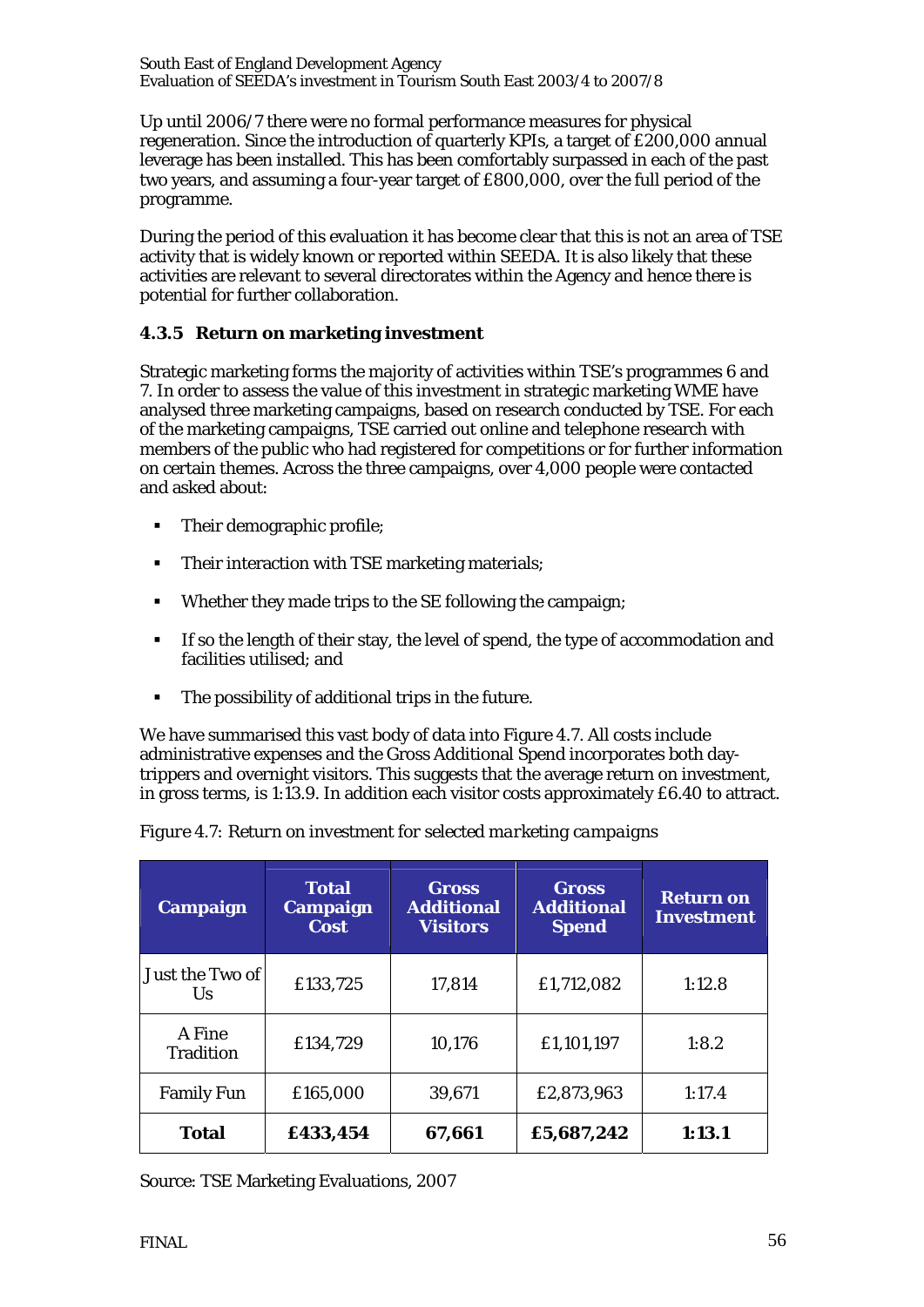The outcome of the above figures have now been used as a basis from which to estimate the overall gross impact of all marketing spend since 2003. This is shown for each year in figure 4.8 below, by applying the outcome figure of 1:13.1 to the amounts expended.

| Campaign <sup>5</sup>        | <b>Total</b><br><b>Campaign</b><br><b>Cost</b><br>(including<br>admin) | <b>Gross</b><br><b>Additional</b><br><b>Visitors</b> | <b>Gross</b><br><b>Additional</b><br><b>Spend</b> | <b>Return on</b><br><b>Investment</b> |
|------------------------------|------------------------------------------------------------------------|------------------------------------------------------|---------------------------------------------------|---------------------------------------|
| Just the Two of<br><b>Us</b> | £133,725                                                               | 17,814                                               | £1,712,082                                        | 1:12.8                                |
| A Fine<br><b>Tradition</b>   | £134,729                                                               | 10,176                                               | £1,101,197                                        | 1:8.2                                 |
| <b>Family Fun</b>            | £165,000                                                               | 39,671                                               | £2,873,963                                        | 1:17.4                                |
| 2003/4                       | £715,980                                                               | 110,293                                              | £9,379,338                                        | 1:13.1                                |
| 2004/5                       | £1,196,406                                                             | 184,301                                              | £15,672,918                                       | 1:13.1                                |
| 2005/6                       | £1,055,376                                                             | 162,576                                              | £13,825,425                                       | 1:13.1                                |
| 2006/76                      | £911,591                                                               | 140,426                                              | £11,941,842                                       | 1:13.1                                |
| $2007/8^7$                   | £1,155,125                                                             | 177,941                                              | £15,132,138                                       | 1:13.1                                |
| <b>Total</b>                 | £<br>5,467,932                                                         | 843,198                                              | £71,638,903                                       | 1:13.1                                |

*Figure 4.8: Estimated return on investment for all marketing campaigns* 

Source: WME, 2008 adapted from TSE Marketing Evaluations, 2007

The £15.1m projected above for 2007/8 represents approximately 0.4% of the £4.1 billion spent by tourists in the South East.

Feedback on TSE's marketing activity suggests that it has exceeded its 1:6 return on investment targets through the delivery of high quality campaigns designed to target specific demographies. Overall, it is felt that TSE do a good job on their marketing campaigns. However, some stakeholders expressed differing views as to whether TSE are best placed to deliver the majority of the marketing initiatives. It is felt that the South East is not easily understood as a brand and is therefore not an appropriate level at which to lead on marketing. In particular, some of the larger, well known tourist destinations suggested that they would be able, with adequate funding, to do their own marketing but there was recognition that smaller destinations would be unlikely to do this. No doubt this replicates a debate which is frequently undertaken in tourist boards and other forums, but without a greater budget and more subregional influence we believe the current methodology to be appropriate and cost effective. Nonetheless we would expect the debate to continue within TSE in order to search for optimal solutions and ensure that their overall membership base view is considered.

 $\overline{a}$ 

<sup>5 2003-08</sup> totals exclude three listed projects

<sup>6</sup> Excludes 'Family Fun' and 'Just the two of us'

<sup>7</sup> Excludes 'A Fine Tradition'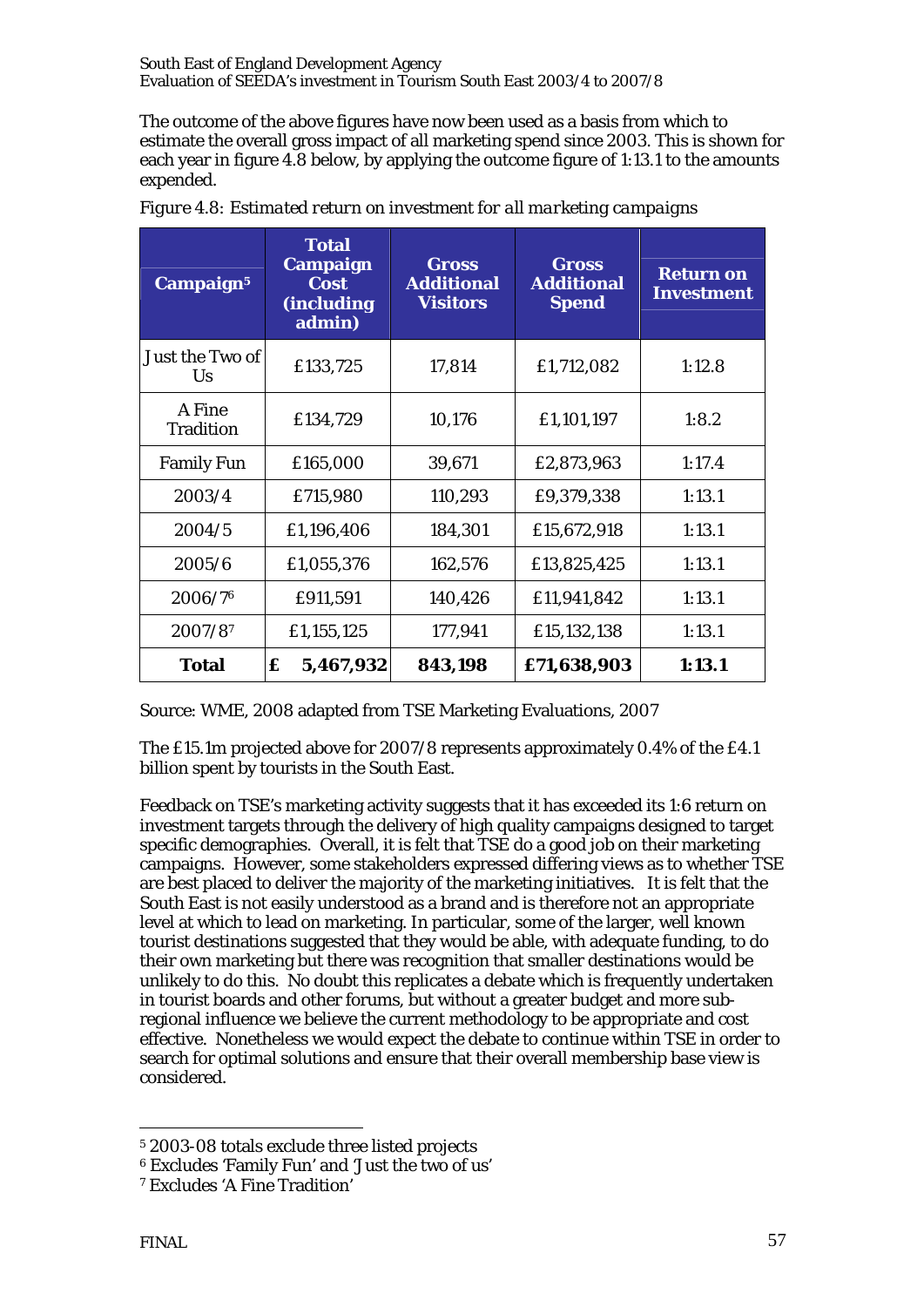# **4.3.6 Other and unintended outputs**

TSE deliver in a number of areas where they are not formally tasked or "contracted" to do so. This section summarises such outcomes, where no formal targets have been set for or by SEEDA but where there has been a visible impact.

- **Policy information**  This activity falls mainly within Programme 1 where TSE lead increasing local influence in terms of policy and strategy, supporting businesses and disseminating information around policy. This function is particularly valued by stakeholders in Local Authorities who welcome policy support on tourism issues and recognise the expertise within the TSE team.
- **Regeneration support**  This evaluation has recognised the leverage that regeneration activities have generated. TSE also provide constructive "soft" support to small scale regeneration activities. This includes attendance and chairing of meetings, and ensuring that the value tourism is understood within regeneration projects.
- **Sustainability awareness** TSE are increasingly supporting businesses to recognise the importance of sustainable tourism in tangible ways such as training courses and advice guides. This has recently become a KPI for TSE.
- **Market intelligence and research**  TSE provides significant market intelligence and research services to local authorities and commercial members. This can take the form of data collection and impact studies. The aim of market intelligence is to support industry by informing decision making through understanding market trends. Stakeholders recognise that sophisticated market intelligence can lead to improved quality and services leading to greater economic benefits. Other research activity consists of primary research for members, for example, economic impact studies. Nevertheless we note that income from this source has declined in recent years over prior levels, although there was an improvement in 2007/8. The activity is considered vitally important for a sector which generally lacks such information and so cannot be solely judged on the income produced, but also for the value-added and the foundation that it creates for other investment and marketing decisions.
- **Corporate Services** TSE hold budgets and manages the accounting for some of the sub regional partnerships. It is recognised that this is adding real value, saving the partnerships resources. In Sussex, for example, approximately £6,000 per year is though to be saved through such support.

# **4.4 Additionality and impact**

# **4.4.1 Impact logic chain**

The outputs shown in section 4.3 are gross figures and take no account of the skills provision, business assists, physical regeneration or marketing benefits that would happen regardless of SEEDA or TSE investment.

A summary basis for SEEDA's investment in tourism and TSE's activities is shown in figure 4.9. The theory of change sets the rationale for investment in tourism, the inputs are primarily SEEDA funding and leveraged resources and activities are programmes as described in figure 2.3 and measured against. The outputs are tangible benefits as shown in section 4.3 and the ultimate outcome is a competitive, growing, sustainable and profitable tourism industry.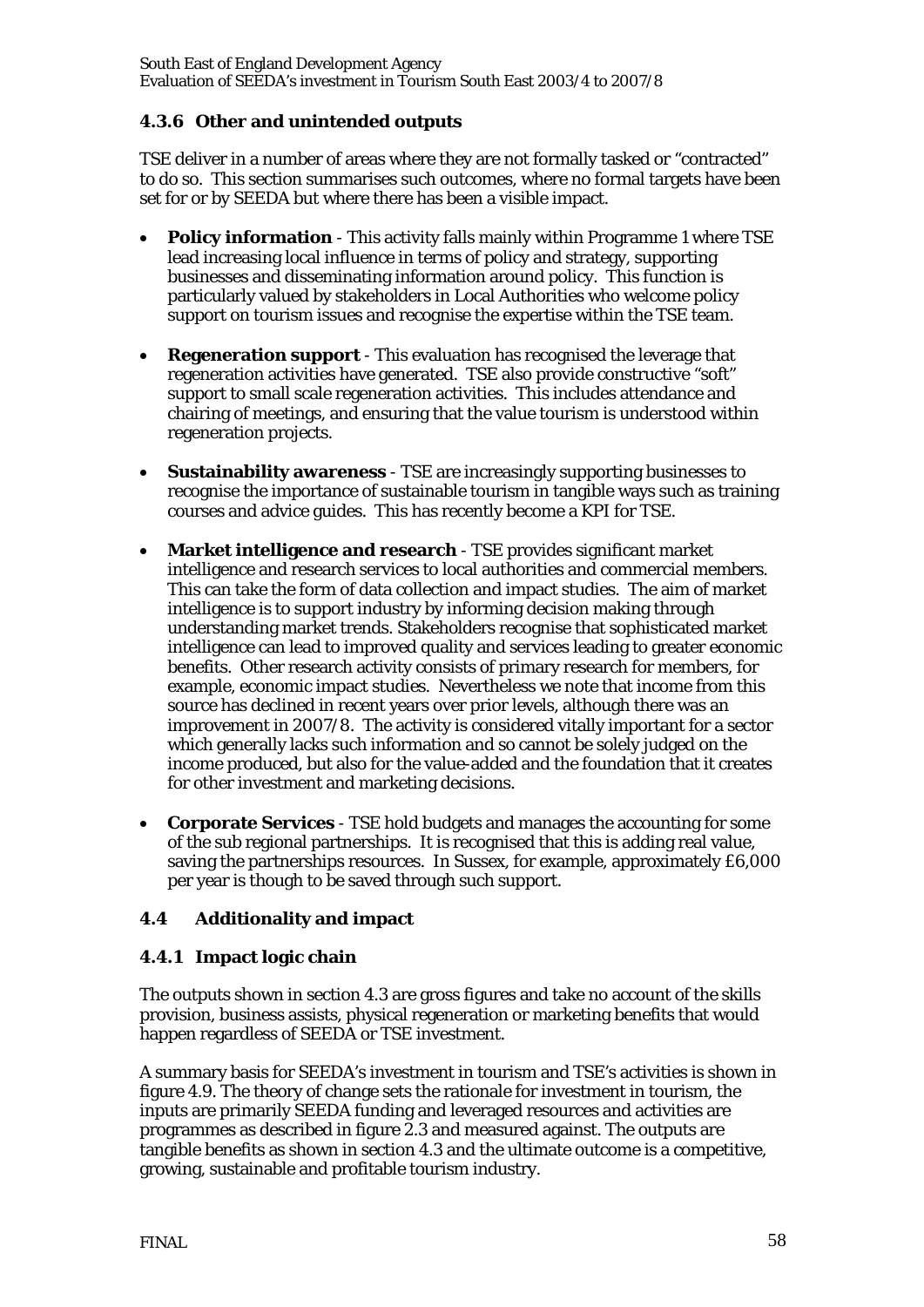# *Figure 4.9: SEEDA tourism logic chain*



Source: WME, 2008

# **4.4.2 Calculating Net Impact**

An important component of this evaluation is the calculation of the net impact of SEEDA's investment in TSE. This is the value of the SEEDA investment over and above what would have happened anyway, taking into account **leakage** from the South East, **displacement** of other activities, the assumption that must be made for 'spin-off' or **multiplier** effect of the spend and consideration of the outputs that would have been created regardless of it (deadweight). Figure 4.10 illustrates how net additional impact is calculated.





Source: WME, 2008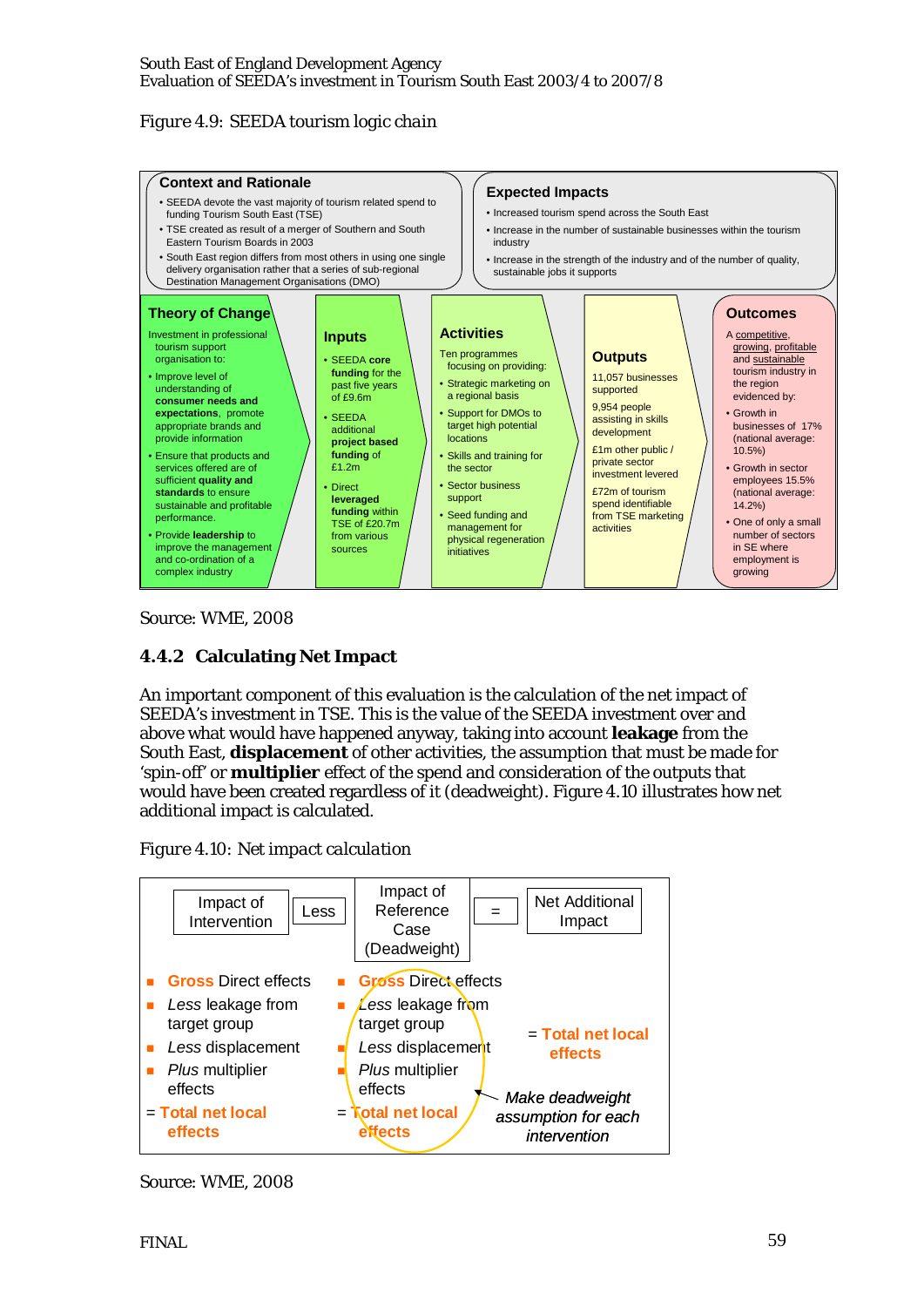The data used to generate each component of net impact has been collected through the stakeholder, business and TSE programme leader interviews.

Sections 4.4.3 – 4.4.6 now outlines each component, on an output-by-output basis, stating the source for each piece of data.

# **4.4.3 Programme Leakage**

Programme leakage refers primarily to those that have developed their skills, businesses which have developed or grown and tourism investment created through TSE but are now located outside the South East region. Following consultation with stakeholders and businesses there appears to be very little or no leakage from the area. This is primarily due to the geographically specific, self contained nature of the industry. Despite this, we acknowledge that there will be some leakage for the areas of skills assists and business support, and in line with IEF guidance have used a ready reckoner of 10%.

# **4.4.4 Programme Displacement**

Programme displacement is the phenomenon where the provision of support in areas targeted by SEEDA has led to reduced support elsewhere. Displacement can happen when a tourism development occurs at the expense of another industry, or when a new tourism project takes customers away from an existing attraction or facility. When tourism development simply substitutes one form of expenditure and economic activity for another, this is known as displacement.

Following on from stakeholder consultation, there are a number of ways in which displacement might occur. For example, it has been suggested that TSE could have supported areas in physical regeneration directly, or developed specific skills or business support initiatives on a regional basis. In the absence of any concrete evidence to support a figure for displacement, the SQW/PA Consulting Guidance 'Implementing the RDA Impact Evaluation Framework' will be used. These estimates were calculated using a number of case study projects for each of the output types and are based on primary data collection through beneficiary surveys. Figure 4.11 below shows the relevant ready reckoners calculated. For return on marketing investment, displacement does not apply. The reason for this is that this activity is not taking place at the expense of possible beneficiaries elsewhere in the region.

| <b>Output type</b>                              | <b>Estimated displacement</b> |
|-------------------------------------------------|-------------------------------|
| People assisted in their skills provision       | 10%                           |
| <b>Business assists</b>                         | 12%                           |
| Direct physical regeneration spend<br>leveraged | 40%                           |
| Return on marketing investment                  | Does not apply                |

*Figure 4.11: Displacement ready reckoners* 

Source: SQW/PA Consulting Guidance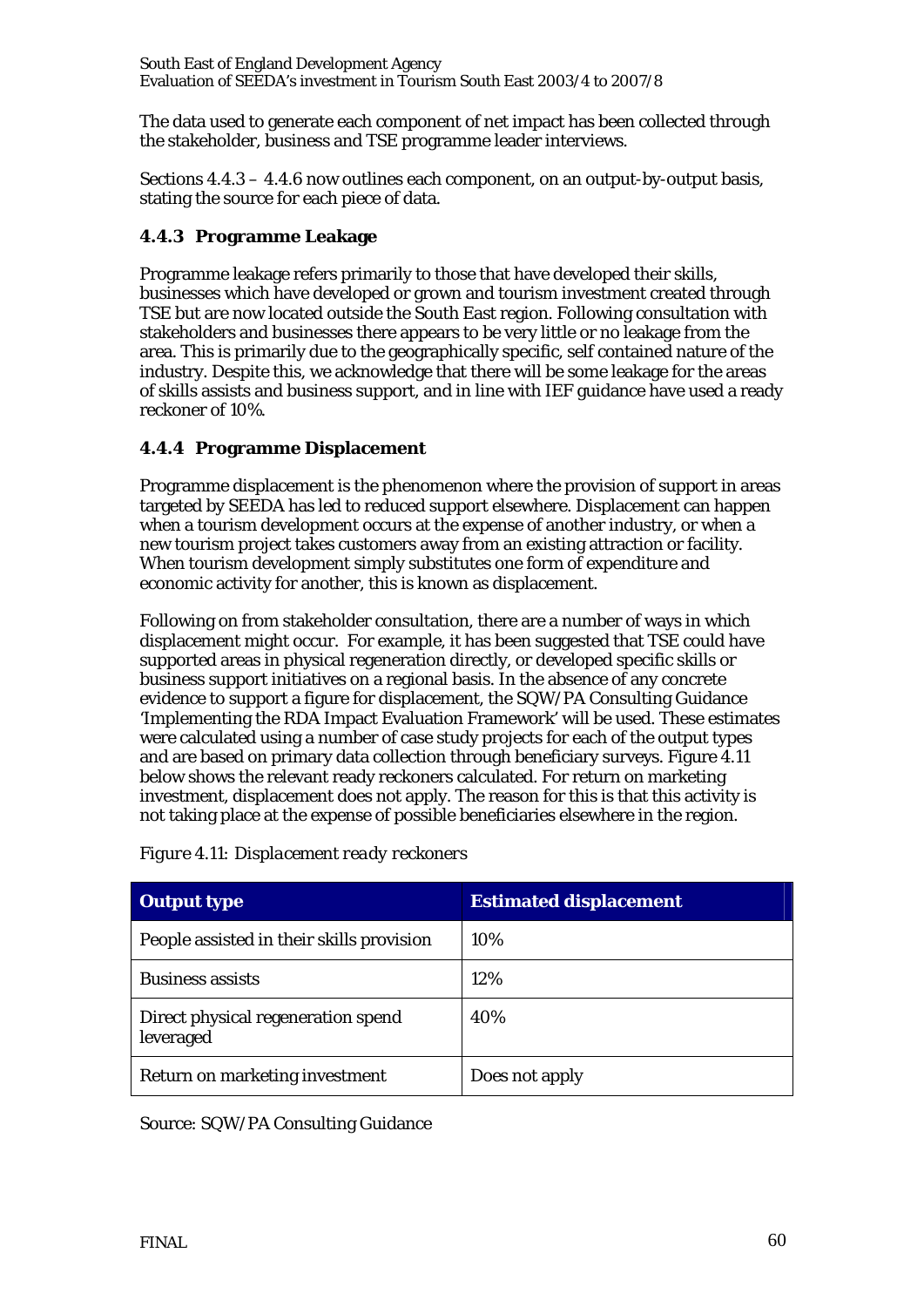# **4.4.5 Multiplier Assumption**

As for displacement above, it makes sense to use specific multiplier assumptions that are relevant to the different output types. Within the tourism industry, there are few genuine, high quality studies of multiplier analysis. The Scottish Tourism Multiplier (STMS) is recognized as one of the most comprehensive studies in the UK and is used by TSE, amongst others. The STMS study provides indirect and induced multipliers for holidaymakers and day trippers on-site (e.g. at an attraction) and a combined indirect and induced multiplier off-site (e.g. in the wider local economy). For each of these categories, the study also distinguishes between urban, rural and remote rural areas. Other acknowledged multipliers, such as the Cambridge Model, use this technique and the STMS multiplier is relevant to tourism spend leveraged.

For the other three outputs, we refer back to the SQW/PA Consulting Guidance, which suggest nil multipliers in relation to skills and business assist. This study developed estimates of multipliers derived from sampling a number of studies across a series of industries, all of which were based on primary research (mostly beneficiary surveys). Our estimates are shown in Figure 4.12.

| <b>Output</b>                              | <b>Deadweight Rationale</b>                                                                                                 | <b>Estimate</b> | <b>Source</b>                            |
|--------------------------------------------|-----------------------------------------------------------------------------------------------------------------------------|-----------------|------------------------------------------|
| Skills provision                           | Comparable to a series of<br>other skills based<br>interventions                                                            | <b>None</b>     | SQW/PA<br>Consulting<br><b>IEF</b> Guide |
| <b>Business assists</b>                    | Comparable to a series of<br>other business support<br>based interventions                                                  | <b>None</b>     | SQW/PA<br>Consulting<br><b>IEF</b> Guide |
| Investment in<br>regeneration<br>leveraged | Those projects that would<br>have taken place anyway<br>are those where TSE have<br>invested but are not the<br>fund holder | 1:1.42          | SQW/PA<br>Consulting<br><b>IEF Guide</b> |
| Tourism spend<br>leveraged                 | Use of a nationally<br>recognised tourism spend<br>multiplier                                                               | 1:1.4           | <b>STMS</b>                              |

*Figure 4.12: Multiplier by output type* 

Source: SQW/PA Consulting Guidance / STMS

# **4.4.6 Deadweight**

The counterfactual (or "deadweight") refers to the people or businesses that have benefited through the investment in TSE that would have done so regardless of it taking place, through another means or delivery organisation. We can only hypothesis what the tourism support landscape would look like in the absence of SEEDA's investment in TSE. It can be assumed, however, that:

 TSE would either be absent or would be a scaled down organisation focused heavily on servicing the needs of members and commercial clients not aligned with the RES; and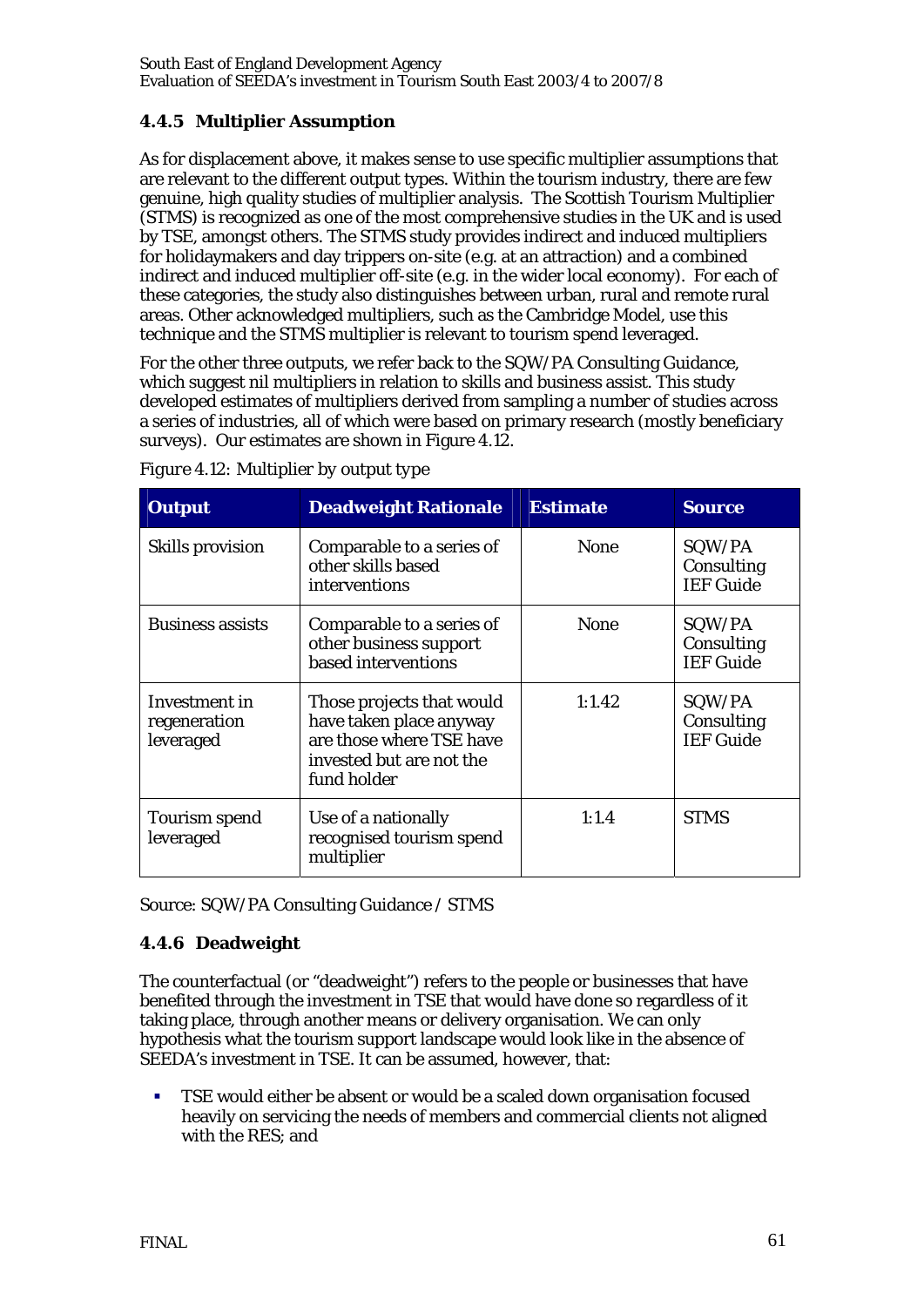Local Authorities would be forced to play a far greater role in support for the tourism sector, and in the light of current funding restrictions, this is likely to be low.

In this case a deadweight assumption has been made for each of the output types based on data from the consultation process. This is shown in Figure 4.13 below.

For skills and business assists the source used is the SQW/PA Consulting IEF Guide. The ready reckoners developed by this study were derived from sampling a number of studies across a series of industries, all of which were based on primary research (mostly beneficiary surveys). It is currently considered to be the best source of estimates of deadweight.

For the investment in regeneration, we have taken deadweight as being those projects where TSE has contributed by are not the fund holder and therefore unlikely to be the main initiator. Consultation with those involved confirmed the validity of this approach.

Finally for tourism spend leveraged, a deadweight of zero have been made. The key driver of this relates back to the TSE questionnaire used during the survey. Only those visitors to the region that stated that they visited the South East "because of the TSE marketing campaign" have been captured in this and therefore we can make the assumption that without the campaign, they would not have made the trip or the associated expenditure.

| <b>Output</b>                              | <b>Deadweight</b><br><b>Rationale</b>                                                                                                 | <b>Estimate</b> | <b>Source</b>                                      |
|--------------------------------------------|---------------------------------------------------------------------------------------------------------------------------------------|-----------------|----------------------------------------------------|
| Skills provision                           | Comparable to a series<br>of other skills based<br>interventions                                                                      | 42%             | SQW/PA<br><b>Consulting IEF</b><br>Guide           |
| <b>Business assists</b>                    | Comparable to a series<br>of other business<br>support based<br>interventions                                                         | 35%             | SWQ/PA<br><b>Consulting IEF</b><br>Guide           |
| Investment in<br>regeneration<br>leveraged | Those projects that<br>would have taken<br>place anyway are<br>those where TSE have<br>invested but are not<br>the fund holder        | £233k           | TSE programme<br>data                              |
| <b>Tourism spend</b><br>leveraged          | One of the questions<br>in the TSE market<br>research<br>questionnaires was<br>"Did you visit the SE<br>because of this<br>campaign?" | <b>None</b>     | Sample of TSE<br>market research<br>questionnaires |

## *Figure 4.13: Deadweight by output type*

Source: SQW/PA Consulting Guidance / TSE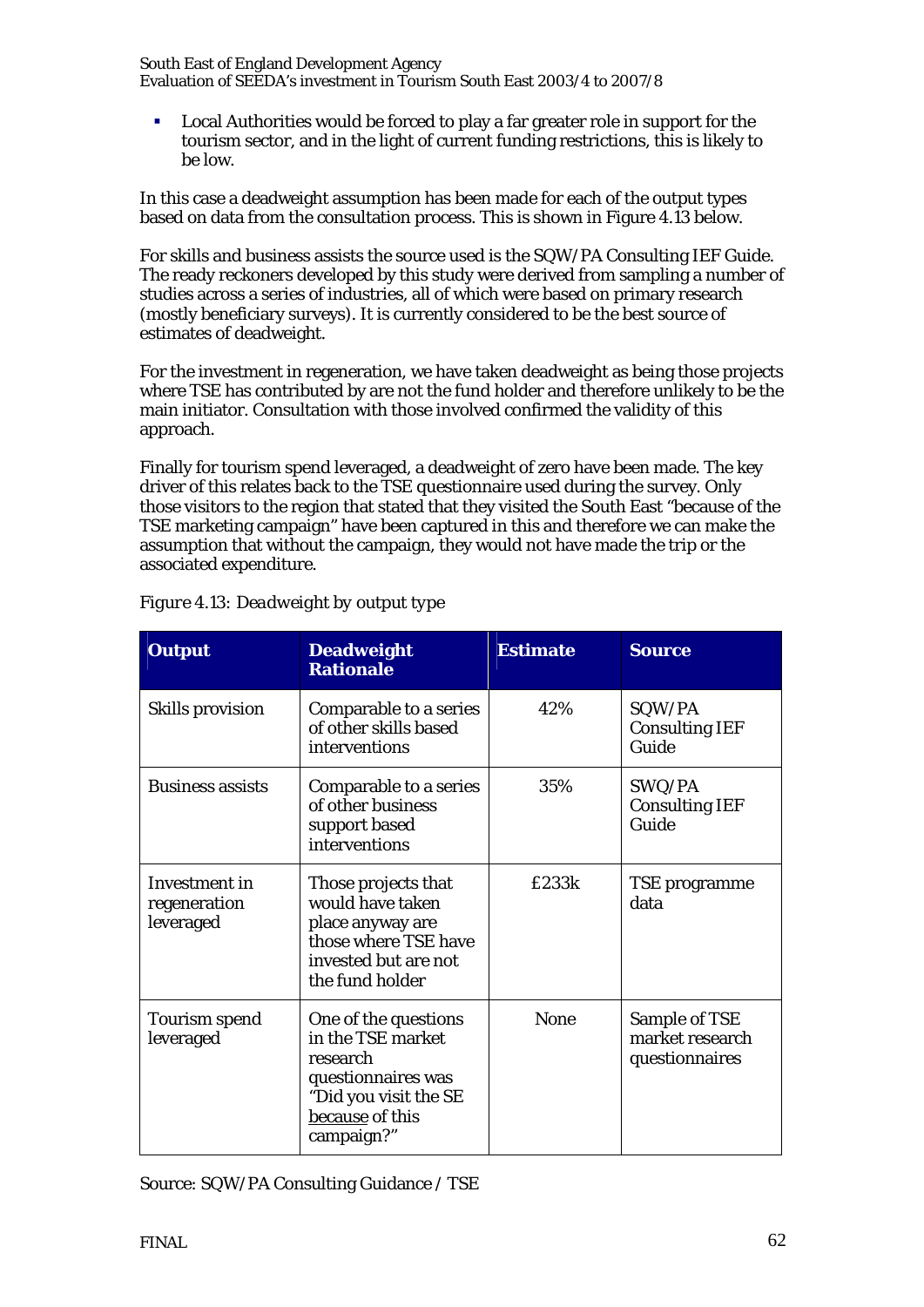It could be suggested that some of the business support may have taken place through generic business support offered through Business Link. However, our business consultation exercise revealed that tourist businesses prefer the specialist support that TSE can offer and would not approach Business Link in the first instance.

# **4.4.7 Net outputs**

Figure 4.14 show the calculation for net impact for each for the four main output areas. These calculations suggest that the net impact is:

- The provision of skills support to 5,196.0 individuals;
- Assistance to 6,324.6 businesses within the industry;
- The leverage of £877.2k of physical regeneration funding; and
- The leverage of £100.2m of tourism expenditure through marketing campaigns.

# *Figure 4.14: Net Impact of TSE spend*

| <b>Output</b>                                                 | <b>Gross</b><br><b>Outputs</b> | <b>Leakage</b> | <b>Displacem</b><br>ent | <b>Regional</b><br><b>Multiplier</b> | <b>Deadweig</b><br>ht | <b>Net</b><br><b>Impact</b> |
|---------------------------------------------------------------|--------------------------------|----------------|-------------------------|--------------------------------------|-----------------------|-----------------------------|
| <b>Skills</b><br>provision                                    | 9,954                          | 10%            | 10%                     | <b>None</b>                          | 42%                   | 4,676.4                     |
| <b>Business</b><br>assists                                    | 11,057                         | 10%            | 12%                     | <b>None</b>                          | 35%                   | 5,692.1                     |
| Investment<br>in<br>regeneratio<br>n leveraged<br>(and ratio) | £1,303k<br>(1:7.6)             | <b>None</b>    | 40%                     | 1:1.42                               | £233k                 | £877.2k                     |
| Tourism<br>spend<br>leveraged<br>(and ratio)                  | £71.6m<br>(1:13.1)             | <b>None</b>    | <b>None</b>             | 1:1.4                                | Zero                  | £100.2m                     |

Note: Figure 4.11 shows the formula used

Source: WME, 2008

# **4.5 Attribution to SEEDA**

Of total TSE expenditure between 2003 and 2008, £2.16m (6.9% of the total) has been sourced from ERDF and other public sector income sources that would want to claim outputs. To avoid double-counting, these have been removed from the net outputs shown above, as per figure 4.15.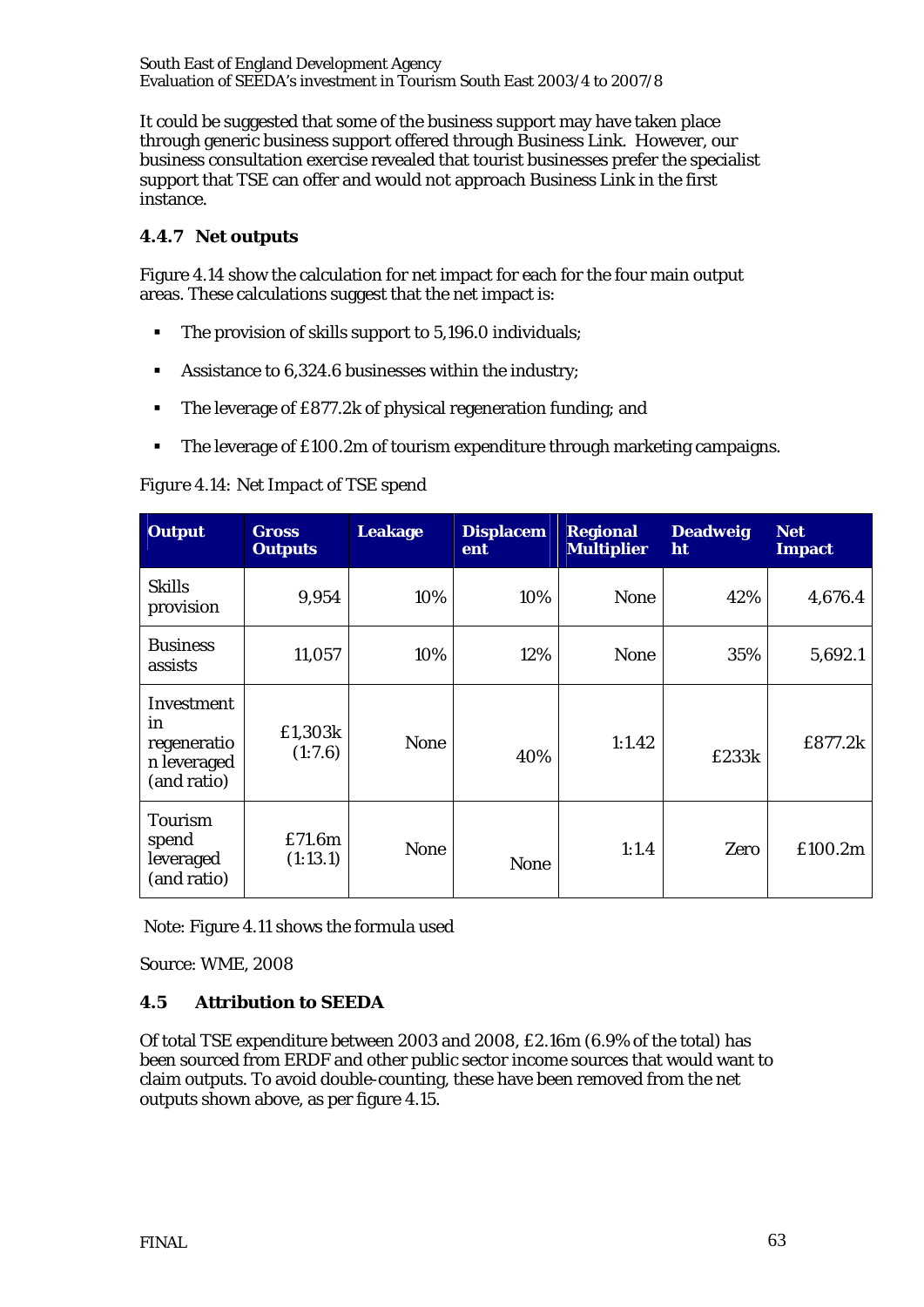|  | <b>Figure 4.15: Attribution of outputs</b> |  |
|--|--------------------------------------------|--|
|  |                                            |  |

| <b>Output</b>                              | <b>Net Attributable</b><br>to SEEDA | <b>Net Attributable</b><br>to ERDF and<br>other sources | <b>Net Impact</b> |
|--------------------------------------------|-------------------------------------|---------------------------------------------------------|-------------------|
| Skills provision                           | 4,353.7                             | 322.7                                                   | 4676.4            |
| <b>Business assists</b>                    | 5,299.3                             | 392.8                                                   | 5,692.1           |
| Investment in<br>regeneration<br>leveraged | £816.7k                             | £60.5k                                                  | £877.2k           |
| Tourism spend<br>leveraged                 | £93.2m                              | £7.0m                                                   | £100.2m           |

Source: WME, 2008

Here it has been assumed that SEEDA have leveraged all funding apart from the ERDF and other comparable sources, and can therefore claim all other outputs. Net attributable output are therefore:

- The provision of skills support to 4,353.7 individuals;
- Assistance to 5,299.3 businesses within the industry;
- The leverage of £816.7k of physical regeneration funding; and
- The leverage of £93.2m of tourism expenditure through marketing campaigns.

BERR's impact evaluation of the RDAs runs from 2002/3 to 2006/7. The net outputs above can be distributed across this period as shown in Figure 4.16 below.

| <b>Output</b>                              | 2002/3 | In scope<br>$2003/4 -$<br>2006/7 | <b>Out of scope</b><br>(2007/8) | <b>Total Net</b><br><b>Attributable</b><br><b>Impact</b> |
|--------------------------------------------|--------|----------------------------------|---------------------------------|----------------------------------------------------------|
| Skills provision                           |        | 3,483.0                          | 870.7                           | 4,353.7                                                  |
| <b>Business assists</b>                    |        | 4239.4                           | 1,059.9                         | 5,299.3                                                  |
| Investment in<br>regeneration<br>leveraged |        | £653.4k                          | £163.3k                         | £816.7k                                                  |
| Tourism spend<br>leveraged                 |        | £74.6m                           | £18.6m                          | £93.2m                                                   |

*Figure 4.16: Distribution of outputs across BERR evaluation period* 

Source: WME, 2008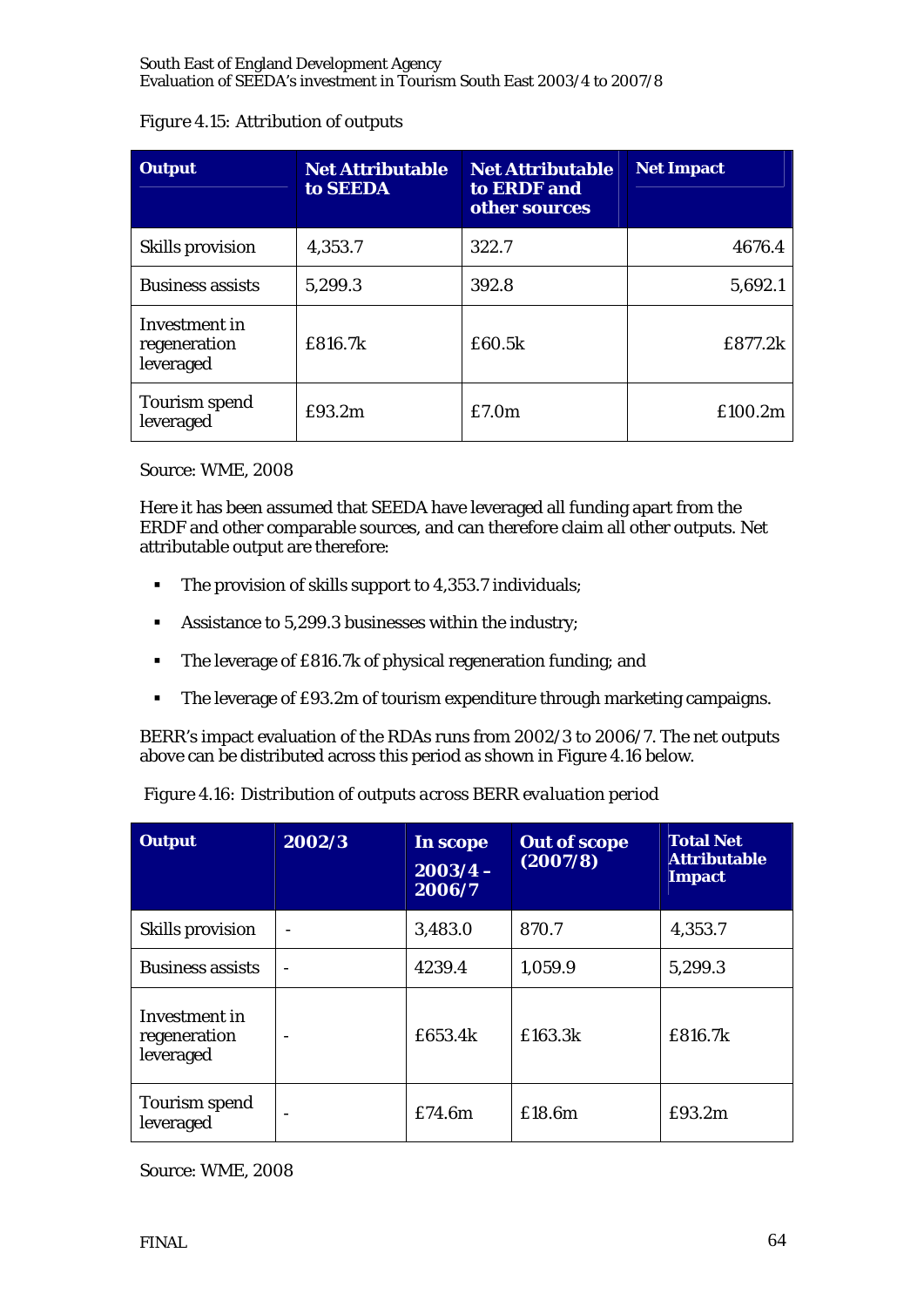# **4.6 Conversion to Gross Value Added**

The IEF requires a conversion of net outputs into an estimate of the Gross Value Added (GVA) attributable to SEEDA's investment in TSE. To undertake this assessment, we must examine some of the (somewhat limited) relevant literature on the subject. Dearden et al (2000) identify an economically significant effect of training on value added per head in the UK as an increase of five percentage points in the proportion of employees trained being associated with a 4 percent increase in productivity (Dearden et al, 2000: 53). This training is non-specific to the business or individual and in the absence of a suitable equivalent ready reckoner for businesses assisted, we shall make the assumption that Dearden et al's metric can be applied to both. The calculation is as follows:

- There are 320,000 individuals working in the tourism sector in the South East and 9,653 net assists provided by TSE attributable to SEEDA (5,299.3 businesses and 4,353.7 skills) benefiting from TSE support, this equates to 3.02% of the tourism workforce.
- Adopting Dearden et al's formula, this can be understood as translating into an increase of 2.42% productivity increase (taking 4/5 of 3.02%).
- Given a tourism sector in the South East worth £4.1 billion, a 2.42% increase as a result of TSE intervention equates to **£99.2m**.

Dearden et al's study is largely consistent with other similar studies. This particular formula has been adopted because it has been recommended in the IEF. It is worth noting that this formula should be treated with caution–studies used to inform this formula are based on very specific examples. Dearden et al's study is based on a typical training course lasting for 2 weeks.

Making the further assumption that the leverage of physical regeneration spend is too small to make a direct material difference to GVA, the only other aspect to consider is net leveraged tourism expenditure. There will be some overlap between the £93.2m net tourism expenditure attributable to SEEDA expenditure, and the GVA estimate above through tourists attracted using businesses assisted by TSE and also through businesses using their expertise to maximise the expenditure of visitors (i.e. some of the GVA growth is not just due to tourists being attracted, but also to the workforce facilitating expenditure). This overlap is difficult to estimate with great accuracy and could be anything from 5% to 25%. because of the small proportion of overall individuals and businesses assisted. Hence, a realistic estimate for total GVA generated through SEEDA's investment is:

| £99.2m                    | $+$ | £93.2m                | $(E9.6m \text{ to } E48.1m)$ | $=$ £144.3 - £182.8m |
|---------------------------|-----|-----------------------|------------------------------|----------------------|
| (skills/business assists) |     | (tourism expenditure) | $(5-25\%$ double counting)   |                      |

The estimated total impact of SEEDA's investment in tourism through TSE is **£144.3 to £182.8m** over the period 2003-08.

## **4.7 Outcomes and Impact**

In order to estimate the impact that the net outputs above have had on the sectoral performance across the region, we must assume a causal link between the two. The rationale for this is as follows: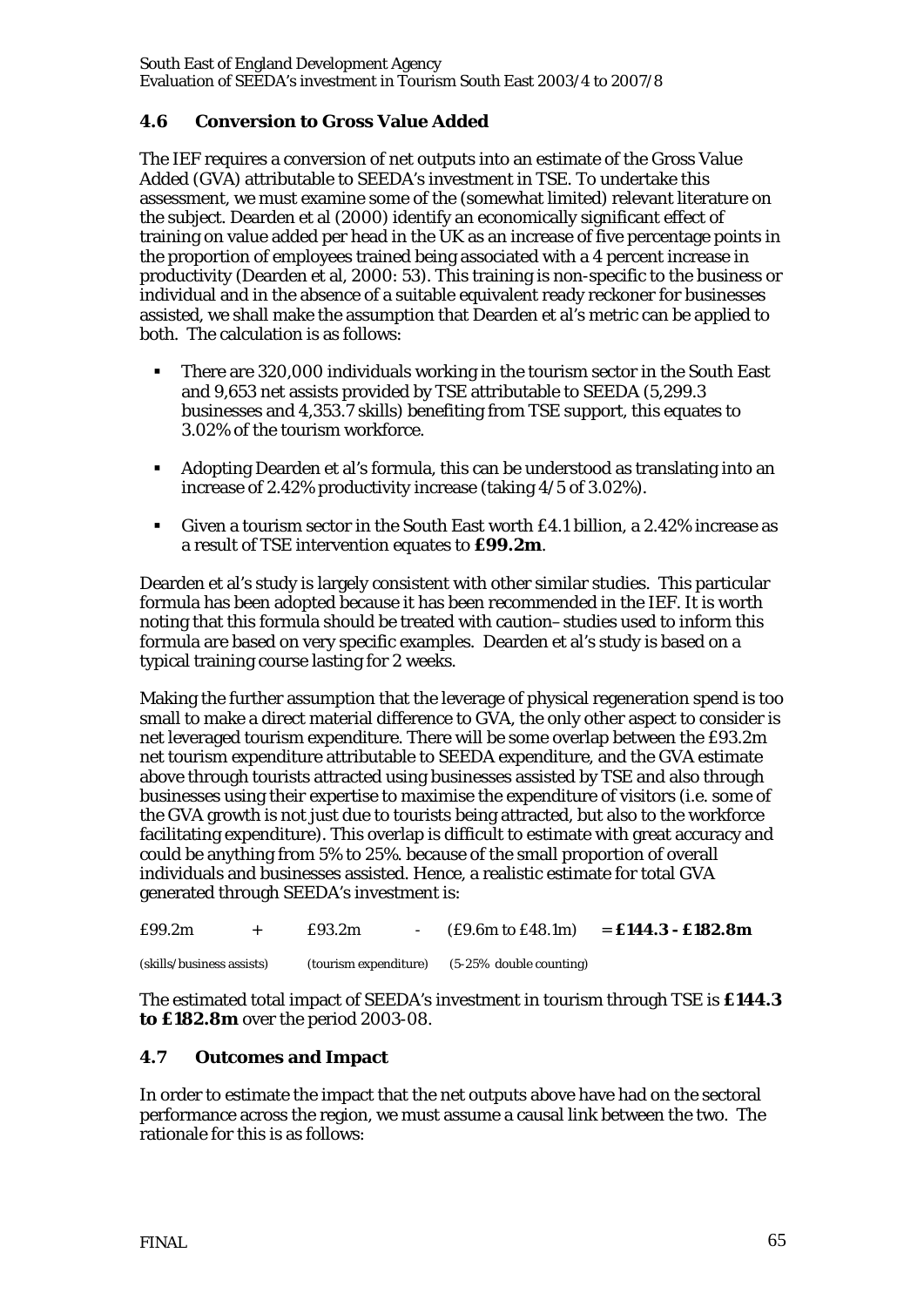- The additional skills provided by TSE in the sector have made businesses more competitive and deliver higher quality products and services to visitors (in line with the calculations presented in 4.6, this is expected to be worth some £45m in GVA over the five year period);
- The additional businesses assisted are now more efficient and sustainable, and are being managed more effectively (in line with the calculations presented in section 4.6, this is expected to be worth some £54m in GVA over the five year period);
- The net investment in regeneration has leveraged further additional investment (including over £800k of net direct investment and other indirect investment), such as the creation of new infrastructure, and made the region more accessible and appealing as a tourist destination; and
- The net £100m of spend (£93m attributable to SEEDA) leveraged has boosted overall sector performance.

Using the hotels and restaurants two digit Standard Industrial Classification (SIC) code as a proxy for the tourism sector, it is evident that over the period 1998 and 2006:

- The number of businesses within the sector in the South East grew by 17%, compared to a national average of 10.5% (making it the second fastest growing region in the UK, narrowly behind the South West(17.3%));
- The number of employees within the sector grew by 15.5%, again ahead of the national average of 14.2%; and
- Along with construction and financial & business services, tourism is one of only a small number of non-public sector dominated categories of employment to be growing in the South East. Anecdotal evidence suggests that these other growth sectors have recently stalled as the economy slows, whilst tourism remains strong.

VisitBritain are currently undertaking a piece of work to understand the value of tourism to the economy and once published this will provide invaluable data for TSE to understand the significance of the sector to the regional economy.

# **4.8 Strategic added value**

# **4.8.1 Introduction to SAV**

A key measure, particularly in the context of the IEF, is assessment of Strategic Added Value (SAV) provided by an intervention. In particular this provides qualitative indicators of how an RDA has leveraged funding and influenced partners' and stakeholders' behaviour, decisions and outcomes in ways that would not otherwise have occurred8.

First it is necessary to define the RDA's activities with respect to the initiative being evaluated. In the case of the tourism sector it is evident that the main role played by SEEDA is the provision of funding and associated monitoring and quality assurance.

 $\overline{a}$ 8 Evaluating the impact of England's Regional Development Agencies: Developing a Methodology and Evaluation Framework (DTI, February 2006)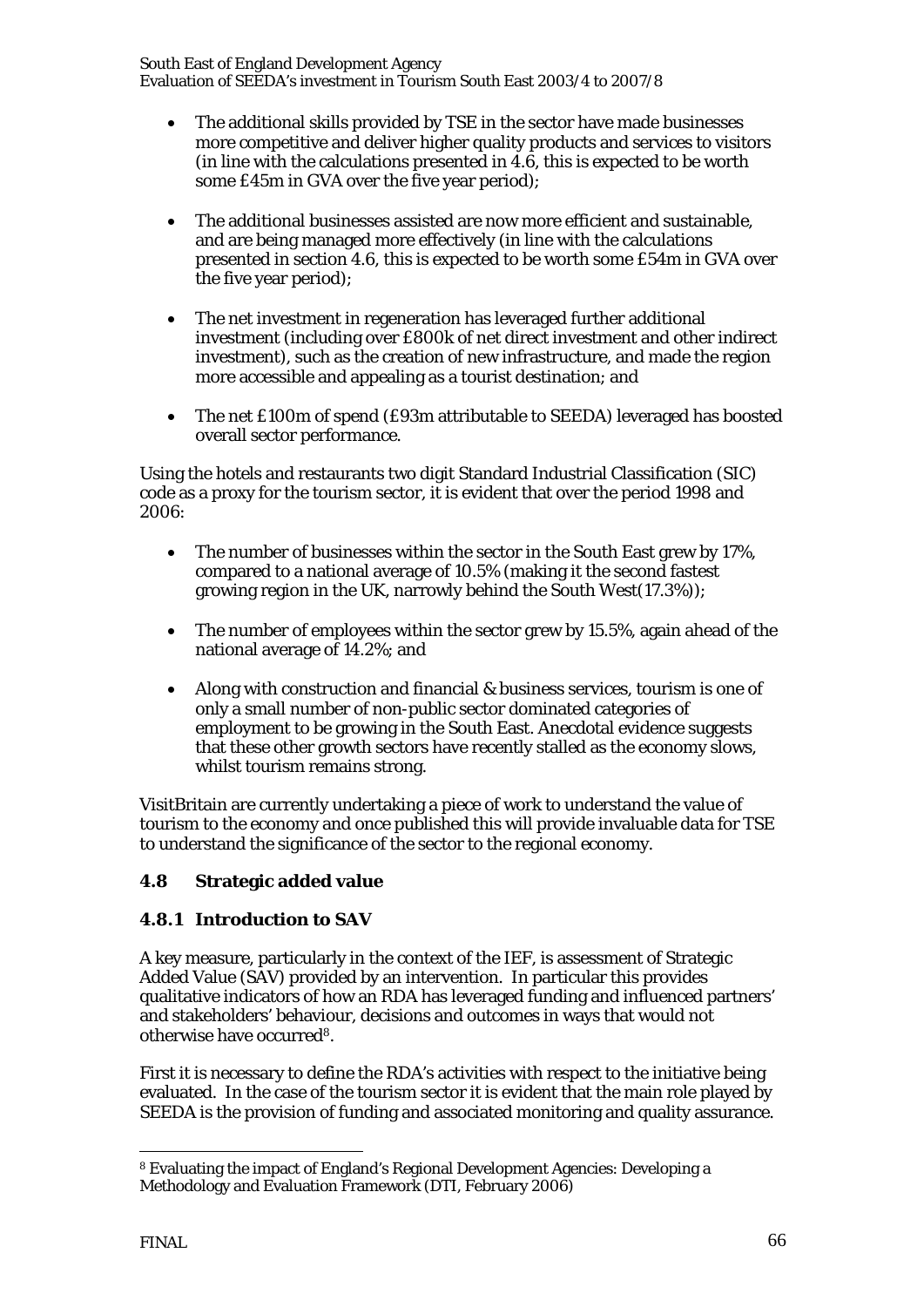Whilst SEEDA has not played an active role in the delivery of interventions and programmes in the tourism sector, it has undertaken work to inform, and to a lesser extent, influence, the actions and spend of TSE (for example, providing advice on whether project activity is likely to address the key principles of the RES). Each of the following aspects of SAV is now addressed in turn.

- **Strategic leadership and catalyst**
- Strategic influence
- Leverage
- **Synergy**
- **Engagement**
- Examples of good practice

## **4.8.2 Strategic leadership and catalyst**

Through the influence of SEEDA, TSE are increasingly aligning their work with the South East RES. This is particularly apparent in their latest "Hosting the World" strategy (2007) where KPIs have been clearly aligned with RES objectives. TSE are SEEDA's main delivery vehicle for tourism and, with regards to leadership are:

- well respected and valued amongst national tourism partners including VisitBritain and DCMS. They have an open dialogue with both partners and this relationship is valued by all parties;
- valued as the voice of the sector within the South East region and are thought to be well engaged and therefore able to take a lead on strategic issues, representing the sector to SEEDA and national partners;
- regarded to be "taking the lead" on a number of initiatives. For example, a number of high profile regeneration schemes would have been unlikely to happen without input (both financial and strategic) from TSE. In many cases TSE have been the catalyst for regeneration projects; and
- having a catalytic role in the region's hosting of sporting and cultural events. A post has been funded for 12 months, jointly funded with Sport England South East, to raise the profile of the South East as a major sporting venue and has been massively successful leading to events such as the start of the Tour de France in Kent.

## **4.8.3 Strategic Influence**

Tourism in the South East has relatively little funding in comparison to other English regions. However, TSE's presence is still strongly felt at national level. They have an excellent relationship with VisitBritain and over recent years have developed more of a "strategic" role rather than a delivery role. This focus is highly valued by public sector stakeholders in particular, their lobbying and policy work is acknowledged.

TSE are regarded the lead body in the South East to influence policy which will have an impact on the tourism sector. This evaluation has revealed that this "influencing" function is particularly well regarded with public sector partners. A current example of this includes ensuring gains from the 2012 Games are beneficial for the tourism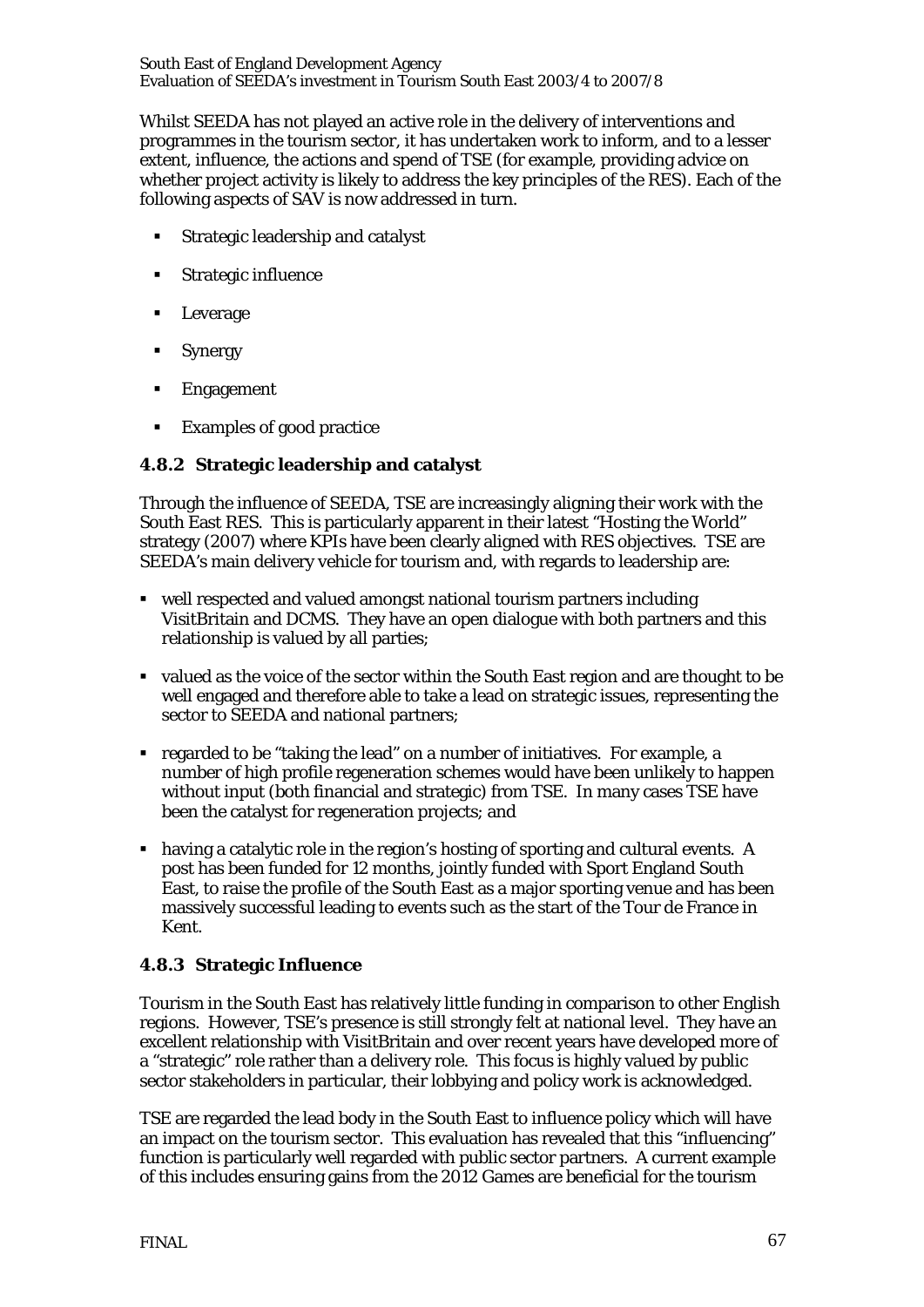sector in the South East. TSE are equipped specifically to represent and coordinate the tourism industry and it is in this role they are valued. Whilst TSE have a significant role to play in delivering SEEDA's RES, TSE are committed to supporting the tourism industry as their primary objective and they are valued by stakeholders for this reason.

TSE have potential to increase their strategic influence at Director Level in SEEDA, reporting not simply against outputs and targets but in more qualitative terms around impact and long term strategy.

# **4.8.4 Leverage**

One of the greatest benefits that SEEDA have realised through TSE is the successful leveraging of funds, both directly in terms of direct TSE expenditure (through income from commercial activities etc.) but also indirectly through leveraged spend and 'spin-off' investments in infrastructure.

The following table outlines TSE's leverage ratios from 2003/04 to 2007/08. For example, in 2007/08, for every £1 SEEDA invested, £1.47 was generated by TSE through other means (membership fees, for example). SEEDA have invested c £10.8m over the past five financial years and a total of £20.3m has been secured from other sources demonstrating a ratio of 1:1.87. Given feedback from consultees, it is the evaluators view that this is all genuine leveraged funding rather than matched funding, as TSE in its present or any comparable form would be an unsustainable organisation without SEEDA's funding.

| <b>Source</b>            |        | 2003/04 2004/05 2005/06 2006/07 2007/08 Total |        |        |        |        |
|--------------------------|--------|-----------------------------------------------|--------|--------|--------|--------|
| Leverage<br><b>Ratio</b> | 1:2.72 | 1:2.41                                        | 1:1.49 | 1:1.52 | 1:1.47 | 1:1.87 |

*Figure 4.17: Direct Leverage Summary Table* 

Source: WME, 2008

It is through the Destination Renaissance programme that TSE demonstrate particular leverage success. For example, over the four years 2004-8, the average funding leveraged is £7.60 for every £1 of SEEDA funding. This has been improving over recent years with a ratio of 1:11.5 for 2007/08.

*Figure 4.18: TSE leverage ratio Programme 2, Destination Renaissance from 2004- 2008* 

| Year         | <b>Leverage ratio for Destination</b><br><b>Renaissance</b> |  |  |  |
|--------------|-------------------------------------------------------------|--|--|--|
| 2004/5       | 1:3.8                                                       |  |  |  |
| 2005/6       | 1:8.0                                                       |  |  |  |
| 2006/7       | 1:10.7                                                      |  |  |  |
| 2007/8       | 1:11.5                                                      |  |  |  |
| <b>Total</b> | 1:7.6                                                       |  |  |  |

Source: WME, 2008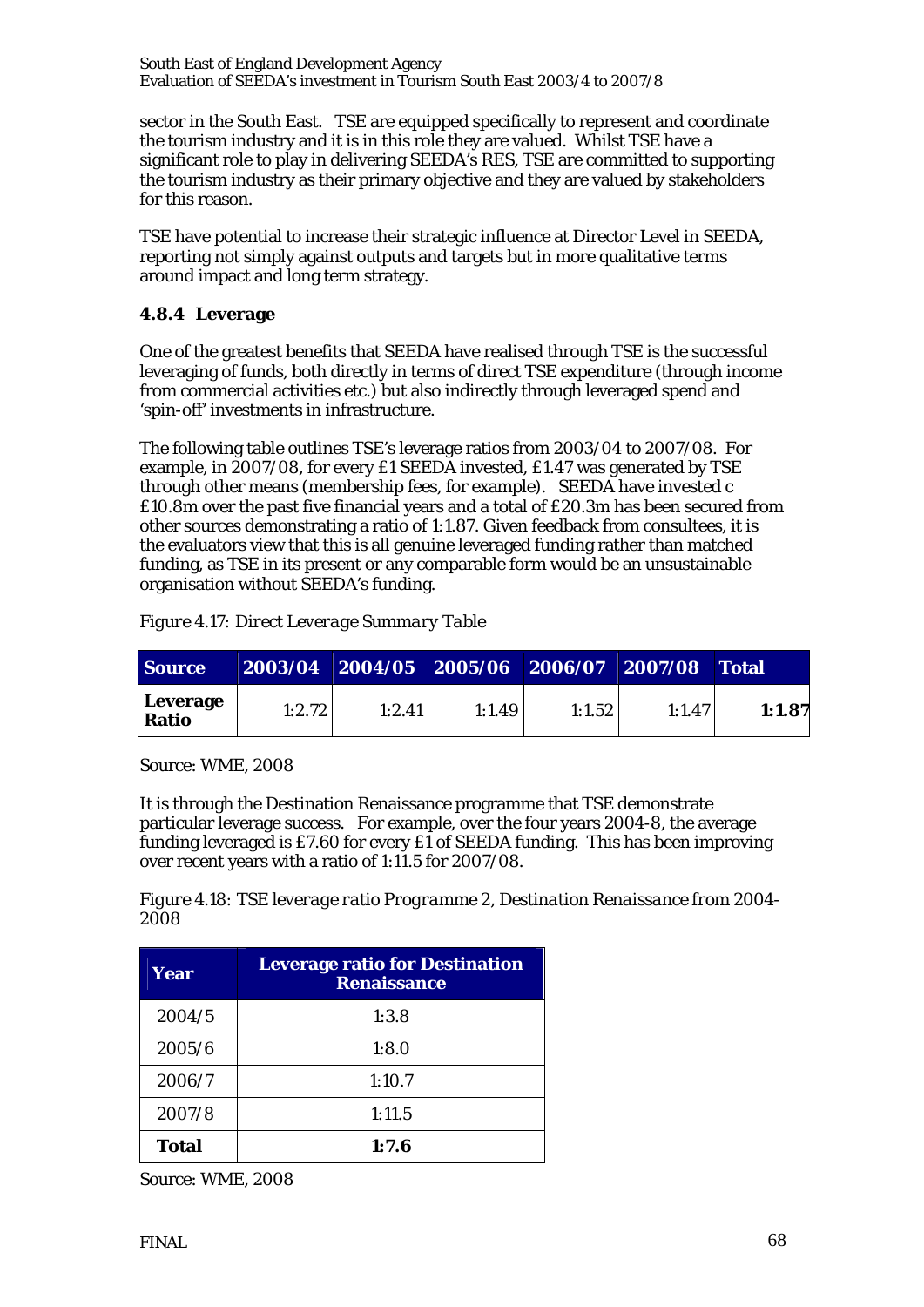Whilst TSE's leverage track record is excellent, there is potential to share this with SEEDA in order to improve the knowledge of tourism and the value TSE add to the region's economy and regeneration agenda.

# **4.8.5 Synergy**

TSE have been instrumental in the development of sub regional structures for tourism. These structures include dedicated staff based locally to drive forward the Tourism ExSEllence Statements of Priorities, carry out regular visits and provide support. This has been supplemented by TSE giving 50% of subscriptions at regional level to these sub regional partnerships. Through its membership, TSE has the ability to disseminate best practice, and through its highly successful skills and business support programmes, is reaching businesses both large and small. Moving forward the challenge remains to engage with those LAs which have opted out of membership, and to strike a balance between resource constraints and sub regional deployment.

Having a South East regional body (as opposed to a DMO model employed in other regions) allows for synergy in the sector that otherwise might be lost. Several stakeholders have commented on the fact that they value this regional model precisely because it allows for such synergies. Good practice in research was mentioned as an example of where economies of scale can be realised.

There have also been recent synergies between the tourism agenda and other agendas, notably, sport events. Joint funded posts, such as the one with Sport England South East, encourage such synergies.

# **4.8.6 Engagement**

TSE have been instrumental in developing existing and creating new sub regional structures for the industry. This has put useful structures in place to engage with businesses in a meaningful way. However, it has been noted that whilst these partnerships are effective, they would benefit from increased resources.TSE have a number of Local Authorities engaged and this is represented through the membership base. In 2008, TSE has 58 public sector members. TSE also have a successful track record engaging commercial members with 2202 commercial members so far in 2008.

Most stakeholders and businesses stated that TSE are successfully engaged with business members and regard this as a major strength. Another example of where TSE engagement is valued is the Thames Gateway partnership on which TSE sit and represents the business voice of the sector.

# **4.8.7 Examples of good practice**

The Welcome Host programme is a training course that introduces businesses to the essentials of customer service such as how to deal effectively with difficult situations so that businesses achieve repeat custom and word of mouth recommendation. It takes place across the region and many of the businesses consulted had taken part in these activities and for some, it was the first contact they had with TSE. Feedback from businesses includes:

- "The training was excellent and enjoyable … we got certificates for participating. We kept a relationship with TSE and now all our staff have been through the course" (business feedback)
- "No one else is funding this type of training" (business feedback)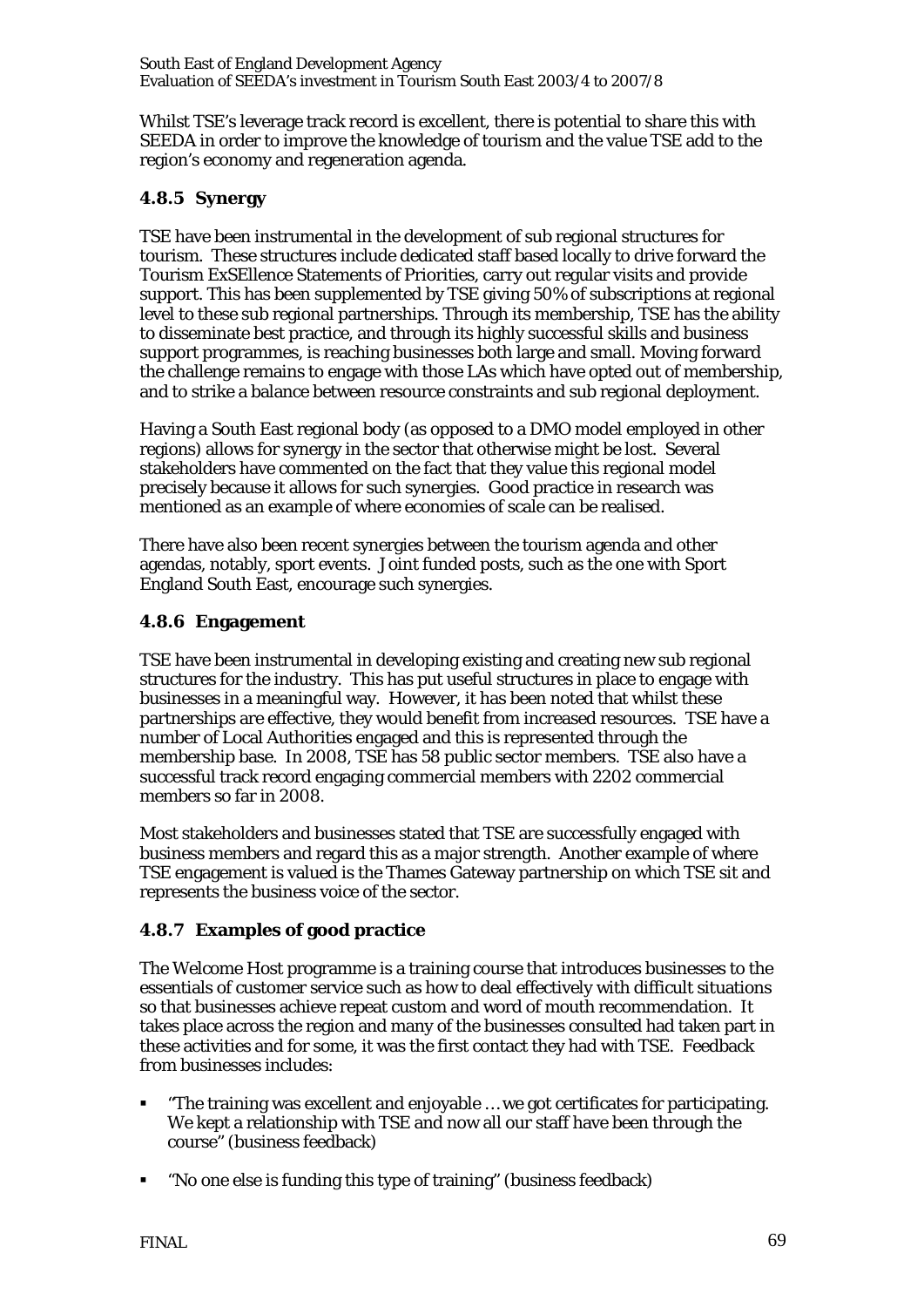The Welcome Host programme is well known in the region and beyond. For some businesses, after taking part in this training, they opted to become members of TSE as a result of their satisfaction.

The 'Guide to Sustainable Tourism for Dummies'® is a resource to encourage the tourism industry to 'go greener' and was recently published in partnership with South West Tourism and West Sussex County Council. It is a 36-page A6 guide designed to help tourism businesses of all sizes become more sustainable - saving money, attracting more 'green conscious' customers and reducing their impact on the environment. It is an example of good practice because it is the first of its kind in the UK, is in language accessible to businesses and has been widely distributed. It is also consistent with SEEDA's RES objective of Sustainable Communities. Furthermore, because it is being rolled out in other regions, TSE are able to obtain royalties from the format.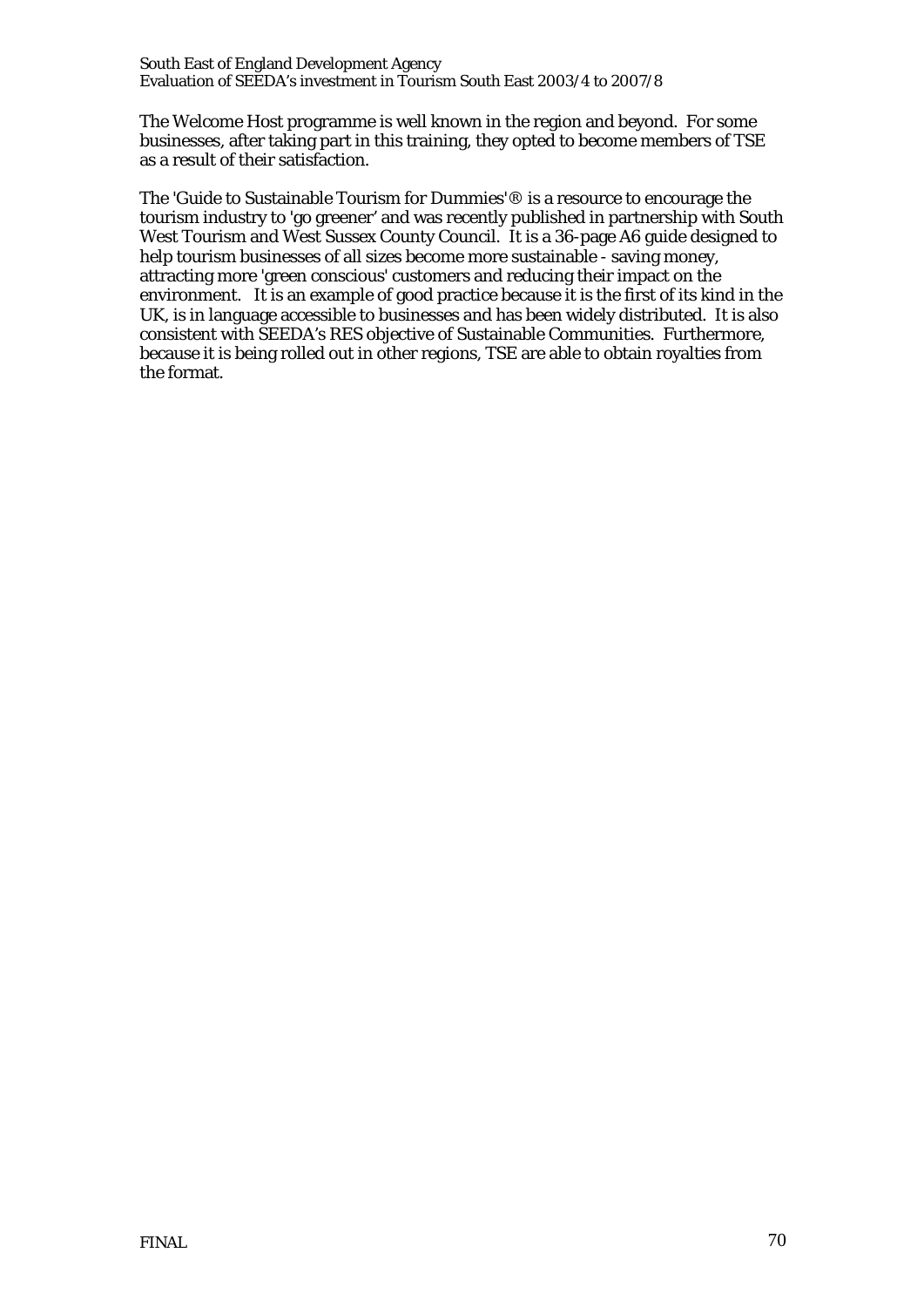# **5. Benchmarking & value for money**

This section estimates the relative value for money that SEEDA generates through its investment in tourism support through TSE. It first benchmarks TSE with other regions and second compares the cost of achievements with other SEEDA funded initiatives.

# **5.1 Benchmarking against peer organisations**

# **5.1.1 Introduction**

In Appendix 1 we attach a briefing note from VisitBritain's website explaining the structure of UK Tourism. This also quantifies the grants being expended by the RDAs (£28.8m in 07/08) and local councils (£122m). The breakdown of the specific levels of grant from the RDAs for tourism on a region-by-region basis is not immediately transparent from accounts. Figure 5.1 presents latest research undertaken by TSE. The data shows that direct public sector investment in the region is second lowest in the country, after East of England, while the number of tourists was highest in the country and visitor spend was second highest after London.

# **5.1.2 Comparing regions**

Data is collected from different sources for different time periods but is nonetheless consistent between regions for the comparables used. VisitBritain's note, in Appendix 1 provides an additional source by which we can consider the sentiment implied in the TSE data. With SEEDA funding from TSE at around £2m p.a. it is some 6.9% of total RDA regional tourism funding (2007/8). Considering the most up to date tourism statistics available, presented in figure 5.1, the region accounts for around 18.5% of tourism expenditure. In that context it can certainly be argued that TSE is either providing good value for money, or is underfunded, by comparison to other regions. In itself the restriction on funding available to SEEDA to service such a large industry was crucial in the decision to devolve to a body like TSE in that they would be able to raise overall funding through a considerable additional revenue flow. Therefore investment in the industry may be considered low and the challenge is not only around increase public sector investment, but also investment from within the industry.

A counter argument that might be considered, but cannot be proven at this time, is whether the costs of the structures in the other regions may fall over time. It is important to consider whether the recent changes have caused a temporary rise in costs which might fall more into line after the initial costs of these changes have been incurred. If these costs are considered high by historic levels we would doubt that this has been planned to be sustained into the long term. The other issue to be considered is whether, as a result of higher funding, there is any evidence of these more highly funded regions increasing their share of tourism.

In the data tables on Appendix 6 we present data from the current decade for both UK overnight visitors and international overnight visitors. We have sourced the data by RDA region for international visitors (re-allocating as required to account for boundary changes) for the period 1999 to 2006. For domestic data we have sourced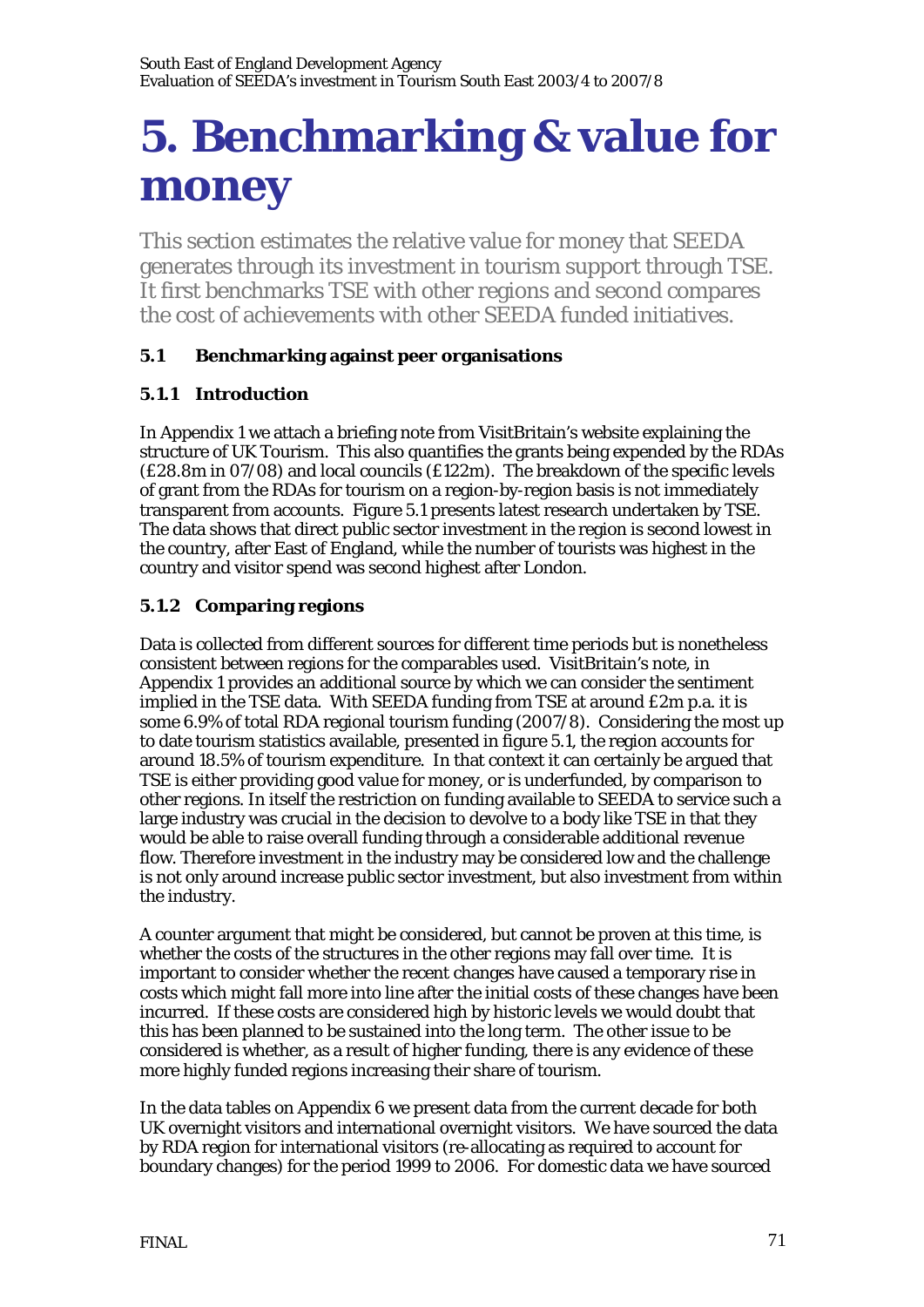South East of England Development Agency Evaluation of SEEDA's investment in Tourism South East 2003/4 to 2007/8

the data from 2000 to 2006 on a basis that enables comparison between the South East and total domestic tourism in the English regions (London is excluded). As noted at the foot of the table for domestic tourism, the survey had a new methodology from 2005 onwards – data before and after this data period is not directly comparable and there is a period for which data is considered suspect. We have used the data as provided, subject to the appropriate caveat, on the basis that for comparative purposes it is likely to be equally inaccurate for the SE and England. We can draw the following conclusions from this data:

- In terms of international visitors, the rate of growth is slower in the South East than in the country as a whole. The difference is reasonably material and therefore the South East had 31.75% of England's overseas visitors in 1999 but only 27.2% in 2006. We consider this a significant difference and in fact there were just 59,000 more overseas visitors to the region in 2006 than 1999 whereas for England as a whole the number increased by 2.443m. Thus the South East benefited from just 2.4% of the incremental figure compared to its 'normal' share of around 30%;
- The total spend in the region by overseas visitors has risen to £1.7bn from £1.4bn. The trend in average spend per night is similar to the national trend and thus the shortfall against the All-England figure can be attributed to loss of volume;
- Taking account of the statistical problems, it can be seen that as a proportion of All-England domestic overnight tourism, the South East has maintained its position. It had 19.1% of visitors in 2000 and this was 19.9% by 2006. In respect of actual bednights it was consistent at 18.5% of the total. As a proportion of total spend the figures were similar, albeit slightly lower partly as a result of lower growth in average spend.

Clearly it is very difficult to draw conclusions related to the reasons for the changes in visitation, particularly when the statistics themselves have changed in the interim. In addition there have been structural changes in tourism boards throughout the country. In overall terms it is clear that the South East has lost ground against England as a whole, particularly in terms of overseas tourism.

There are no doubt many reasons for these trends and consultation suggests that TSE, VisitBritain and partners have analysed the reasons for the decline and redistribution. In fact in respect of domestic tourism there was a dip during 2004 and 2005 with an improvement in 2006. In respect of overseas tourism it is particularly evident that the North West and Yorkshire/Humberside have fared best in terms of overall growth. This does not correlate particularly well with the tourism expenditure in the regions. Although both receive well over £1m more than in the South East, their grants are far less than in some other regions such as the South West where performance has been lacklustre.

Overall we do not believe that there is a direct correlation, at least in the short term, in the public sector investment made in the regional tourism structures. It may be possible to show benefit with steady investment over a period of time. For the time being it seems that TSE's grant is capable of enabling the South East to maintain its visitor base but this will see it decline in terms of its overall position in the increasingly competitive UK tourism market. However as previously discussed, its role is far broader than purely driving visitation to the region.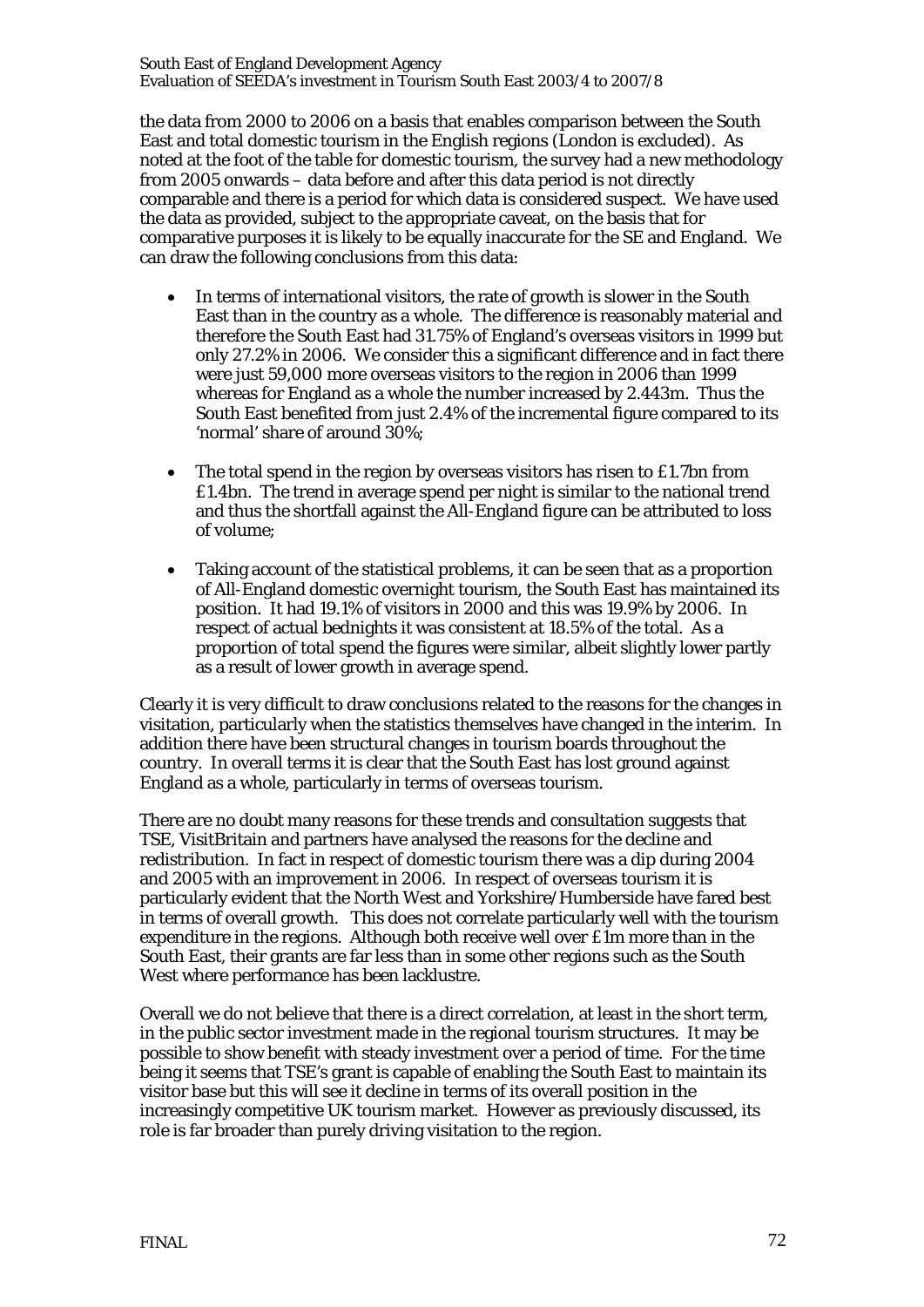| <b>Region</b>               | <b>RDA</b><br>investment*<br>$\mathbf{Em} (2006/7)$<br>(Source: RDAs) | <b>Rank</b>      | <b>Tourism</b><br>employment<br>'000(2006)<br>(Source: ONS) | <b>Rank</b>             | <b>Total</b><br><b>Spend by</b><br><b>Visitors</b><br>$(2006)$ £m |                  | <b>Rank RDA investment Rank</b><br>per head of<br>population<br>employed in<br>Tourism $(f^*)^*$ |                |
|-----------------------------|-----------------------------------------------------------------------|------------------|-------------------------------------------------------------|-------------------------|-------------------------------------------------------------------|------------------|--------------------------------------------------------------------------------------------------|----------------|
| <b>South East</b>           | 2.3                                                                   | 8                | 320                                                         | $\boldsymbol{2}$        | 10,228                                                            | $\boldsymbol{2}$ | 7.19                                                                                             | 9              |
| <b>South West</b>           | 3.4                                                                   | 6                | 224                                                         | $\overline{\mathbf{4}}$ | 6,606                                                             | 3                | 15.18                                                                                            | 6              |
| London                      | 22.9                                                                  | 1                | 348                                                         | $\mathbf{1}$            | 13,782                                                            | 1                | 65.81                                                                                            | $\mathbf{2}$   |
| <b>East Midlands</b>        | 4.7                                                                   | 4                | 143                                                         | $7 =$                   | 3,837                                                             | 7                | 32.87                                                                                            | 3              |
| <b>West Midlands</b>        | 4.3                                                                   | $5\overline{)}$  | 202                                                         | 5                       | 4,252                                                             | 6                | 21.29                                                                                            | $\overline{5}$ |
| <b>East of England</b>      | 1.3                                                                   | 9                | 143                                                         | $7 =$                   | 5,087                                                             | $5\overline{)}$  | 9.09                                                                                             | 8              |
| <b>Yorkshire and Humber</b> | 2.4                                                                   | 7                | 178                                                         | 6                       | 3,760                                                             | 8                | 13.48                                                                                            | 7              |
| <b>North West</b>           | 7.9                                                                   | $\boldsymbol{2}$ | 264                                                         | 3                       | 6,041                                                             | 4                | 29.92                                                                                            | 4              |
| <b>North East</b>           | 7.5                                                                   | 3                | 90                                                          | 9                       | 1,600                                                             | 9                | 83.33                                                                                            | 1              |
| <b>TOTAL</b>                | 56.7                                                                  |                  | 1,912                                                       |                         | 55,193                                                            |                  | 29.66                                                                                            |                |

Source: TSE, June 2008

\* Note that this is RDA direct investment only and does not reflect leveraged public or private sector investment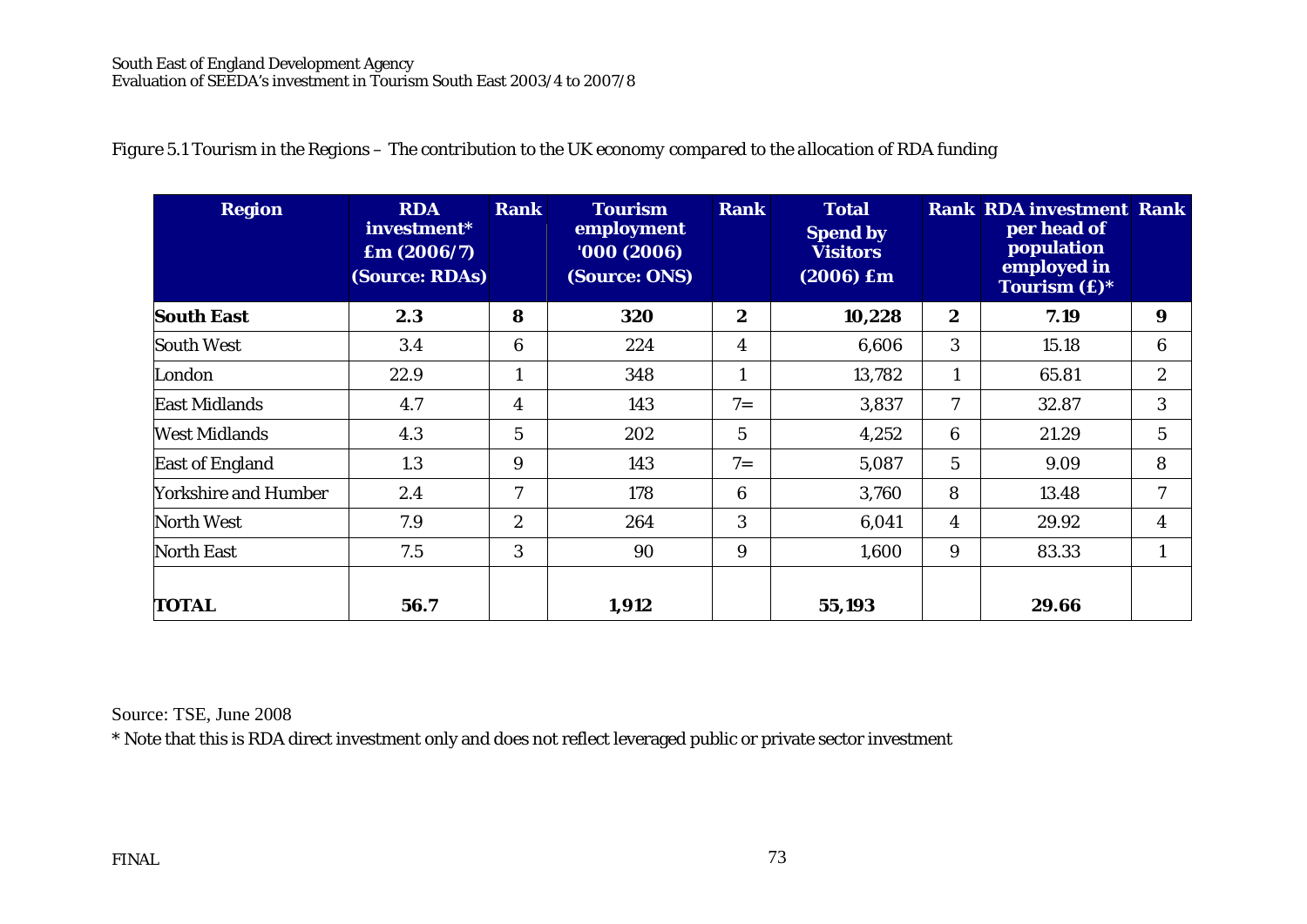# **5.2 Comparison with other SEEDA programmes**

Two of the major output categories delivered by TSE on behalf of SEEDA are skills provision and business support. Given that there are no directly comparable programmes with which to benchmark SEEDA's investment (i.e. it does not invest in any other tourism delivery organisations) the closest available comparison is the performance of other 'combined' skills and business support in order to understand the value for money SEEDA receive for these outputs. We have identified the Area Programmes and Area Investment Frameworks as:

- They have multi-dimensional aims and outputs around jobs, skills/employability and business support;
- They are managed and delivered on a devolved basis by a third party group;
- They have been conceived and delivered over the past three years; and
- They are currently in the process of being evaluated, and as such, data is becoming available in relation to their performance.

The AP and AIF figures include skills, employment facilitation and businesses supported, whilst for TSE they include skills and businesses support. As illustrated in figure 5.2, in headline terms the average cost per output for the Area Programmes (£851) and the AIFs (£690), are both notably more expensive than the figure for investment through TSE of £474 per output. This suggests that SEEDA is generating relatively good value for money from its investment.



*Figure 5.2: Benchmarking the Area Programmes against the AIFs*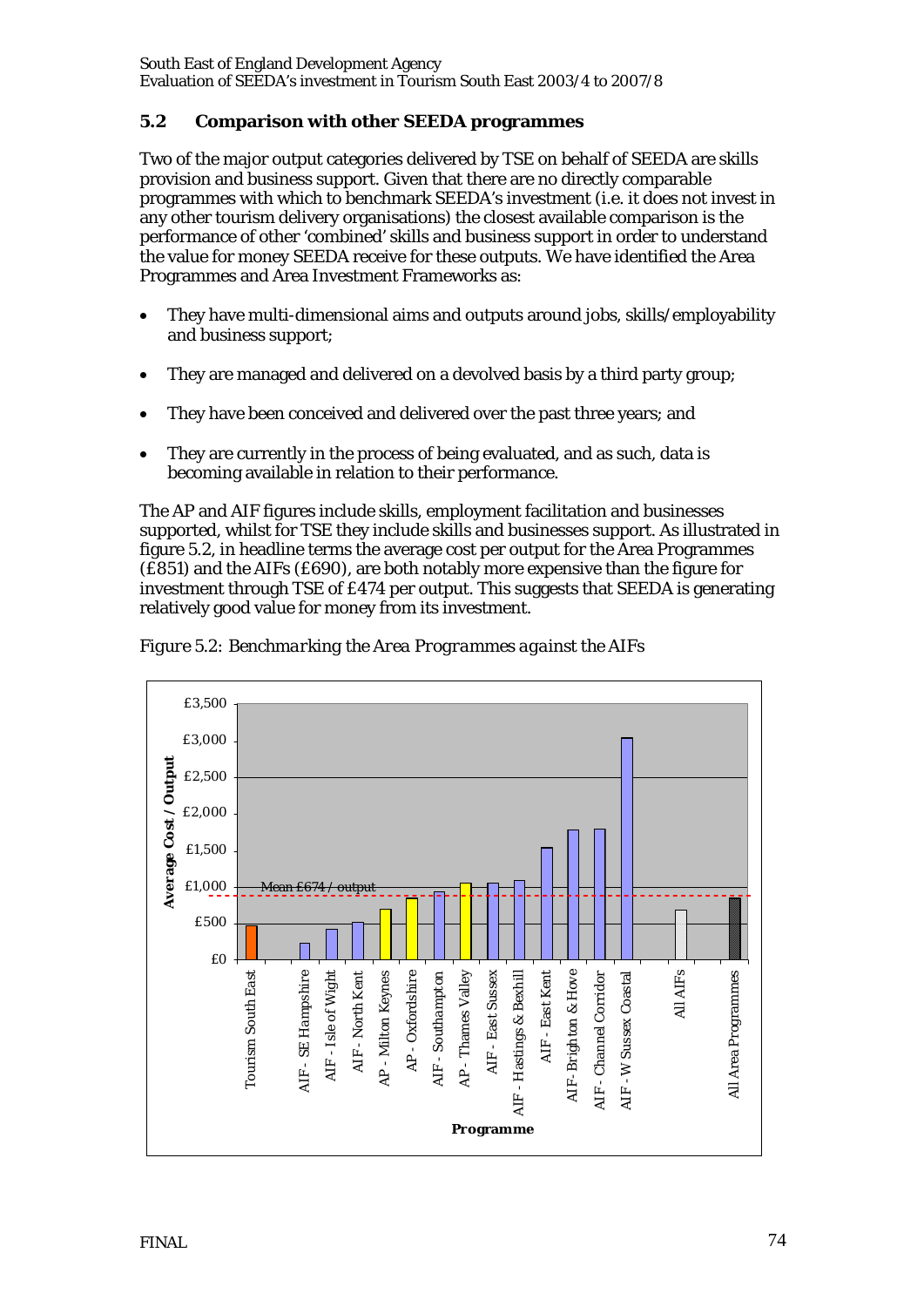South East of England Development Agency Evaluation of SEEDA's investment in Tourism South East 2003/4 to 2007/8

Source: WME, 2008

This analysis needs to be heavily caveated in that the APs and AIFs are targeted on specific geographies and many on hard to reach communities. It is also true, however, that they exclude other outputs created by TSE, especially in relation to return on investment. This simple benchmarking exercise should, therefore, be treated as purely indicative.

# **5.3 Summary of benchmarking and value for money**

# **5.3.1 Areas of Achievement**

The discussion above illustrates that:

- TSE is providing good value for money by servicing a larger and more diverse tourism market with a higher number of visitors and level of spend than most other regions, on a relatively small budget;
- By undertaking some simple benchmarking with other programmes where skills and business support are important outputs, it is possible to suggest that TSE is generating good value for money. In order to substantiate this further a more detailed analysis of spend and return on investment across SEEDA is required.

# **5.3.2 Key Learning points**

Given the relative importance of the tourism industry in the South East in terms of visitors, expenditure and jobs supported there is a case for increasing the level of public sector investment. With trends suggesting that the region is losing market share of international visitors (South East had 31.75% of England's overseas visitors in 1999 but only 27.2% in 2006), and strengthen the possibility of sub regional offerings.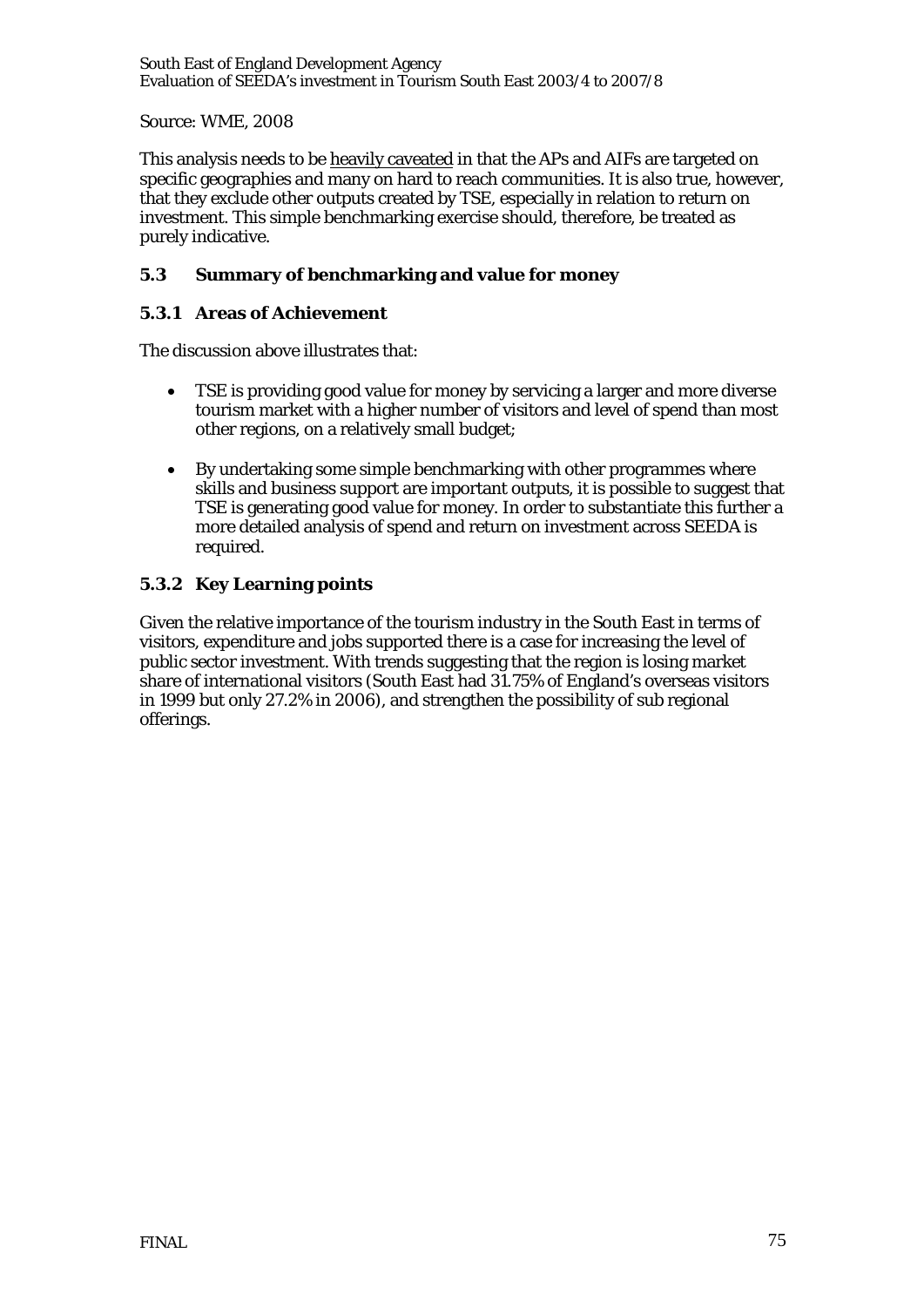# **6. Conclusions & recommendations**

This section summarises the evaluation findings and makes direct recommendations to TSE and SEEDA

# **6.1 Addressing IEF evaluation questions**

Figure 6.1, below, provides a response to each of the IEF evaluation questions, drawing on the information presented in this document.

| <b>Key evaluation area</b>                         | <b>Extent to which this has been achieved</b>                                                                                                                                                                                                       |
|----------------------------------------------------|-----------------------------------------------------------------------------------------------------------------------------------------------------------------------------------------------------------------------------------------------------|
| The intervention<br>rationale has been<br>achieved | SEEDA's investment in TSE is ongoing with funding<br>committed for another three years. It is not, therefore, easy<br>to say that the intervention rationale or original objectives<br>has been achieved, as they are ongoing challenges. It can be |
| The objectives have been<br>achieved               | stated that:<br>Quantitative objectives have been achieved (see below);                                                                                                                                                                             |
|                                                    | There is evidence of continued growth in comparative and<br>absolute terms within the tourism industry (see below); and                                                                                                                             |
|                                                    | In qualitative terms, SEEDA through TSE are continuing to:                                                                                                                                                                                          |
|                                                    | provide additional skills in the sector making<br>businesses more competitive and deliver high quality<br>products and services to visitors;                                                                                                        |
|                                                    | assist businesses, making them more efficient and<br>sustainable, and are better managed;                                                                                                                                                           |
|                                                    | investing in regeneration that is leveraging further<br>additional investment, such as the creation of new<br>infrastructure, and making the region more accessible<br>and appealing as a tourist destination; and                                  |
|                                                    | boosting overall sector performance through strategic<br>marketing.                                                                                                                                                                                 |
| The contracted outputs<br>have been delivered      | Over the five-year evaluation period, gross output targets<br>were achieved for all four identified quantitative metrics.<br>These are summarised as:                                                                                               |

*Figure 6.1: Response to IEF evaluation questions*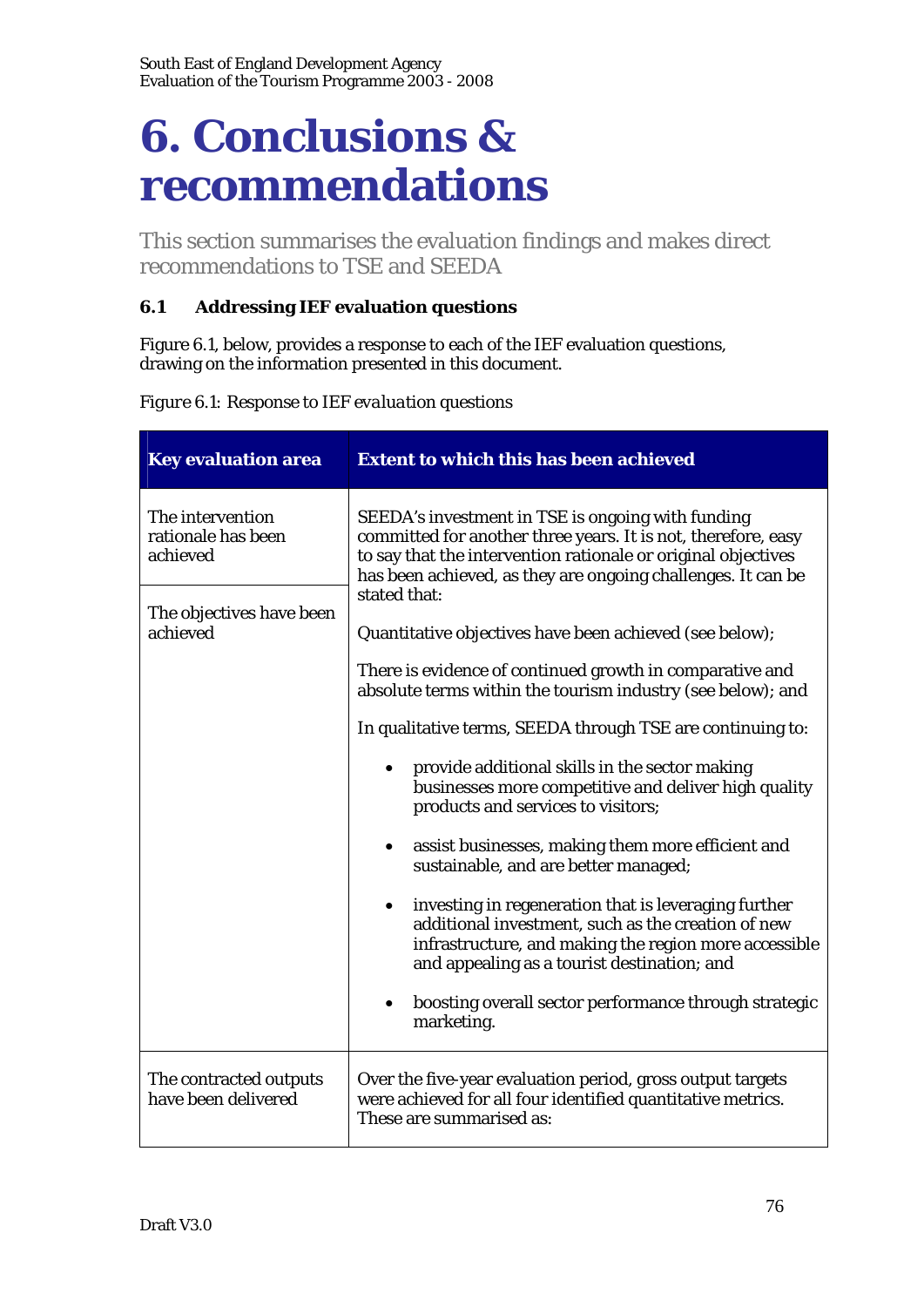|                                                           | <b>Output Category</b>                                                                                                                                                                                                                                                                                                                                                                                                                                                                                                                 | <b>Total</b>       | <b>Target</b>                   | <b>Performance</b><br>v. Target |  |  |  |
|-----------------------------------------------------------|----------------------------------------------------------------------------------------------------------------------------------------------------------------------------------------------------------------------------------------------------------------------------------------------------------------------------------------------------------------------------------------------------------------------------------------------------------------------------------------------------------------------------------------|--------------------|---------------------------------|---------------------------------|--|--|--|
|                                                           | People assisted in<br>their skills provision                                                                                                                                                                                                                                                                                                                                                                                                                                                                                           | 10,847             | 7,451                           | 145.60%                         |  |  |  |
|                                                           | <b>Business assists</b>                                                                                                                                                                                                                                                                                                                                                                                                                                                                                                                | 12,069             | 8,531                           | 141.50%                         |  |  |  |
|                                                           | Direct physical regen<br>spend leveraged (and<br>ratio)                                                                                                                                                                                                                                                                                                                                                                                                                                                                                | £1,303<br>(1:7.6)  | £800k <sup>9</sup>              | 162.9%                          |  |  |  |
|                                                           | <b>Return on marketing</b><br>investment                                                                                                                                                                                                                                                                                                                                                                                                                                                                                               | £75.4m<br>(1:13.9) | Overall<br>ROI of<br>$1:6^{10}$ | 231.6%                          |  |  |  |
| The gross and net<br>outputs are attributable<br>to SEEDA | 93.1% of net outputs are attributable to SEEDA, equating to<br>the provision of skills support to 4.353.7 individuals;<br>assistance to 5299.3 businesses within the industry; the<br>leverage of £816.7k of physical regeneration funding; and<br>the leverage of £93.2m of tourism expenditure through<br>marketing campaigns.                                                                                                                                                                                                       |                    |                                 |                                 |  |  |  |
| Delivery has been<br>effective, economic and<br>efficient | <b>Effective</b><br>Section 3 outlines the effectiveness of TSE's delivery against<br>a number of criteria.                                                                                                                                                                                                                                                                                                                                                                                                                            |                    |                                 |                                 |  |  |  |
|                                                           | <b>Economic</b><br>Gross and net outputs are presented above. Estimates<br>suggest that TSE's work over the period 2003-08 is worth<br>£144.3 to £182.8m to regional GVA.<br><b>Efficient</b><br>TSE have exercised constant downward pressure on central<br>costs in order to free up funds for delivery of front line<br>benefits. Examples of such streamlining include the merger<br>(reduction of £105,000 in 2003/04) and closing the<br>Tunbridge Wells office (saving of £155,000 in 2004/05 and<br>for each subsequent year). |                    |                                 |                                 |  |  |  |
|                                                           |                                                                                                                                                                                                                                                                                                                                                                                                                                                                                                                                        |                    |                                 |                                 |  |  |  |
|                                                           | In addition, membership raises a significant amount of<br>income through membership subscriptions and TSE are                                                                                                                                                                                                                                                                                                                                                                                                                          |                    |                                 |                                 |  |  |  |

<sup>9</sup> Physical Regeneration target based on £200k per annum as per KPIs 10 Based on KPI of achieving ROI of 1:6 on domestic marketing

 $\overline{a}$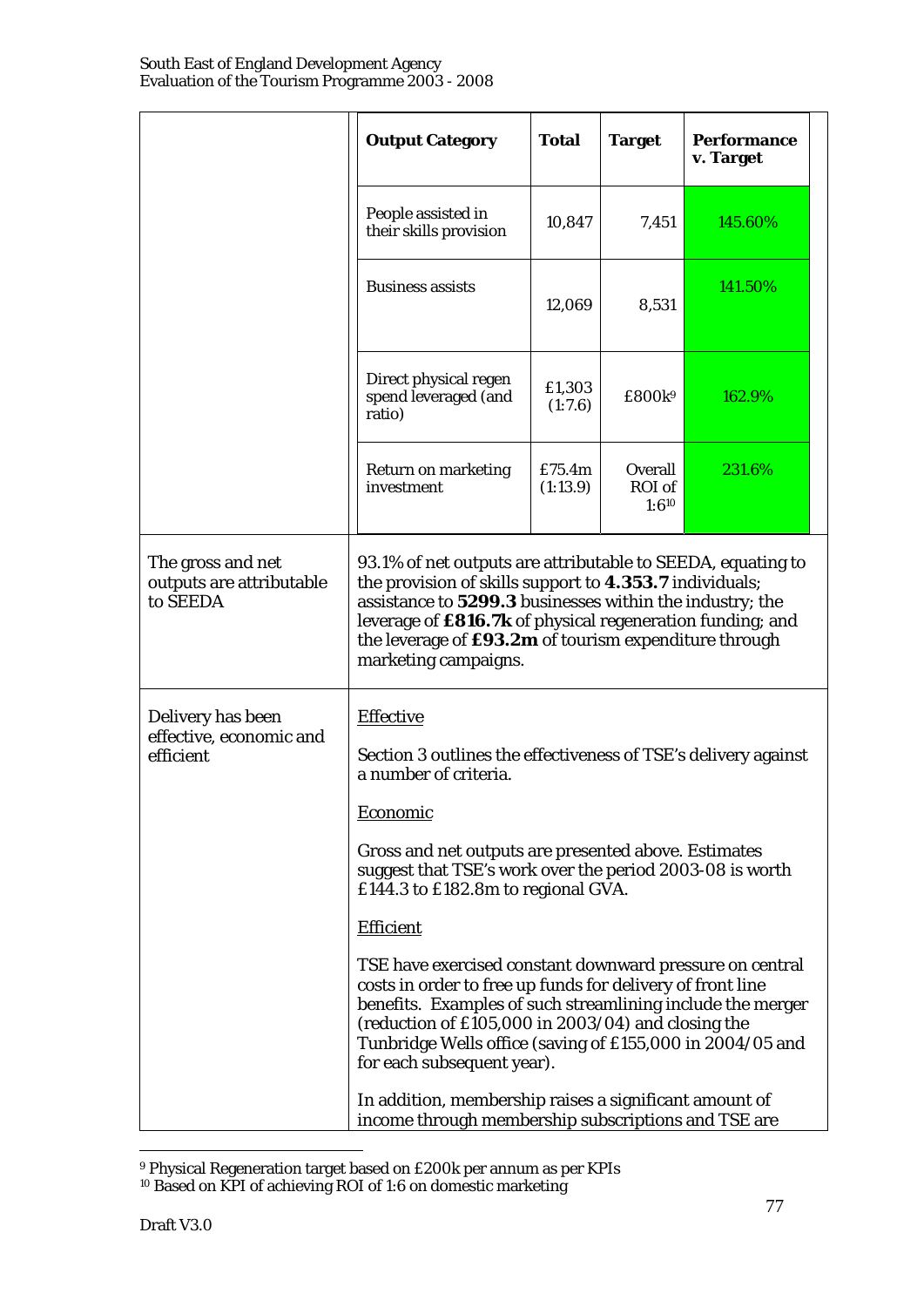|                                                                                                  | exempt from VAT on their SEEDA funding. A conservative<br>estimate suggests that £2.14m of funding has been saved<br>since 2003, including £1.21m of SEEDA funding.                                                                                                                                                                      |
|--------------------------------------------------------------------------------------------------|------------------------------------------------------------------------------------------------------------------------------------------------------------------------------------------------------------------------------------------------------------------------------------------------------------------------------------------|
| The intervention has<br>contributed to RES<br>objectives and other key<br>targets                | TSE delivers against targets and monitors their progress<br>against the RES, investing in SEEDA core funding in broad<br>support of the headline objectives of the RES; Global<br>Competitiveness, Smart Growth, and Sustainable Prosperity.                                                                                             |
| The net outputs<br>translated into outcomes                                                      | Using the hotels and restaurants two digit Standard<br>Industrial Classification (SIC) code as a proxy for the tourism<br>sector, it is evident that over the period 1998 and 2006:                                                                                                                                                      |
|                                                                                                  | The number of businesses within the <b>sector in the</b><br>South East grew by 17%, compared to a national<br>average of 10.5% (making it the second fastest growing<br>region in the UK, narrowly behind the South<br>$West(17.3\%));$                                                                                                  |
|                                                                                                  | The number of employees within the sector grew<br>by 15.5%, again ahead of the national average of 14.2%;<br>and                                                                                                                                                                                                                         |
|                                                                                                  | Along with construction and financial $\&$ business<br>services, tourism is one of only a small number of non-<br>public sector dominated categories of employment to be<br>growing in the South East.                                                                                                                                   |
|                                                                                                  | This is evidence that the Tourism Industry in the South East<br>is successful, sustainable and resilient.                                                                                                                                                                                                                                |
| What is the VFM of the<br>programmes/projects as<br>a whole against the<br>available benchmarks? | As described in section 5, TSE operates with low public<br>sector funding in relation to equivalent organisations around<br>the country and, in terms of funding/sector employee, the SE<br>has the lowest allocation. Despite this, the SE remains the<br>second largest region in terms of tourism sector size, behind<br>London.      |
|                                                                                                  | Simple benchmarking against some other SEEDA mixed<br>output projects suggests that TSE is performing well, with an<br>average of £474 per output as opposed to £851 for the Area<br>Programmes and £690 for the AIFs. These comparisons are,<br>however, heavily caveated as the type of output and<br>beneficiary varies considerably. |
| What has worked well<br>and not so well and what<br>lessons can be learnt?                       | See section 6.2 below.                                                                                                                                                                                                                                                                                                                   |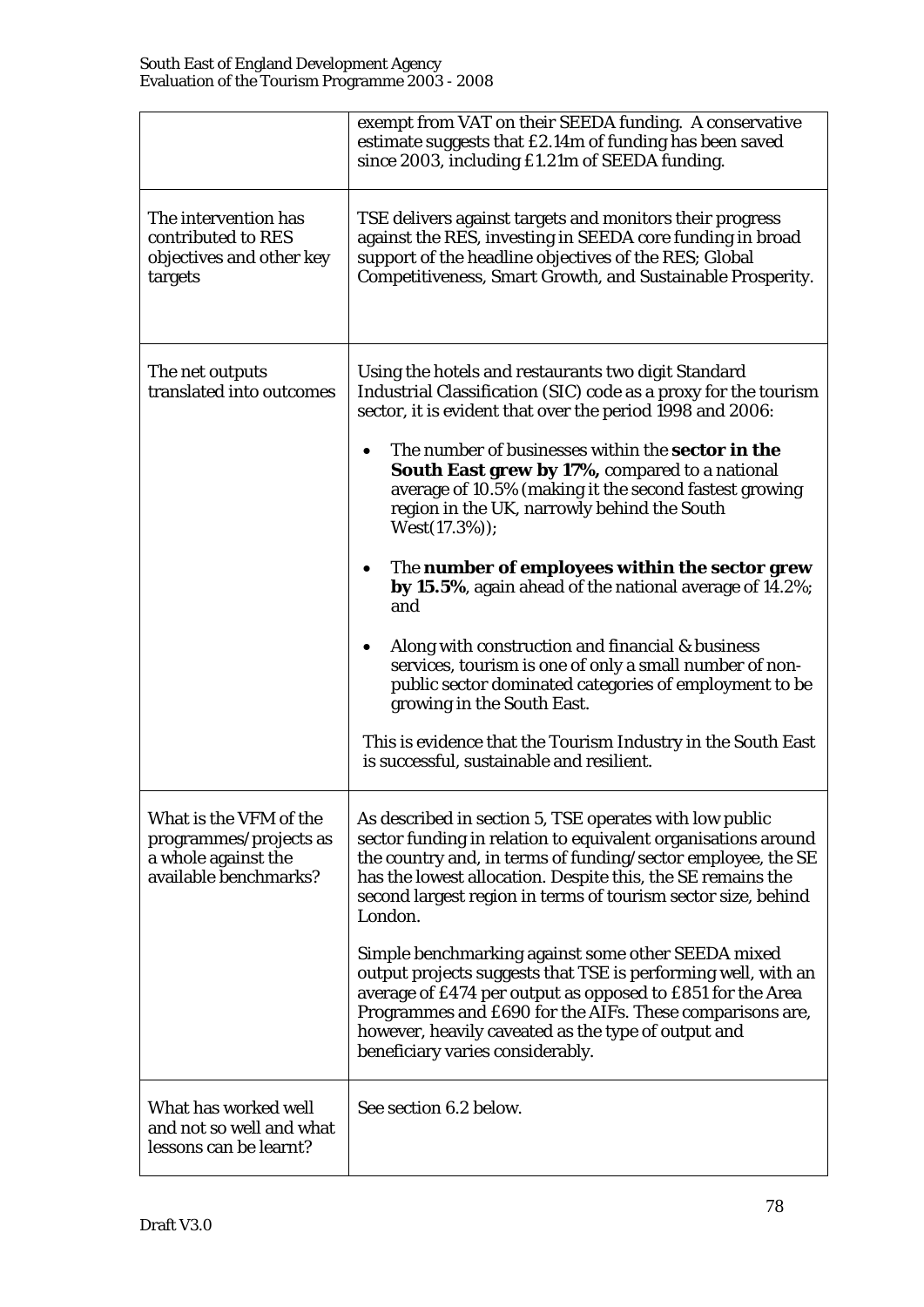# **6.2 Summary of findings**

SEEDA's £10.8m total investment over the period 2003-08 enabled TSE to deliver skills to almost 11,000 individuals (over 5,000 in net terms of which 4,354 to attributable to SEEDA) and support to over 12,000 businesses in the sector (over 6,000 in net terms of which 5,300 are attributable to SEEDA). It also helped TSE leverage over £72m of visitor investment in the region (over £100m in net terms of which £93m is attributable to SEEDA) and support £1.3m of investment in physical regeneration (almost £900k in net terms of which £816k is attributable to SEEDA). In total, SEEDA's investment in TSE between 2003 and 2008 is the equivalent of £144.3 to £182.8m in GVA over the period.

In addition to this, TSE has played a leading policy development, research and strategic influencing role in the sector.

This has helped to maintain the South East as the second most important region in the UK from a tourism perspective in terms of expenditure (behind London) and the most visited region in the country. Tourism was one of only 5 growth sectors in the period 1998-2006 and employment in restaurant and hotels, for example, grew by over 15% in that period.

TSE has achieved this success through:

- Aligning its priorities with those of SEEDA, whilst maintaining a membership and industry focus;
- Building an efficient, well resourced and respected team, successfully avoiding high bureaucracy and overheads evident in other regions, and earning the respect of stakeholders, businesses and SEEDA as an independent organisation;
- Creating a good relationship with SEEDA's contract manager, with other parts of SEEDA working on the visitor economy, and with national partner agencies such at VisitBritain and DCMS;
- Improving its reporting since 2006/7, on the advice of KMPG including vastly improved communication within internal departments;
- Developing and delivering high quality business support and skill provision programmes;
- Pioneering the area of sustainability as lead for several regional and national initiatives;
- Creating a solid platform of sub regional committees, bringing businesses and other local stakeholders together, and developing a strategy for more destination marketing (given additional resource); and
- Collaborating with other regional bodies on areas as diverse as sporting events, physical regeneration initiatives and sustainability.

TSE, and by default SEEDA, are faced with a number of challenges moving forward including: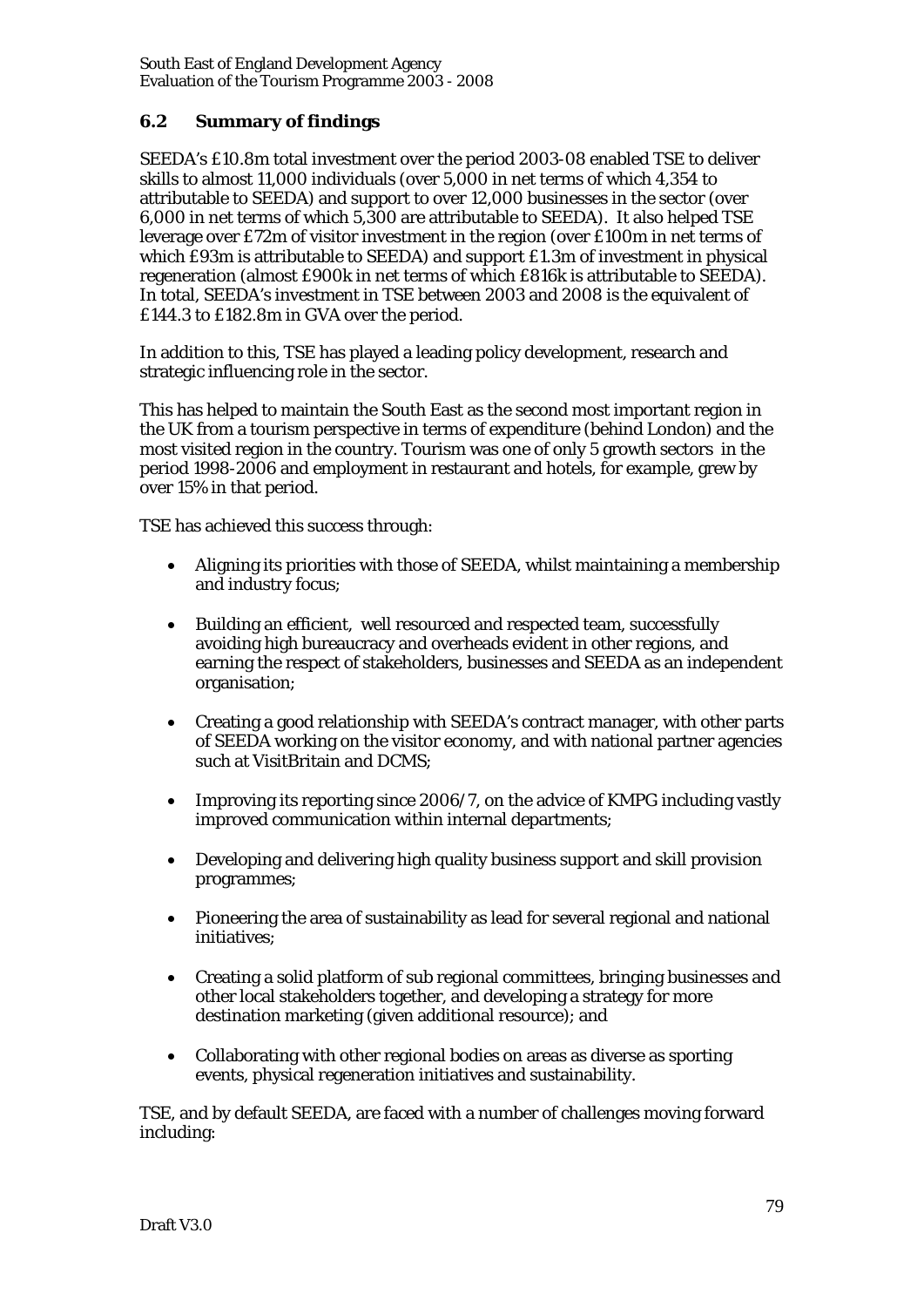South East of England Development Agency Evaluation of the Tourism Programme 2003 - 2008

- An appetite for more destination focused marketing with limited funding. This presents a need to revisit current sub regional structures and potentially transfer more resources and responsibility to 20-30 strong destinations around the region;
- The need for more clarity on TSE's relationship with BL. At present there is clear duplication of 'brokerage' and a lack of incentivisation for cross fertilisation of contacts and clients;
- The need for more planning to secure long term funding, with too much current funding short term in its nature, especially in the area of skills which is hardest hit by funding peaks and troughs;
- The need for review of strategic importance of providing contract services and TIC management;
- A slightly hierarchical structure within TSE, suggesting the possible need for a flatter structure as an incentive for staff;
- The ongoing challenge in having three different partner groups to report to  $-$ SEEDA, Local Authorities and businesses;
- The risk that sub regional committees lose a valuable resource following the end of regional skills network funding in 2009;
- Some isolated disengagement at county level in some cases and a need for TSE to ensure that their membership offer is suitable across a range of geographies and member-types;
- The need to continue to enhance work around equality and diversity, including the collection of information on ethnicity and demography of beneficiaries and visitors; and
- The need to ensure continuity of funding over a rolling medium term period so as to establish a basis for proper strategic planning of resources by the TSE Board, and so as to avoid disruption to established programmes as has recently occurred. This is also important from the SEEDA perspective since it also has the effect of tarnishing their name among TSE members and the wider tourism community.

# **6.2 Recommendations**

# **6.2.1 Recommendations to TSE**

Based on the evidence and analysis presented in this evaluation report, the following evaluations are presented to TSE:

- 1. The current level of public sector funding is too prohibitive to adequately resource the destination based structure used elsewhere in the UK and any course of action to move to such a model at present would not be feasible. With this in mind, TSE should:
	- a. Develop a model based on successful elements of the existing sub regional model (such as the TSE resource deployed to cover skills, membership and web-based support in Sussex – which is part paid for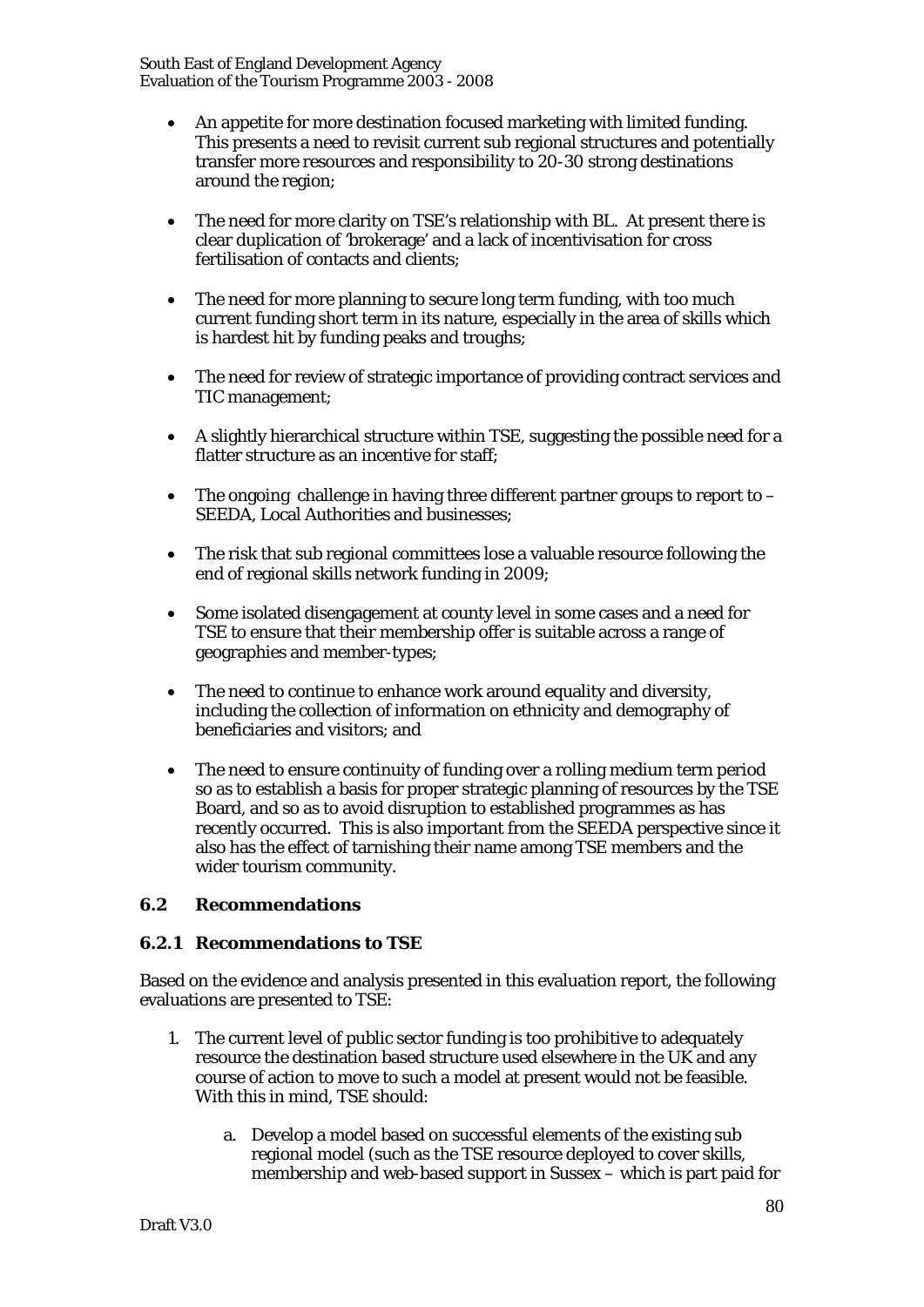by TSE through the skills network and part by Sussex Tourism Partnership), securing appropriate funding and replicating them elsewhere. This includes the concept of creating a single point of contact for each sub-regional within the TSE central organisation;

- b. Increase the strategic influencing and policy support around destinations identified as being strong in the marketplace, using senior central TSE resources, in the same way that successful influencing takes place at a national level; and
- c. In appreciating that this could be a long-term process, attempt to build relationships with those Local Authorities that are currently less engaged than most (e.g. Oxfordshire, Surrey and East Sussex) to broaden the strength of the destination offer and truly meet the needs of all potential 'clients'.
- 2. At present, TSE presents a relatively narrow series of quantitative outputs to SEEDA. In order to communicate the work of TSE and the wider benefits of supporting the tourism industry as an enabler for a stronger regional economy, TSE should hold periodic dissemination and learning sessions with senior SEEDA individuals. Achievements around physical regeneration and marketing, in particular, are currently not widely acknowledged. In addition TSE should investigate opportunities arising through the re-organisation of SEEDA's Area Teams, particularly in relation to skills and business support activities. This also a required SEEDA commitment.
- 3. Linked to point 2 above, there is a need for more research and dissemination around the value of intervention into the South East economy. In the appreciation that this would bear a cost, at the expense of direct support delivery, this could be minimised by linking work being carried out by VisitBritain around tourism in the national economy.
- 4. A major issue within TSE, especially in relation to the development and delivery of skills programmes, is the short term nature of funding. The high value for money evident, and positive feedback received by stakeholders around, skills and business support provision, suggests that SEEDA and other funding partners would be interested in investing over a longer period. This should be investigated fully.
- 5. Within TSE there remains a hierarchical structure with, consultations suggest, limited opportunity for progression. This should be addressed by moving to a more fluid model, with the aim of incentivising staff.
- 6. There remains unclear boundaries between the business support brokerage offered by TSE to the tourism sector and Business Link's Information Diagnostic and Brokerage (IDB) offering to business in general. A clear process needs to be developed to ensure that business use the correct point of contact and receive the optimum support. This could start by opening dialogue, at a senior level, to establish the issues and move to resolution.
- 7. Although membership revenue increased in 2007/8, there is a need to engage with more large tourism businesses to ensure a representative spread and leverage private sector investment in the industry.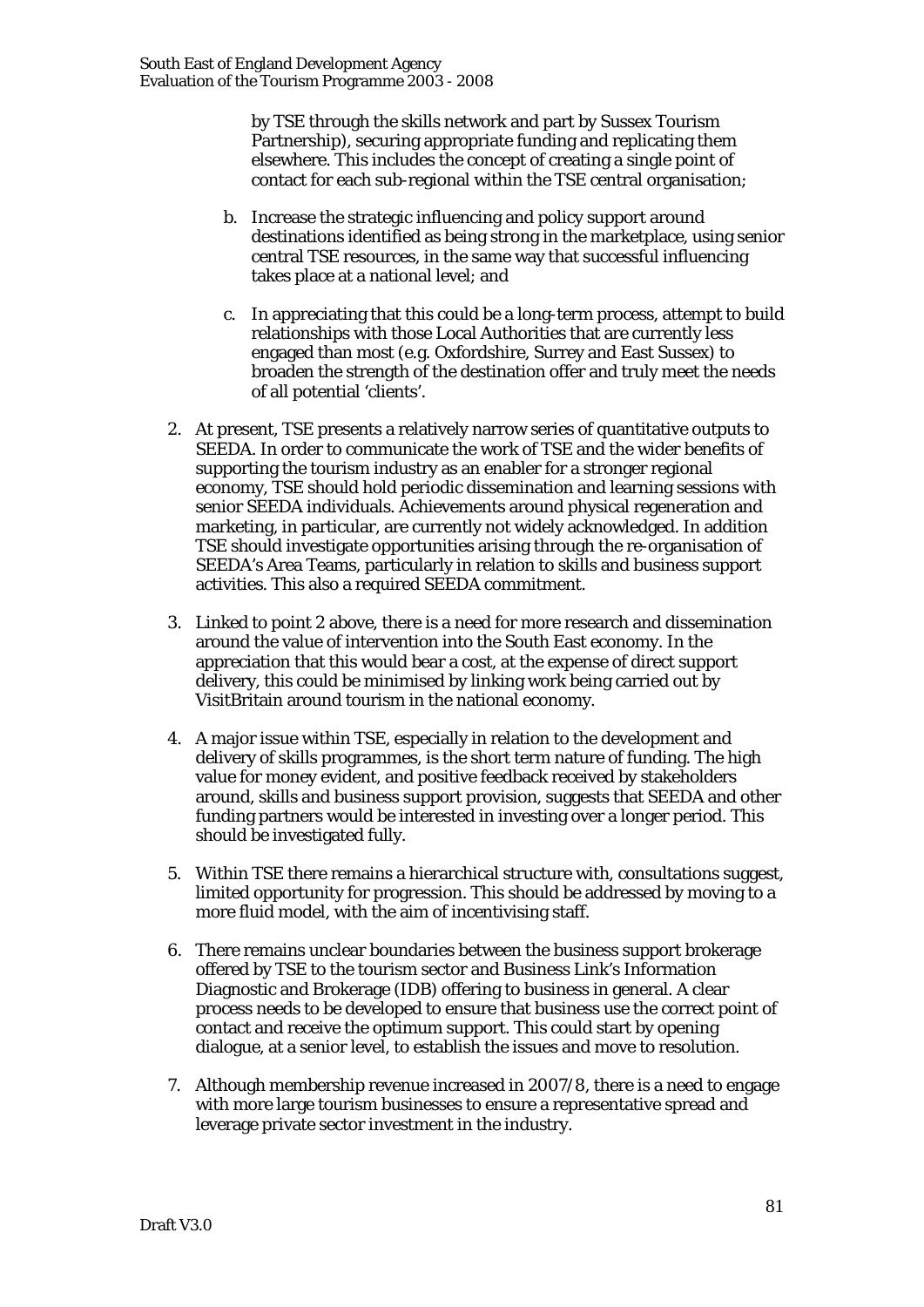# **6.2.2 Recommendations to SEEDA**

Based on the evidence and analysis presented in this evaluation report, the following recommendations are presented to SEEDA:

- 1. Given performance to date, as illustrated in this document, and broadly positive feedback, we recommend that SEEDA continues its funding in TSE for the next three years. It should recognize the value for money which TSE can generate and ensure that all interested parts of the Agency are aware of current activity.
- 2. In broad terms, maintain its current contract management regime and resourcing, which have received praise from a number of stakeholders and are far more efficient that those evident elsewhere in the UK.
- 3. In line with recommendation 2 to TSE, senior SEEDA staff should allocate sufficient time to receive regular reports from TSE and better understand the impact of tourism on the South East economy.
- 4. There are several areas in which TSE operate where performance is not fully measured or acknowledged. The most prominent of these are the activities around physical regeneration and strategic marketing. The outputs of these (around leverage and GVA) are particularly important to SEEDA's new priorities (as per the RES 2006), and should be understood and supported.
- 5. SEEDA funds sporting, cultural and leisure related projects that could complement many of TSE's activities yet it is clear that these are rarely joined up. An event or workshop linking these activities may have a long term benefit.
- 6. Given the current national evaluation of RDA activity, SEEDA should compare the findings of this study with comparable reviews of other RDA investment in Tourism.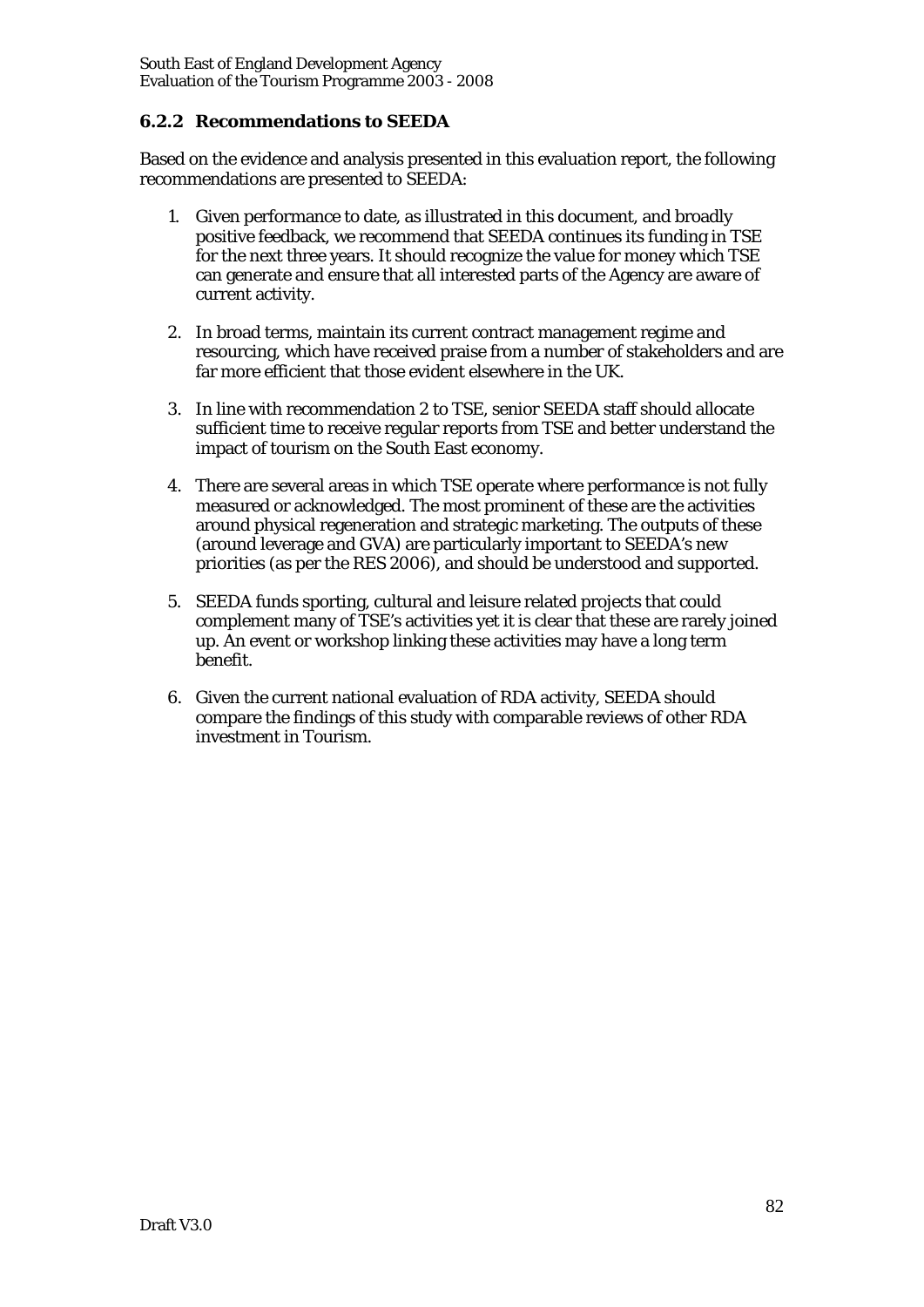# **Appendix 1: BACKGROUND, STRUCTURES & FUNDING OF NATIONAL & REGIONAL STATUTORY TOURISM BODIES**

|    | <b>English Partners</b>  | 8 Regions of England (excl. London)             |
|----|--------------------------|-------------------------------------------------|
| 2. | <b>National Partners</b> | London, Scotland, Wales                         |
| 3. | <b>Offshore Partners</b> | Northern Ireland, Jersey, Guernsey, Isle of Man |

#### 1 ENGLISH TOURISM BODIES

#### **1.1 Regions of England**

Strategic responsibility for tourism in England lies with the **Regional Development Agencies (RDAs)**. Delivery of their tourism strategies - marketing, PR etc - is contracted in most cases to their respective Regional Tourist Boards, known collectively as **Regional Delivery Partners** although in some regions (East Midlands, North East) this function is performed in-house, and in the North West, by five sub-regional tourist boards.

Total direct RDA funding of the management and development of tourism in 2006 / 07 was estimated to be **£28.8million**, (excluding London). This figure however does not include amounts invested 'indirectly' through regeneration schemes, broadband and IT, capital investment in galleries, museums, sporting venues etc, so the total tourism – related pot is much bigger.

Additionally, most Regional Delivery Partners draw from the private sector to support their own activities. This is either in the form of an annual membership subscription (a declining practice), through the sale of partner marketing opportunities, or both.

#### **1.2 Local Authorities**

Tourism is not a statutory service for local authorities and consequently there has been no common approach to tourism management among the 400+ authorities in England. The Local Government Association has recently formed a Culture Tourism and Sport Board, which indicates a positive shift change in their approach to the sector. Collective, although disparate, local authority annual tourism spend in England is at least **£122 million** (DCMS estimate).

#### 2 NATIONAL TOURISM BODIES

#### **London**

The structure in London is very similar to other English regions - the **London Development Agency** contracts **Visit London** as its Regional Delivery Partner. The main differences to other regions are:

- 1. the existence of an elected authority and Mayor as tiers above the LDA
- 2. the strength of the London brand in comparison to the rest of the country.

The London Development Agency tourism budget of **£22.9 million (2006-07)** puts it in the same league as other nations the UK, reflecting the brand status and the priorities of the elected authority and Mayor.

#### **2.2 Scotland**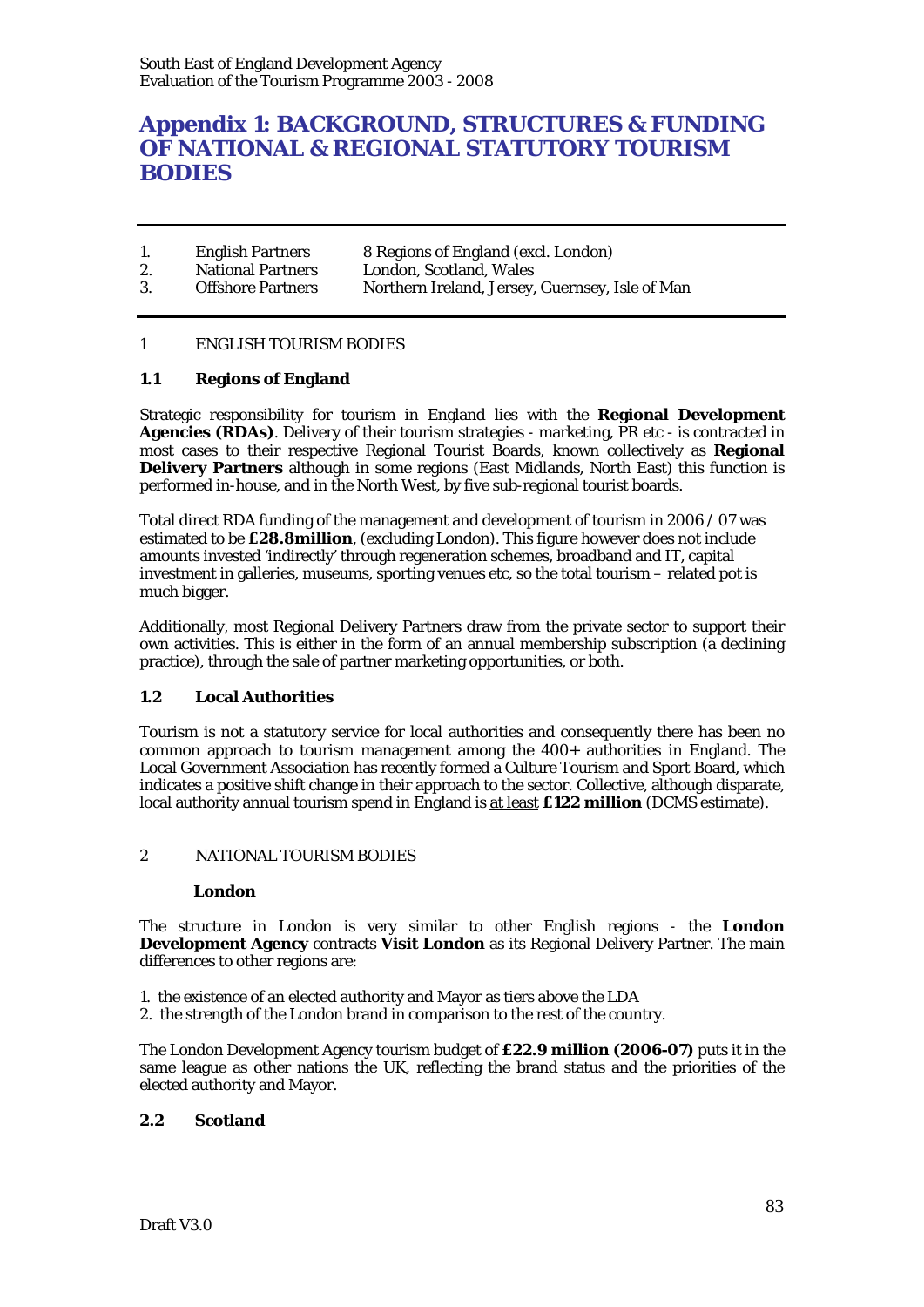South East of England Development Agency Evaluation of the Tourism Programme 2003 - 2008

The Scottish Executive, through the Tourism, Culture and Sport division of the Education Department, provided core funding for VisitScotland of **£38.35m** in 2006/07 with a further **£6.5 million** coming from Scottish local authorities.

Via its **14 area offices** VisitScotland provides a single point of contact for tourism businesses and is responsible for delivery and implementation of a national strategy complemented by local tourism action plans.

March 2006 saw the publication of **Scottish Tourism: The Next Decade** that takes a fresh look at what's happening in tourism markets, both globally and in Scotland, and how the tourism market might change over the next decade.

#### **2.3 Wales**

In April 2006 the **Wales Tourist Board** was wound up as a separate statutory body and integrated into the Welsh Assembly Government as **Visit Wales** with responsibility for the promotion and development of tourism in Wales.

Welsh Assembly Government funding of **£22.55 million** is ring fenced until the end of 2007/08.

#### 3 OFFSHORE TOURISM BODIES

VisitBritain's offshore partners of Jersey, Guernsey, Isle of Man and Northern Ireland provide key product to VisitBritain activity overseas, reflecting what many consumers perceive to be 'British', but their promotion is not part of VisitBritain's remit under the 1969 Development of Tourism Act.

VisitBritain's relationship with the **Northern Ireland Tourist Board** (NITB) is influenced in part by the **Belfast Agreement of Good Friday** in 1998, which created the cross border **Tourism Ireland** (TIL). Tourism Ireland undertake the majority of international and mainland marketing for the Province, but the agreement allows for VisitBritain, at the request of NITB, to undertake promotional activities outside of the UK, and for collaboration between VisitBritain & TIL where this is considered appropriate.

**Jersey**, **Guernsey** and the **Isle of Man** enjoy Crown Dependency status but are not part of the United Kingdom. The tourism bodies on the islands are departments of their respective governments and each island has developed a relationship with VisitBritain based on the essential 'Britishness' of the product from a consumer perspective.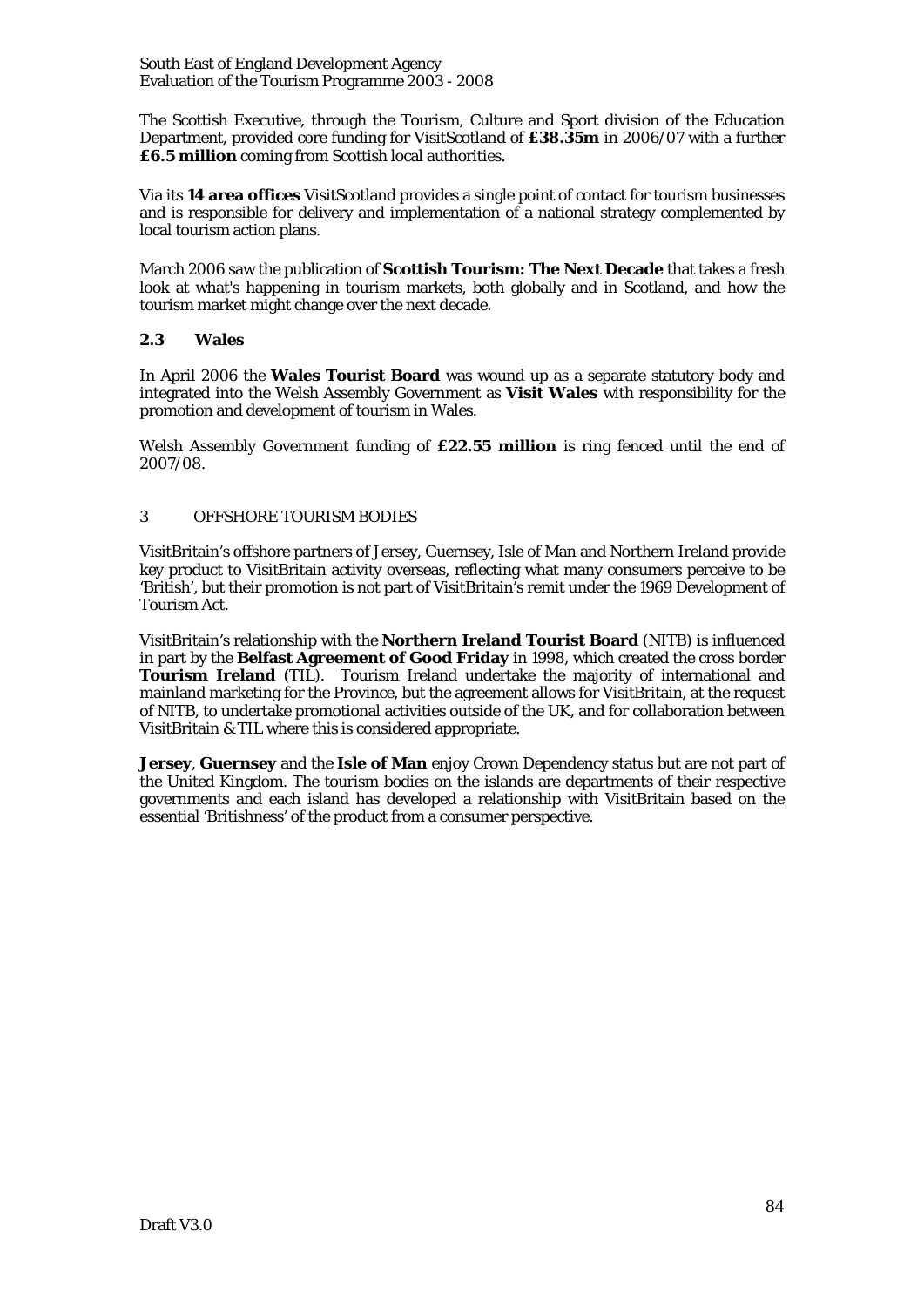# **Appendix 2: BUSINESSES CONSULTED**

Alvia Hotel, Brighton Ascot Racecourse Beaulieu Motor Museum Bedgebury National Pinetum Blenheim Palace Bruford B&B Canute Cottages Chatham Royal Dockyard Chewton Glen Hotel Concorde club and Hotel Croftside B&B Denbies Wine Estate Destination Milton Keynes DickensWorld Dinosaur Isle Englewood Farmer Gow's Ltd Hever Castle Little Hoyle Loseley Park Oatlands park hotel Painshill Park Penny Hooks Farm Project The Historic Dockyard Chatham The Lookout The Mil Sonning Theatre Theatre Royal, Brighton Waddesdon Manor West Quay Cars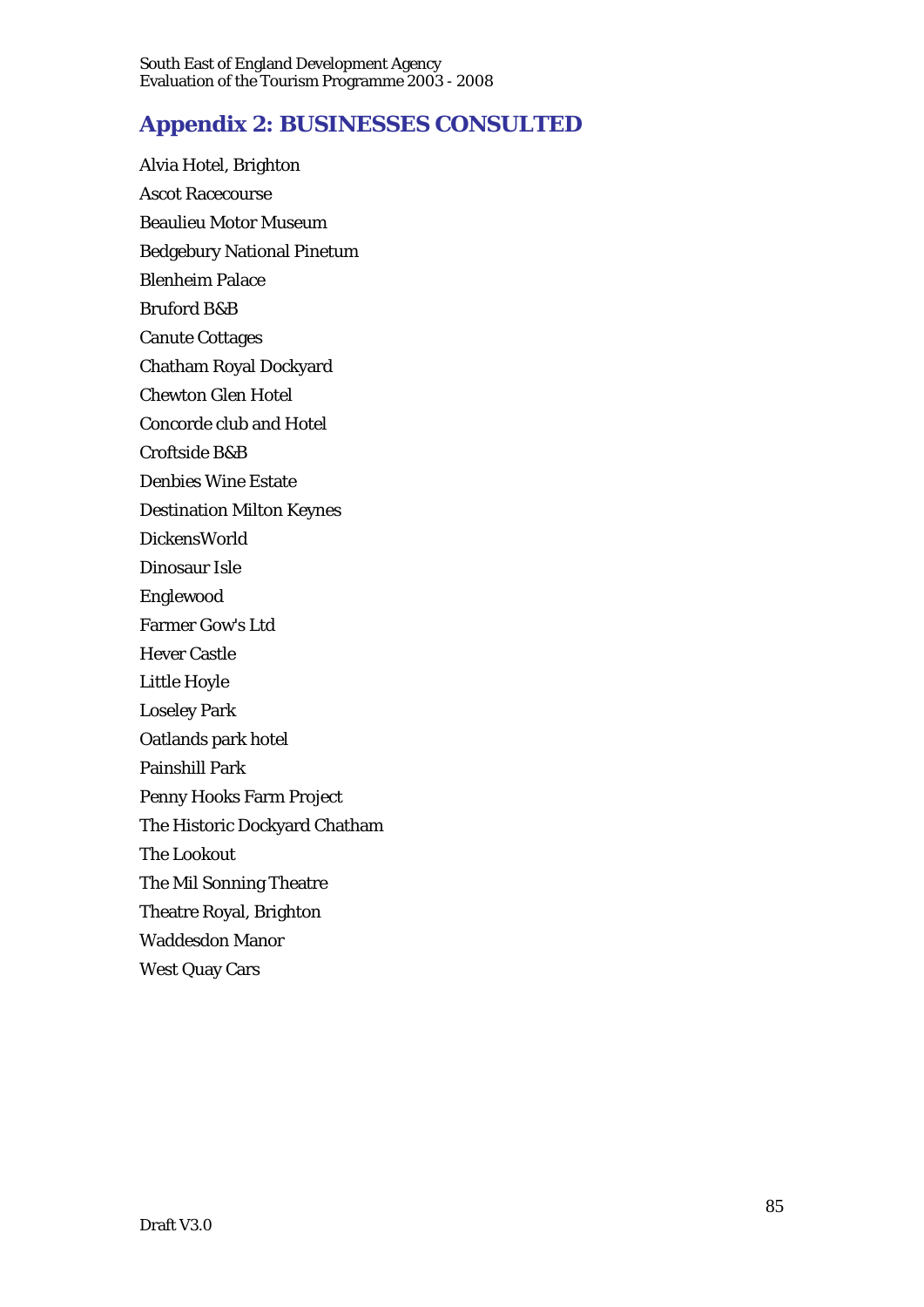# **Appendix 3: STAKEHOLDERS CONSULTED**

| <b>Name</b>                  | <b>Organisation</b>                                             |
|------------------------------|-----------------------------------------------------------------|
| <b>Adam Bates</b>            | <b>Bristol City Council</b>                                     |
| <b>Andrew Batemen</b>        | <b>Hampshire County Council</b>                                 |
| <b>Bob Cotton</b>            | <b>British Hospitality Association</b>                          |
| <b>Chris Foy</b>             | <b>VisitBritain</b>                                             |
| Dan Pillay                   | <b>DCMS</b>                                                     |
| Dave Waller                  | Oxfordshire Economic Partnership                                |
| <b>David Philip</b>          | <b>VisitBritain</b>                                             |
| Diane Hayward                | <b>Basingstoke and Dean District Council</b>                    |
| Elizabeth Molineux           | <b>SEMLAC</b>                                                   |
| <b>Fiona Wickens</b>         | <b>SEEDA</b>                                                    |
| Helen Ryan                   | Oxfordshire Economic Partnership                                |
| <b>James McVeigh</b>         | <b>Arts Council South East</b>                                  |
| <b>Jenny McGee</b>           | <b>VisitBritain</b>                                             |
| <b>John Gibbs</b>            | <b>West Sussex County Council</b>                               |
| <b>Julie Edwards</b>         | <b>Sport England South East</b>                                 |
| <b>Kathy Slack</b>           | <b>SEEDA</b>                                                    |
| <b>Ken Robinson</b>          | <b>TSE Board Member</b>                                         |
| <b>Lyn Bibbings</b>          | Chair of BBO Sub region                                         |
| <b>Mark Smith</b>            | <b>Bournemouth Council</b>                                      |
| <b>Maureen McAllister</b>    | <b>SWRDA</b>                                                    |
| Mike Bedingfield             | <b>VisitBritain</b>                                             |
| Neil McCollum                | <b>Canterbury City Council</b>                                  |
| Nick Head                    | <b>Chair of Sussex Tourism Partnership</b>                      |
| <b>Peter Grant</b>           | <b>Local Skills for Productivity Alliance</b>                   |
| <b>Sandra Matthews Marsh</b> | <b>Visit Kent</b>                                               |
| <b>Sean Coster</b>           | <b>DCMS</b>                                                     |
| <b>Simon Curtis</b>          | <b>Medway Council</b>                                           |
| <b>Sue Thompson</b>          | Chair of Visit Surrey Partnership//Marketing and PR Manager for |
|                              | <b>RHS Garden Wisley</b>                                        |
| <b>Tom Wright</b>            | <b>VisitBritain</b>                                             |
| <b>Valerie Carter</b>        | <b>SEEDA</b>                                                    |

# **TSE Employees**

| <b>Name</b>            | <b>Role</b>                                          |
|------------------------|------------------------------------------------------|
| <b>Andrew Gostelow</b> | <b>Head of Communications</b>                        |
| <b>Cat Carkeet</b>     | <b>West Sussex Tourism/Sussex Skills Coordinator</b> |
| Dr Parves Khan         | <b>Head of Research</b>                              |
| <b>Karen Roebuck</b>   | <b>Head of Marketing</b>                             |
| <b>Malcolm Lane</b>    | <b>Corporate Services Director</b>                   |
| <b>Mark Dowling</b>    | Head of Development and Urban Regeneration           |
| <b>Nigel Smith</b>     | Director of Commercial (Interim)                     |
| <b>Paul Jeffries</b>   | <b>Senior Development Manager</b>                    |
| <b>Peter Colling</b>   | <b>Director of Development Services</b>              |
| <b>Robert Collier</b>  | <b>Managing Director</b>                             |
| <b>Sue Gill</b>        | <b>Head of Skills and Training</b>                   |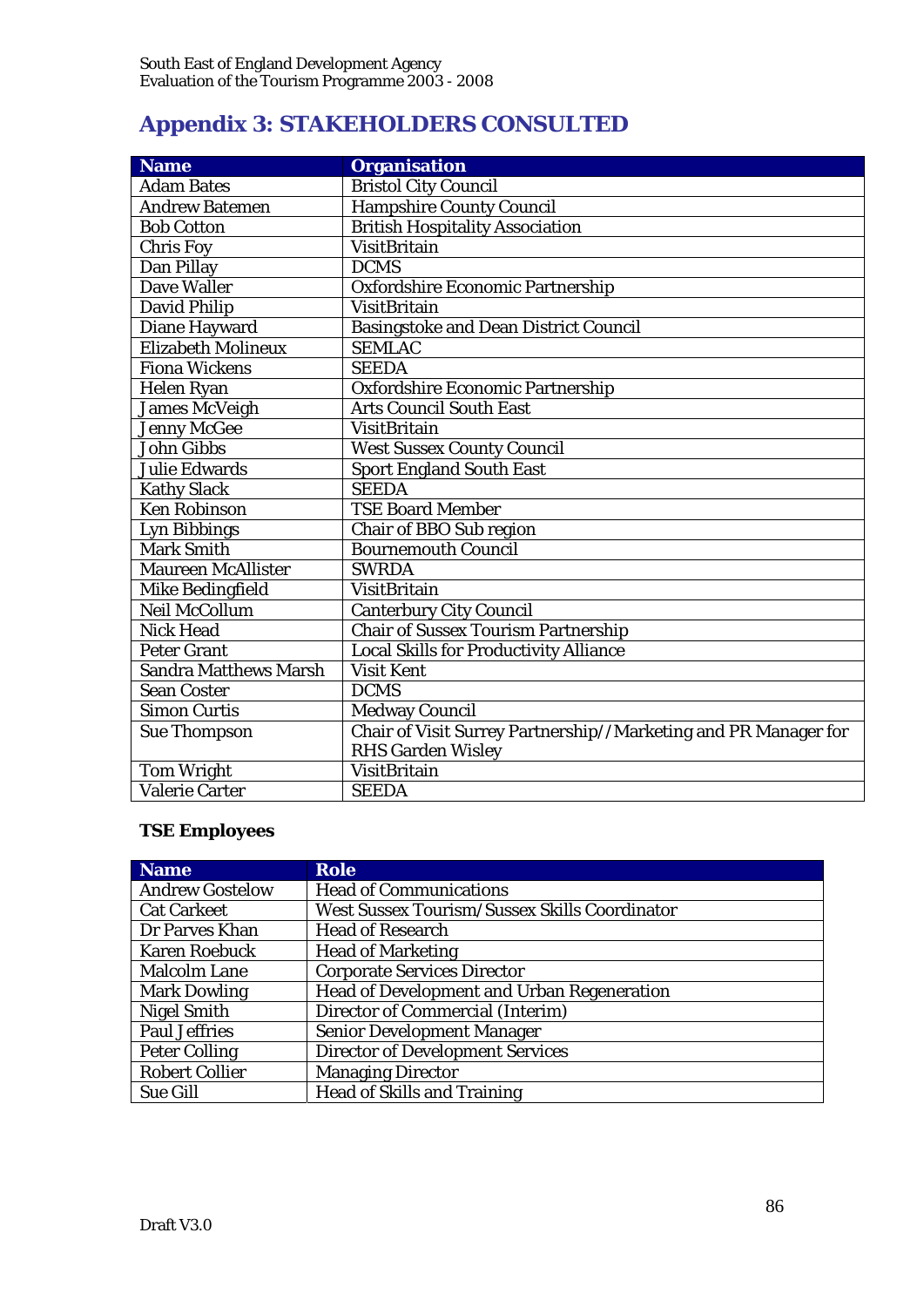# **Appendix 4: TSE FINANCIAL RESULTS SUMMARY**

# *Financial Results*

| <b>Profit/Loss Statement</b>   | 2003/04          | 2004/05   | 2005/06    | 2006/07    | 2007/08** |
|--------------------------------|------------------|-----------|------------|------------|-----------|
|                                | £                | £         | £          | £          | £         |
| <b>Income source</b>           |                  |           |            |            |           |
| Board's activities*            | 4,280,239        | 4,775,405 | 3,610,426  | 3,076,740  | 3,116,000 |
| Core funding (SEEDA,           |                  |           |            |            |           |
| DCMS, Visit Britain)           | 1,727,885        | 1,936,894 | 2,246,970  | 2,055,257  | 2,010,000 |
| Membership subscription        |                  |           |            |            |           |
| income                         | 542,577          | 452,209   | 469,287    | 459,459    | 442,000   |
|                                |                  |           |            |            |           |
| <b>Turnover</b>                | 6,550,701        | 7,164,508 | 6,326,683  | 5,591,456  | 5,568,000 |
| Cost of sales                  | 5,314,642        | 5,908,275 | 4,987,088  | 4,964,552  | 4,812,000 |
| <b>Gross Profit</b>            | 1,236,059        | 1,256,233 | 1,339,595  | 626,904    | 756,000   |
|                                |                  |           |            |            |           |
| <b>Administrative expenses</b> | 1,077,984        | 1,061,552 | 1,156,817  | 1,019,304  | 920,000   |
| Operating                      |                  |           |            |            |           |
| Surplus/(Deficit)              | 158,075          | 194,681   | 182,778    | (392, 400) | (164,000) |
| <b>Exceptional Items</b>       | (160, 638)       | 516,405   | (233, 534) | $\Omega$   | 0         |
| <b>Interest Receivable</b>     | 63,802           | 88,614    | 92,430     | 119,236    | 134,000   |
| <b>Other Finance Charges</b>   |                  |           |            |            |           |
| <b>FRS 17</b>                  | $\boldsymbol{0}$ | (74,000)  | (46,000)   | (7,000)    | 6,000     |
| Surplus/(Deficit) on           |                  |           |            |            |           |
| ordinary activities before     |                  |           |            |            |           |
| tax                            | 61,239           | 725,700   | (4,326)    | (280, 164) | (24,000)  |
| <b>Tax</b>                     | (14, 824)        | (89, 353) | (27, 121)  | 59,827     | (20,000)  |
| Surplus/(Deficit) after        |                  |           |            |            |           |
| and tax per Annual             |                  |           |            |            |           |
| Report                         | 46,415           | 636,347   | (31, 447)  | (220, 337) | (44,000)  |

\* Includes TSE research contracts, VIC/TIS management fees, extra project funding including, commercial revenue (e.g. sales at TICs)

\*\* 07/08 pre-audit estimate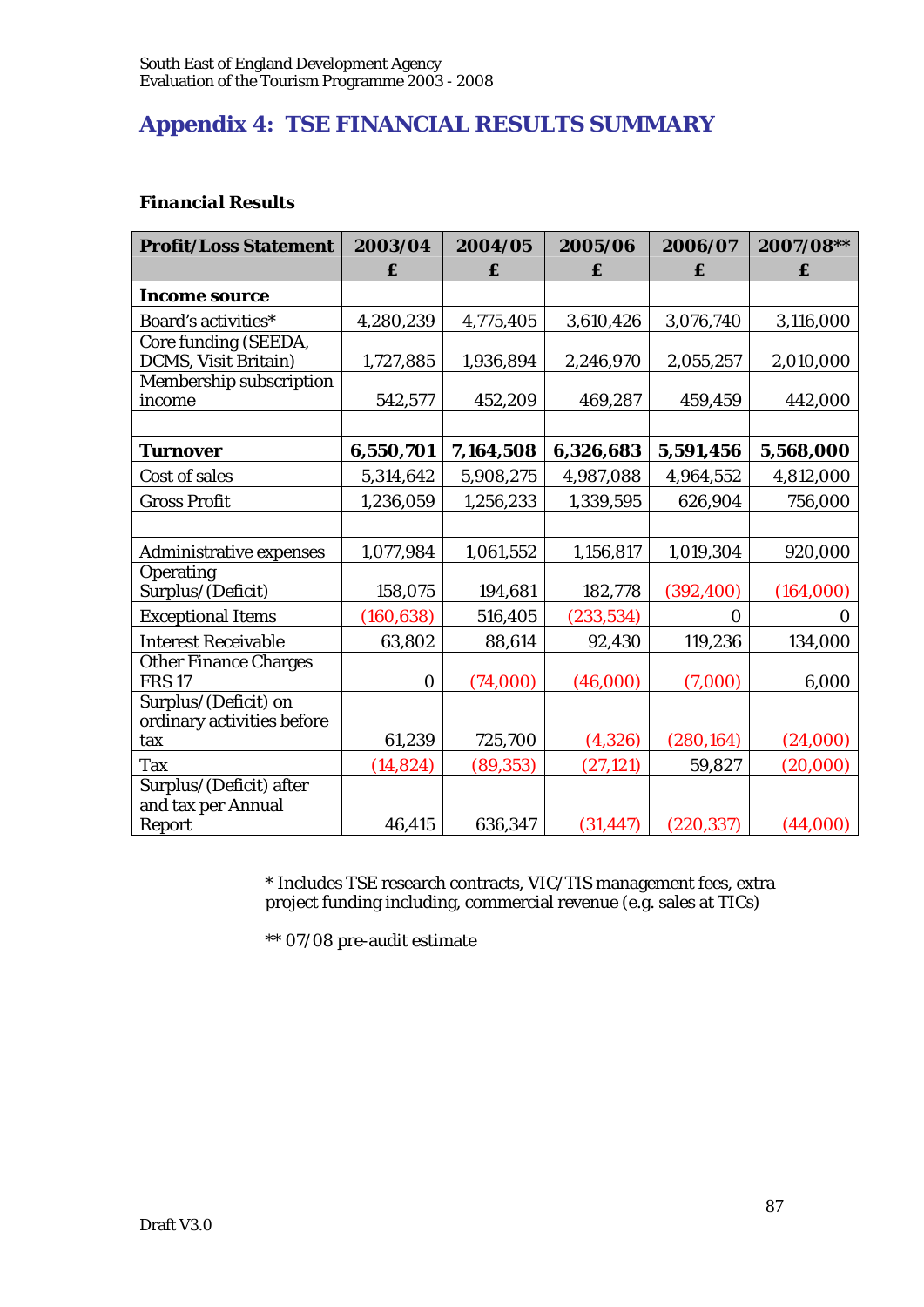# **Appendix 5**: **UK OVERNIGHT VISITORS AND INTERNATIONAL OVERNIGHT VISITORS DATA**

# **Number of Staying Visits by Overseas Visitors by region 1999-2006 (Thousands)**

|                         | 1999   | 2000              | 2001       | 2002              | 2003              | 2004                      | 2005              | 2006              | <b>CAGR</b><br>'99-<br>06' | <b>CAGR</b><br>$'04-$<br>06 |
|-------------------------|--------|-------------------|------------|-------------------|-------------------|---------------------------|-------------------|-------------------|----------------------------|-----------------------------|
| <b>North East</b>       | 488    | 440               | 440        | 530               | 500               | 540                       | 590               | 650               | 4.2%                       | 9.7%                        |
| <b>North West</b>       | 1,586  | 1540              | 1,460      | 1,520             | 1,840             | 1,810                     | 2,330             | 2,610             | 7.4%                       | 20.1%                       |
| Yorkshire               | 874    | 920               | 800        | 860               | 920               | 1,110                     | 1,130             | 1,240             | 5.1%                       | 5.7%                        |
| West<br><b>Midlands</b> | 1426   | 1450              | 1,230      | 1,530             | 1,730             | 1,730                     | 1,680             | 1,670             | 2.3%                       | $-1.7%$                     |
| East<br><b>Midlands</b> | 821    | 820               | 780        | 830               | 960               | 1,030                     | 1,090             | 1,050             | 3.6%                       | 1.0%                        |
| East of<br>England      | 1,691  | 1780              | 1,430      | 1,660             | 1,770             | 1,930                     | 2,180             | 2,090             | 3.1%                       | 4.1%                        |
| <b>South West</b>       | 2,272  | 2350              | 1920       | 1,850             | 1,880             | 2,030                     | 2,140             | 2,230             | $-0.3%$                    | 4.8%                        |
| <b>South East</b>       | 4,261  | 4150              | 3,820      | 3,700             | 3,590             | 3,950                     | 4,140             | 4,320             | 0.2%                       | 4.6%                        |
| Total                   | 13,417 | 13,45<br>$\Omega$ | 11,88<br>0 | 12,48<br>$\Omega$ | 13,19<br>$\bf{0}$ | 14,13<br>$\boldsymbol{0}$ | 15,28<br>$\Omega$ | 15,86<br>$\Omega$ | 2.4%                       | 5.9%                        |

# **Number of Bednights spent by Overseas Visitors by region 1999-2006 (Million)**

|                         | 1999  | 2000    | 2001 | 2002 | 2003  | 2004  | 2005  | 2006  | CAGR<br>'99-<br>0 <sup>0</sup> | CAGR<br>$'04 - '06$ |
|-------------------------|-------|---------|------|------|-------|-------|-------|-------|--------------------------------|---------------------|
| <b>North East</b>       | 4.7   | 4.1     | 3.8  | 3.9  | 5.0   | 4.3   | 5.1   | 5.8   | 3.1%                           | 16.1%               |
| <b>North West</b>       | 10.8  | 10.7    | 9.1  | 10.5 | 12.8  | 12.8  | 18.2  | 19.8  | 9.1%                           | 24.4%               |
| Yorkshire               | 6.6   | 6.4     | 6.2  | 7.5  | 6.5   | 8.8   | 8.5   | 12.7  | 9.8%                           | 20.1%               |
| West<br><b>Midlands</b> | 10.0  | 10.8    | 8.8  | 11.5 | 11.1  | 10.9  | 13.3  | 13.6  | 4.6%                           | 11.7%               |
| East<br><b>Midlands</b> | 6.7   | $\bf 6$ | 6.7  | 7.2  | 6.6   | 9.1   | 9.2   | 8.8   | 4.0%                           | $-1.7%$             |
| East of<br>England      | 13.7  | 14.1    | 12.1 | 13.6 | 15.0  | 14.5  | 18.1  | 17.4  | 3.5%                           | 9.5%                |
| <b>South West</b>       | 16.7  | 17.2    | 15.1 | 16.5 | 16.2  | 16.7  | 17.8  | 20.0  | 2.6%                           | 9.4%                |
| <b>South East</b>       | 30.9  | 29.2    | 28.8 | 28.8 | 28.4  | 31.3  | 32.7  | 36.0  | 2.2%                           | 7.2%                |
| <b>Total</b>            | 100.0 | 98.5    | 90.6 | 99.5 | 101.6 | 108.4 | 122.9 | 134.1 | 4.3%                           | 11.2%               |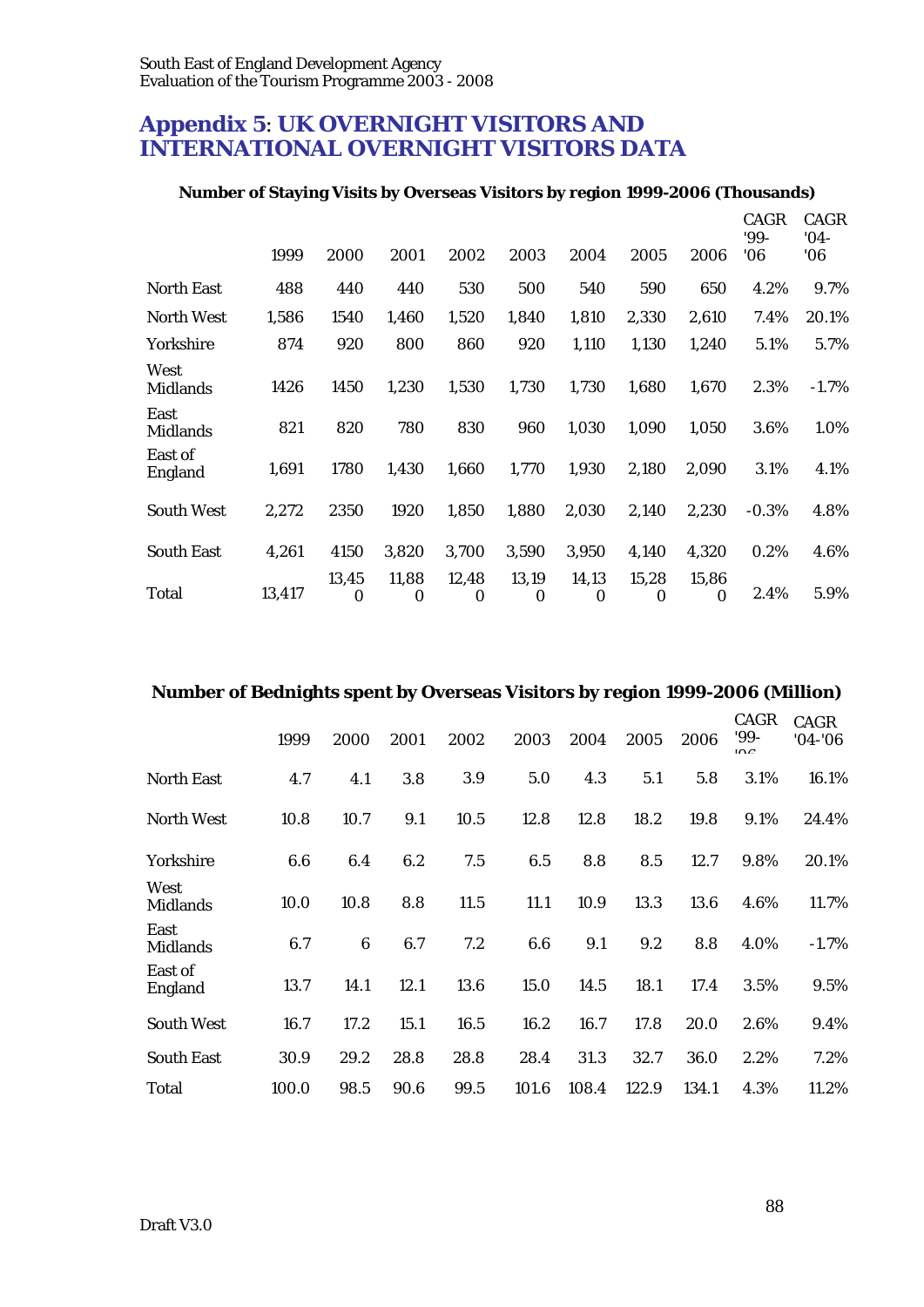|                         |       |       |       |       | $($ ~~~~~~~~~~ |       |       |       |                     |                       |
|-------------------------|-------|-------|-------|-------|----------------|-------|-------|-------|---------------------|-----------------------|
|                         | 1999  | 2000  | 2001  | 2002  | 2003           | 2004  | 2005  | 2006  | CAGR<br>'99-<br>'06 | CAGR<br>$'04-$<br>'06 |
| <b>North East</b>       | 181   | 169   | 172   | 169   | 213            | 194   | 206   | 254   | 5.0%                | 14.4%                 |
| <b>North West</b>       | 544   | 500   | 436   | 507   | 611            | 558   | 883   | 951   | 8.3%                | 30.5%                 |
| Yorkshire               | 240   | 259   | 262   | 303   | 294            | 346   | 387   | 463   | 9.9%                | 15.7%                 |
| West<br><b>Midlands</b> | 459   | 495   | 368   | 494   | 571            | 552   | 533   | 557   | 2.8%                | 0.5%                  |
| East<br><b>Midlands</b> | 245   | 245   | 260   | 275   | 291            | 440   | 365   | 354   | 5.4%                | 10.3%                 |
| East of<br>England      | 546   | 654   | 525   | 616   | 592            | 609   | 709   | 879   | 7.0%                | 20.1%                 |
| <b>South West</b>       | 694   | 733   | 635   | 741   | 663            | 714   | 868   | 824   | 2.5%                | 7.4%                  |
| <b>South East</b>       | 1,395 | 1359  | 1,398 | 1,400 | 1,295          | 1,467 | 1,470 | 1,679 | 2.7%                | 7.0%                  |
| Total                   | 4.303 | 4.414 | 4.056 | 4,505 | 4,530          | 4,880 | 5,421 | 5.961 | 4.8%                | 10.5%                 |

# **Total spend by Overseas Visitors staying overnight by region 1999-2006 (£million)**

# **Average spend per night by Overseas Visitors staying overnight by region 1999-2006 (£million)**

|                         | 1999  | 2000  | 2001  | 2002             | 2003  | 2004             | 2005      | 2006      | CAG<br>R<br>'99-<br>06' | CAG<br>R<br>$'04-$<br>06' |
|-------------------------|-------|-------|-------|------------------|-------|------------------|-----------|-----------|-------------------------|---------------------------|
| <b>North East</b>       | 38.70 | 41.22 | 45.26 | 43.33            | 42.60 | 45.12            | 40.39     | 43.79     | 1.8%                    | $-1.5%$                   |
| <b>North West</b>       | 50.52 | 46.73 | 47.91 | 48.29            | 47.73 | 43.59            | 48.52     | 48.0<br>3 | $-0.7\%$                | 5.0%                      |
| Yorkshire               | 36.33 | 40.47 | 42.26 | 40.4<br>$\Omega$ | 45.23 | 39.32            | 45.53     | 36.46     | $0.0\%$                 | $-3.7%$                   |
| West<br><b>Midlands</b> | 46.10 | 45.83 | 41.82 | 42.96            | 51.44 | 50.64            | 40.0<br>8 | 40.9<br>6 | $-1.7\%$                | 10.1%                     |
| East<br><b>Midlands</b> | 36.54 | 40.83 | 38.81 | 38.19            | 44.09 | 48.35            | 39.67     | 40.23     | 1.4%                    | 8.8%                      |
| East of<br>England      | 39.85 | 46.38 | 43.39 | 45.29            | 39.47 | 42.0<br>$\Omega$ | 39.17     | 50.52     | 3.4%                    | 9.7%                      |
| <b>South West</b>       | 41.62 | 42.62 | 42.05 | 44.91            | 40.93 | 42.75            | 48.76     | 41.20     | $-0.1\%$                | $-1.8%$                   |
| <b>South East</b>       | 45.12 | 46.54 | 48.54 | 48.61            | 45.60 | 46.87            | 44.95     | 46.64     | 0.5%                    | 0.2%                      |
| Average                 | 43.04 | 44.81 | 44.77 | 45.28            | 44.59 | 45.02            | 44.11     | 44.45     | 0.5%                    | 0.6%                      |

Source: Visit Britain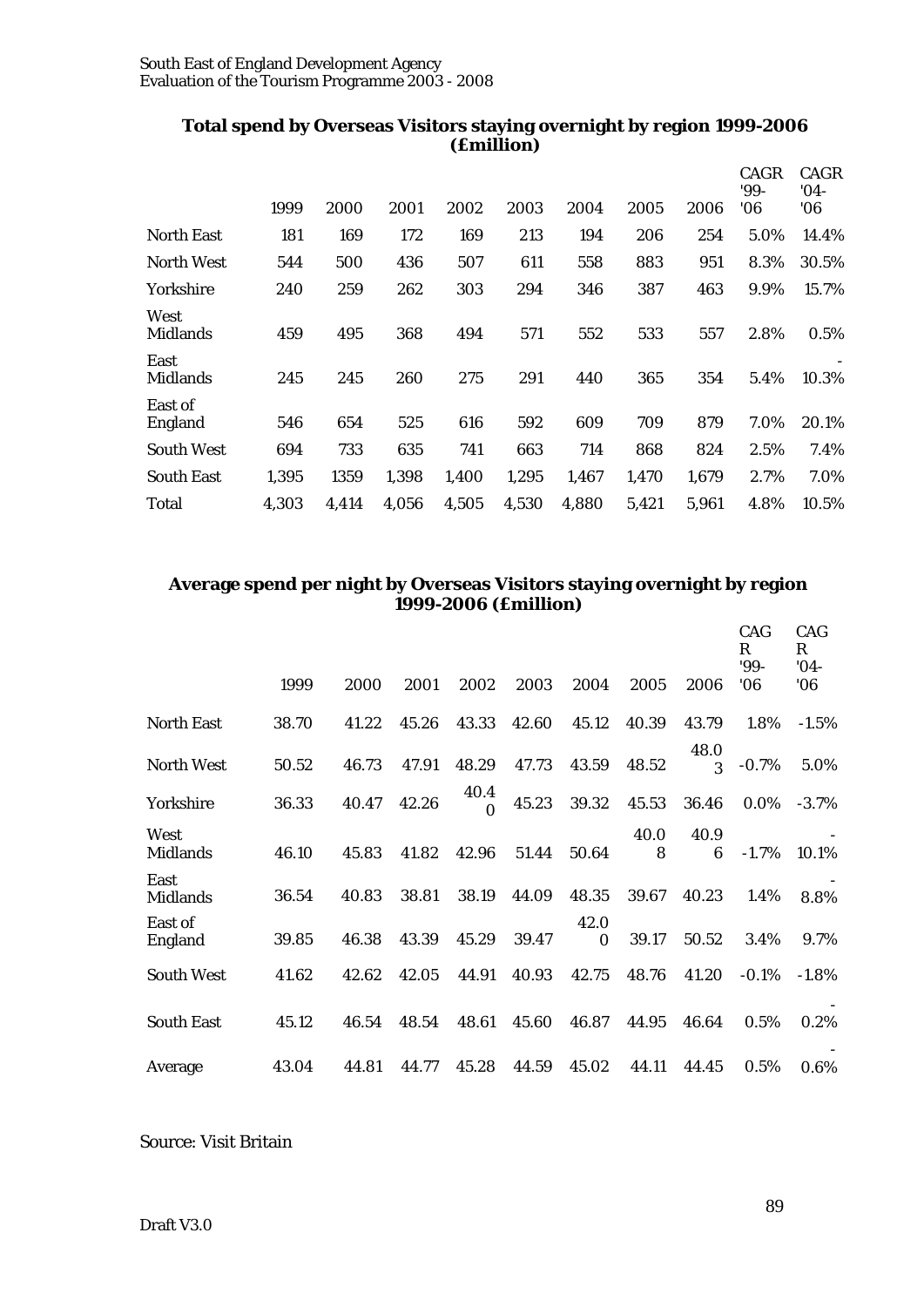# **South East**

|                                                   | <b>Trips (Mn)</b> | <b>Nights</b><br>(Mn) | <b>Spend</b><br>$(\mathbf{fMn})$ | <b>Average</b><br>Spend<br>(£) |  |  |
|---------------------------------------------------|-------------------|-----------------------|----------------------------------|--------------------------------|--|--|
| 2000                                              | 23.3              | 73.4                  | 2,992                            | 40.76                          |  |  |
| 2001                                              | 23.3              | 73.6                  | 3,391                            | 46.07                          |  |  |
| 2002                                              | 22.6              | 68.0                  | 2,975                            | 43.75                          |  |  |
| 2003                                              | 21.0              | 60.1                  | 3,001                            | 49.93                          |  |  |
| 2004                                              | 16.6              | 48.5                  | 3,006                            | 61.98                          |  |  |
| 2005                                              | 18.2              | 51.3                  | 2,644                            | 51.54                          |  |  |
| 2006                                              | 18.1              | 52.7                  | 2,429                            | 46.09                          |  |  |
| <b>England (without London)</b>                   |                   |                       |                                  |                                |  |  |
| 2000                                              | 121.9             | 396.8                 | 16,820                           | 42.39                          |  |  |
| 2001                                              | 115.0             | 380.4                 | 17,283                           | 45.43                          |  |  |
| 2002                                              | 118.8             | 380.4                 | 17,969                           | 47.24                          |  |  |
| 2003                                              | 107.0             | 339.1                 | 17,348                           | 51.16                          |  |  |
| 2004                                              | 88.6              | 284.3                 | 16,201                           | 56.99                          |  |  |
| 2005                                              | 100.5             | 316.4                 | 15,402                           | 48.68                          |  |  |
| 2006                                              | 90.87             | 284.23                | 13,942                           | 49.05                          |  |  |
| <b>South East</b>                                 |                   |                       |                                  |                                |  |  |
| <b>CAGR '00-'06</b>                               | $-4.1%$           | $-5.4%$               | $-3.4%$                          | 2.1%                           |  |  |
| <b>CAGR '04-'06</b>                               | 4.4%              | 4.2%                  | $-10.1%$                         | $-13.8%$                       |  |  |
| <b>England (without London)</b>                   |                   |                       |                                  |                                |  |  |
| <b>CAGR '00-'06</b>                               | $-4.8\%$          | $-5.4\%$              | $-3.1%$                          | 2.5%                           |  |  |
| <b>CAGR '04-'06</b>                               | 1.3%              | 0.0%                  | $-7.2%$                          | $-7.2%$                        |  |  |
| South East proportion of England (without London) |                   |                       |                                  |                                |  |  |
| 2000                                              | 19.1%             | 18.5%                 | 17.8%                            | 96.2%                          |  |  |
| 2006                                              | 19.9%             | 18.5%                 | 17.4%                            | 94.0%                          |  |  |

Source: United Kingdom Tourism Survey (UKTS), VisitBritain

Note: In May 2005 the four national tourist boards introduced a new methodology for the United Kingdom Tourism Survey replacing a telephone methodology with a face-to-face survey methodology. The change was brought about as a result of doubts in the validity of the survey data produced by the telephone methodology, which in 2004 produced significant drops in the levels of domestic tourism, going against other survey data and industry feedback. Since the new survey commenced in May 2005, VisitBritain and the other national tourist boards have estimated the number of trips for the period January - April 2005. 2005 data is not comparable with previous years due to the introduction of a new methodology.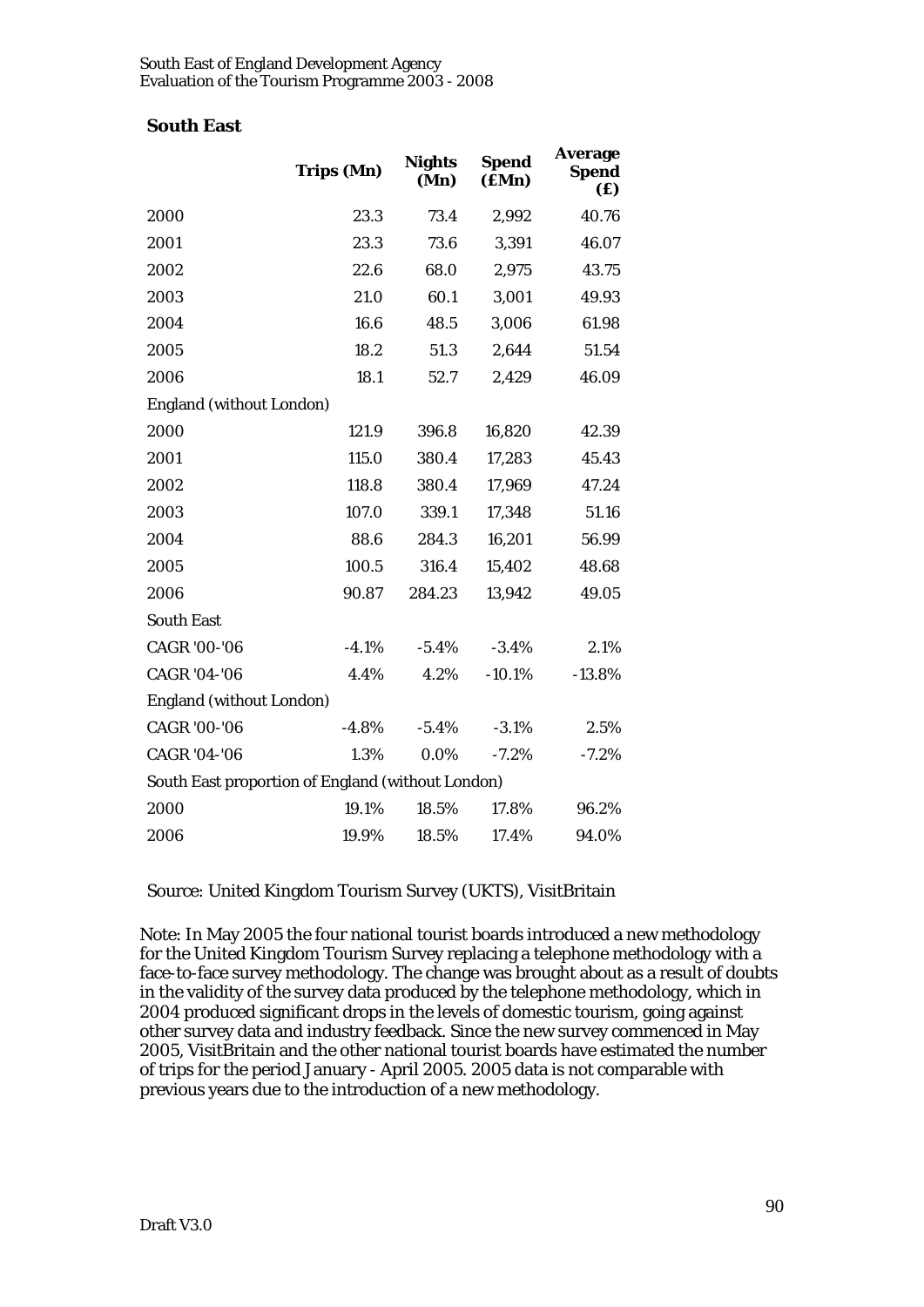# **Appendix 6: INDICATIVE LIST OF THEMES FOR CONSULTATION**

WME have been commissioned by SEEDA to conduct an evaluation of their Tourism Programme which is delivered through Tourism South East (TSE).

The following is a list of themes that will guide stakeholder consultation.

*Note: This set of questions is just a guide and stakeholders are not expected to comment on all aspects.* 

#### **Background**

- Please outline your role
- Overall view of TSE?
	- o Management?
	- o Structure?
	- o Delivery model?
- Which TSE programmes are you aware of and in what ways are they successful and why?

#### **Objectives**

- To what extent is there alignment between TSE and SEEDA objectives?
- How effective is the programme in meeting TSE objectives?
- Extent to which Tourism ExSEllence objectives are being met by the programme?

How does the programme meet the needs of sub-regional tourism objectives/priorities?

#### **Processes and Delivery Model**

- Do you feel TSE delivery has improved over the past 2 years? In what ways?
- How effective are the project management and governance processes, in particular, including linkages with TSE and SEEDA?
- Comments on the delivery model of TSE (in comparison to models elsewhere if appropriate)?
- Comments on recruitment and retention of members
- Comments on business engagement, success stories and/or gaps in support
- Comments on the relationship between TSE and SEEDA

# **Outputs and Impact**

Which TSE initiatives do you feel are most effective and why?

Draft V3.0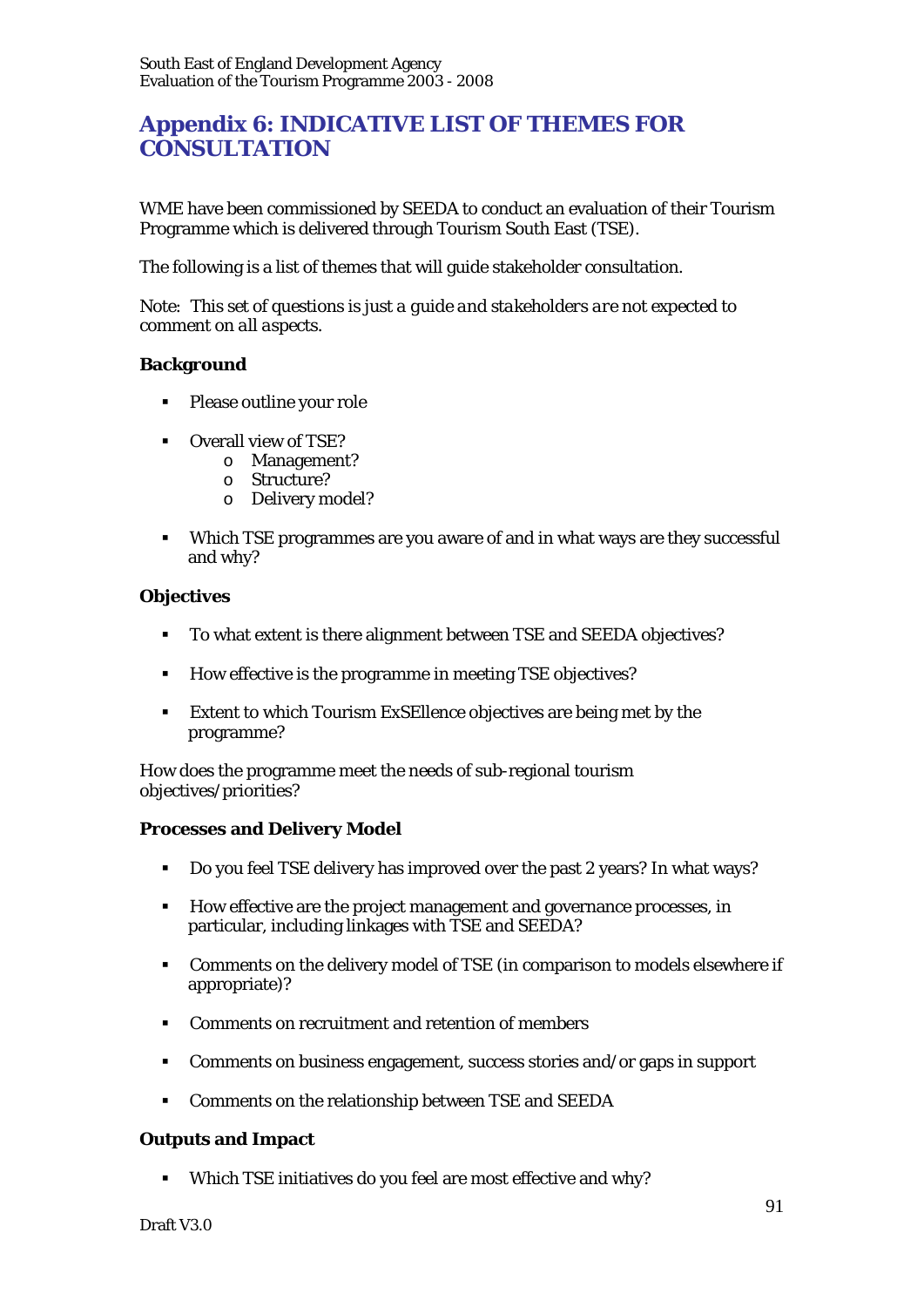- Comments on examples of innovation and good practice
- Comments on the contribution of the programme towards SAV
	- o Likely continuation of newly created partnerships
	- o Strategic influence
	- o Leverage (mobilise partner resources)
	- o Synergy (information exchange and knowledge transfer)
	- o Engagement (setting up mechanisms and incentives for more effective and deliberative engagement of stakeholders)
- Comments on the brand/theme of a South East regional offer
- Can you comment on existing monitoring procedures in what ways can they be improved? How has TSE performed against targets?
- Comments on the extent to which the programme is providing VFM

# **Other**

- Comments on the ways in which the programme is ensuring equality of opportunity and examples of good practice
- What are the most appropriate ways of attracting and retaining TSE members? What is the most appropriate way of gaining commitment (financial and otherwise) from business and local authorities? And what benefits should they expect in return?
- How effectively are businesses being engaged by the programme? Is the support efficient? Are there any examples of good practice or success stories? Are there any gaps in support?
- Are you aware of examples of good practice in supporting the tourism sector elsewhere?

# **Moving Forward**

- Comments on any policy agendas (national or regional) that may influence the ways in tourism policy, in the SE should develop
- In what ways would you like to see the TSE improve  $/$  expand?
- What do you regard to be the main challenges facing TSE over the next few years?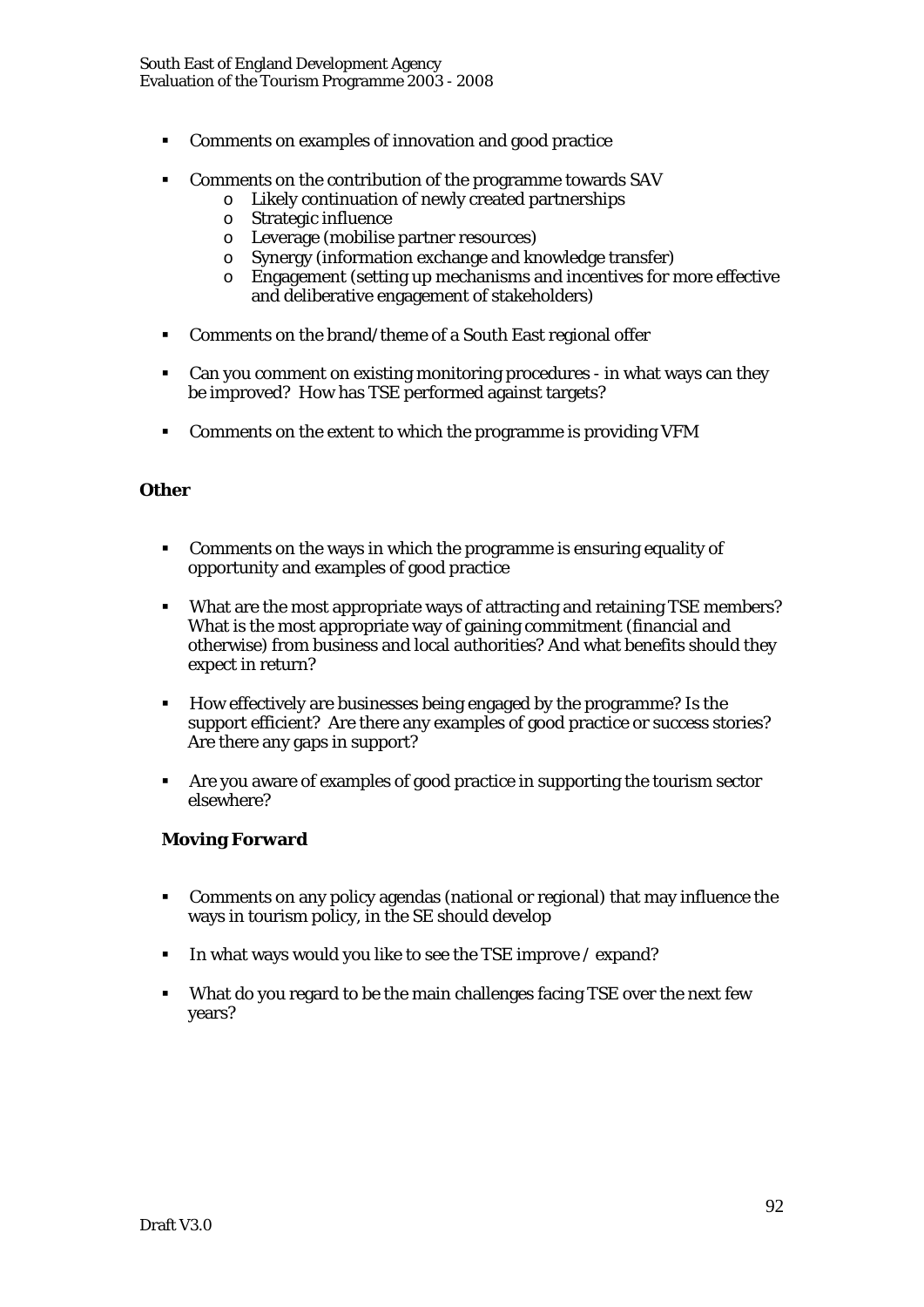# **Appendix 7: INDICATIVE LIST OF QUESTIONS FOR CONSULTATION FOR TSE MEMBERS / BUSINESSES**

# **Introduction**

WME have been commissioned by SEEDA to conduct an evaluation of their Tourism Programme which is delivered through Tourism South East (TSE). We would like to speak to you, as a stakeholder, in order to understand the following:

- Your overall views of the Tourism Programme and the delivery model for this sector in the South East
- The outputs, outcomes and strategic added value achieved by the programme
- The extent to which SEEDA, through TSE is helping tourism in the region and your thoughts on changes moving forward.

*Note: This set of questions is just a guide and should be adapted for each interview.* 

# **Background**

- **Please outline your business**<br>**Please describe how you heat**
- Please describe how you heard about TSE
- **Please describe why you became a TSE member**
- Please describe the ways in which TSE have worked with you
- What is your overall view of TSE?
	- o Management?
	- o Structure?
	- o Delivery model?

#### **Process**

- **Please describe the ways in which you contact TSE? E.g. through local** authority, business link, direct, word of mouth etc
- What has been your involvement with TSE?
- Please provide comments on the TSE delivery model. Is TSE's central role with sub-regional committees the most effective model? (Would you like to see a further devolved model to provide more localised specialist support?)

# **Outputs and Impact**

- How have you utilised TSE services? What effect have these had on your business?
- Can you provide any examples if intervention that have been particularly innovative or are examples of good practice?
- Could there be any improvements to these services?
- What has been the contribution of the programme towards SAV (e.g. likely continuation of newly created partnerships, strategic activity, improved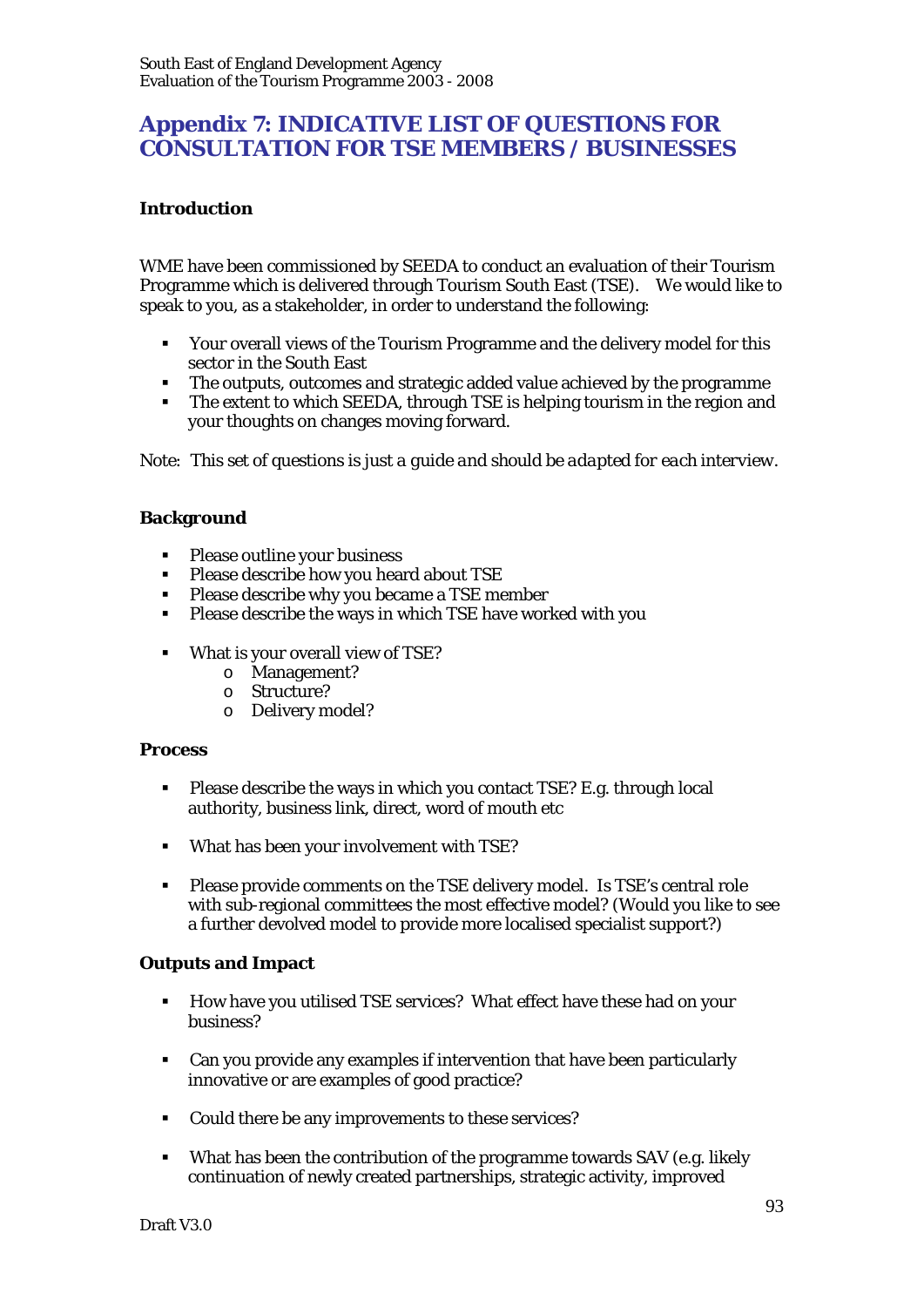South East of England Development Agency Evaluation of the Tourism Programme 2003 - 2008

> intelligence)? What benefits have there been to your business that would not have occurred otherwise?

- Do you have any comments on the brand/theme of a South East regional offer? Is this the most appropriate approach? Are TSE marketing methods the most appropriate? Does this best support the private sector?
- Are there any gaps in support available to businesses?

# **Other**

- In what ways is the programme ensuring equality of opportunity within the Tourism Sector? Any examples?
- In what ways can this be done better??

# **Moving Forward**

- In what ways can the model develop/improve in the future?
- What are the key business support needs of businesses in the sector and what support will you/others require in the future?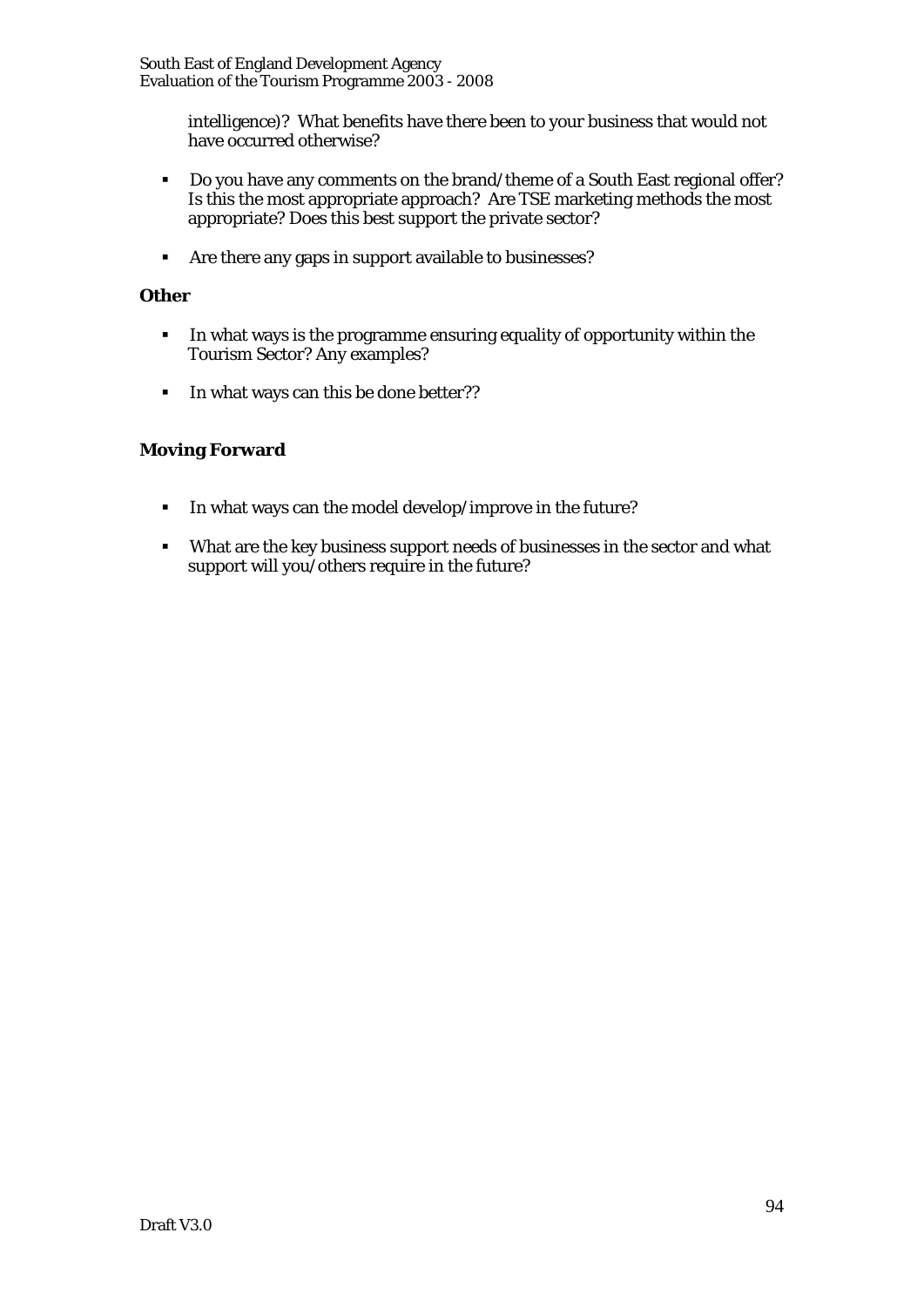# **Appendix 8: TSE KEY PERFORMANCE INDICATORS FOR 2007/8**

| <b>Programme</b>                                       | <b>KPIs</b>                                                                                                                                                                                                                                                                                                                                                                                                                                                                                                                           | <b>Relations</b><br>hip to<br><b>SEEDA</b><br><b>Outputs</b>                                                                         |
|--------------------------------------------------------|---------------------------------------------------------------------------------------------------------------------------------------------------------------------------------------------------------------------------------------------------------------------------------------------------------------------------------------------------------------------------------------------------------------------------------------------------------------------------------------------------------------------------------------|--------------------------------------------------------------------------------------------------------------------------------------|
| 1. Policy and<br><b>Partnership</b>                    | Minimum of 72% of local authorities in membership<br>1.<br>of TSE<br>2. Achievement of sub-regional working arrangements<br>Implementation of new sub-regional and staffing<br>3.<br>arrangements                                                                                                                                                                                                                                                                                                                                     |                                                                                                                                      |
| 2.<br><b>Destination</b><br><b>Renaissance</b>         | 4. Leverage of £100k investment funding to rural<br>tourism regeneration plan<br>Establish two new resort development initiatives,<br>5.<br>leveraging minimum of £200k of match funding<br>Stimulation and support of regeneration projects<br>6.<br>worth up to $f\mathcal{L}$ m of capital investment<br>Establish two new cultural and tourism projects<br>7.<br>within growth areas<br>8. Secure three new major sports events in the region,<br>generating partnership funding of £200k and visitor<br>expenditure of $f\$ {2m} |                                                                                                                                      |
| 3. ExSEllence<br>and<br><b>Competitiven</b><br>ess     | Help 100 businesses to adopt sustainable<br>9.<br>management practices<br>10. Provide specialist tourism advice to 50 businesses in<br>the region<br>11. Support 3 sector product groups and integrate them<br>into the TSE web platform and lifestyle marketing<br>campaigns<br>12. Produce and disseminate a regional cycling strategy<br>13. Help secure the investment of £100k into rural<br>sector product groups                                                                                                               | <b>Business</b><br><b>Support</b><br><b>Business</b><br><b>Support</b><br><b>Business</b><br><b>Support</b><br>Financial<br>Leverage |
| 4. Training,<br><b>Skills and</b><br><b>Enterprise</b> | 14. Training / learning opportunities delivered to 3,000<br>participants within the tourism sector<br>15. 300 businesses engaged and participating in training<br>projects / workshops<br>16. 6 Tourism Skills Network Co-ordinators in place /<br>SLAs agreed and signed with successful delivery of<br>related SEEDA targets                                                                                                                                                                                                        | <b>Skills</b><br><b>Business</b><br>Support /<br><b>Skills</b><br><b>Strategic</b>                                                   |
| 5. Better                                              | 17. Region-wide business performance monitor to                                                                                                                                                                                                                                                                                                                                                                                                                                                                                       | <b>Business</b>                                                                                                                      |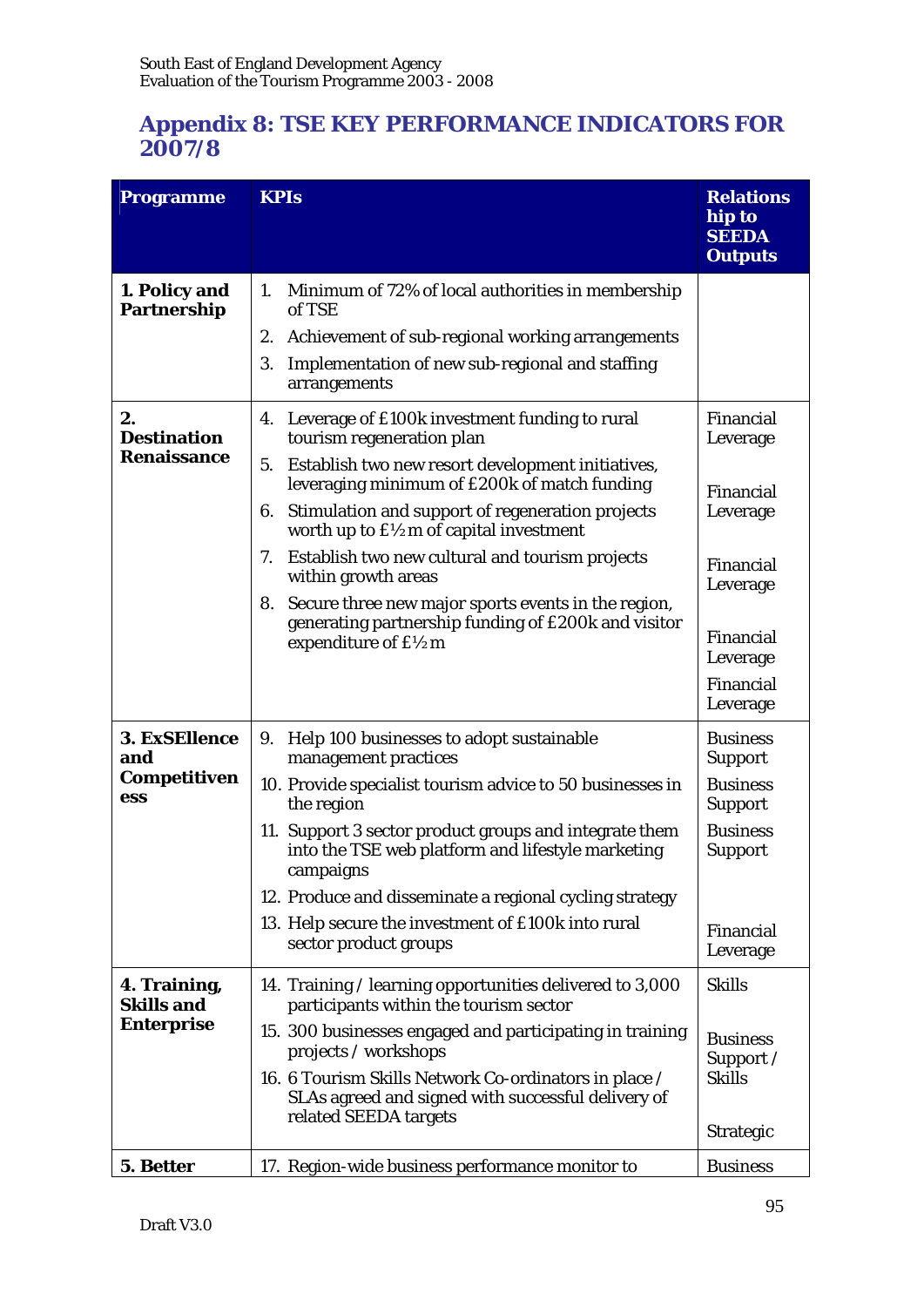| <b>Programme</b>                                            | <b>KPIs</b>                                                                                                                                                                                                                                                                                                                                                                                                                                                                                                                                                                                                                                                                                                                   | <b>Relations</b>                                                             |
|-------------------------------------------------------------|-------------------------------------------------------------------------------------------------------------------------------------------------------------------------------------------------------------------------------------------------------------------------------------------------------------------------------------------------------------------------------------------------------------------------------------------------------------------------------------------------------------------------------------------------------------------------------------------------------------------------------------------------------------------------------------------------------------------------------|------------------------------------------------------------------------------|
|                                                             |                                                                                                                                                                                                                                                                                                                                                                                                                                                                                                                                                                                                                                                                                                                               | hip to<br><b>SEEDA</b><br><b>Outputs</b>                                     |
| <b>Market</b><br><b>Research and</b><br><b>Intelligence</b> | achieve 500+ participating businesses<br>18. Disseminating market intelligence - 25,000 hits via<br>email news and TSE newsletter<br>19. Lever £300k of commercial income                                                                                                                                                                                                                                                                                                                                                                                                                                                                                                                                                     | <b>Support</b><br><b>Business</b><br><b>Support</b><br>Financial<br>Leverage |
| <b>6. Marketing</b><br>and Brand<br><b>Management</b>       | 20. Achieve overall ROI of 6:1 in domestic marketing<br>21. Leverage partner funding of £390k<br>22. Achieve a email database of 28,000 for CRM<br>programme<br>23. Maintain profile in Group markets and deliver<br>growth for CRM programme                                                                                                                                                                                                                                                                                                                                                                                                                                                                                 | Financial<br>Leverage<br>Financial<br>Leverage                               |
| 7. Marketing<br>contract<br>services                        | 24. 2 new contracts secured<br>25. Retain 5 contracts                                                                                                                                                                                                                                                                                                                                                                                                                                                                                                                                                                                                                                                                         |                                                                              |
| 8. Visitor<br><b>Information</b><br><b>Services</b>         | 26. Carry out a second customer service review via the<br>delivery of a Mystery Shopper Programme<br>27. Undertake 14 Information Partner TIC assessments<br>and 40 regional network TIC criteria assessments<br>28. Continue to develop close relationships VB to anchor<br>funding to allow TSE to adopt a regional and national<br>delivery role, leading on a series of areas<br>29. Deliver ten TIC contracts<br>30. Deliver one region wide information conference and<br>achieve a 10% increase in audience from 2007                                                                                                                                                                                                  |                                                                              |
| 9.<br><b>Membership</b><br>and Comms                        | 31. Production of 2 TSE news magazines, 12 TSE e-<br>newsletters to LAs and 6 to commercial members, 12<br>news bulletins for SR Committees<br>32. Increase TSE profile in regional, local and specialist<br>trade media resulting in ten articles which profile<br>TSE as providing specialist tourism comment<br>33. Deliver PR programmes for all key TSE events,<br>achieving at least one piece of relevant media for<br>each event<br>34. Deliver the Tourism ExSEllence campaign,<br>introducing at least one new category and increasing<br>participation by at least 10%<br>35. Deliver one region-wide members conference,<br>increasing attendance by 10%<br>36. Deliver a 5% increase in membership income growth |                                                                              |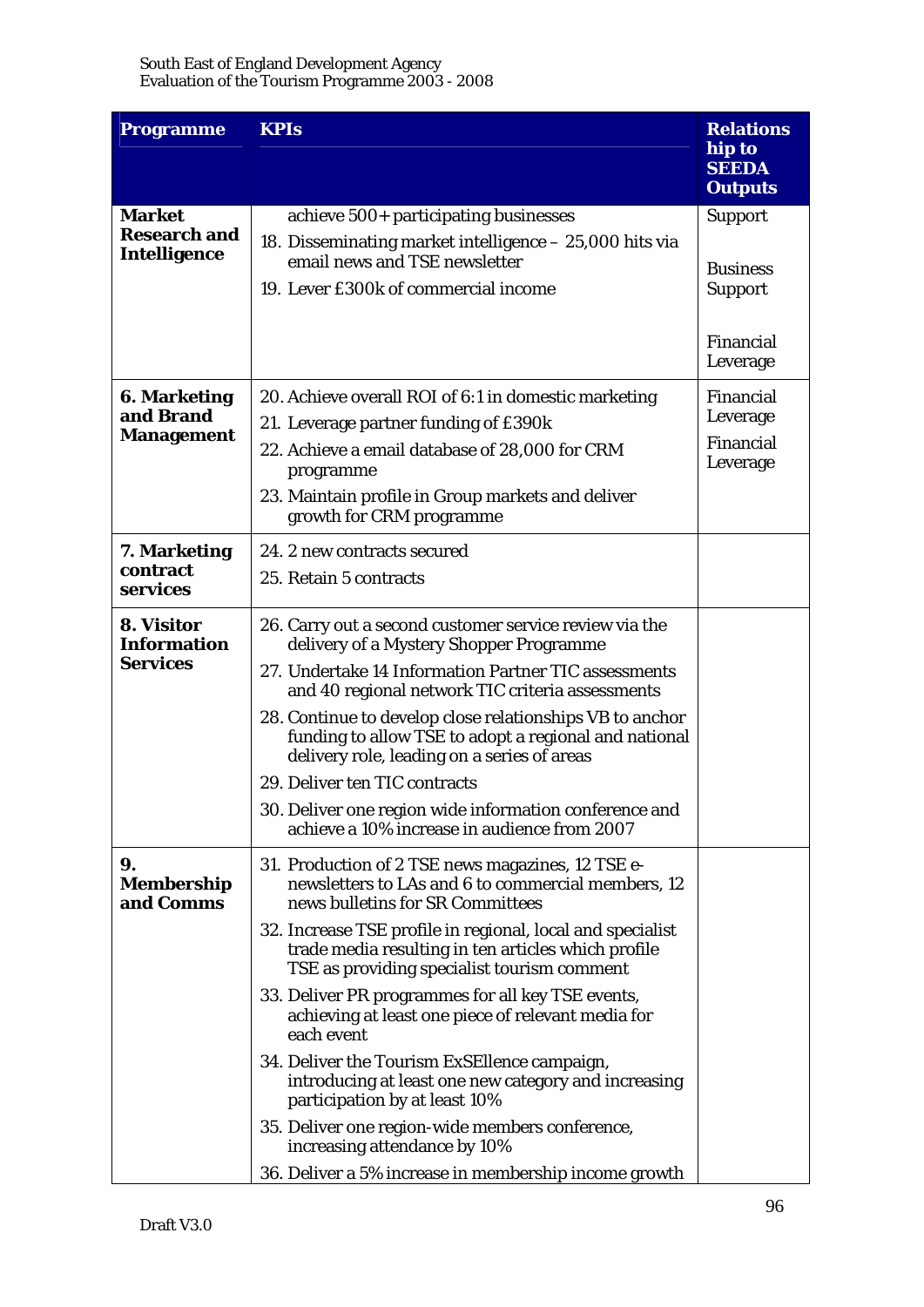| <b>Programme</b>                 | <b>KPIs</b>                                                                                                                                                                                                                                                                                                                       |  |
|----------------------------------|-----------------------------------------------------------------------------------------------------------------------------------------------------------------------------------------------------------------------------------------------------------------------------------------------------------------------------------|--|
|                                  | via direct sales activity including the delivery of 2<br>direct marketing campaigns, production of sales and<br>marketing material, 8 association membership<br>programmes, 3 new membership benefits and 9 new<br>active key accounts<br>37. Secure marketing sales of £300k from new and<br>existing key small business account |  |
| 10. Corporate<br><b>Services</b> | 38. Manage delivery of the annual and periodic product<br>data collection programme for accommodation,<br>attraction and events                                                                                                                                                                                                   |  |
|                                  | 39. Meet budget targets for 2007/8                                                                                                                                                                                                                                                                                                |  |
|                                  | 40. Deliver internal 'customer service support'<br>proportionate to reduced resources                                                                                                                                                                                                                                             |  |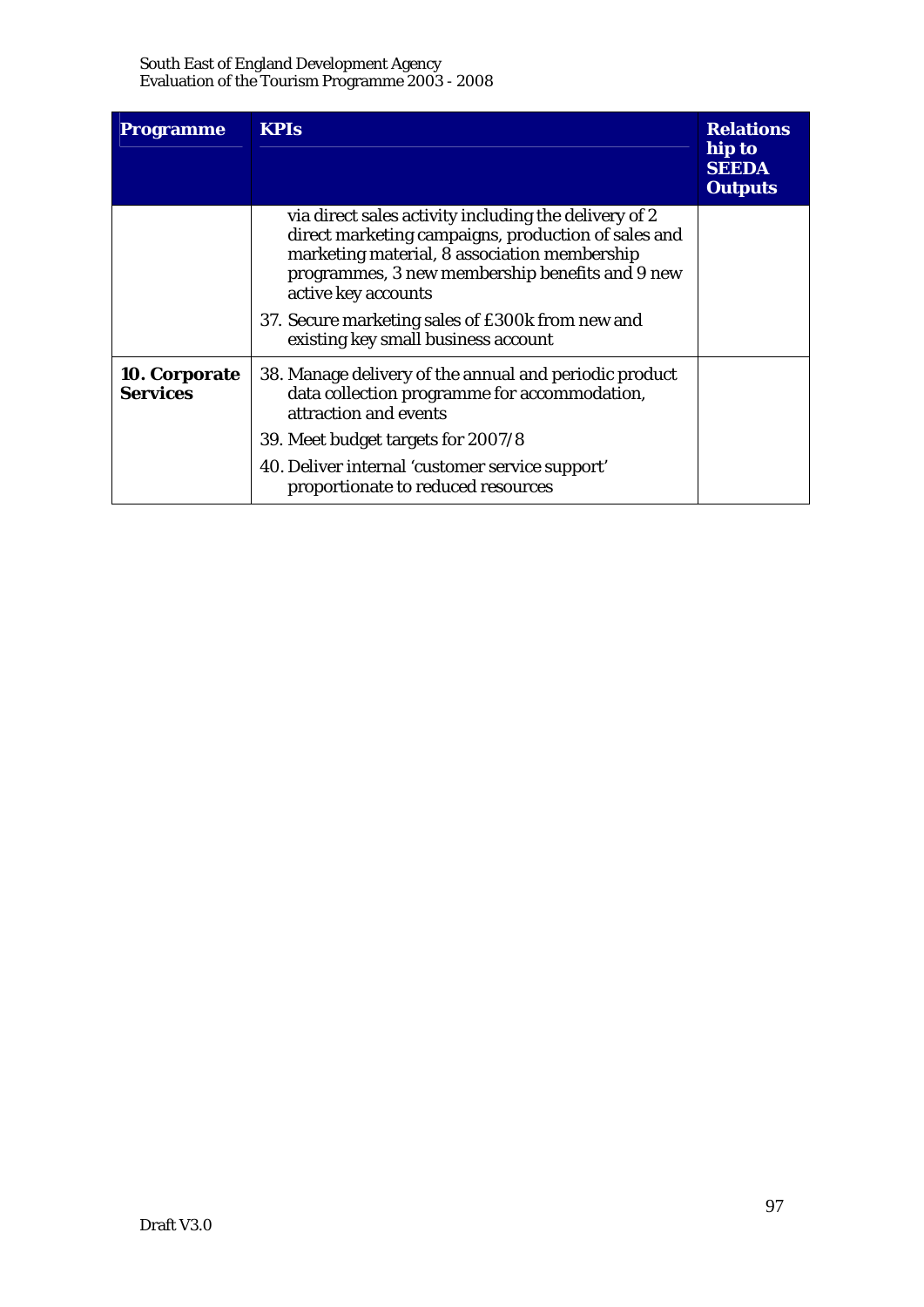

40 Chamberlayne Road, Eastleigh Hampshire SO50 5JH

Tel: (023) 8062 5400 Fax: (023) 8062 0010 E-mail: enquiries@tourismse.com Internet: www.visitsoutheastengland.com

Direct Line: 023 8062 5402 E-Mail: rcollier@tourismse.com

20<sup>th</sup> November 2008

Mr Jeff Alexander **Director** Business and International Division SEEDA Headquarters Cross Lanes Guildford **GU1 1YA** 

Dear Jeff

#### **Tourism South East response to the WME appraisal and recommendations**

The Board of Tourism South East (TSE) would like to acknowledge SEEDA's role in commissioning the report: *'Evaluation of SEEDA's investment in Tourism South East 2003/4 to 2007/8'* from WM Enterprise (WME), received in September 2008. We welcome the report as an encouraging independent assessment of TSE performance during the period 2003 to 2008, and as a valuable aid to planning

We are pleased to note the confirmation of the **exceptional value-for-money for SEEDA** of the investment in TSE, confirmed by the assessment of performance against targets, and the contribution to GVA;

The recognition of the efficiency and effectiveness of TSE activities, both in absolute and comparative terms, related to the outputs and outcomes achieved, is useful to confirm that **TSE is doing the right things, and doing them well;** 

We intend to promote widely, the results of the evaluation, which in our view confirms **the value of the SE tourism partnership arrangements**.

However, we recognise that there is **scope for further improvement** in key areas of activity, and our detailed response to the recommendations in the report is contained in the attached table.

TSE notes the following key statements from the report:

*"The results of this evaluation suggest that TSE is a respected organisation with a strong and efficient central team well placed to lead skills provision, sector research, strategic marketing and regeneration activities. In recent years there has been success in the establishment of loose sub regional structures despite lack of resources, and in general the organisation successfully avoids high bureaucracy and overheads evident in other regions."* 

*"Consultation suggests that TSE is an honest and transparent organisation internally and externally - valued by stakeholders, businesses and SEEDA as an independent organisation."* 

*"In gross terms, within the evaluation period, TSE has assisted 10,847 people in skills provision (against a target of 7,451), assisted 12,069 businesses (against a* 

November 2008.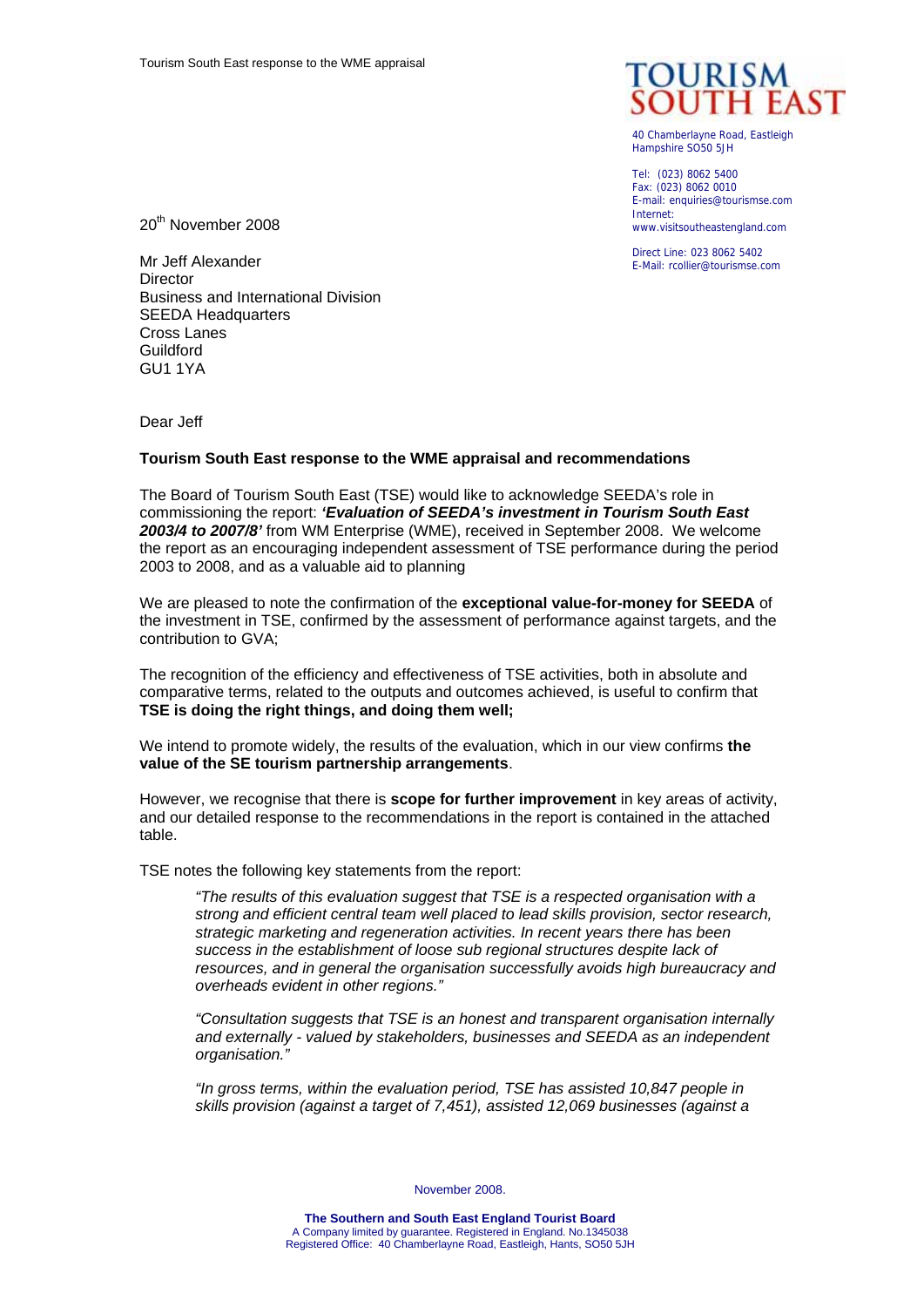*target of 8,531), levered £1.3m of physical regeneration spend (against a target of £800k) and generated £75.4m of expenditure through marketing activity at a rate of 1:13.9 (against a target rate of 1:6)."* 

*"The estimated total GVA impact of SEEDA's investment in tourism through TSE is £144.3 to £182.8m over the period 2003-08."* 

*"Using the hotels and restaurants as a proxy for the tourism sector, there is evidence of strong sectoral performance with a higher than average growth rate in terms of businesses and employees. Tourism is one of only a small number of non-public sector dominated categories of employment to be growing in the South East."* 

*"By undertaking some simple benchmarking with other programmes where skills and business support are important outputs, it seems clear that TSE is generating good value for money."* 

In summary, we are pleased with a positive report on TSE performance, though far from complacent, as the report also gives advice for various *'learning points and possible improvement areas'*, including:

*"It is clear that, despite a comprehensive formal reporting regime, not all relevant achievements have traditionally been formally reported to SEEDA. Both parties need to ensure clearer relationships between senior personnel in order to improve the understanding of the value of tourism."* 

*"Concerns exist as to whether the current sub-regional structures, which differ for each sub region, are fit-for-purpose to support the tourism industry in the South East with insufficient funds to resource effectively at both the regional and sub-regional level."* 

*"Need for more forward planning in terms of securing funding in the long term – particularly around skills/SR focused staff. Funding needs to be agreed with reasonable notice to avoid disruption to TSE programmes."* 

*"Some isolated disengagement at county level in some cases and a need for TSE to ensure that their membership offer is suitable across a range of geographies and member-types."* 

As an immediate response to the appraisal and analysis, we plan **further performance improvements** which we have already started to implement:

We have invested new resources in the task of securing **improved funding for the tourism sector** from the range of sources available;

We intend to substantially **increase the resources dedicated to partnership and industry engagement** in the region, to build on past success;

Limited funding will be re-cycled through a range of **new projects** on a regular basis, to ensure that TSE activity is current and appropriate;

The regional **tourism strategy** – Tourism ExSEllence – will be **revised, up-dated** and re-launched;

**Reporting to SEEDA and regional stakeholders will be improved**, on the back of up-graded monitoring and evaluation activity.

November 2008.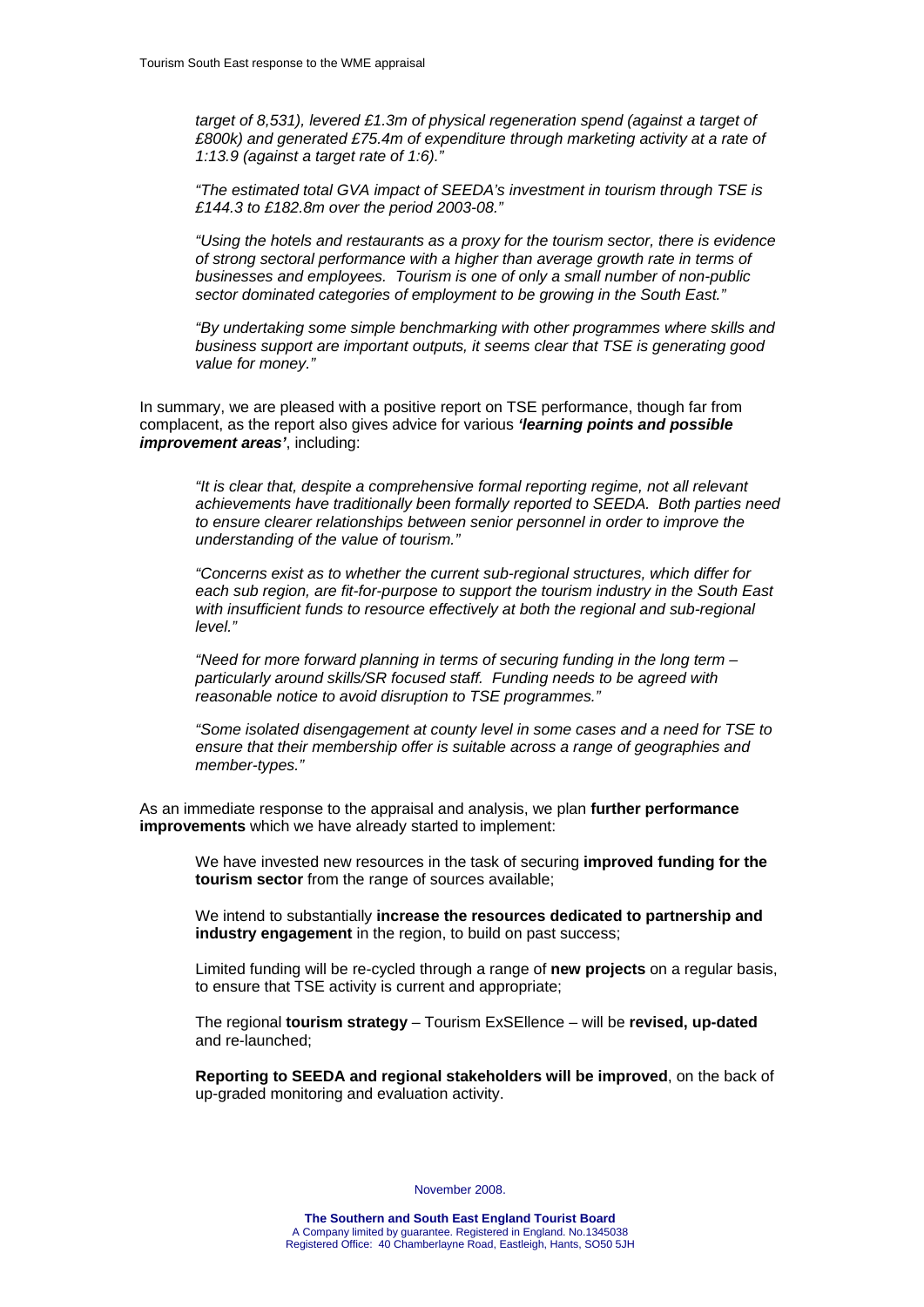Our detailed response to the report's specific recommendations to TSE is attached, for information.

In conclusion, the TSE Board look forward to working closely with SEEDA and regional stakeholders, to build on the strong foundations, to drive further continuous improvement, and to obtain exceptional results for the visitor economy in the SE region.

Yours sincerely

Robert Collier Managing Director

November 2008.

**The Southern and South East England Tourist Board**  A Company limited by guarantee. Registered in England. No.1345038 Registered Office: 40 Chamberlayne Road, Eastleigh, Hants, SO50 5JH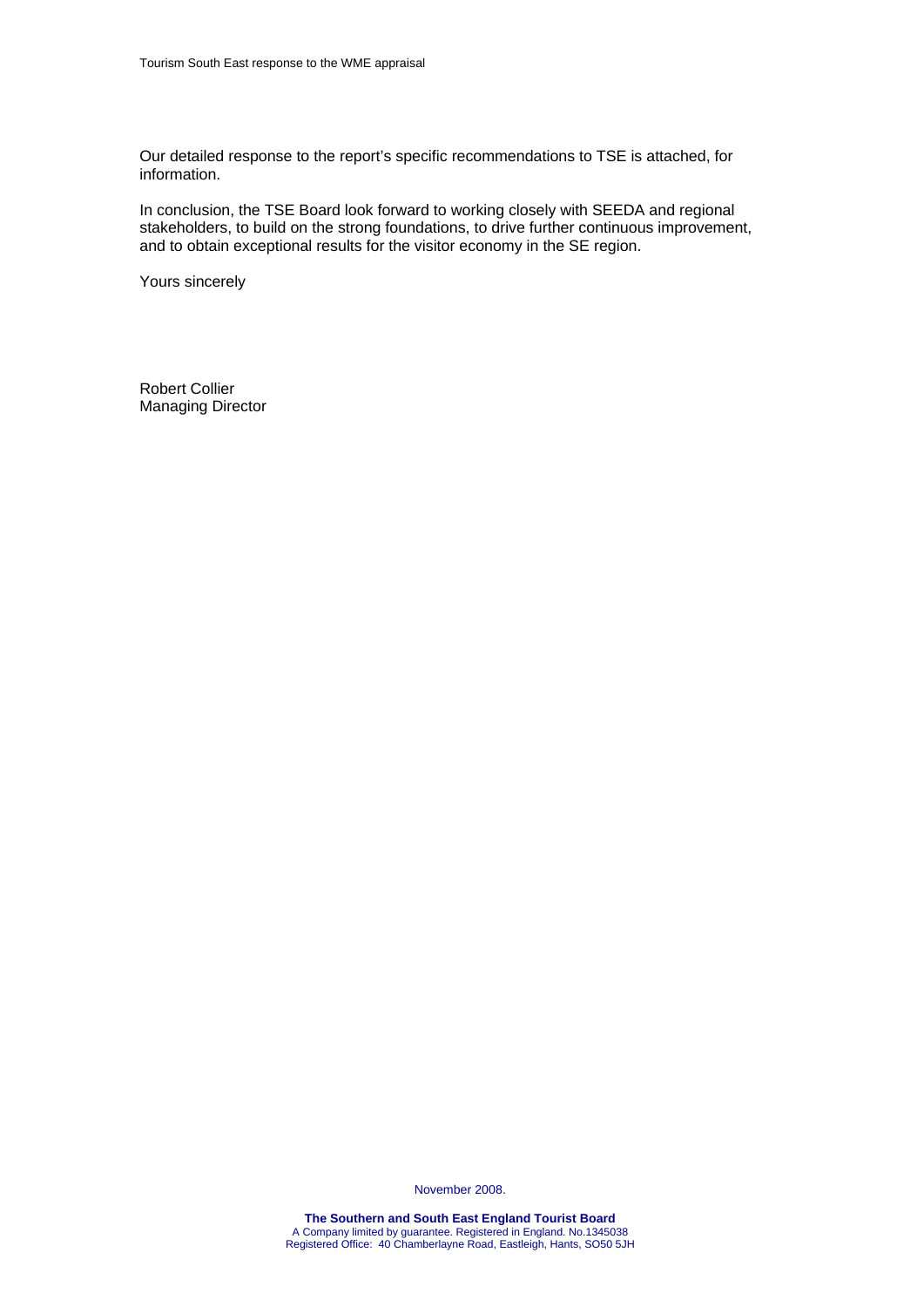| <b>WME Recommendation to TSE</b> |                                                                                                                                                                                                                                                                                                                                                                                                                                                                                                                            |                                                                                                                                                                                                                                                                                                                                                                | <b>TSE Response</b>              |    |                                                                                                                                                                                                                                                                                                                                                                                          |  |
|----------------------------------|----------------------------------------------------------------------------------------------------------------------------------------------------------------------------------------------------------------------------------------------------------------------------------------------------------------------------------------------------------------------------------------------------------------------------------------------------------------------------------------------------------------------------|----------------------------------------------------------------------------------------------------------------------------------------------------------------------------------------------------------------------------------------------------------------------------------------------------------------------------------------------------------------|----------------------------------|----|------------------------------------------------------------------------------------------------------------------------------------------------------------------------------------------------------------------------------------------------------------------------------------------------------------------------------------------------------------------------------------------|--|
|                                  | 1. The current level of public sector funding is<br>too prohibitive to adequately resource the<br>destination based structure used elsewhere in<br>the UK and any course of action to move to<br>such a model at present would not be<br>feasible. With this in mind TSE should:                                                                                                                                                                                                                                           |                                                                                                                                                                                                                                                                                                                                                                | 1. We agreed with this analysis. |    |                                                                                                                                                                                                                                                                                                                                                                                          |  |
|                                  | a.                                                                                                                                                                                                                                                                                                                                                                                                                                                                                                                         | Develop a model based on successful<br>elements of the existing sub-regional<br>model, securing appropriate funding and<br>replicating them elsewhere. This<br>includes the concept of creating a single<br>point of contact for each sub-region within<br>the TSE central organisation.                                                                       |                                  | а. | We will form a working group of the sub-<br>regional chairs to undertake this analysis<br>and define the best model(s) going<br>forward, which will then be subject to<br>consultation with sub-regional committees<br>and stakeholders.                                                                                                                                                 |  |
|                                  | b.                                                                                                                                                                                                                                                                                                                                                                                                                                                                                                                         | Increase strategic influencing and policy<br>support around destinations identified as<br>being strong in the marketplace, using<br>senior central TSE resources, in the<br>same way that successful influencing<br>takes place at national level, and                                                                                                         |                                  |    | b. We will review this proposal with the<br>advice of the Destination Managers<br>Forum and allocate resources as<br>appropriate on the basis of an agreed<br>plan.                                                                                                                                                                                                                      |  |
|                                  | c.                                                                                                                                                                                                                                                                                                                                                                                                                                                                                                                         | In appreciating that this could be a long<br>term process, attempt to build<br>relationships with those Local Authorities<br>that are currently less engaged than<br>most.                                                                                                                                                                                     |                                  |    | c. We regard this as an existing and on-<br>going process, but will step up our efforts<br>to win the support of all Local Authorities<br>in the region.                                                                                                                                                                                                                                 |  |
|                                  | 2. At present, TSE presents a relatively narrow<br>series of quantitative outputs to SEEDA in the<br>form of tasking framework targets and very<br>detailed business plan output KPIs. In order<br>to communicate the work of TSE and the<br>wider benefits of supporting the tourism<br>industry as an enabler for a stronger regional<br>economy, TSE should hold periodic<br>dissemination and learning sessions with<br>senior SEEDA individuals, focusing on key<br>achievements and challenges within the<br>sector. |                                                                                                                                                                                                                                                                                                                                                                |                                  |    | 2. TSE currently reports what is required. We will<br>improve and modify reporting to SEEDA to<br>give more complete feedback. We will engage<br>with SEEDA to define the new reporting<br>arrangements.<br>TSE will require technical support and<br>assistance from SEEDA to develop reporting<br>on the GVA model<br>Sessions with senior staff at SEEDA would be<br>welcomed by TSE. |  |
|                                  |                                                                                                                                                                                                                                                                                                                                                                                                                                                                                                                            | 3. There is a need for more research and<br>dissemination around the value of<br>intervention into the South East visitor<br>economy. In the appreciation that this would<br>bear a cost, at the expense of direct support<br>delivery, this could be minimised by linking<br>work being carried out by VisitBritain around<br>tourism in the national economy |                                  |    | 3. TSE will review the work being undertaken by<br>VB when available, and assess the value to<br>TSE. When the analysis is completed, we will<br>assess whether to deploy funds diverted from<br>direct support delivery, or seek funding from<br>SEEDA.<br>We will also review the effectiveness of the                                                                                 |  |

November 2008.